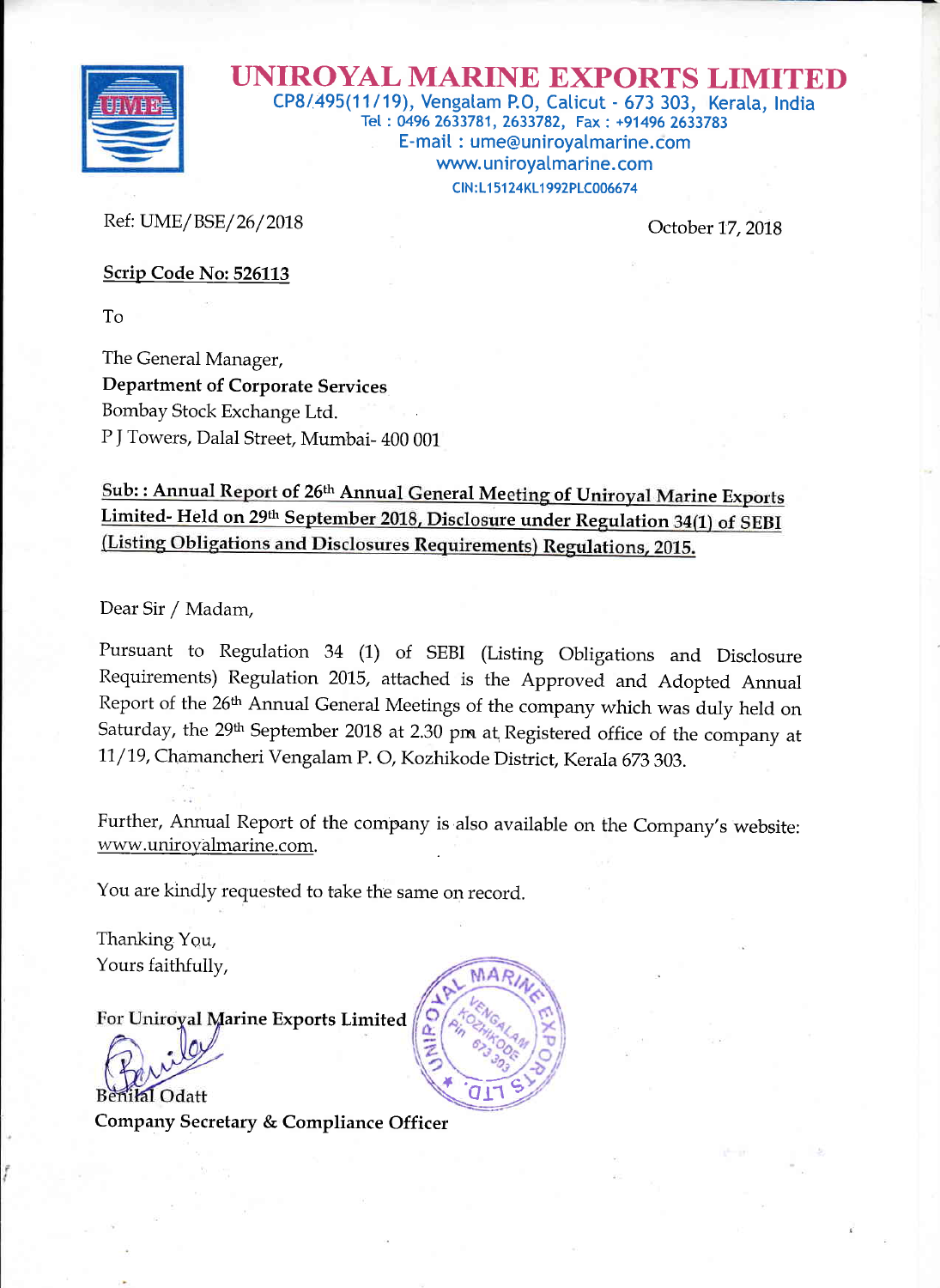# **Uniroyal Marine Exports Limited**



## **26th ANNUAL REPORT 2017-2018**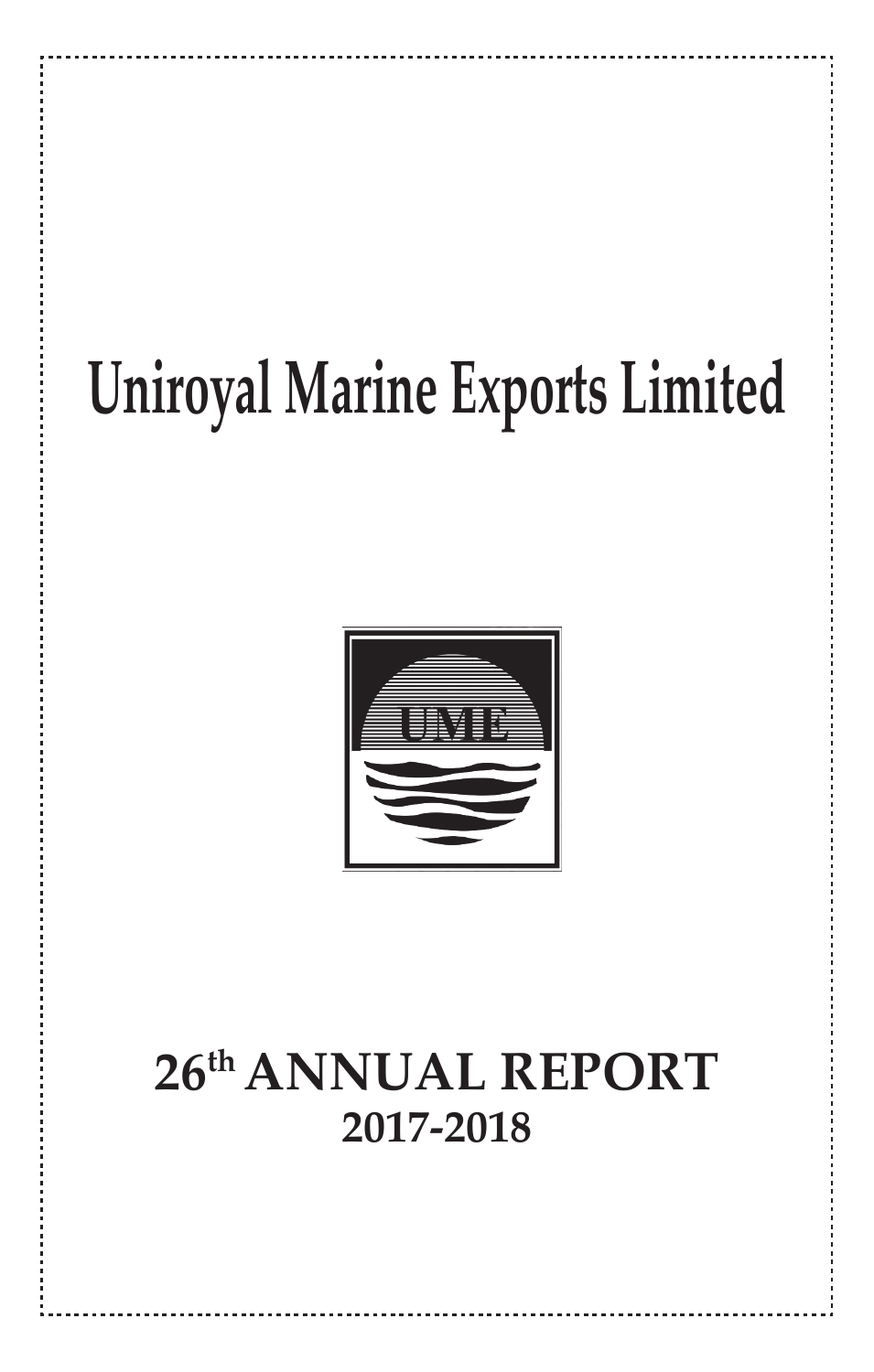

## **UNIROYAL MARINE EXPORTS LIMITED**

| <b>CHAIRMAN</b>            |                      | Mr. IYPE MATHEW                                                                                                                              |
|----------------------------|----------------------|----------------------------------------------------------------------------------------------------------------------------------------------|
| <b>MANAGING DIRECTOR</b>   | $\ddot{\phantom{a}}$ | Mr. ANUSH K THOMAS                                                                                                                           |
| <b>DIRECTORS</b>           |                      | Mr. K.C.THOMAS<br>Mr. V.MOHANLAL<br>Mr. V.S.NATH RAM<br>Ms. NITHYA ALEX                                                                      |
| <b>CHIEF EXECUTIVE</b>     |                      | Mr.THOMAS P KOSHY                                                                                                                            |
| <b>COMPANY SECRETARY</b>   | ÷                    | Mr.BENILAL ODATT                                                                                                                             |
| CHIEF FINANCIAL OFFICER    | ÷                    | Ms.BINDU SURESH                                                                                                                              |
| <b>AUDITORS</b>            | $\ddot{\cdot}$       | Mr. SABU PHILIP<br><b>Chartered Accountant</b><br>Kottayam – 686019                                                                          |
| <b>SECRETARIAL AUDITOR</b> | ÷                    | Mr. SATHEESH KUMAR. N<br><b>Practicing Company Secretary</b><br>Kochi – 682016                                                               |
| <b>BANKERS</b>             | $\ddot{\phantom{a}}$ | <b>1.THE FEDERAL BANK LTD</b><br>Kozhikode 673011                                                                                            |
|                            |                      | 2. UCO Bank<br>Kozhikode 673 001                                                                                                             |
| <b>REGISTERED OFFICE</b>   | $\ddot{\phantom{a}}$ | 11/19, Vengalam PO<br>Chemanchery Panchayath<br>Kozhikode Dist.<br>Kerala-673 303, India.<br>Ph: 0496 - 2633781, 2633782                     |
| REGISTRARS & SHARE         |                      |                                                                                                                                              |
| <b>TRANSFER AGENTS</b>     | ÷                    | S K D C Consultants Limited<br>Kanapathy Towers, 3rd Floor,<br>1391/A-1, Sathy Road,<br>Ganapathy, Coimbatore 641006.<br>Phone: 0422-6549995 |
| <b>ISIN</b>                |                      | N S D L & C D S L - INE 602 H01010                                                                                                           |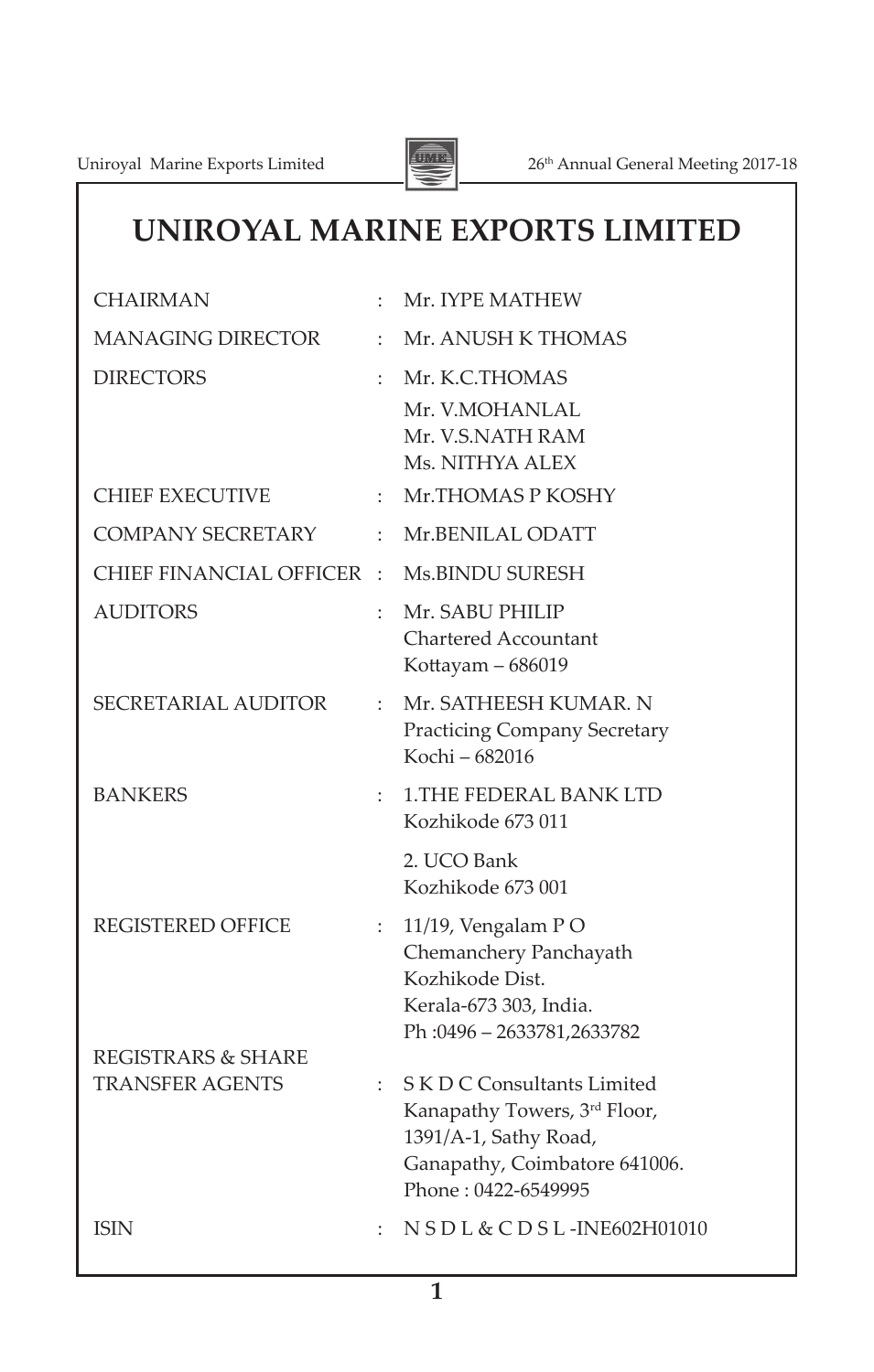

## **NOTICE**

Notice is hereby given that the 26<sup>th</sup> Annual General Meeting of the members of Uniroyal Marine Exports Ltd. will be held at the Registered Office of the Company at 11/19, Vengalam P.O, Kozhikode District, Kerala – 673 303 on Saturday the  $29<sup>th</sup>$ September 2018 at 2.30 p.m. to transact the following business:

## **ORDINARY BUSINESS**

- 1. To receive, consider and adopt the Audited Financial Statement of the Company for the financial year ended March 31, 2018 together with the Reports of the Board of Directors and the Auditors thereon.
- 2. To appoint a Director in place of Mrs. Nithya Alex, who retires by rotation, being eligible and seeks re-appointment.
- 3. To ratify the appointment of Statutory Auditor and if thought fit, to pass, with or without modification(s), the following resolution as an **Ordinary Resolution:**

**"RESOLVED THAT** pursuant to Sections 139, 142 and other applicable provisions, if any, of the Companies Act, 2013 (the "Act") and the Companies (Audit and Auditors) Rules, 2014 ("Rules") (including any statutory modification or reenactment thereof, for the time being in force), the Company hereby ratifies the appointment of Mr. Sabu Philip, Chartered Accountant, (Membership No. 31708), as Statutory Auditor of the Company to hold office from the conclusion of this Annual General Meeting (AGM) till the conclusion of the next AGM of the Company to be held in the year 2018 - 19."

## **SPECIAL BUSINESS**

4. To consider and, if thought fit, to pass, the following resolution as a **Special Resolution:**

**"RESOLVED THAT** the Board shall take effective steps to ensure that all the shareholders in the promoter(s) and promoter group to get their shares in dematerialized form at the earliest but positively before 31-12-2018 and in the event of failure to do so, Board will take further steps which is necessary to comply with the rules and regulations issued by SEBI."

**"RESOLVED FURTHER THAT** the Board be and is hereby authorized to do all such acts, deeds and things as may be necessary in connection with the above and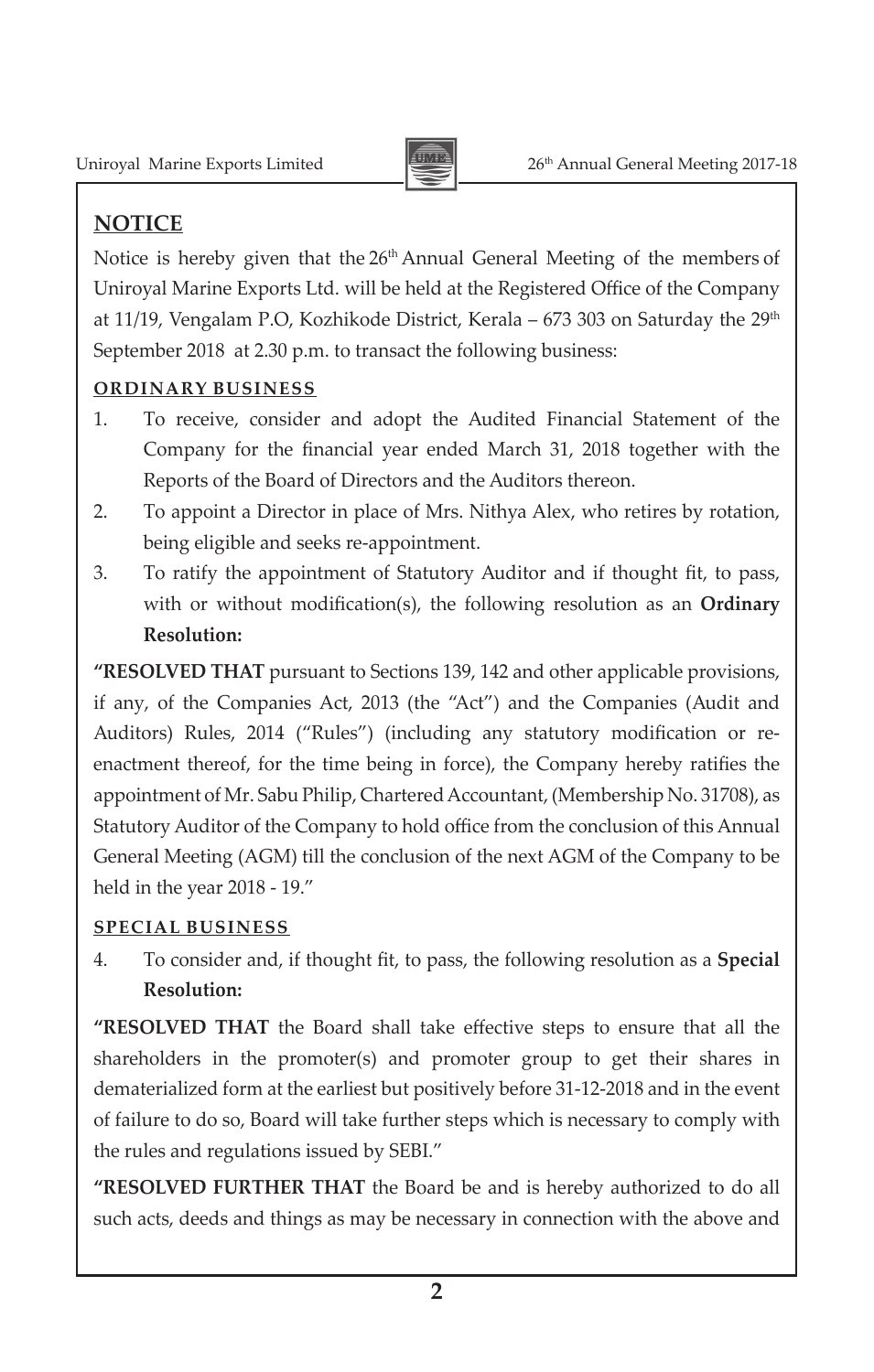

also do comply with all rules, regulations, instructions and procedures as may be issued by the Ministry of Corporate Affairs (MCA), Securities and Exchange Board of India (SEBI) and Bombay Stock Exchange (BSE) pertaining to the above.''

> By order of the Board For UNIROYAL MARINE EXPORTS LIMITED

 Sd/- Kozhikode Benilal Odatt 13/08/2018 Company Secretary & Compliance Officer

## **Notes:**

- 1. Explanatory Statement pursuant to Section 102(1) of the Companies Act, 2013 relating to the Special Business to be transacted at the Meeting is annexed hereto.
- **2. A Member entitled to attend and vote at the Annual General Meeting is entitled to appoint a proxy to attend and vote instead of himself and the proxy need not be a Member of the Company**. The instrument appointing the proxy, in order to be effective, must be deposited at the Company's Registered Office, duly completed and signed, not less than FORTY-EIGHT HOURS before the meeting. Proxies submitted on behalf of limited companies, societies, etc., must be supported by appropriate resolutions/authority, as applicable. A person can act as proxy on behalf of Members not exceeding fifty (50) and holding in the aggregate not more than 10% of the total share capital of the Company. In case a proxy is proposed to be appointed by a Member holding more than 10% of the total share capital of the Company carrying voting rights, then such proxy shall not act as a proxy for any other person or shareholder.
- 3. Information under Regulation 36 (3) of the Securities and Exchange Board of India (Listing Obligations and Disclosure Requirements) Regulations, 2015 relating to the Director proposed to be reappointed is provided in Annexure to this Notice.

 **Details of the director seeking re-appointment as required under** Regulation 36 (3) of the Securities and Exchange Board of India (Listing Obligations and Disclosure Requirements) Regulations, 2015 **secretarial standard-2:**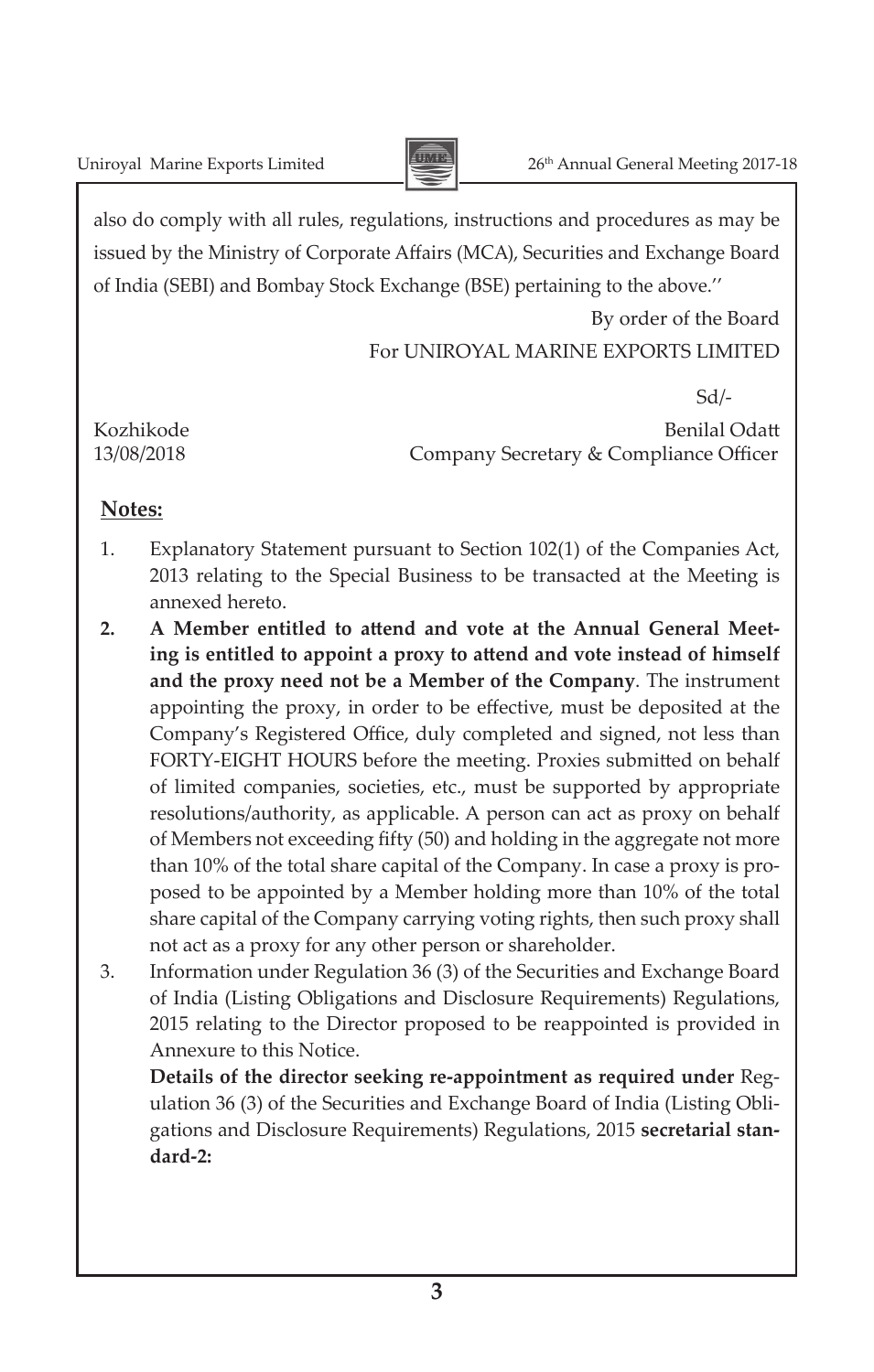Uniroyal Marine Exports Limited 26<sup>th</sup> Annual General Meeting 2017-18



| Particulars                             | Mrs. Nithya Alex                                                   |
|-----------------------------------------|--------------------------------------------------------------------|
| <b>DIN</b>                              | 02191256                                                           |
| Date of Birth                           | 22 January 1981                                                    |
| Date of<br>Appointment                  | 07 February 2015                                                   |
| Type of appointment                     | Non Executive Woman Director retiring by<br>rotation.              |
| Directorships held in                   | HEDGE EQUITIES LIMITED                                             |
| other Companies                         | HEDGE COMMODITIES LIMITED                                          |
|                                         | HEDGE SCHOOL OF APPLIED ECONOMICS LIMITED                          |
|                                         | <b>CASPER SECURITIES PRIVATE LIMITED</b>                           |
|                                         | CORNELIAN REALTORS AND DEVELOPERS PRIVATE<br><b>LIMITED</b>        |
|                                         | HIMAX BUILDERS INDIA PRIVATE LIMITED                               |
|                                         | <b>GAVRIELLA BUILDERS AND DEVELOPERS PRIVATE</b><br><b>LIMITED</b> |
|                                         | BABYMARINE SEAFOOD RETAIL PRIVATE LIMITED                          |
|                                         | ENSO FINANCIAL CONSULTANCY PRIVATE LIMITED                         |
|                                         | NIYOG CONSULTANCY SERVICES PRIVATE LIMITED                         |
| Number of shares<br>held in the Company | 307075                                                             |
| Membership/                             | NII.                                                               |
| Chairmanship of                         |                                                                    |
| Committees of other                     |                                                                    |
| Companies                               |                                                                    |
| Experience                              | Having more than 10 years of experience in the                     |
|                                         | area of administrative affairs                                     |

4. The Register of Members and Share Transfer Register of the Company will remain closed from **24/09/18 to 29/09/18** (both days inclusive).

- 5. Members are requested to notify their change of address, if any, quoting their folio numbers to the Regd. Office of the company/ our RTA. Similarly members holding shares in demat form shall intimate the change of address, if any, to their respective Depository Participants (DP).
- 6. In case of joint holders attending the meeting, the Member whose name appears as the first holder in the order of names as per the Register of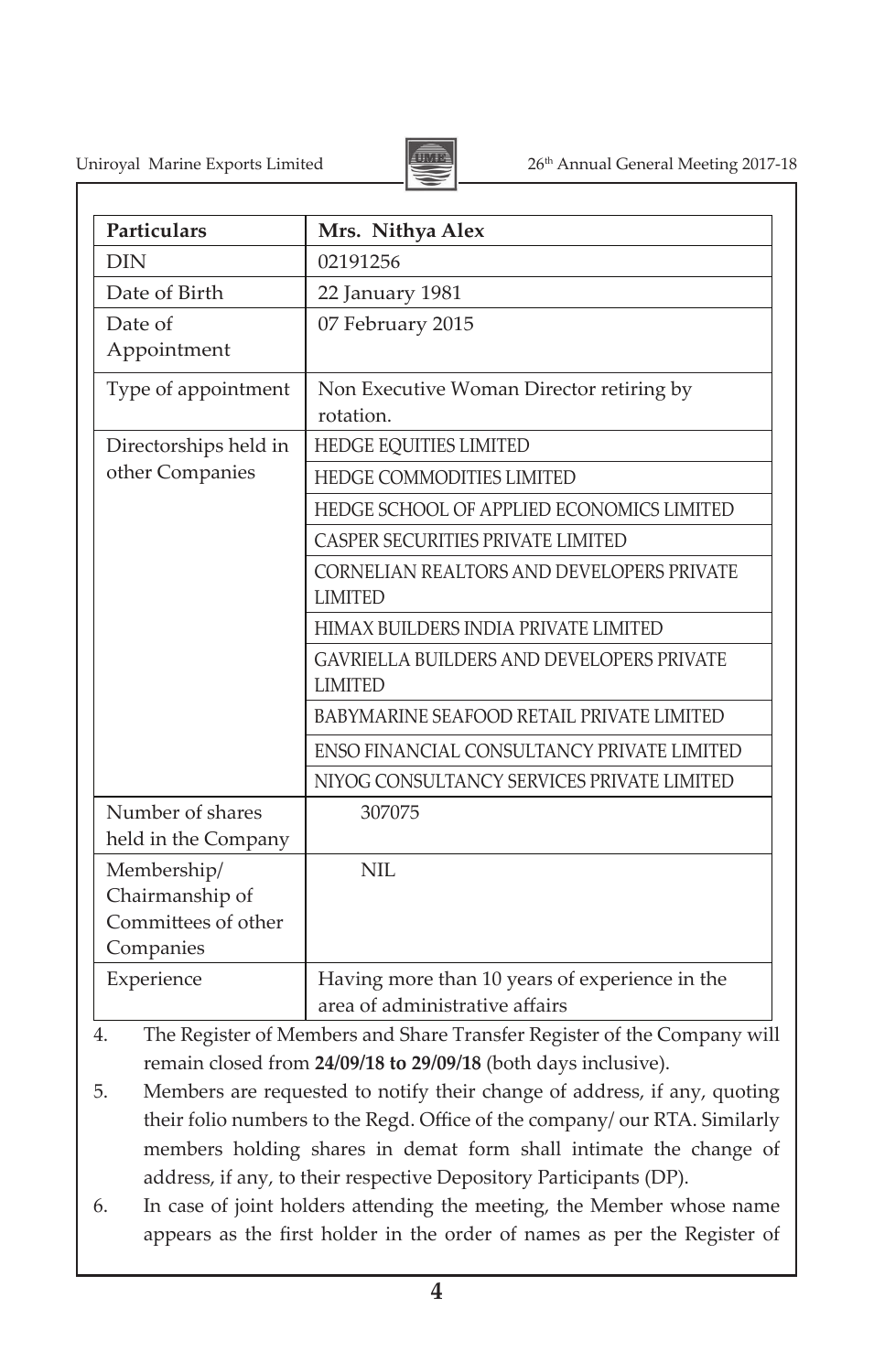

Members will be entitled to vote.

- 7. The Notice of the AGM along with the Annual Report 2017-18 is being sent by electronic mode to those Members whose e-mail addresses are registered with the Company/Depositories, unless any Member has requested for a physical copy of the same. For Members who have not registered their e-mail addresses, physical copies are being sent by the permitted mode.
- 8. Members/Proxies must bring the original attendance slip sent herewith duly filled in, signed and hand it over at the entrance of the meeting hall.
- 9. To support the 'Green Initiative', the Members who have not registered their e-mail addresses are requested to register the same with Depositories/ RTA of the Company.
- 10. The Securities and Exchange Board of India (SEBI) has mandated the submission of Permanent Account Number (PAN) by every participant in securities market. Members holding shares in electronic form are, therefore, requested to submit their PAN to their Depository Participants with whom they are maintaining their demat accounts. Members holding shares in physical form can submit their PAN to the Company / RTA.
- 11. Voting through electronic means In terms of Section 108 of the Companies Act, 2013 read with the Companies (Management and Administration) Rules, 2014 as amended from time to time and Regulation 44 of the Securities and Exchange Board Of India (Listing Obligations and Disclosure Requirements) Regulations, 2015, the Company is providing the e voting facility through Central Depository Services (India) Limited (CDSL) as an alternative, for all members of the Company to enable them to cast their votes electronically, on the resolutions mentioned in the notice of the 26<sup>th</sup> Annual General Meeting of the Company.

### **Procedure / Instructions for e-voting are as under:**

- (i) The voting period begins on 26/09/18 at 09.00 a.m. (IST) and ends on 28/09/18 at 5.00 p.m. (IST). During this period shareholders' of the Company, holding shares either in physical form or in dematerialized form, as on the cut-off date i.e. 22/09/18 may cast their vote electronically. The e-voting module shall be disabled by CDSL for voting thereafter.
- (ii) Shareholders who have already voted prior to the meeting date would not be entitled to vote at the meeting venue
- (iii) The shareholders should log on to the e-voting website www.evotingindia.com.
- (iv) Click on Shareholders.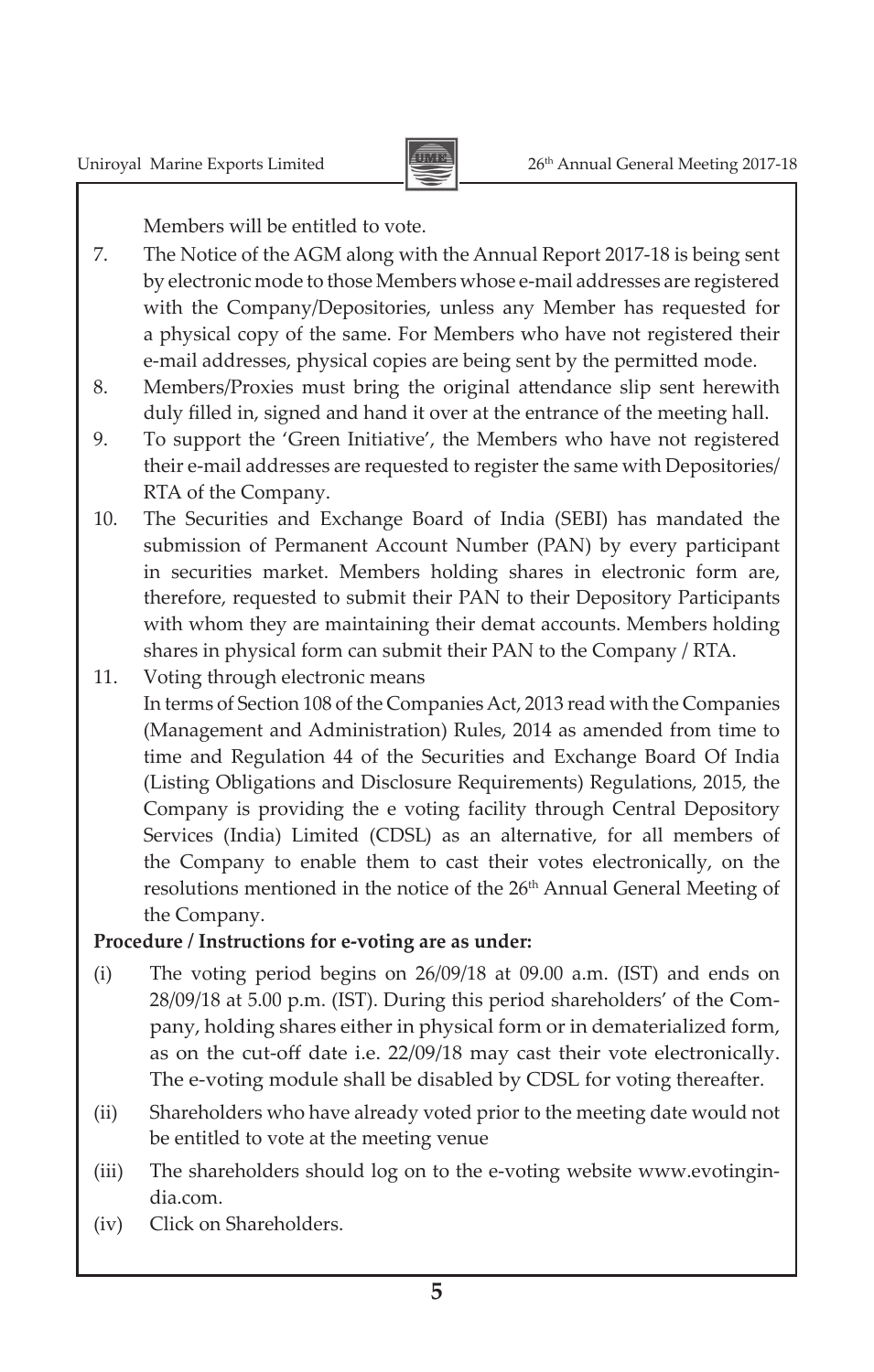

- (v) Now Enter your User ID
- a. For CDSL: 16 digits beneficiary ID,
- b. For NSDL: 8 Character DP ID followed by 8 Digits Client ID,
- c. Members holding shares in Physical Form should enter Folio Number registered with the Company.
- (vi) Next enter the Image Verification as displayed and Click on Login.
- (vii) If you are holding shares in demat form and had logged on to www. evotingindia.com and voted on an earlier voting of any company, then your existing password is to be used.
- (viii) If you are a first time user follow the steps given below:

|                                     | For Members holding shares in Demat Form and                                                                                                                                                                                                                                                                                                                                                                                                                                                                                                                                                                                                             |
|-------------------------------------|----------------------------------------------------------------------------------------------------------------------------------------------------------------------------------------------------------------------------------------------------------------------------------------------------------------------------------------------------------------------------------------------------------------------------------------------------------------------------------------------------------------------------------------------------------------------------------------------------------------------------------------------------------|
|                                     | <b>Physical Form</b>                                                                                                                                                                                                                                                                                                                                                                                                                                                                                                                                                                                                                                     |
| <b>PAN</b>                          | Enter your 10 digit alpha-numeric PAN issued by Income Tax<br>Department (Applicable for both demat shareholders as well as<br>physical shareholders)<br>Members who have not updated their PAN with the<br>Company/Depository Participant are requested to use<br>the first two letters of their name and the 8 digits of the<br>sequence number in the PAN Field.<br>In case the sequence number is less than 8 digits enter the<br>applicable number of 0's before the number after the first<br>two characters of the name in CAPITAL letters. Eg. If your<br>name is Ramesh Kumar with sequence number 1 then enter<br>RA00000001 in the PAN Field. |
| <b>Dividend</b><br><b>Bank</b>      | Enter the Dividend Bank Details or Date of Birth (in dd/mm/<br>yyyy format) as recorded in your demat account or in the                                                                                                                                                                                                                                                                                                                                                                                                                                                                                                                                  |
| <b>Details</b>                      | company records in order to login.                                                                                                                                                                                                                                                                                                                                                                                                                                                                                                                                                                                                                       |
| <b>OR</b> Date<br>of Birth<br>(DOB) | If both the details are not recorded with the depository or<br>company please enter the member id / folio number in the<br>Dividend Bank details field as mentioned in instruction (iv).                                                                                                                                                                                                                                                                                                                                                                                                                                                                 |

- (ix) After entering these details appropriately, click on "SUBMIT" tab.
- (x) Members holding shares in physical form will then directly reach the Company selection screen. However, members holding shares in demat form will now reach 'Password Creation' menu wherein they are required to mandatorily enter their login password in the new password field. Kindly note that this password is to be also used by the demat holders for voting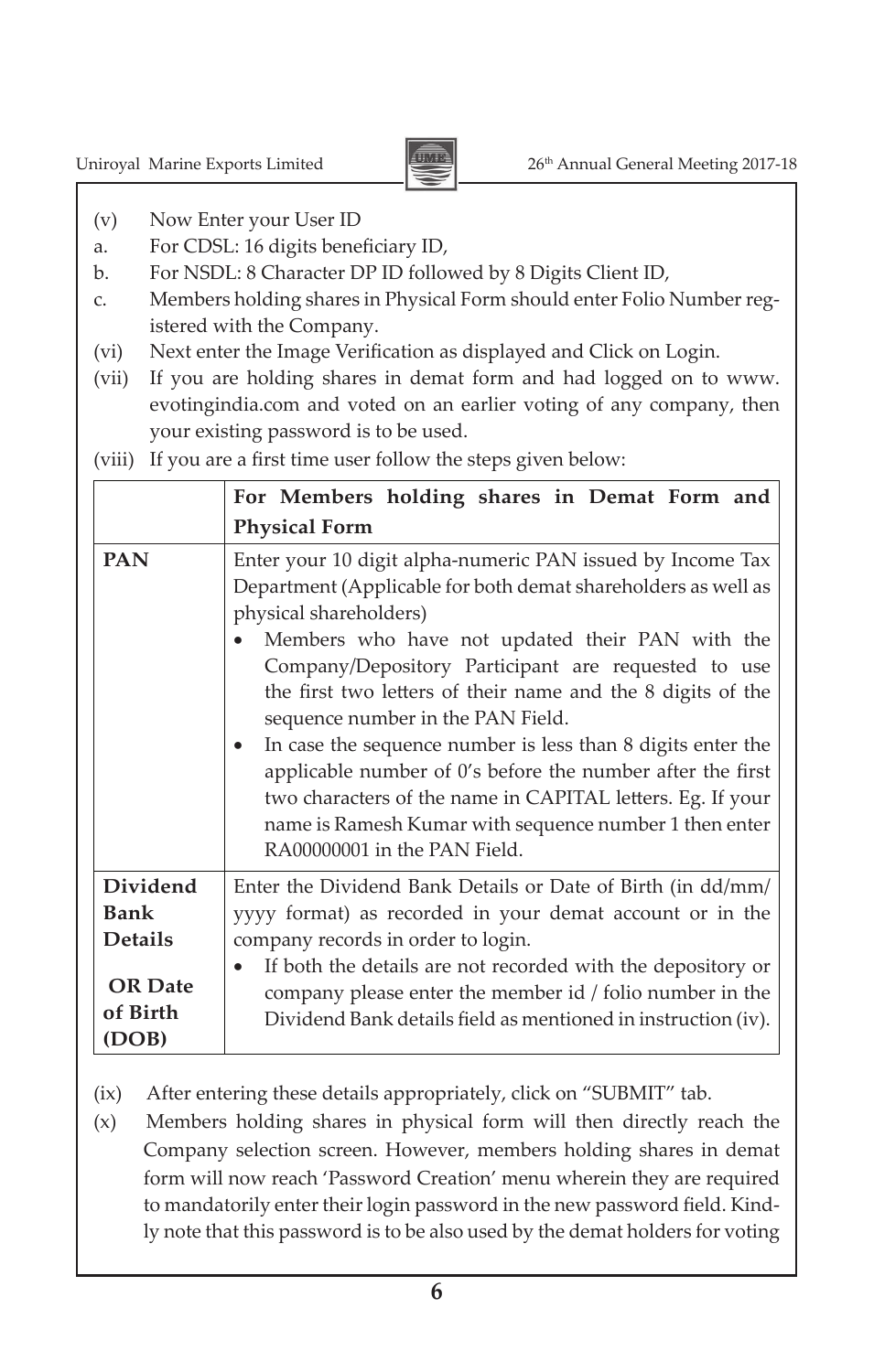

for resolutions of any other company on which they are eligible to vote, provided that company opts for e-voting through CDSL platform. It is strongly recommended not to share your password with any other person and take utmost care to keep your password confidential.

- (xi) For Members holding shares in physical form, the details can be used only for e-voting on the resolutions contained in this Notice.
- (xii) Click on the EVSN for the relevant <UNIROYAL MARINE EXPORTS LTD> on which you choose to vote.
- (xiii) On the voting page, you will see "RESOLUTION DESCRIPTION" and against the same the option "YES/NO" for voting. Select the option YES or NO as desired. The option YES implies that you assent to the Resolution and option NO implies that you dissent to the Resolution.
- (xiv) Click on the "RESOLUTIONS FILE LINK" if you wish to view the entire Resolution details.
- (xv) After selecting the resolution you have decided to vote on, click on "SUBMIT". A confirmation box will be displayed. If you wish to confirm your vote, click on "OK", else to change your vote, click on "CANCEL" and accordingly modify your vote.
- (xvi) Once you "CONFIRM" your vote on the resolution, you will not be allowed to modify your vote.
- (xvii) You can also take a print of the votes cast by clicking on "Click here to print" option on the Voting page.
- (xviii) If a demat account holder has forgotten the login password then Enter the User ID and the image verification code and click on Forgot Password & enter the details as prompted by the system.
- (xix) **Shareholders can also cast their vote using CDSL's mobile app m-Voting available for android based mobiles. The m-Voting app can be downloaded from Google Play Store. Apple and Windows phone users can download the app from the App Store and the Windows Phone Store respectively. Please follow the instructions as prompted by the mobile app while voting on your mobile.**
- (xx) Note for Non Individual Shareholders and Custodians
- Non-Individual shareholders (i.e. other than Individuals, HUF, NRI etc.) and Custodian are required to log on to www.evotingindia.com and register themselves as Corporate.
- A scanned copy of the Registration Form bearing the stamp and sign of the entity should be emailed to helpdesk.evoting@cdslindia.com.
- After receiving the login details a Compliance User should be created using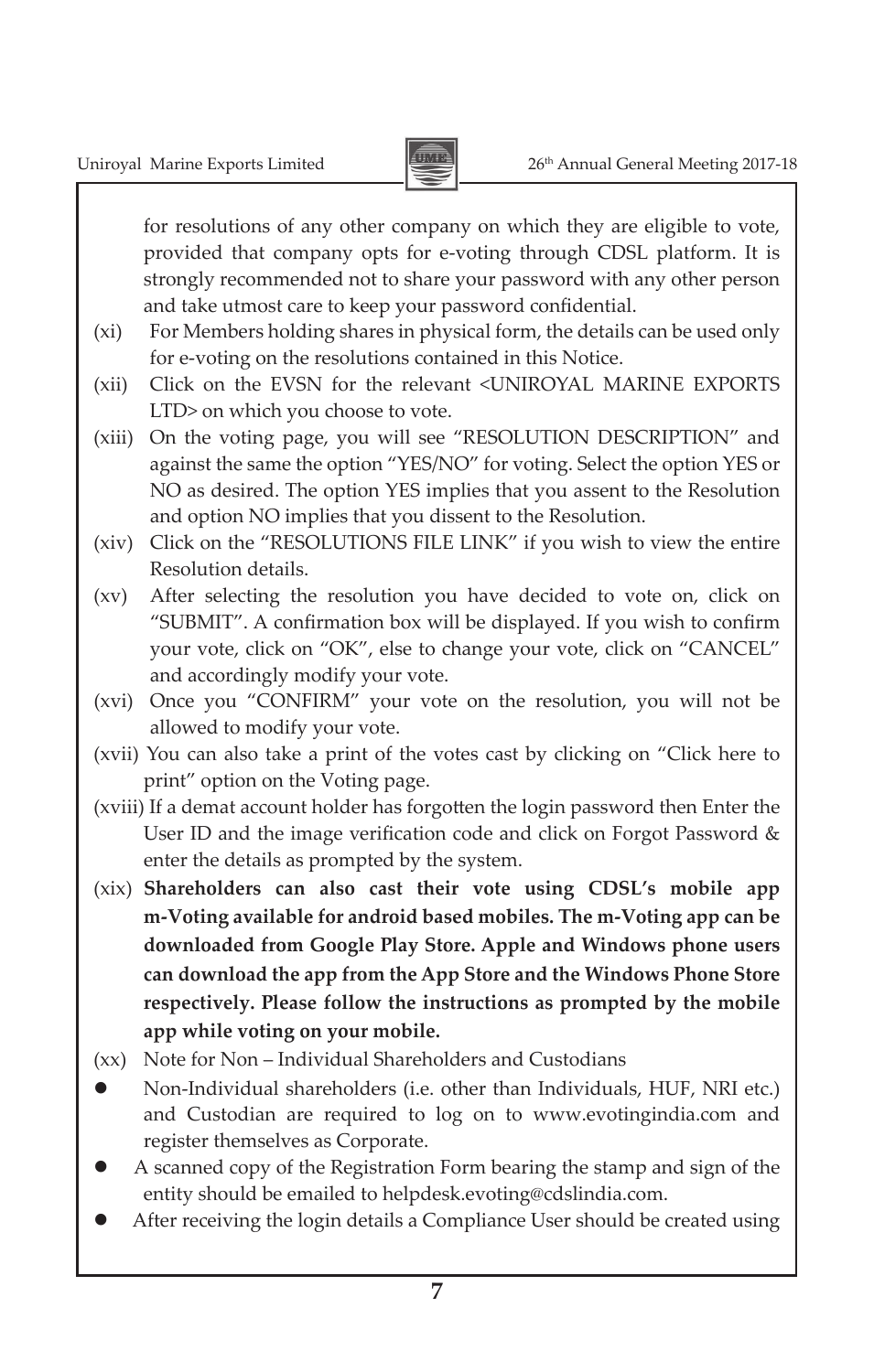

the admin login and password. The Compliance User would be able to link the account(s) for which they wish to vote on.

- The list of accounts linked in the login should be mailed to helpdesk.evoting@ cdslindia.com and on approval of the accounts they would be able to cast their vote.
- A scanned copy of the Board Resolution and Power of Attorney (POA) which they have issued in favour of the Custodian, if any, should be uploaded in PDF format in the system for the scrutinizer to verify the same.
- (xxi) In case you have any queries or issues regarding e-voting, you may refer the Frequently Asked Questions ("FAQs") and e-voting manual available at www.evotingindia.com, under help section or write an email to helpdesk. evoting@cdslindia.com.
- 12. In terms of the recent amendment to the Companies (Management and Administration) Rules, 2014 with respect to the Voting through electronic means, the Company is also offering the facility for voting by way of physical ballot at the AGM. The Members attending the meeting should note that those who are entitled to vote but have not exercised their right to vote by Remote e-voting, may vote at the AGM through ballot for all businesses specified in the accompanying Notice. The Members who have exercised their right to vote by remote e-voting may attend the AGM but shall not vote at the AGM. The voting rights of the Members shall be in proportion to their shares of the paid-up equity share capital of the Company as on the cut-off date being **22/09/18.**
- 13. Mr. Satheesh Kumar N, Practising Company Secretary, Cochin has been appointed as scrutinizer, who in the opinion of the Board can scrutinize the e-voting process in fair and transparent manner.
- 14. The Scrutinizer shall immediately after the conclusion of the voting at General meeting, first count the votes cast at the meeting, and thereafter unblock the votes in the presence of atleast two (2) witnesses not in the employment of the Company and make a Scrutinizer's Report of the votes cast in favour or against, if any within forty eight hours of Conclusion of the Meeting, to the Chairman of the meeting. The Chairman shall declare the results of the voting forthwith.
- 15. The Results declared along with the Scrutinizer's Report shall be placed on the Company's website www.uniroyalmarine.com within immediately after the results are declared and communicated to the BSE Limited.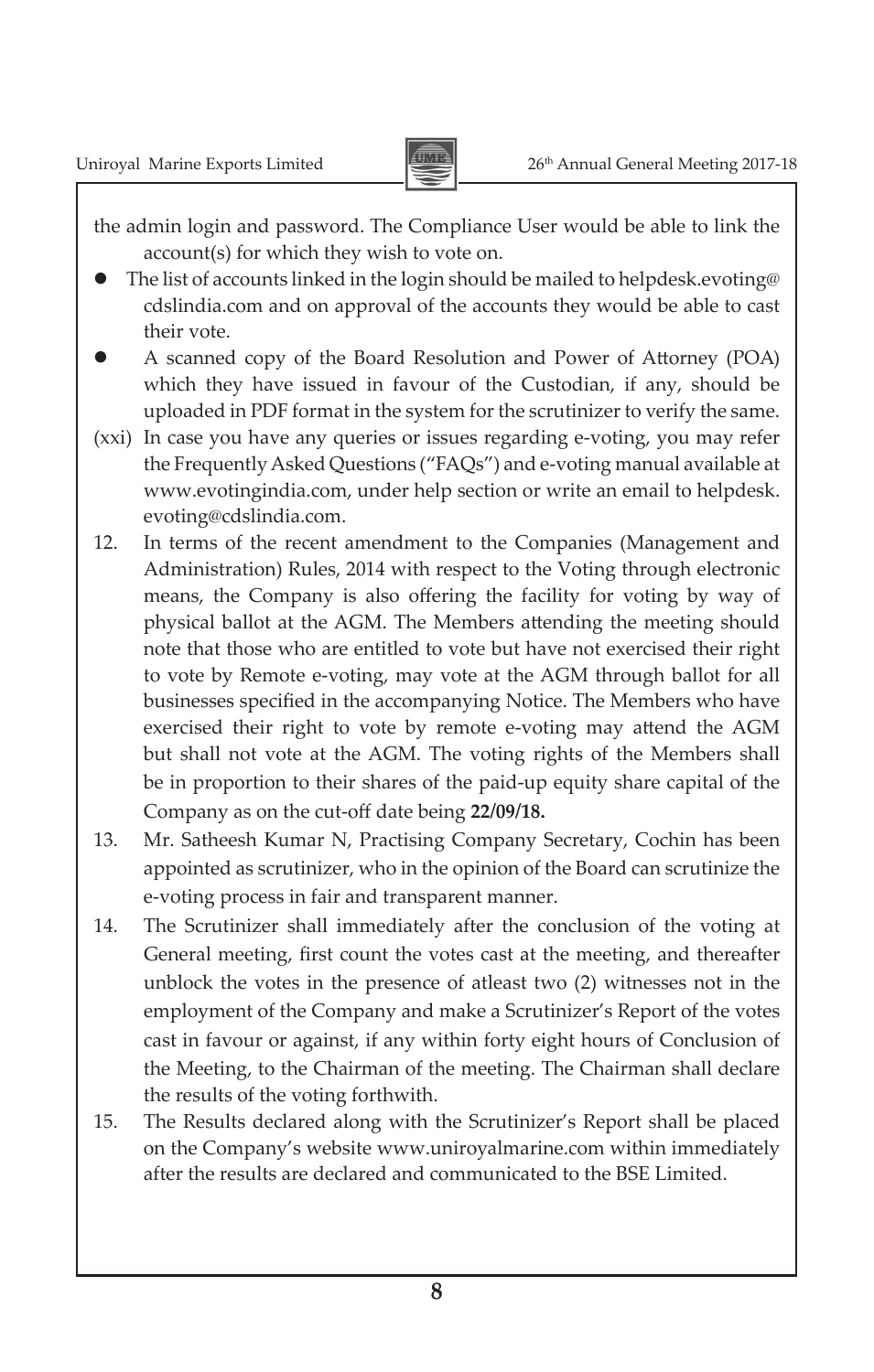

## **STATEMENT PURSUING TO SECTION 102 (1) OF THE COMPANIES ACT, 2013 ("the Act")**

The following Statement sets out all material facts relating to the Special Business mentioned in the accompanying Notice:

### **Item No. 4:**

The promoter and promoter group of our company comprises of 121 shareholders. These peoples are being part of the promoter group at the time of listing itself. Among the 121 share holders in the promoter group 30 shareholders had already dematerialised their shares over a period of time. As per regulation 31(2) of SEBI (Listing Obligations and Disclosure Requirements) Regulations, 2015 we shall ensure hundred percent of shareholding of promoter(s) and promoter group is in dematerialized form. The company has been taking efforts to get the promoter(s) and promoter group shares in dematerialised form since these regulation got effective.

The company has sent registered letter to those shareholders requesting them to dematerialise their shares in the address recorded with the company. Most of the letters returned undelivered to the company stating the addressee has been left. We find it difficult to reach these share holders in the promoter(s) and promoter group to get their shares dematerialised. These share holders are included in the promoter category but such promoter shall not, directly or indirectly, exercise control, over the affairs of the Company.

On the purview of SEBI (Listing Obligations and Disclosure Requirements) (Fourth Amendment) Regulations, 2018 and Circular SEBI/HO/MIRSD/DOP1/ CIR/P/2018/73 the Board feels to make effort to get the promoter(s) and promoter group shares in dematerialised form.

The Board of Directors recommends the resolution for your approval as special resolution.

None of the Directors / Key Managerial Personnel of the Company / their relatives is concerned or interested in the said resolution.

> By order of the Board For Uniroyal Marine Exports Limited

 Sd/- Kozhikode Benilal Odatt 13/08/2018 Company Secretary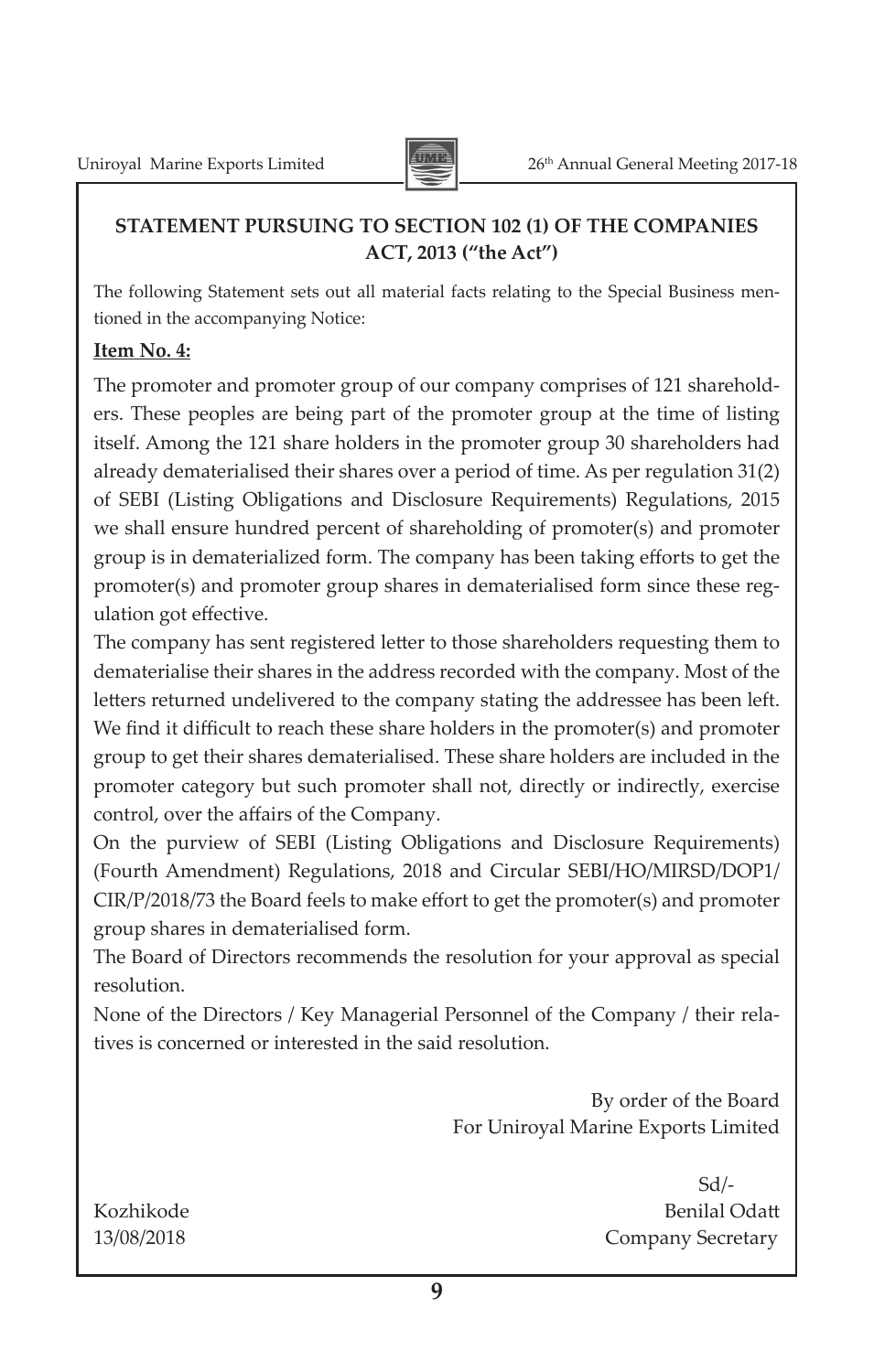

## **DIRECTORS' REPORT**

Dear Member,

Your Directors have pleasure in submitting their 26<sup>th</sup> Annual report and the Audited Balance Sheet and Profit & Loss Accounts for the year ended March 31, 2018.

## **RESULTS OF OPERATION**

Operation Results of the Company for the year under review along with the figures for previous year are as follows:

| <b>Particulars</b>                                 | Rupees in Lakh |         |  |  |  |
|----------------------------------------------------|----------------|---------|--|--|--|
|                                                    | 2017-18        | 2016-17 |  |  |  |
| Net sales / Income from<br>Operations              | 4373.24        | 4429.64 |  |  |  |
| Other Income                                       | 5.13           | 2.74    |  |  |  |
| <b>Total Revenue</b>                               | 4378.37        | 4432.38 |  |  |  |
| <b>Total Expense</b>                               | 4353.91        | 4420.76 |  |  |  |
| Profit Before Tax                                  | 24.46          | 11.62   |  |  |  |
| Profit After Tax                                   | 24.46          | 11.62   |  |  |  |
| Earnings Per Equity Share<br>Basic<br>$\mathbf{1}$ | 0.38           | 0.18    |  |  |  |
| Diluted<br>2.                                      | 0.38           | 0.18    |  |  |  |

## **OPERATION ANALYSIS**

The year under review witnessed your Company delivering growth in Profit. Fiscal 2018 witnessed continued momentum from the growth of profit. Seafood exports industry registered a year-on-year growth in volume due to higher exports of frozen shrimps.

Revenue for Financial Year March 31, 2018 stood at Rs. 4378.37/- as against Rs. 4432.38/- in the previous year, which shows a decrease in revenue of Rs. 45.99/-. After providing for depreciation of Rs. 54.34/- the net profit of the Company is Rs. 24.46/- (Figures in Lakh).

The Company's profitability was affecting due to steep increase in the prices of raw materials and increased competition in seafood industry. Sea caught raw material availability is so poor and our Company is not able to procure even 25% of the material required to run the factory. So the Company has to depend up on cultured (farmed) shrimps from Andhra Pradesh and Karnataka to meet the market demand which involve more transportation cost and material cost.

Your Company is confident that we will be able to establish its name in the market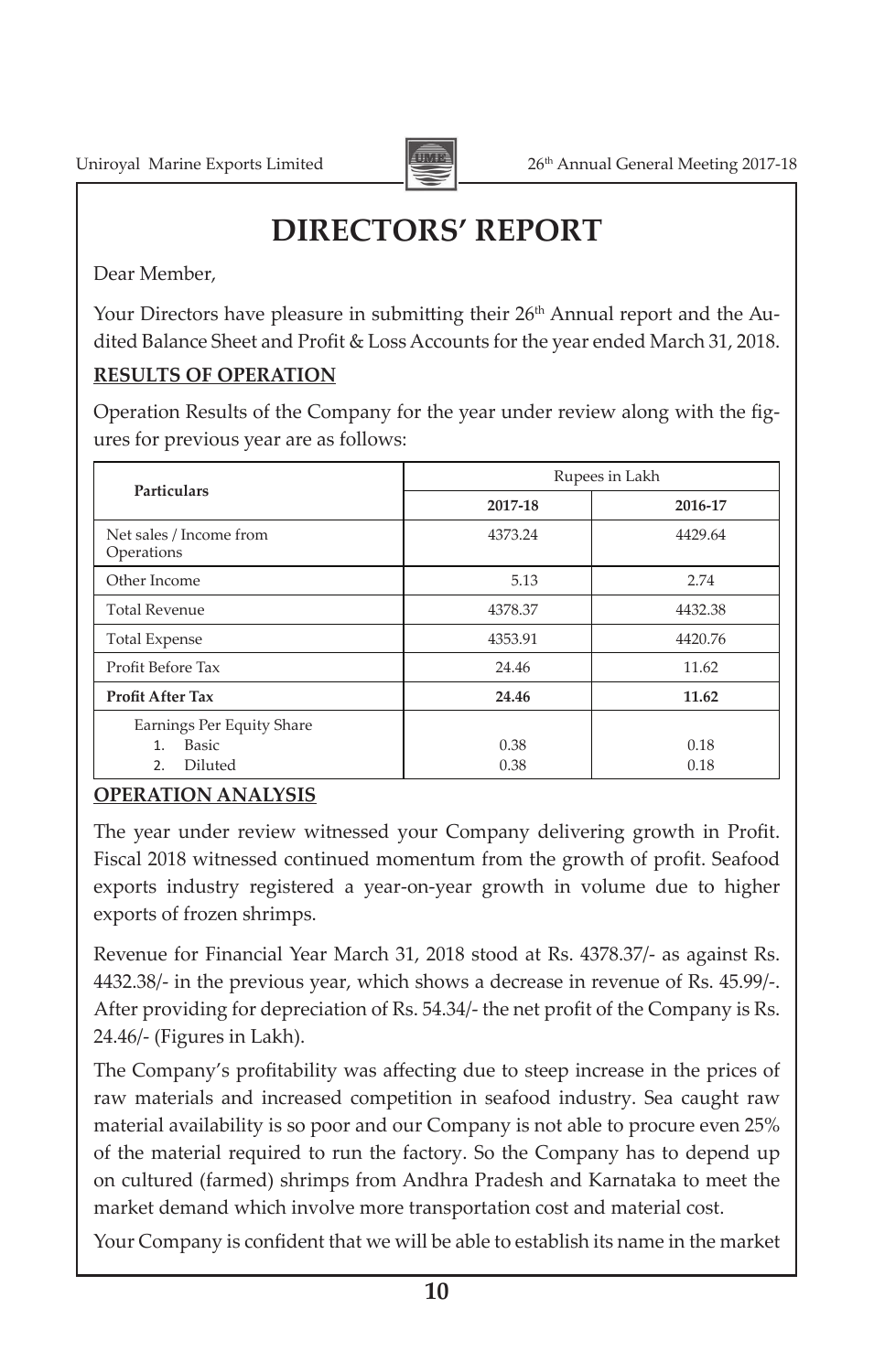

in the years to come with the growing demand for Indian seafood products across the world.

## **TRANSFER TO RESERVES**

The Company does not propose to transfer any amount to the general reserve out of the amount available for appropriation.

## **DIVIDEND**

Due to the inadequacy of profits your directors regret their inability to recommend any dividend for the year.

## **DEPOSITS**

The Company has not accepted any deposits under Chapter-V of the Companies Act, 2013.

## **SUBSIDIARIES, JOINT VENTURES & ASSOCIATES**

The Company is not having any subsidiary, Joint Ventures and Associate Companies

## **PARTICULARS OF EMPLOYEES**

During the year under review, no employee of the Company was in receipt of remuneration requiring disclosure under Rule 5(2) of the Companies (Appointment and Remuneration of Managerial Personnel) Rules, 2014.

The table containing the names and other particulars of employees in accordance with the provisions of Section 197(12) of the Companies Act, 2013, read with Rule 5(1) of the Companies (Appointment and Remuneration of Managerial Personnel) Rules, 2014, is appended as Annexure 1 to the Board's report.

## **DIRECTORS AND KEY MANAGERIAL PERSONNEL**

## **(a) Directors**

In accordance with the provisions of the Act and the Articles of Association of the Company, Mrs. Nithya Alex (DIN: 02191256), Women Director of the Company, retires by rotation at the ensuing Annual General Meeting and being eligible has offered himself for re-appointment.

## **(b) Declaration by an Independent Director**

The Company has complied according to the provisions of Section 149(6) of the Companies Act, 2013. The Company has also obtained declarations from all the Independent Directors pursuant to Section 149(7) of the Companies Act, 2013.

## **(c) Board Evaluation**

Pursuant to the provisions of the Companies Act, 2013 the Board has carried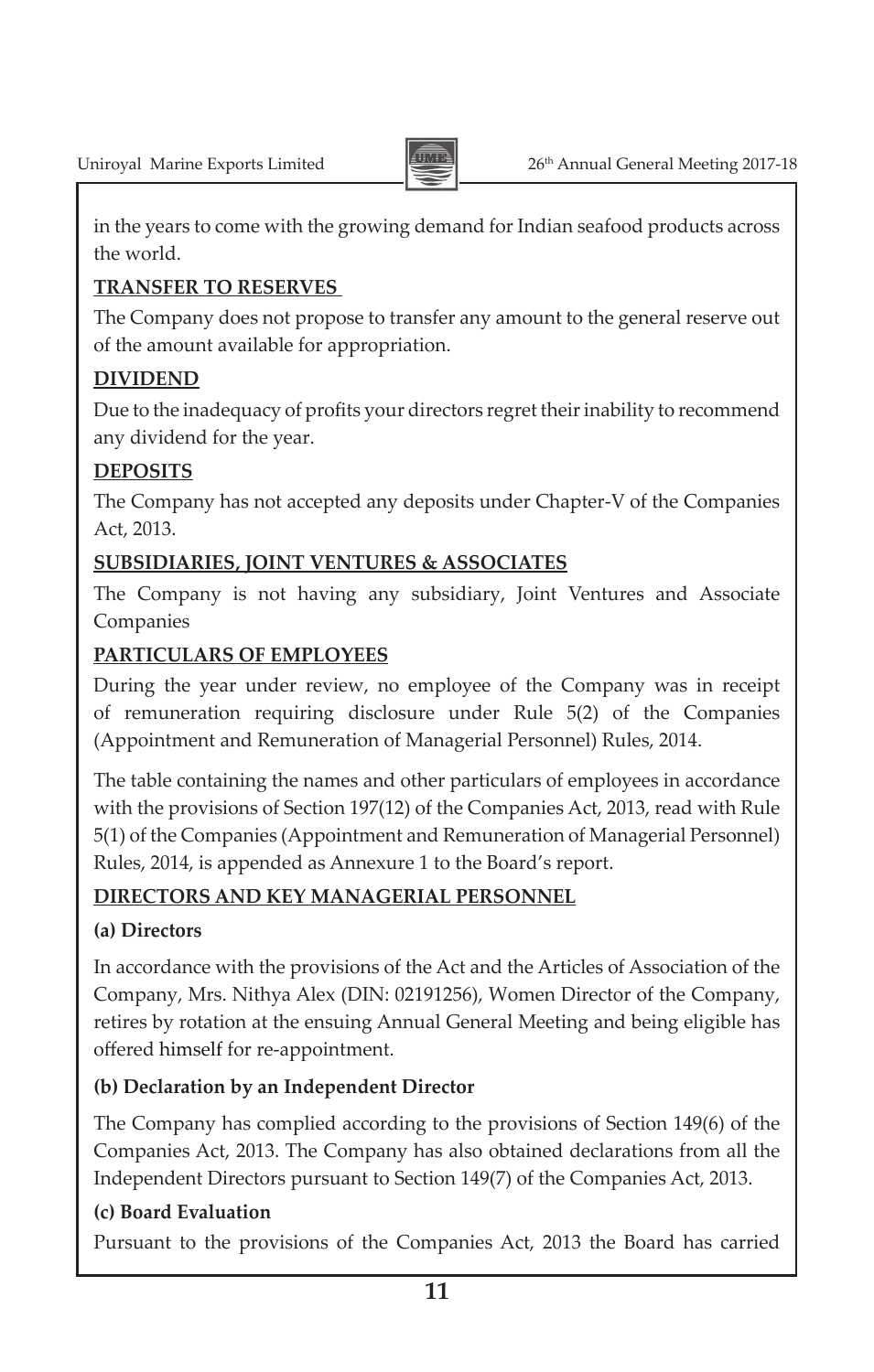

out an annual performance evaluation of its own performance and the directors individually.

## **AUDIT COMMITTEE**

The Composition of the Audit committee is disclosed in the corporate governance report for the purpose of Section 177(8) of the Companies Act, 2013. All the recommendations made by the Audit committee have been accepted by the Board.

## **PARTICULARS OF LOANS, INVESTMENTS AND GUARANTEES UNDER SECTION 186 OF THE COMPANIES ACT, 2013**

There were no loans, guarantees and investments under Section 186 of the Companies Act, 2013 during the year 2017-18.

## **BUSINESS RISK MANAGEMENT**

The details of Risk management policy are included in the Management Discussion & Analysis, which forms part of this report.

## **INTERNAL FINANCIAL CONTROL SYSTEMS AND THEIR ADEQUACY**

The details in respect of internal financial control and their adequacy are included in the Management Discussion & Analysis, which forms part of this report.

## **WHISTLE BLOWER POLICY/ VIGIL MECHANISM**

The company has put in place a mechanism of reporting illegal or unethical behaviour. Employees are free to report violations of laws, rules, regulations or unethical conduct to their immediate supervisor/notified persons. The policy is available on our website at the link: http://uniroyalmarine.com/wp-content/ uploads/2015/02/UME-Whistle-Blower-Policy-Vigil-Mechanism.pdf

## **EXTRACT OF ANNUAL RETURN**

In accordance with Section 134(3) (a) of the Companies Act, 2013, an extract of the annual return in the prescribed format is appended as Annexure 2 to the Board's report.

## **NUMBER OF MEETINGS OF THE BOARD**

The Board met five times during the financial year ie. 30-05-2017, 27-07-2017, 14- 09-2017, 11-11-2017 and 31-01-2018 the details of which are given in the corporate governance report that forms part of this Annual Report. The intervening gap between any two meetings was within the period prescribed by the Companies Act, 2013.

## **BOARD EVALUATION**

The performance evaluation of non Independent Directors is done by the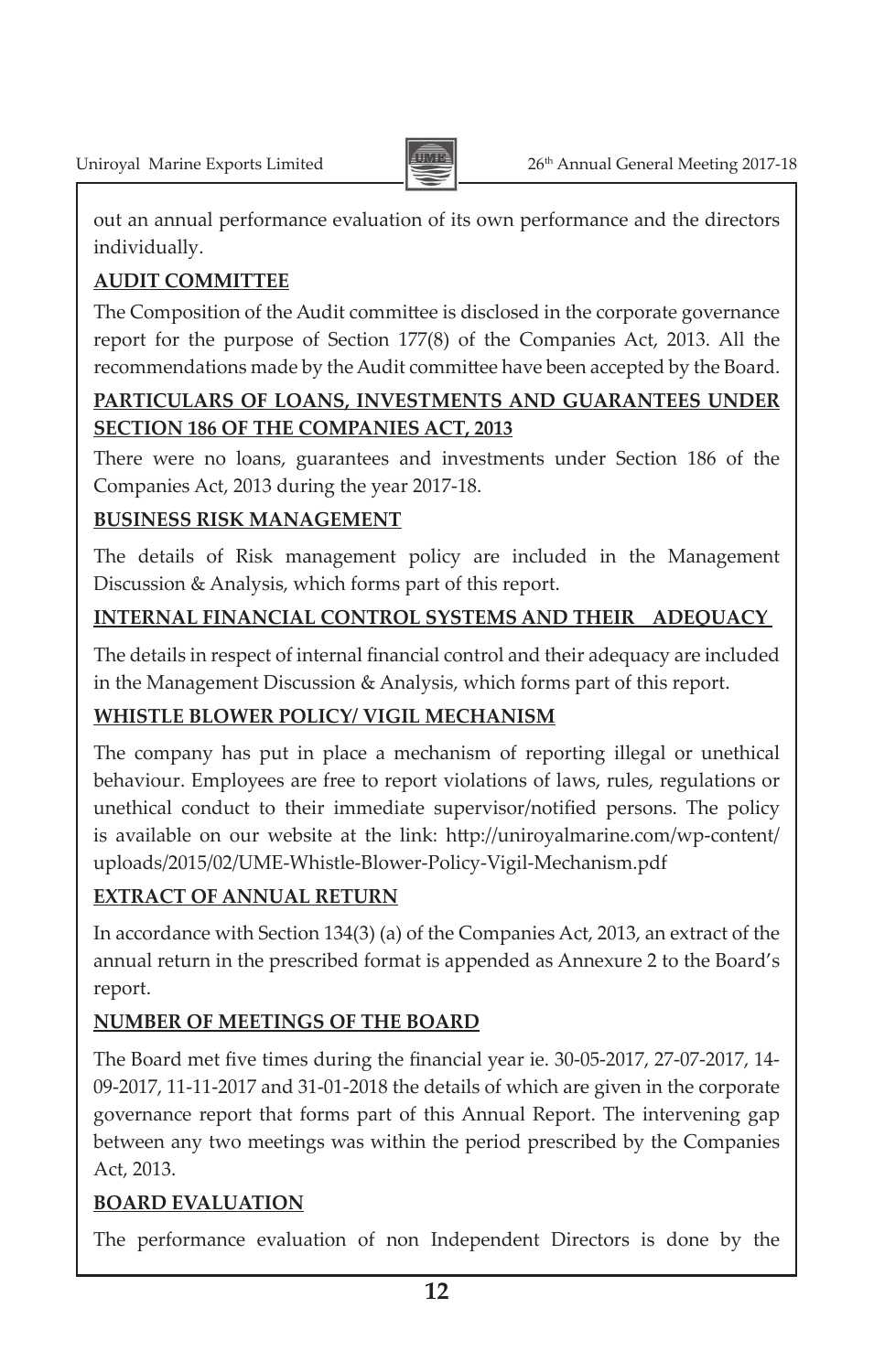

Independent Directors of the company at their meeting held on 30-01-2018

The performance evaluation of Independent Directors is done by the entire Board of Directors, excluding the director being evaluated at the Board Meeting held on 29-05-2018.

The performance evaluation of the Board was carried out on a questionnaire template on the basis of criteria such as flow of information to the Board, effective role played by the Board in decision making etc. The evaluation of all the directors and the Board as a whole was conducted based on the criteria and framework adopted by the Board. The Board approved the evaluation results as collated by the nomination and remuneration committee.

A separate meeting of Independent Directors of the Company was held during the year under review, in which the members evaluated the performance of the Chairman on the basis of criteria such as giving guidance to the Board and ensuring the Independence of the Board etc. The performance of the Non-Independent Directors was also evaluated on the basis of their contribution to the Board deliberations.

## **POLICY ON DIRECTORS' APPOINTMENT AND REMUNERATION**

The policy of the Company on Directors' appointment and remuneration, including criteria for determining qualifications, positive attributes, independence of a director and other matters provided under Subsection (3) of Section 178 of the Companies Act, 2013, adopted by the Board, is put up on the website of the Company at the link*: http://uniroyalmarine.com/wp-content/uploads/2015/06/Code-for-Remuneration1.pdf*

## **GENERAL**

Your Directors state that no disclosure or reporting is required in respect of the following items as there were no transactions on these items during the year under review:

- 1. Issue of equity shares with differential rights as to dividend, voting or otherwise.
- 2. Issue of shares (including sweat equity shares) to employees of the Company under any scheme.
- 3. Disclosure regarding remuneration or commission to Managing Director or the Whole-time Directors from subsidiaries not applicable since there is no subsidiaries.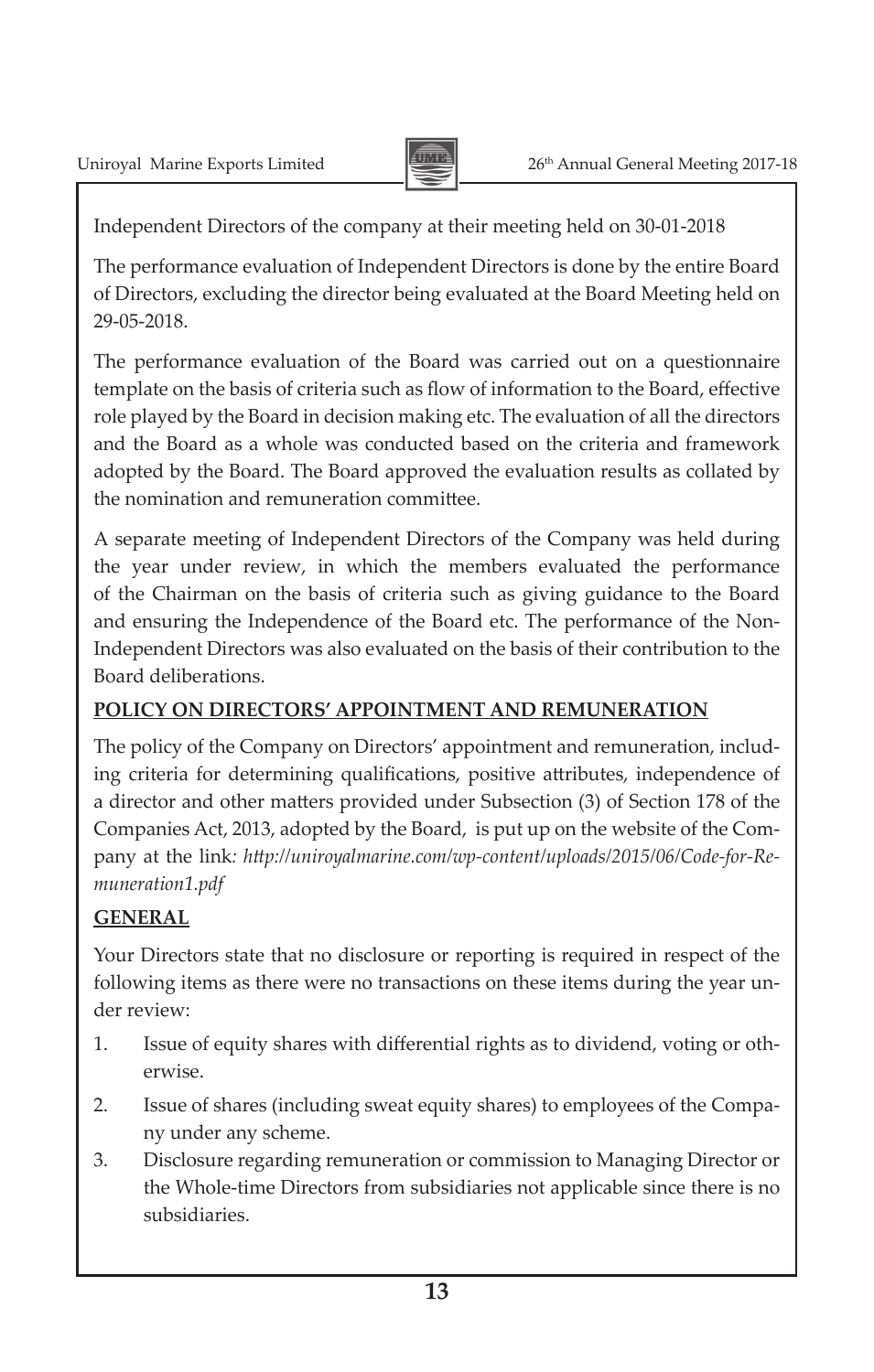

- 4. There is no change in the nature of business.
- 5. No significant or material orders were passed by the Regulators or Courts or Tribunals which impact the going concern status and Company's operations in future.
- 6. There are no material changes and commitments affecting the financial position of the company which have occurred between the end of the financial year 2017-18 and the date of this report.

Your Directors further state that the Company has in place an Anti Sexual Harassment Policy and has a committee for prevention of sexual harassment of women at work place. All employees (permanent, contractual, temporary, trainees) are covered under this policy. During the year under review, there were no complaints received pursuant to the Sexual Harassment of Women at workplace (Prevention, Prohibition and Redressal) Act, 2013.

## **PARTICULARS OF CONTRACTS OR ARRANGEMENTS MADE WITH RE-LATED PARTIES**

All transactions entered by the Company during the financial year with related parties were in the ordinary course of business and on an arm's length basis. During the year, the Company had not entered into any contract / arrangement / transaction with related parties which could be considered material.

Your Directors drawn attention of the members to Note 30 to the financial statement which sets out related party disclosures.

## **CONSERVATION OF ENERGY, RESEARCH AND DEVELOPMENT, TECH-NOLOGY ABSORPTION, FOREIGN EXCHANGE EARNINGS AND OUTGO**

The particulars as prescribed under Sub-section (3)(m) of Section 134 of the Companies Act, 2013, read with the Companies (Accounts) Rules, 2014, are enclosed as Annexure 3 to the Board's report.

## **DIRECTORS' RESPONSIBILITY STATEMENT**

Your Directors state that:

- i. In the preparation of the annual accounts for the year ended March 31, 2018, the applicable accounting standards read with requirements set out under Schedule III to the Act, have been followed and there are no material departures from the same;
- ii. The Directors have selected such accounting policies and applied them consistently and made judgements and estimates that are reasonable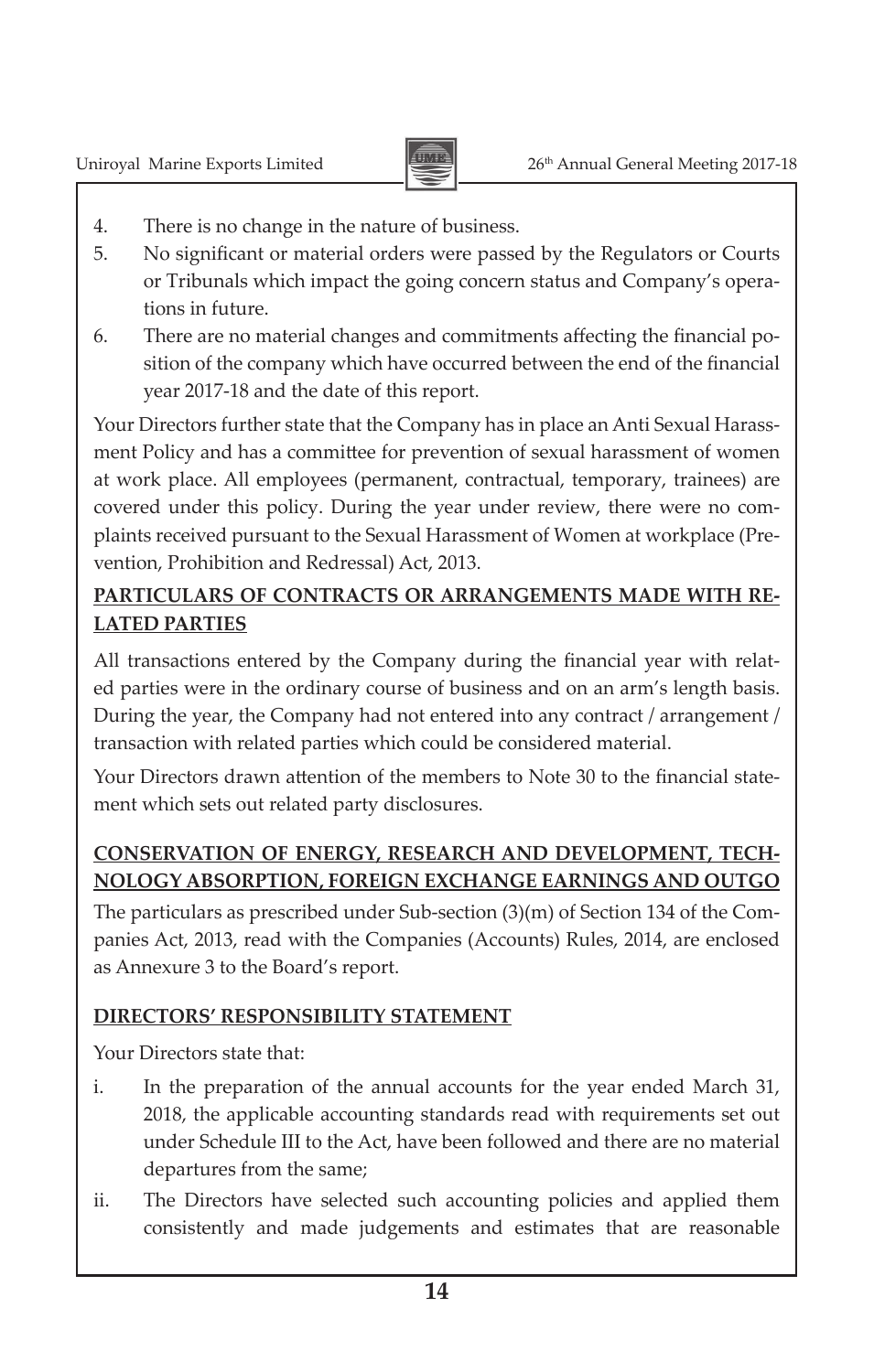

and prudent so as to give a true and fair view of the state of affairs of the Company as at March 31, 2018 and of the profit of the Company for the year ended on that date;

- iii. The Directors have taken proper and sufficient care for the maintenance of adequate accounting records in accordance with the provisions of this Act for safeguarding the assets of the company and for preventing and detecting fraud and other irregularities.
- iv. The Directors have prepared the annual accounts on a going concern basis.
- v. The Directors had laid down internal financial controls to be followed by the company and that such internal financial controls are adequate and were operating effectively.
- vi. The Directors had devised proper systems to ensure compliance with the provisions of all applicable laws and that such systems were adequate and operating effectively.

## **RISK MANAGEMENT**

During the year, your Directors have adopted a Risk Management Policy which is intended to formalize the risk management procedures, the objective of which are identification, evaluating, monitoring, and minimizing identifiable risks. The risk management policy is successfully implemented by the company to protect the value of the Company on behalf of the shareholders.

## **AUDITORS**

## **Statutory Auditors**

Mr. Sabu Philip, Chartered Accountant (Membership No. 31708), Kottayam, Independent Auditor of the Company, who were appointed to hold office till the conclusion of the Annual General Meeting to be held for the financial year 2021- 22, are eligible to continue the office. He has confirmed his eligibility to the effect that his ratification, if made, would be within the prescribed limits under the Act and that he is not disqualified.

The Notes on financial statement referred to in the Auditors' Report are selfexplanatory and do not call for any further qualification. The Auditors' Report does not contain any qualification, reservation or adverse remark.

## **AUDITORS' CERTIFICATE ON CORPORATE GOVERNANCE**

As required by SEBI (LODR), the auditors' certificate on corporate governance is enclosed as Annexure 4 to the Board's report.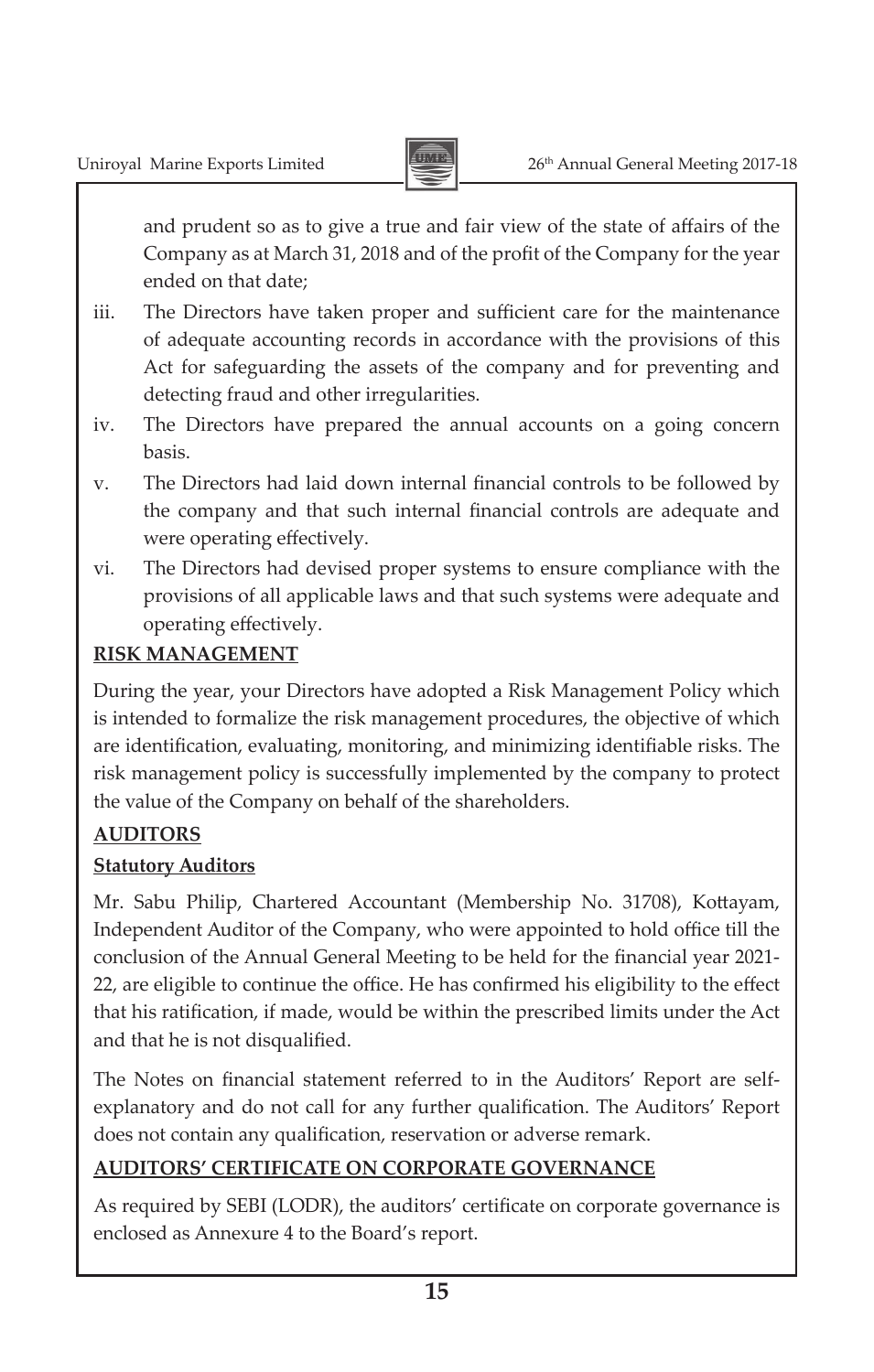

### **SECRETARIAL AUDITOR**

Mr. Satheesh Kumar N of M/s. Satheesh & Remesh, Practising Company Secretaries, Cochin, was appointed to conduct the secretarial audit of the Company for the financial year 2017-18, as required under Section 204 of the Companies Act, 2013 and Rules there under.

### **SECRETARIAL AUDIT REPORT**

Secretarial Audit Report, issued by Mr. Satheesh Kumar N of M/s. Satheesh & Remesh, Practising Company Secretaries, Cochin, Secretarial Auditor in Form No. MR -3 forms part of this Board Report and is annexed herewith as Annexure 5.

While confirming that the company has complied with the provisions of applicable acts, rules, etc. the auditors made a observation. The Board's clarifications for the same are as follows.

### **Regarding the laws specifically applicable to the Company, the company has to update its records and registers to be maintained under the respective Acts and provisions.**

The company had taken action to update the registers required to be maintained under the provisions of the Acts specifically applicable with the company.

## **MANAGEMENT DISCUSSION ANALYSIS**

The management discussion and analysis of the financial conditions including the result of the operations of the company for the year under review as required under Regulation 34(e) of the SEBI (LODR) Regulations, 2015 is separately attached with this report.

### **ACKNOWLEDGEMENT**

Your Directors wish to place on record their sincere gratitude especially to The Federal Bank Ltd, UCO Bank, Government Authorities, Central Excise Dept., MPEDA, EIA and other statutory authorities, customers, suppliers and shareholders. Your Directors also wish to thank all the employees for their cooperation.

For and on behalf of the Board of Directors

Sd/-

Kozhikode Iype Mathew 13/08/2018 Chairman (DIN – 01546555)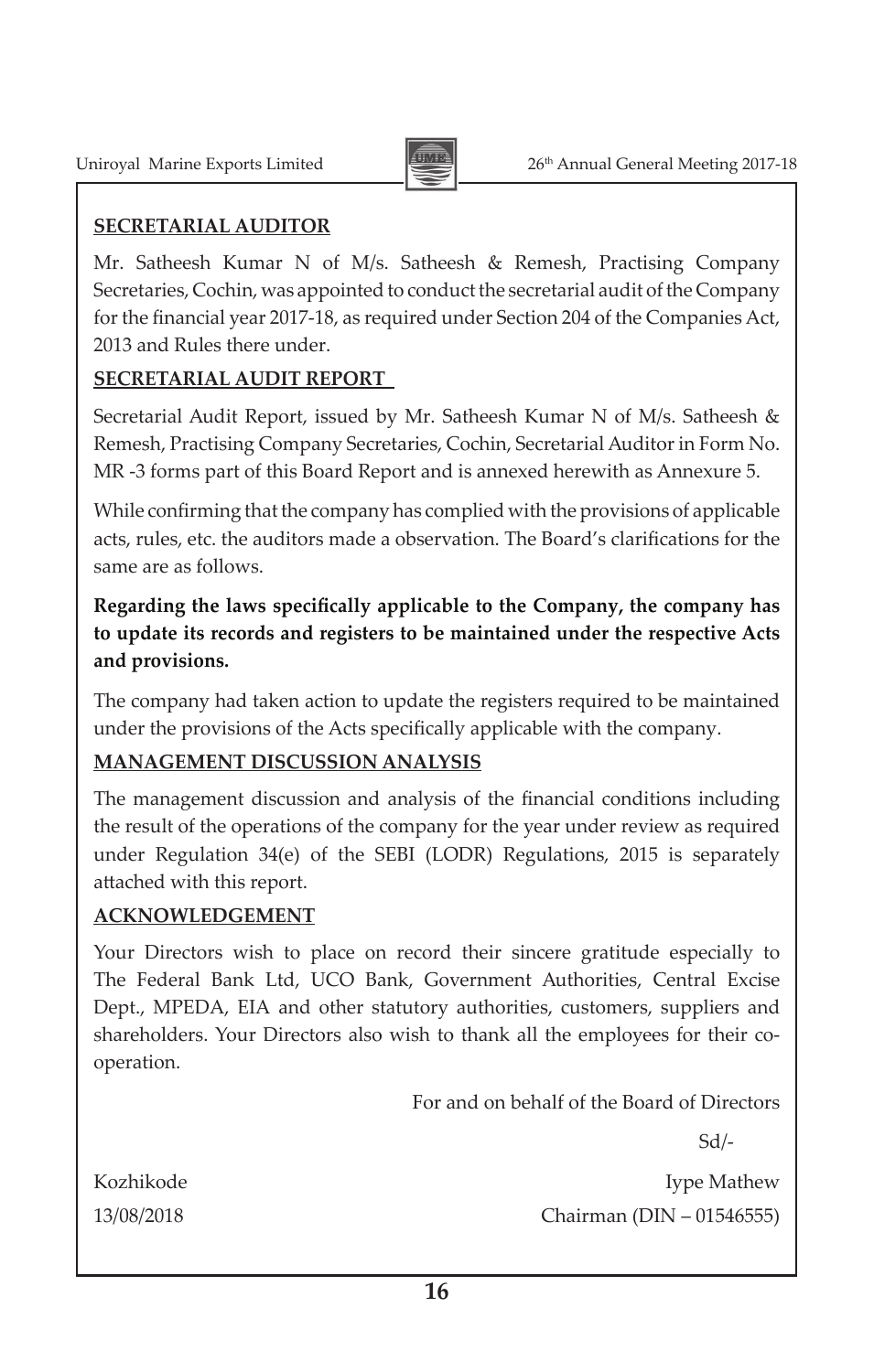

### **ANNEXURES TO THE BOARD'S REPORT**

### **Annexure 1 – Particulars of employees**

### a) Information as per Rule 5(1) of Chapter XIII, Companies (Appointment and Remuneration of Managerial Personnel) Rules, 2014.

The Board of Directors of the Company affirms that the remuneration is as per the remuneration policy of the Company.

| (i)   | The Ratio of the remuneration of each Di-<br>rector to the median remuneration of the<br>employees of the company for the financial<br>year 2017-18                                                           | Director's Name                                                          | Ratio to mean remuneration |  |  |
|-------|---------------------------------------------------------------------------------------------------------------------------------------------------------------------------------------------------------------|--------------------------------------------------------------------------|----------------------------|--|--|
|       |                                                                                                                                                                                                               | Mr. Anush K Thomas-Manag-<br>ing Director                                | 1:1.58                     |  |  |
| (ii)  | The Percentage increase in remuneration of<br>each Director, Chief Financial Officer, Chief<br>Executive Officer, Company Secretary or<br>Manager if any in the financial year 2017-18<br>compared to 2016-17 | % increase in<br>Director's/CFO/CEO/CS/Man-<br>ager Name<br>remuneration |                            |  |  |
|       |                                                                                                                                                                                                               | Mr. Anush K Thomas-Manag-<br>ing Director                                | NIL                        |  |  |
|       |                                                                                                                                                                                                               | Mr.Benilal Odatt - Company<br>Secretary                                  | NII.                       |  |  |
|       |                                                                                                                                                                                                               | Ms. Bindu Suresh – Chief Fi-<br>nancial Officer                          | NIL                        |  |  |
| (iii) | Percentage increase in the median remu-<br>neration of employees in the financial year<br>2017-18 compared to 2016-17                                                                                         | 8.10%                                                                    |                            |  |  |
| (iv)  | Number of permanent employees on the<br>rolls of the company                                                                                                                                                  | As on 31.03.2018                                                         | As on 31.03.2017           |  |  |
|       |                                                                                                                                                                                                               | 79                                                                       | 85                         |  |  |
| (v)   | Explanation on the relationship between<br>average increase in remuneration and the<br>company performance                                                                                                    | As per industry standards                                                | As per industry standards  |  |  |
| (vi)  | Comparison of the remuneration of the Key                                                                                                                                                                     | Particulars                                                              | Amount & Percentage        |  |  |
|       | Managerial Personnel against the perfor-<br>mance of the company                                                                                                                                              | Total amount of remuneration of<br><b>KMP</b>                            | 8,52,452.00                |  |  |
|       |                                                                                                                                                                                                               | Revenue for the Financial Year<br>2017-18                                | 43,78,36,646.00            |  |  |
|       |                                                                                                                                                                                                               | Remuneration of KMP as a % of<br>Revenue                                 | 0.195%                     |  |  |
|       |                                                                                                                                                                                                               | Before<br>Tax<br>Profit<br>for<br>Financial Year 2017-18                 | the<br>24,45,968.00        |  |  |
|       |                                                                                                                                                                                                               | Remuneration of KMP as a % of<br>Profit Before Tax                       | 34.85%                     |  |  |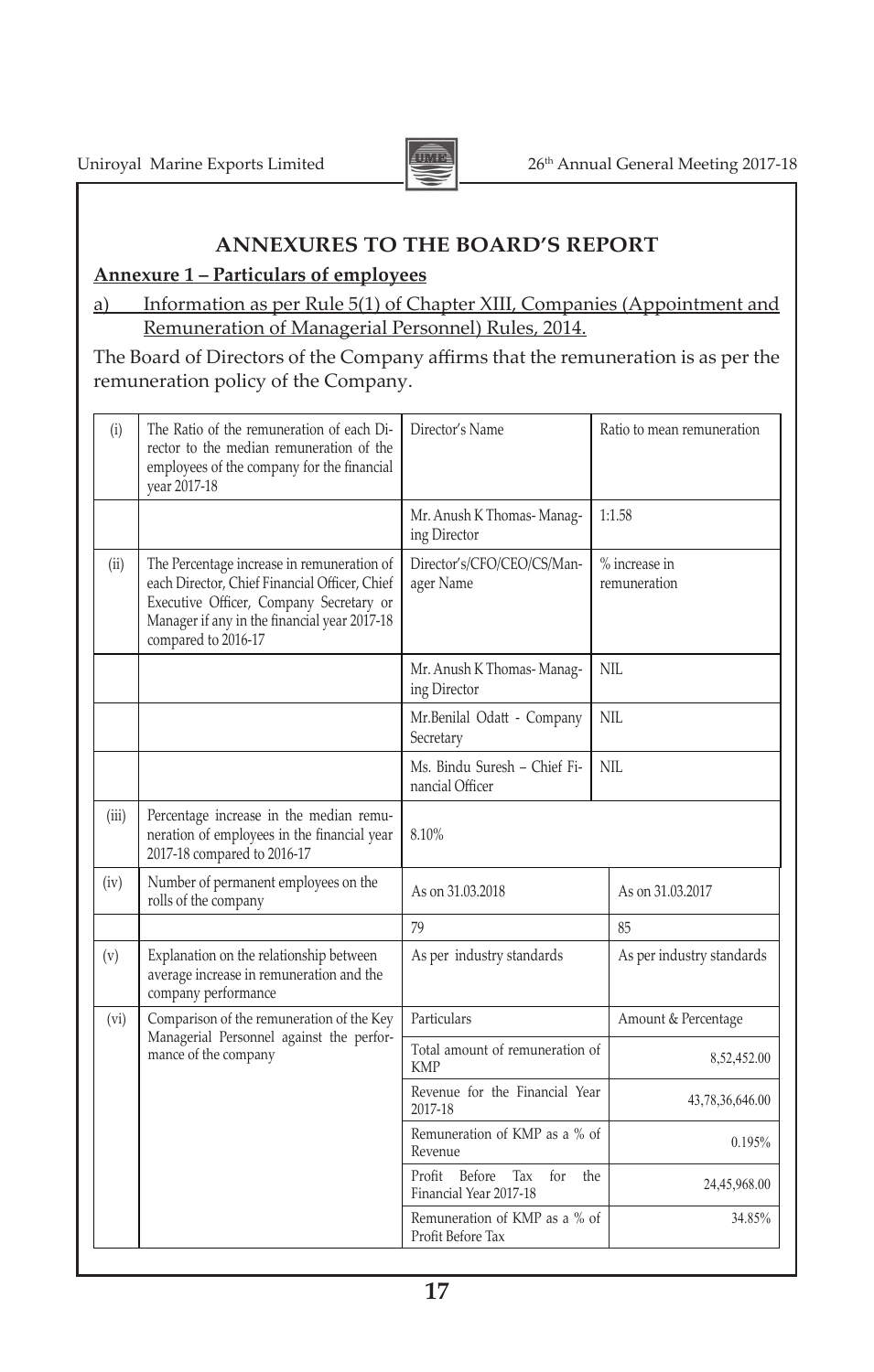Uniroyal Marine Exports Limited 26<sup>th</sup> Annual General Meeting 2017-18



| (vii)  | Variation in                                                                                                                                                                                   | Details                                                                         |                                     |          | 31.03.2017                                                              | 31.03.2017                                         |
|--------|------------------------------------------------------------------------------------------------------------------------------------------------------------------------------------------------|---------------------------------------------------------------------------------|-------------------------------------|----------|-------------------------------------------------------------------------|----------------------------------------------------|
|        |                                                                                                                                                                                                | Market Capitalization-7.28<br>/ 16.33                                           |                                     |          | 47170760                                                                | 53131900                                           |
|        |                                                                                                                                                                                                | Price Earnings Ratio                                                            |                                     |          | 42.97                                                                   | 192                                                |
|        |                                                                                                                                                                                                | Percentage Increase/de-<br>crease of market quotations                          |                                     |          | 124%                                                                    | $110\%$                                            |
|        |                                                                                                                                                                                                | Net worth of the Company                                                        |                                     |          | 3.64<br>Crores                                                          | 3.41<br>Crores                                     |
| (viii) | Average percentile increase in salaries<br>of Employees other than managerial<br>personnel                                                                                                     | During 2017-18                                                                  |                                     |          | During 2016-17                                                          |                                                    |
|        |                                                                                                                                                                                                | 8.54%                                                                           |                                     |          | 6.16%                                                                   |                                                    |
|        |                                                                                                                                                                                                | Justification for increase with<br>reasons for any exceptional<br>circumstances |                                     |          | Normal industry stan-<br>dards applied based on<br>increase in turnover |                                                    |
| (ix)   | Comparison of each remuneration of the Key<br>Managerial Personnel against the perfor-<br>mance of the Company                                                                                 | Name of Key<br>Managerial<br>personnel                                          | Remuneration for the<br>years ended |          |                                                                         | Reason against<br>performance<br>of the<br>Company |
|        |                                                                                                                                                                                                |                                                                                 | 31.03.18                            | 31.03.17 | $\%$<br>change                                                          |                                                    |
|        |                                                                                                                                                                                                | Mr. Anush K Thomas-<br><b>Managing Director</b>                                 | 252000                              | 252000   | NIL                                                                     | As per Normal<br>industry<br>standards             |
|        |                                                                                                                                                                                                | Mr.Sandeep Kumar P<br>Mr.Benilal Odatt*-<br>Company Secretary                   | 300000                              | 300000   | NIL                                                                     | As per Normal<br>industry<br>standards             |
|        |                                                                                                                                                                                                | Mrs.Bindu Suresh - Chief<br>Financial Officer                                   | 300452                              | 288076   | 4.3%                                                                    | As per Normal<br>industry<br>standards             |
| (x)    | Key parameter for any variable component<br>of remuneration availed by the<br><b>Directors</b>                                                                                                 | <b>NA</b>                                                                       |                                     |          |                                                                         |                                                    |
| (xi)   | Ratio of the remuneration of the highest<br>paid Director to that of the employees who<br>are not Directors but receive remuneration<br>in excess the highest paid director during<br>the year | 1:6.75                                                                          |                                     |          |                                                                         |                                                    |

\*- Remuneration for part of the year- CS appointed on September 2017

b) Information as per Rule 5(2) of Chapter XIII, the Companies (Appointment and Remuneration of Managerial Personnel) Rules, 2014

During the year under review, no employee of the Company was in receipt of remuneration requiring disclosure under Rule 5(2) of Chapter XIII, the Companies (Appointment and Remuneration of Managerial Personnel) Rules, 2014.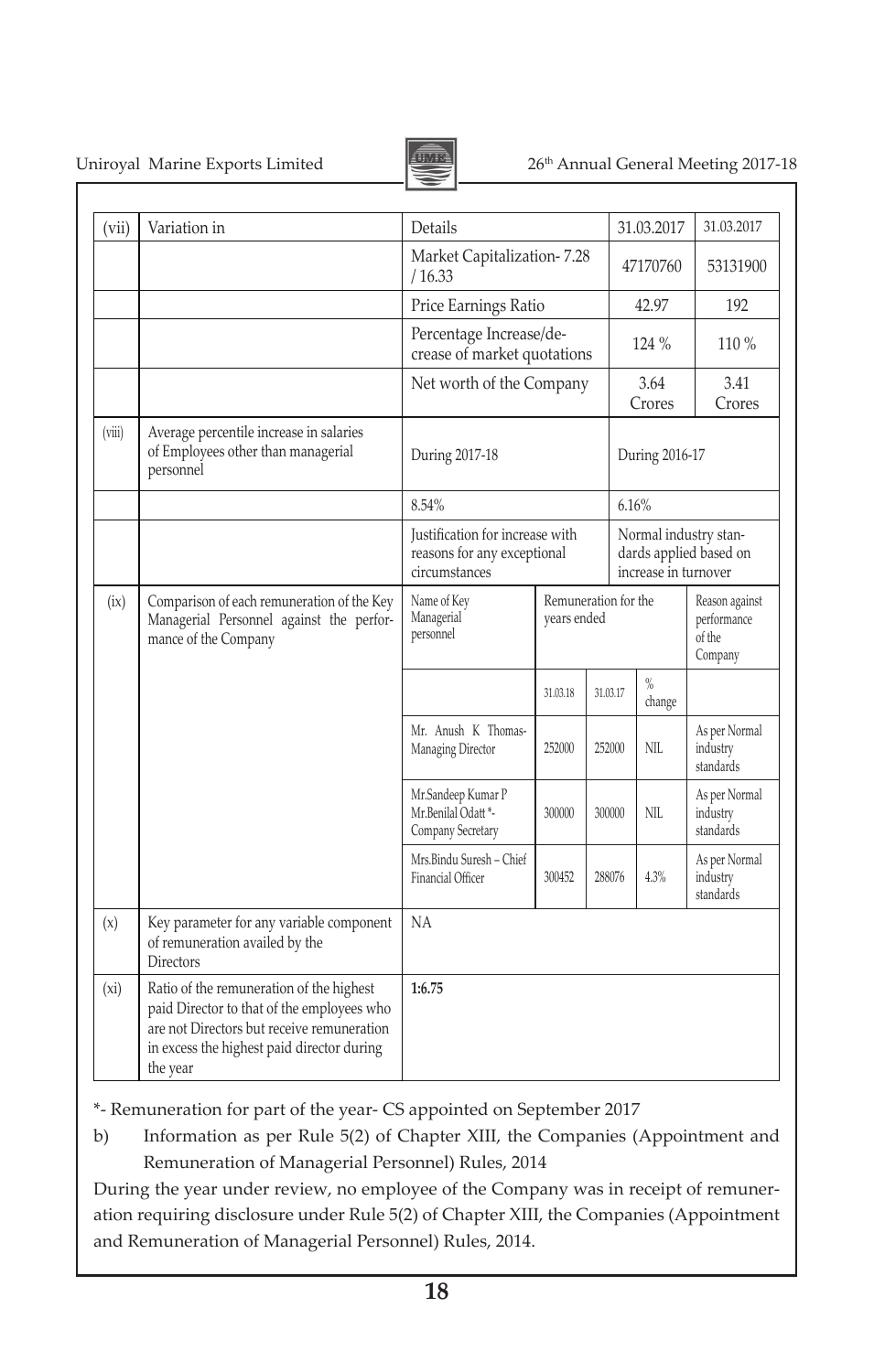

## **Annexure 2**

## **Form No. MGT-9**

**Extract of Annual Return**

as on the financial year ended on 31.03.2018

[Pursuant to section 92(3) *of the Companies Act, 2013* and rule 12(1) of the Companies (Management and Administration) Rules, 2014]

## **I. REGISTRATION AND OTHER DETAILS:**

| $\mathbf{i}$ | $CIN$ :-                                                                          | L15124KL1992PLC006674                                                                                                                                                                                   |
|--------------|-----------------------------------------------------------------------------------|---------------------------------------------------------------------------------------------------------------------------------------------------------------------------------------------------------|
| ii)          | Registration Date                                                                 | 21/08/1992                                                                                                                                                                                              |
| iii)         | Name of the Company                                                               | UNIROYAL MARINE EXPORTS LTD                                                                                                                                                                             |
| iv)          | Category / Sub-Category of the<br>Company                                         | Public Company / Limited by shares                                                                                                                                                                      |
| V)           | Address of the Registered office<br>and contact details                           | 11/19, Vengalam PO<br>Calicut- 673303, Kerala<br>Tel: 0496-2633781 Fax: 0496-2633783<br>E.mail: ume@uniroyalmarine.com                                                                                  |
| vi)          | Whether listed company                                                            | Yes                                                                                                                                                                                                     |
| vii)         | Name, Address and Contact de-<br>tails of Registrar and Transfer<br>Agent, if any | S K D C Consultants Limited<br>Kanapathy Towers,<br>3rd Floor, 1391/A-1,<br>Sathy Road, Ganapathy, Coimbatore<br>641006.<br>(Tel: 0422-6549995, Fax: 0422-2539837)<br>E.mail: info@skdc-consultants.com |

## **II. PRINCIPAL BUSINESS ACTIVITIES OF THE COMPANY**

All the business activities contributing 10 % or more of the total turnover of the company shall be stated:-

| Sl.<br>No. | Name and Description of main<br>products / services | NIC Code of the Prod-<br>uct/service | % to total turnover<br>of the<br>company* |
|------------|-----------------------------------------------------|--------------------------------------|-------------------------------------------|
|            | Shrimp                                              | 102                                  | 82.55%                                    |
|            | Sauid                                               | 102                                  | 17.45%                                    |

\*On the basis of gross turnover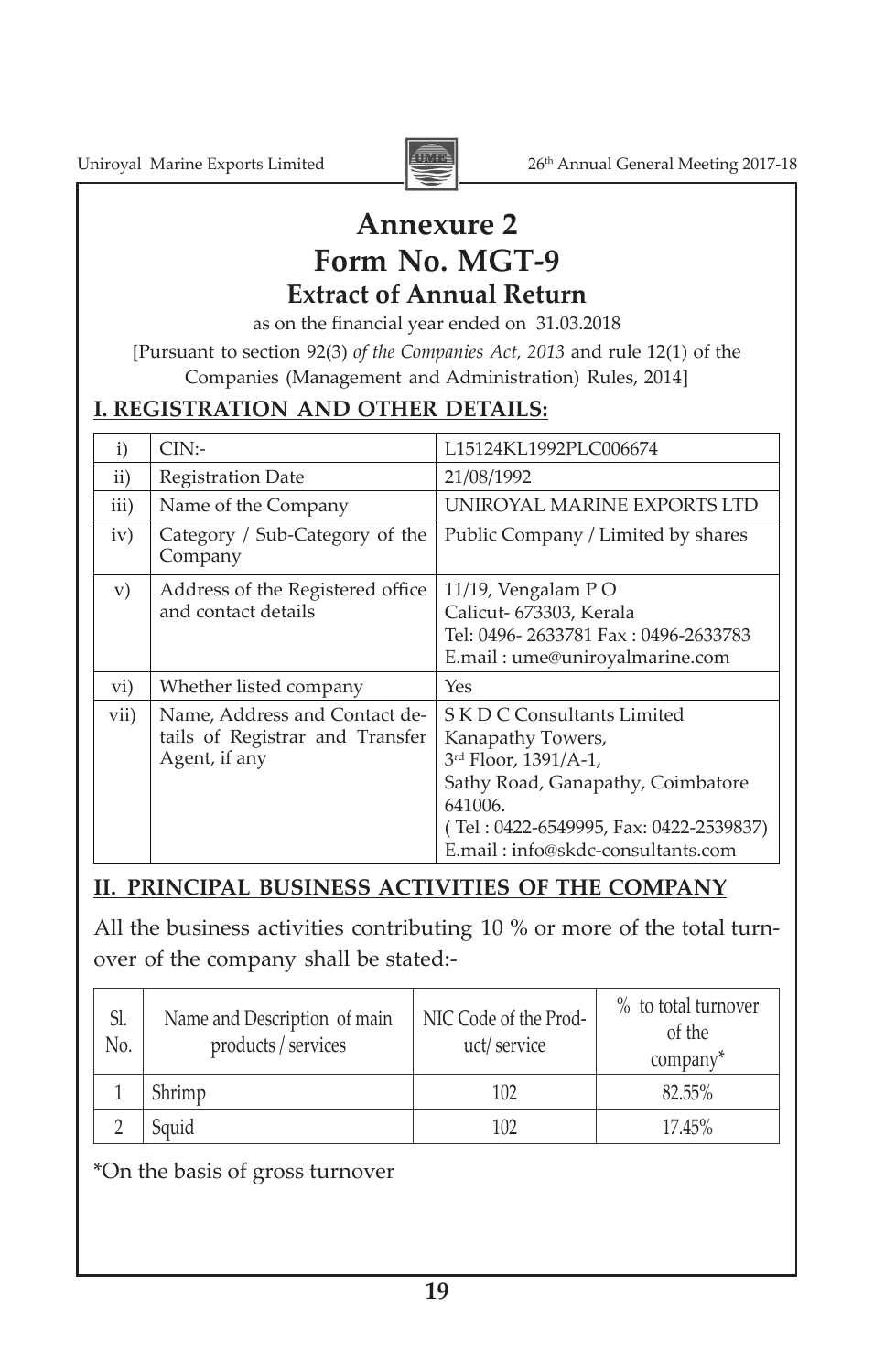

Uniroyal Marine Exports Limited 26<sup>th</sup> Annual General Meeting 2017-18

## **III. PARTICULARS OF HOLDING, SUBSIDIARY AND**

## **ASSOCIATE COMPANIES**

| Sl.<br>No. | Name And Address Of<br>The Company | CIN/GLN | Holding/<br>Subsidiary/<br>Associate | % of shares<br>held | Applicable<br>Section |
|------------|------------------------------------|---------|--------------------------------------|---------------------|-----------------------|
| NA         |                                    |         |                                      |                     |                       |

## **I. SHARE HOLDING PATTERN**

## **(Equity Share Capital Breakup as percentage of Total Equity)**

## **i) Category-wise Share Holding**

| Category of Shareholders                                  | the year     |          | No. of Shares held at the beginning of |                           |          |          | No. of Shares held at the end of the year |                                  | $\frac{0}{0}$<br>Change<br>during<br>the<br>year |
|-----------------------------------------------------------|--------------|----------|----------------------------------------|---------------------------|----------|----------|-------------------------------------------|----------------------------------|--------------------------------------------------|
|                                                           | Demat        | Physical | Total                                  | $%$ of<br>Total<br>Shares | Demat    | Physical | Total                                     | $%$ of<br>Total<br><b>Shares</b> |                                                  |
| A Promoters<br>1. Indian                                  | 910807       | 990500   | 1901307                                | 29.343                    | 887059   | 985500   | 1872559                                   | 28.900                           | $-0.443$                                         |
| a) Individual/HUF                                         | $\mathbf{0}$ | $\theta$ | $\mathbf{0}$                           | 0.000                     | $\theta$ | $\theta$ | $\theta$                                  | 0.000                            | $\theta$                                         |
| b) Central Govt                                           | $\theta$     | $\theta$ | 0                                      | 0.000                     | $\theta$ | $\theta$ | $\theta$                                  | 0.000                            | $\theta$                                         |
| c) State Govt                                             | $\theta$     | $\theta$ | 0                                      | 0.000                     | $\theta$ | $\theta$ | $\theta$                                  | 0.000                            | $\theta$                                         |
| d) Bodies Corp.                                           | $\theta$     | $\theta$ | 0                                      | 0.000                     | $\theta$ | $\theta$ | $\theta$                                  | 0.000                            | $\theta$                                         |
| e) Banks / FI                                             | $\mathbf{0}$ | $\theta$ | 0                                      | 0.000                     | $\theta$ | $\theta$ | $\theta$                                  | 0.000                            | $\theta$                                         |
| f) Any Other                                              | $\theta$     | $\theta$ | $\theta$                               | 0.000                     | $\theta$ | $\theta$ | $\theta$                                  | 0.000                            | $\theta$                                         |
| Sub-total $(A)$ $(1)$ :-                                  | 910807       | 990500   | 1901307                                | 29.343                    | 887059   | 985500   | 1872559                                   | 28.900                           | $-0.443$                                         |
| A (2) Foreign                                             |              |          |                                        |                           |          |          |                                           |                                  |                                                  |
| a) Individuals (NRI)                                      | 250000       | 200      | 250200                                 | 3.861                     | 250000   | 200      | 250200                                    | 3.861                            | 250000                                           |
| c) Bodies Corp                                            | $\theta$     | $\theta$ | 0                                      | 0.000                     | $\theta$ | $\theta$ | $\theta$                                  | 0.000                            | $\mathbf{0}$                                     |
| d) Banks / FI                                             | $\theta$     | $\theta$ | $\theta$                               | 0.000                     | $\theta$ | $\theta$ | $\theta$                                  | 0.000                            | $\theta$                                         |
| e) Any Other                                              | 0            | $\theta$ | 0                                      | 0.000                     | $\theta$ | $\theta$ | $\theta$                                  | 0.000                            | $\bf{0}$                                         |
|                                                           | $\theta$     | $\theta$ | $\mathbf{0}$                           | 0.000                     | $\theta$ | $\theta$ | $\theta$                                  | 0.000                            | $\overline{0}$                                   |
| Sub-total $(A)(2)$ :-                                     | 250000       | 200      | 250200                                 | 3.861                     | 250000   | 200      | 250200                                    | 3.861                            | 0.000                                            |
| Total shareholding of Pro-<br>moter $(A) = (A)(1)+(A)(2)$ | 1160807      | 990700   | 2151507                                | 33.204                    | 1137059  | 985700   | 2122759                                   | 32.761                           | $-0.443$                                         |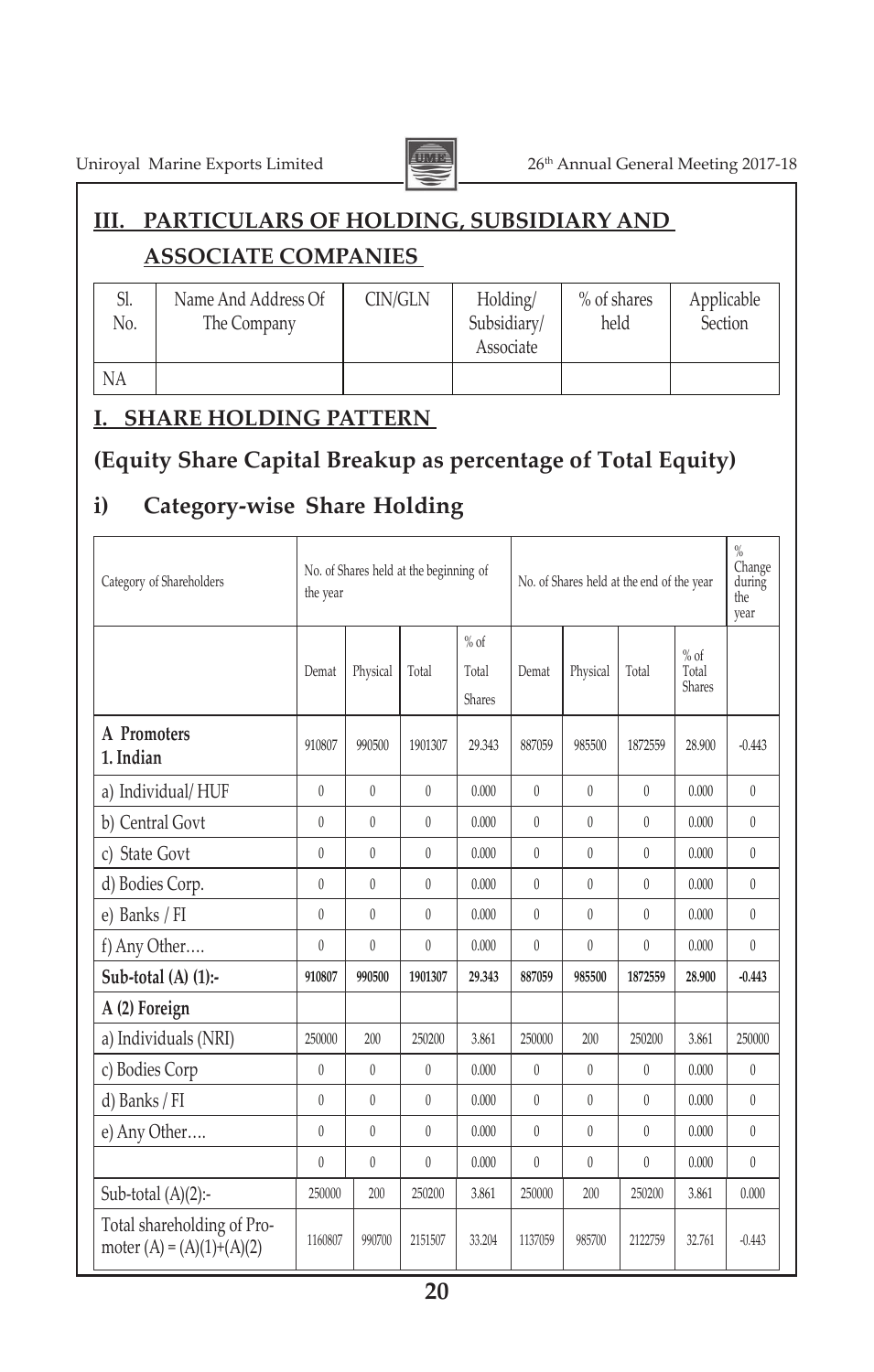

## Uniroyal Marine Exports Limited 26<sup>th</sup> Annual General Meeting 2017-18

| <b>B.</b> Public Shareholding                                                            |                  |                  |                |                  |                |                  |              |                  |                |
|------------------------------------------------------------------------------------------|------------------|------------------|----------------|------------------|----------------|------------------|--------------|------------------|----------------|
| 1. Institutions                                                                          |                  |                  |                |                  |                |                  |              |                  |                |
| a) Mutual Funds                                                                          | $\overline{0}$   | $\mathbf{0}$     | $\theta$       | $\mathbf{0}$     | $\theta$       | $\theta$         | $\theta$     | $\mathbf{0}$     | $\mathbf{0}$   |
| b) Banks / FI                                                                            | $\overline{0}$   | 500              | 500            | 0.008            | $\mathbf{0}$   | 500              | 500          | 0.008            | 0.000          |
| c) Central Govt                                                                          | $\boldsymbol{0}$ | $\boldsymbol{0}$ | $\bf{0}$       | $\boldsymbol{0}$ | $\overline{0}$ | $\mathbf{0}$     | $\theta$     | $\boldsymbol{0}$ | $\mathbf{0}$   |
| d) State Govt(s)                                                                         | $\overline{0}$   | $\mathbf{0}$     | $\mathbf{0}$   | $\mathbf{0}$     | $\overline{0}$ | $\overline{0}$   | $\theta$     | $\theta$         | $\theta$       |
| e) Venture Capital Funds                                                                 | $\overline{0}$   | $\theta$         | $\theta$       | $\theta$         | $\theta$       | $\theta$         | $\theta$     | $\theta$         | $\theta$       |
| f) Insurance Companies                                                                   | $\overline{0}$   | $\theta$         | $\mathbf{0}$   | $\mathbf{0}$     | $\mathbf{0}$   | $\overline{0}$   | $\theta$     | $\mathbf{0}$     | $\mathbf{0}$   |
| g) FIIs                                                                                  | $\overline{0}$   | $\overline{0}$   | $\mathbf{0}$   | $\mathbf{0}$     | $\overline{0}$ | $\overline{0}$   | $\theta$     | $\overline{0}$   | $\overline{0}$ |
| h) Foreign Venture Capital<br>Funds                                                      | $\overline{0}$   | $\theta$         | $\theta$       | $\mathbf{0}$     | $\mathbf{0}$   | $\theta$         | $\theta$     | $\mathbf{0}$     | $\mathbf{0}$   |
| i) Others (specify)                                                                      | $\theta$         | 0                | $\theta$       | 0                | $\overline{0}$ | $\theta$         | $\theta$     | $\theta$         | 0              |
| Sub-total $(B)$ $(1)$ :-                                                                 | $\theta$         | 500              | 500            | 0.008            | $\theta$       | 500              | 500          | 0.008            | 0.000          |
| 2. Non-Institutions                                                                      |                  |                  |                |                  |                |                  |              |                  |                |
| a) Bodies Corp.                                                                          |                  |                  |                |                  |                |                  |              |                  |                |
| i) Indian                                                                                | 23000            | 8000             | 31000          | 0.478            | 51619          | 8000             | 59619        | 0.920            | 0.442          |
| ii) Overseas                                                                             | $\bf{0}$         | $\mathbf{0}$     | $\theta$       | $\theta$         | $\theta$       | $\mathbf{0}$     | $\theta$     | $\theta$         | $\theta$       |
| b) Individuals                                                                           | $\mathbf{0}$     | $\overline{0}$   | $\overline{0}$ | $\theta$         | $\mathbf{0}$   | $\mathbf{0}$     | $\mathbf{0}$ | $\mathbf{0}$     | $\theta$       |
| i) Individual shareholders<br>holding nominal share capi-<br>tal up to Rs. 1 lakh        | 434616           | 2400800          | 2835416        | 43.760           | 465959         | 2373800          | 2839759      | 43.827           | 0.067          |
| ii) Individual shareholders<br>holding nominal share capi-<br>tal in excess of Rs 1 lakh | 728004           | 75600            | 803604         | 12.402           | 723081         | 75600            | 798681       | 12.326           | $-0.076$       |
| c) Others (specify)                                                                      | $\theta$         | $\theta$         | $\theta$       | $\theta$         | $\theta$       | $\theta$         | $\theta$     | $\theta$         | $\theta$       |
| Directors & their relatives                                                              | 540243           | $\mathbf{0}$     | 540243         | 8.338            | 540243         | $\mathbf{0}$     | 540243       | 8.338            | 0.000          |
| Non Resident Indians                                                                     | 99074            | $\mathbf{0}$     | 99074          | 1.529            | 99174          | $\mathbf{0}$     | 99174        | 1.530            | 0.001          |
| Clearing members                                                                         | 5482             | $\overline{0}$   | 5482           | 0.085            | 4064           | $\overline{0}$   | 4064         | 0.063            | $-0.022$       |
| Hindu Undivided Families                                                                 | 12674            | $\boldsymbol{0}$ | 12674          | 0.196            | 14701          | $\boldsymbol{0}$ | 14701        | 0.227            | 0.031          |
| Sub-total $(B)(2)$ :-                                                                    | 1843093          | 2484400          | 4327493        | 66.788           | 1898841        | 2457400          | 4356241      | 67.231           | 0.443          |
| <b>Total Public Shareholding</b><br>$(B)=(B)(1)+(B)(2)$                                  | 1843093          | 2484400          | 4327493        | 66.788           | 1898841        | 2457400          | 4356241      | 67.231           | 0.443          |
| C. Shares held by Custodian<br>for GDRs & ADRs                                           | $\overline{0}$   | $\mathbf{0}$     | $\theta$       | $\theta$         | $\mathbf{0}$   | $\theta$         | $\theta$     | $\theta$         | $\theta$       |
| Grand Total (A+B+C)                                                                      | 3003900          | 3475600          | 6479500        | 100.000          | 3035900        | 3443600          | 6479500      | 100.000          | 0.000          |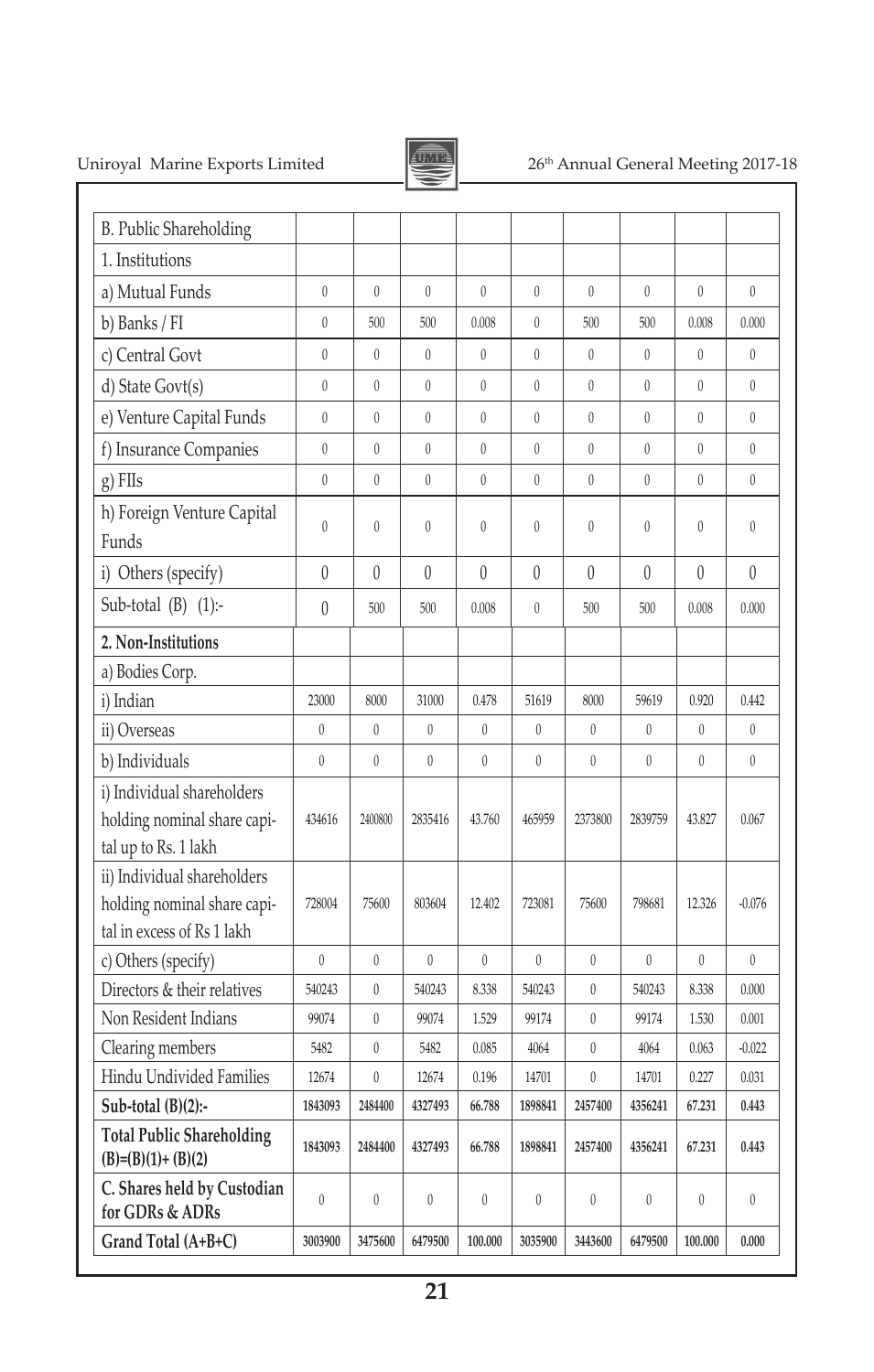

\*'Promoter Group' as defined under SEBI (Issue of Capital and Disclosure Requirements) Regulations, 2009 as amended from time to time.

## **(ii) Shareholding of Promoters**

| Sl<br>N <sub>0</sub>     | Shareholder's<br>Name | Shareholding at the beginning<br>of the year |                                                               |                                                                             | Share holding at the end of the<br>year |                                                         |                                                                             |                                                             |
|--------------------------|-----------------------|----------------------------------------------|---------------------------------------------------------------|-----------------------------------------------------------------------------|-----------------------------------------|---------------------------------------------------------|-----------------------------------------------------------------------------|-------------------------------------------------------------|
|                          |                       | No. of<br><b>Shares</b>                      | % of total<br><b>Shares</b><br>of the<br>company<br>(6500000) | $\%of$<br><b>Shares</b><br>Pledged<br>encum-<br>bered<br>to total<br>shares | No. of<br><b>Shares</b>                 | % of total<br>Shares of<br>the.<br>company<br>(6479500) | $\%of$<br><b>Shares</b><br>Pledged<br>encum-<br>bered<br>to total<br>shares | $\%$<br>change<br>in share<br>holding<br>during<br>the year |
|                          | K C Babu              | 260300                                       | 4.018                                                         | 0.000                                                                       | 260300                                  | 4.017                                                   | 0.000                                                                       | 0.000                                                       |
| $\overline{\phantom{a}}$ | K C Thomas            | 237500                                       | 3.666                                                         | 0.000                                                                       | 237500                                  | 3.665                                                   | 0.000                                                                       | 0.000                                                       |
|                          | Total                 | 497800                                       | 7.684                                                         | 0.000                                                                       | 497800                                  | 7.684                                                   | 0.000                                                                       | 0.000                                                       |

## **(iii) Change in Promoters' Shareholding (please specify, if there is no change)**

 There is no change in the shareholding of Mr. K C Babu & KC Thomas between 01/04/2017 to 31/03/2018

## **(iv) Shareholding Pattern of top ten Shareholders (other than Directors, Promoters and Holders of GDRs and ADRs):**

| Sl.<br>N <sub>0</sub> |                      | Shareholding at the begin-<br>ning/end of the year |                                           | Date       | Increase/<br>Decrease<br>in share-<br>holding | Reason | Cumulative Shareholding<br>during the year |                                          |
|-----------------------|----------------------|----------------------------------------------------|-------------------------------------------|------------|-----------------------------------------------|--------|--------------------------------------------|------------------------------------------|
|                       | Name                 | No. of<br>shares                                   | % of total<br>shares of<br>the<br>company |            |                                               |        | No. of<br>shares                           | $%$ of total<br>shares of the<br>company |
| 1                     | Tabita Sarah Alex    | 129372                                             | 1.997                                     | 01/04/2017 | $\theta$                                      |        | 129372                                     | 1.997                                    |
|                       |                      | 129372                                             | 1.997                                     | 31/03/2018 | $\theta$                                      | ٠      | 129372                                     | 1.997                                    |
| $\overline{2}$        | Rintu Rebecca George | 112400                                             | 1.735                                     | 01/04/2017 | $\left( \right)$                              |        | 112400                                     | 1.735                                    |
|                       |                      | 112400                                             | 1.735                                     | 31/03/2018 | $\theta$                                      | ٠      | 112400                                     | 1.735                                    |
| 3                     | Lissy Varghese       | 103797                                             | 1.602                                     | 01/04/2017 | $\left( \right)$                              |        | 207593                                     | 3.204                                    |
|                       |                      | 207593                                             | 3.204                                     | 31/03/2018 | $\theta$                                      | ٠      | 207593                                     | 3.204                                    |
|                       | George John          | 103796                                             | 1.602                                     | 01/04/2017 | $\left( \right)$                              |        | 103796                                     | 1.602                                    |
| 5                     |                      | 103796                                             | 1.602                                     | 31/03/2018 | $\left( \right)$                              | ٠      | 103796                                     | 1.602                                    |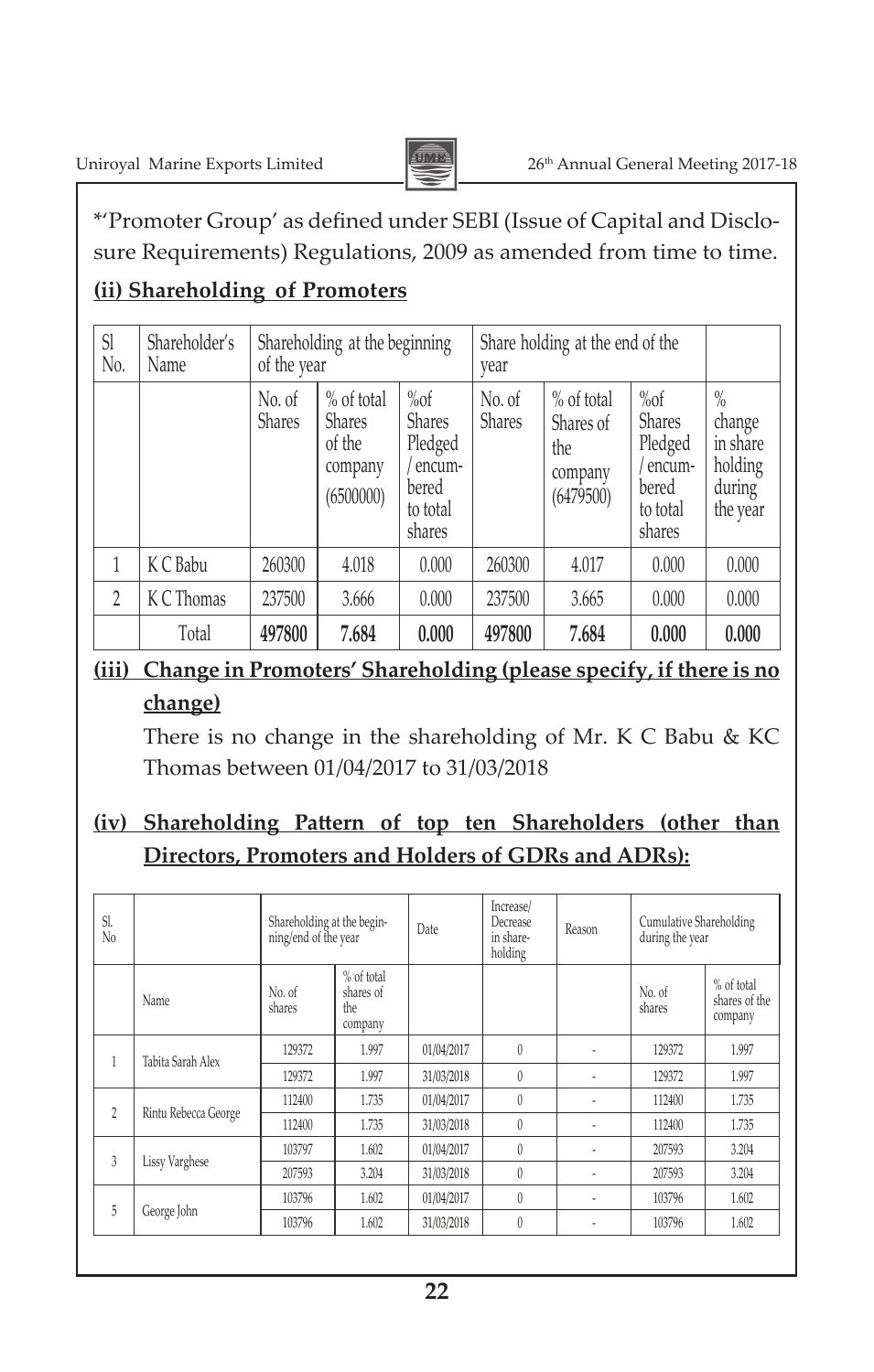## Uniroyal Marine Exports Limited 26<sup>th</sup> Annual General Meeting 2017-18



| 103796   | 1.602    |
|----------|----------|
| 103796   | 1.602    |
| 103796   | 1.602    |
| 103796   | 1.602    |
| 75000    | 1.157    |
| 75000    | 1.157    |
| 55559    | 0.857    |
| 55569    | 0.858    |
| 55609    | 0.858    |
| 55649    | 0.859    |
| 55659    | 0.859    |
| 58175    | 0.898    |
| 58355    | 0.901    |
| 58553    | 0.904    |
| 59553    | 0.919    |
| 59553    | 0.919    |
| 50000    | 0.772    |
| 50000    | 0.772    |
| 27275    | 0.421    |
| 35040    | 0.541    |
| 35040    | 0.541    |
| 7765     | 0.120    |
| $\theta$ | $\theta$ |
|          |          |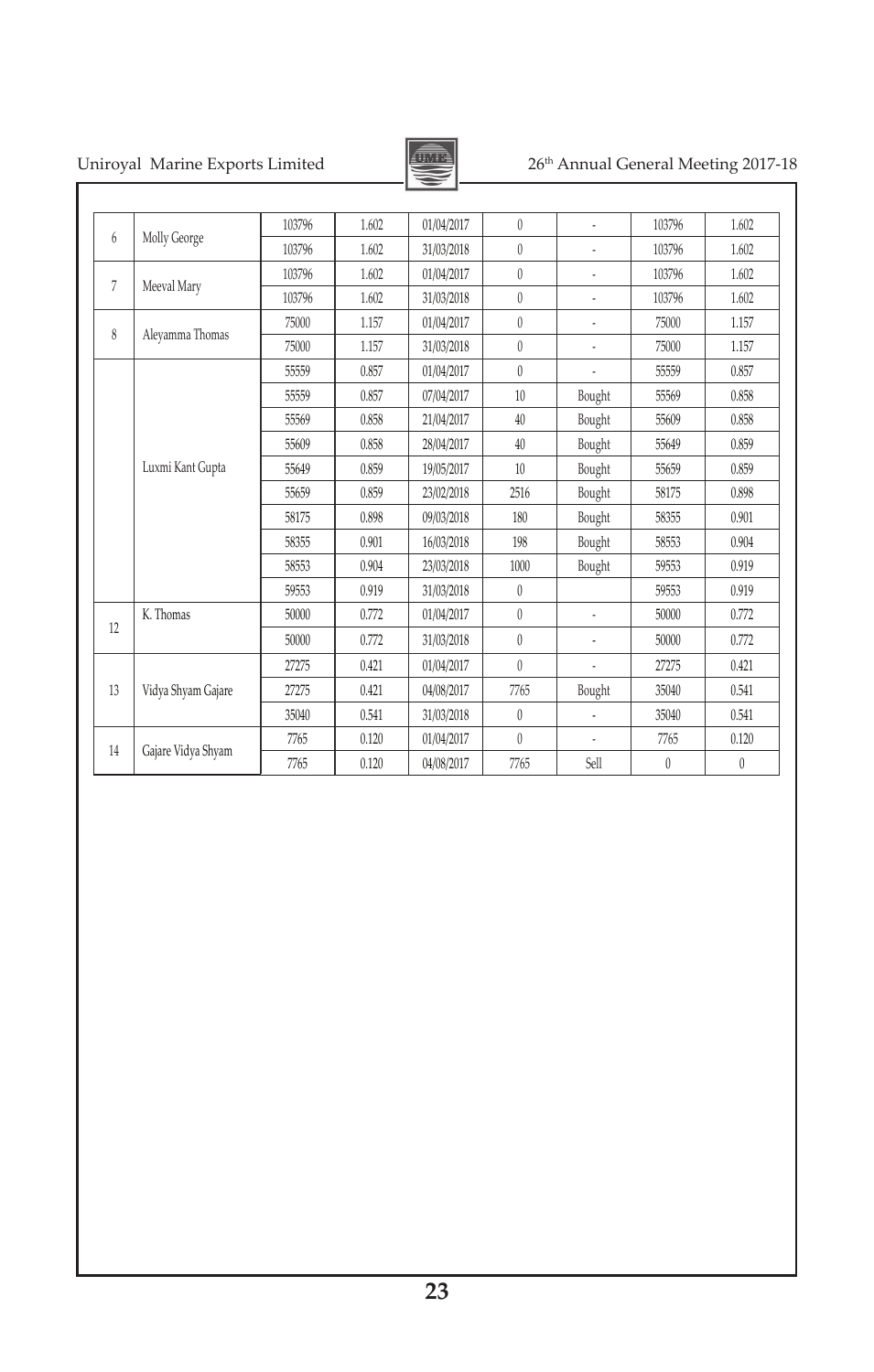Uniroyal Marine Exports Limited 26<sup>th</sup> Annual General Meeting 2017-18

<sup>09</sup> Ms. Bindu Suresh Chief Financial Officer



### **(v) Shareholding of Directors and Key Managerial Personnel:** Sl. SI.<br>
No. Name Shareholding at the begin-<br>
ning of the year Date Increase/ Decrease in shareholding Reason Cumulative Shareholding during the year No. of Shares at The beginning (01-04-17) / end of the Year (31-03-18) % of total shares of the company No. of shares % of total shares of the company  $\begin{array}{c|c} \hline 01 \end{array}$  Mr. Anush K Thomas Managing Director  $0 \qquad 0 \qquad 01/04/2017 \qquad 0 \qquad - \qquad 0 \qquad 0$ 0 0 31/03/2018 0 - 0 0 0  $02 \int Mr.$  Iype Mathew Non-executive Director 24000 | 0.37 | 01/04/2017 | 0 | - | 0 | 0 24000 0.37 31/03/2018 0 - 24000 0.37 03 | Mr. K C Thomas<br>Non-executive Director  $237500$   $3.665$   $01/04/2017$  0  $-$  0 237500 3.665 31/03/2018 0 - 237500 3.67 <sup>04</sup> Mr. Nath Ram Non-executive Director  $0 \qquad 0 \qquad 0 \qquad 01/04/2017 \qquad 0 \qquad - \qquad 0 \qquad 0$  $0 \t 0 \t 31/03/2018 \t 0 \t - \t 0 \t 0$ <sup>05</sup> Mr. Mohanlal Non-executive Director 200100 3.09 01/04/2017 0 - 200100 3.09 200100 3.09 31/03/2018 0 - 200100 3.09  $06 \quad$  Ms. Nithya Alex Non-executive Director 307075 4.739 01/04/2017 0 - 307075 4.739 307075 4.739 31/03/2018 0 - 307075 4.739 07 | Mr. Sandeep Kumar Company Secretary  $0 \qquad 0 \qquad 01/04/2017 \qquad 0 \qquad - \qquad 0 \qquad 0$  $0 \qquad 0 \qquad 11/09/2017 \qquad 0 \qquad - \qquad 0 \qquad 0$ 08 | Mr. Benilal Odatt Company Secretary  $0 \qquad 0 \qquad 15/09/2017 \qquad 0 \qquad - \qquad 0 \qquad 0$  $0 \t 0 \t 31/03/2018 \t 0 \t - 0$

200 0.003 01/04/2017 0 - 200 0.003 200 0.003 31/03/2018 0 - 200 0.003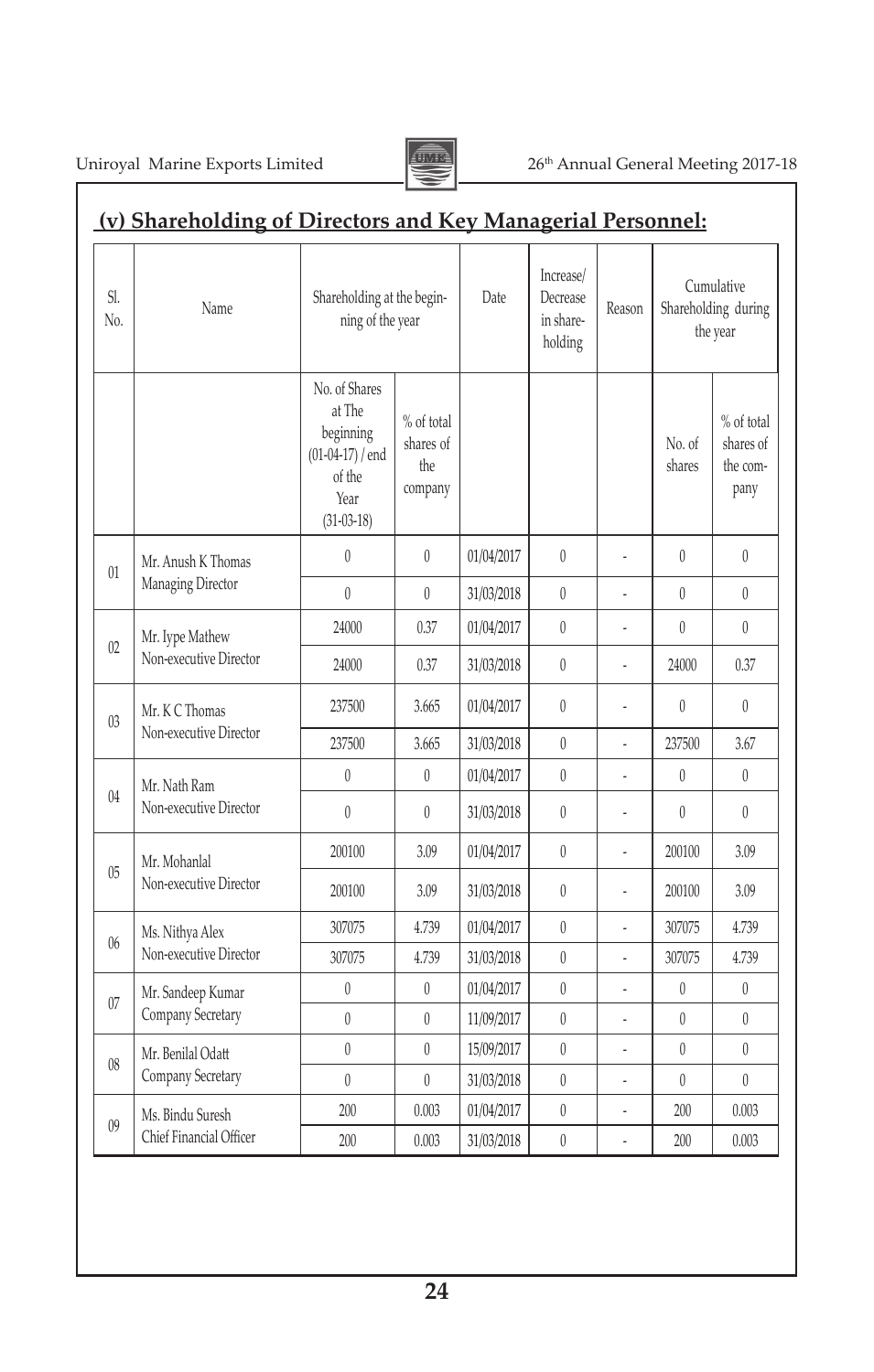

## **V. INDEBTEDNESS**

## **Indebtedness of the Company including interest outstanding/accrued but not due for payment**

|                                                          | Secured<br>Loans exclud-<br>ing deposits | Unse-<br>cured<br>Loans | Deposits | Total<br><b>Indebtedness</b> |
|----------------------------------------------------------|------------------------------------------|-------------------------|----------|------------------------------|
| Indebtedness at the begin-<br>ning of the financial year |                                          |                         |          |                              |
| i) Principal Amount                                      | 141107285                                | 5950395                 | NII.     | 147057680                    |
| ii) Interest due but not paid                            | NII.                                     | NII.                    | NII.     | NII.                         |
| iii) Interest accrued but not                            | NII.                                     | NII.                    | NII.     | NII.                         |
| due                                                      |                                          |                         |          |                              |
| Total (i+ii+iii)                                         | 141107285                                | 5950395                 | NII.     | 147057680                    |
| Change in Indebtedness<br>during the financial year      |                                          |                         |          |                              |
| Addition                                                 | 389767443                                | NII.                    | NII.     |                              |
| Reduction                                                | 384850947                                | NII.                    | NII.     |                              |
| Net Change                                               | 4916496                                  | NII.                    | NII.     |                              |
| Indebtedness at the<br>end of the financial year         |                                          |                         |          |                              |
| i) Principa Amount                                       | 146,023,781                              | 5950395                 | NII.     | 151974176                    |
| ii) Interest due but not paid                            | NII.                                     | NII.                    | NII.     | NII.                         |
| iii) Interest accrued but not due                        | NIL.                                     | NIL.                    | NIL.     | NIL.                         |
| Total (i+ii+iii)                                         | 146,023,781                              | 5950395                 | NII.     | 151974176                    |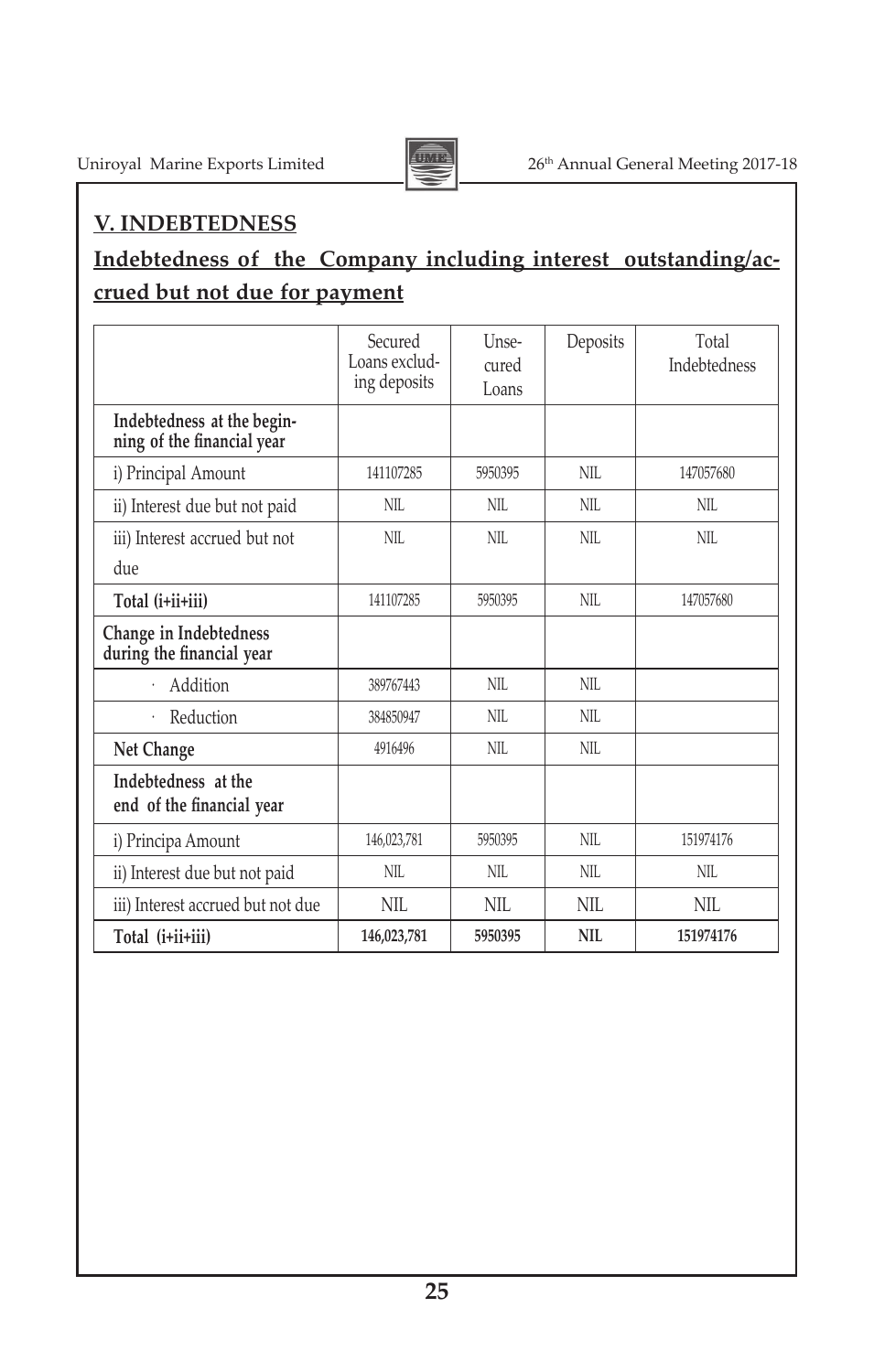

## **VI. REMUNERATION OF DIRECTORS AND KEY MANAGERIAL PERSONNEL**

## **A. Remuneration to Managing Director, Whole-time Directors and/or Manager:**

| Sl. | Particulars of Remuneration                                                                             | Name of MD/                   | Total        |
|-----|---------------------------------------------------------------------------------------------------------|-------------------------------|--------------|
| no. |                                                                                                         | WTD/Manager                   | Amount (Rs.) |
|     |                                                                                                         | Mr. Anush K                   |              |
|     |                                                                                                         | Thomas                        |              |
| 1.  | Gross salary<br>(a) Salary as per provisions contained in section 17 (1) of<br>the Income-tax Act, 1961 | 1,80,000                      | 1,80,000     |
|     | (b) Value of perquisites $u/s$ 17(2) Income-tax Act, 1961                                               | 72,000                        | 72,000       |
|     | (c) Profits in lieu of salary under section 17(3) Income-tax<br>Act, 1961                               | <b>NA</b>                     | NA           |
| 2.  | Stock Option                                                                                            | NA                            | <b>NA</b>    |
| 3.  | Sweat Equity                                                                                            | NA                            | NA           |
| 4.  | Commission<br>- as % of profit<br>others, specify<br>-                                                  | <b>NA</b>                     | NA           |
| 5.  | Others, please specify                                                                                  | <b>NA</b>                     | NA           |
|     | Total (A)                                                                                               | 2,52,000                      | 2,52,000     |
|     | Ceiling as per the Act                                                                                  | 30,00,000 (As per schedule V) |              |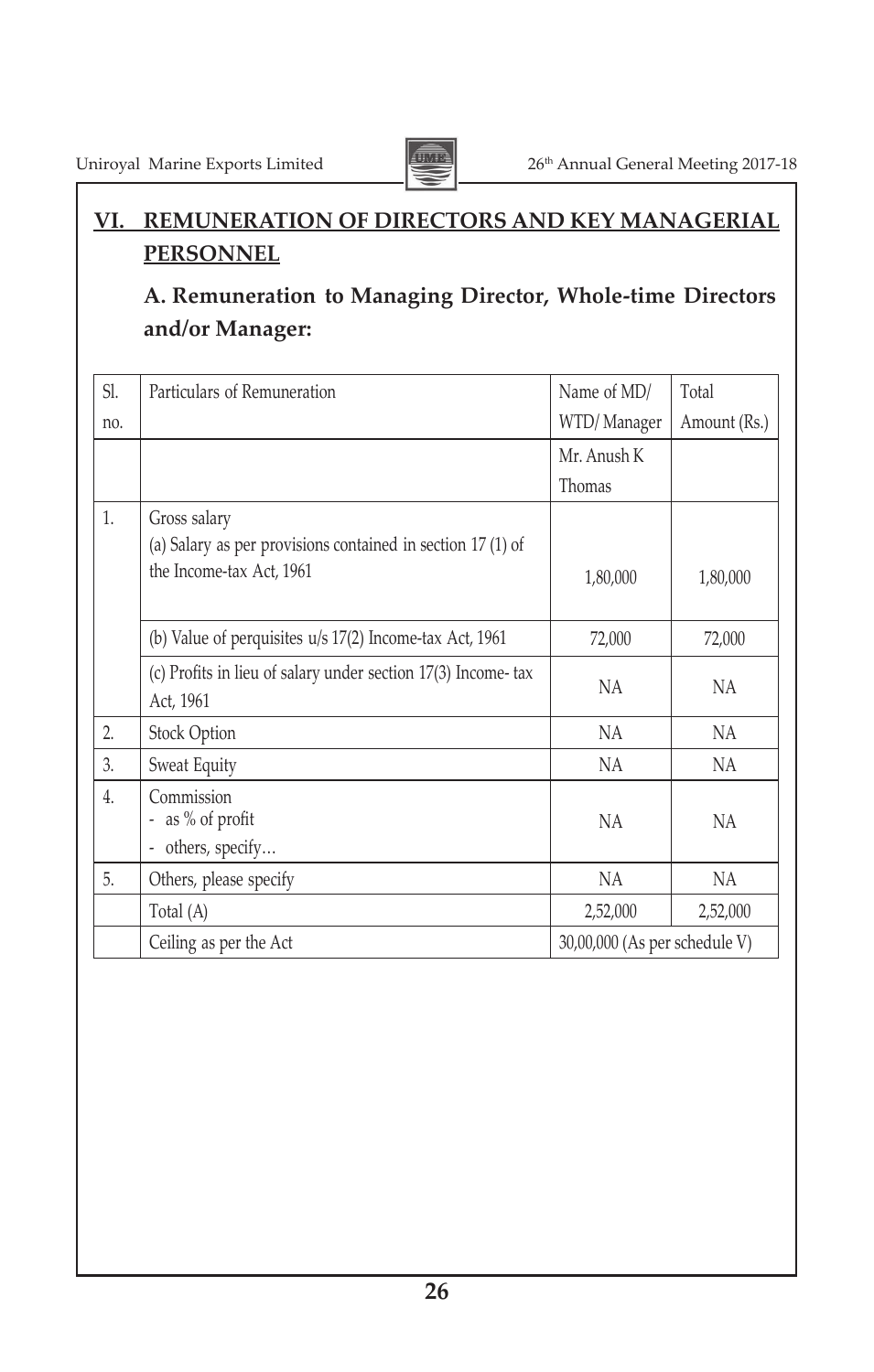

## Uniroyal Marine Exports Limited 2017-18

## **B. Remuneration to other directors:**

| SI.<br>N <sub>0</sub> | Particulars of<br>Remuneration          | Name of Directors                                                                                         |                 |              |                  |                       | Total<br>Amount |
|-----------------------|-----------------------------------------|-----------------------------------------------------------------------------------------------------------|-----------------|--------------|------------------|-----------------------|-----------------|
|                       |                                         | Mr. Iype<br>Mathew                                                                                        | Mr. Nath<br>Ram | Mr. Mohanlal | Mr. KC<br>Thomas | Ms.<br>Nithya<br>Alex |                 |
|                       | 1. Independent Directors                |                                                                                                           |                 |              |                  |                       |                 |
|                       | · Fee for attending board               | 18000                                                                                                     | 13,000          |              |                  |                       | 31,000          |
|                       | committee meetings                      |                                                                                                           |                 |              |                  |                       |                 |
|                       | · Commission                            | ÷.                                                                                                        | -               |              | ٠                | L                     | $\overline{a}$  |
|                       | · Others, please specify                |                                                                                                           |                 |              |                  |                       |                 |
|                       | Total (1)                               | 18,000                                                                                                    | 13,000          | -            |                  | ÷,                    | 31,000          |
|                       | 2. Other Non-Executive                  |                                                                                                           |                 |              |                  |                       |                 |
|                       | <b>Directors</b>                        |                                                                                                           |                 |              |                  |                       |                 |
|                       | · Fee for attending board               |                                                                                                           |                 |              |                  |                       |                 |
|                       | committee meetings                      |                                                                                                           | ÷,              | 1,000        | 11,000           | 2,000                 | 14,000          |
|                       | · Commission                            |                                                                                                           |                 |              |                  |                       |                 |
|                       | · Others, please specify                |                                                                                                           | ä,              |              |                  | ÷,                    | $\overline{a}$  |
|                       | Total (2)                               |                                                                                                           |                 | 1,000        | 11,000           | 2,000                 | 14,000          |
|                       | Total $(B)=(1+2)$                       |                                                                                                           |                 |              |                  |                       | 45,000          |
|                       | <b>Total Managerial</b><br>Remuneration |                                                                                                           | ÷,              |              |                  | $\overline{a}$        | 2,97,000        |
|                       | Overall Ceiling as per the Act          | Managerial Personnel<br>: 30,00,000 p.a (As per schedule V)<br>Non Executive Directors: Sitting Fees Only |                 |              |                  |                       |                 |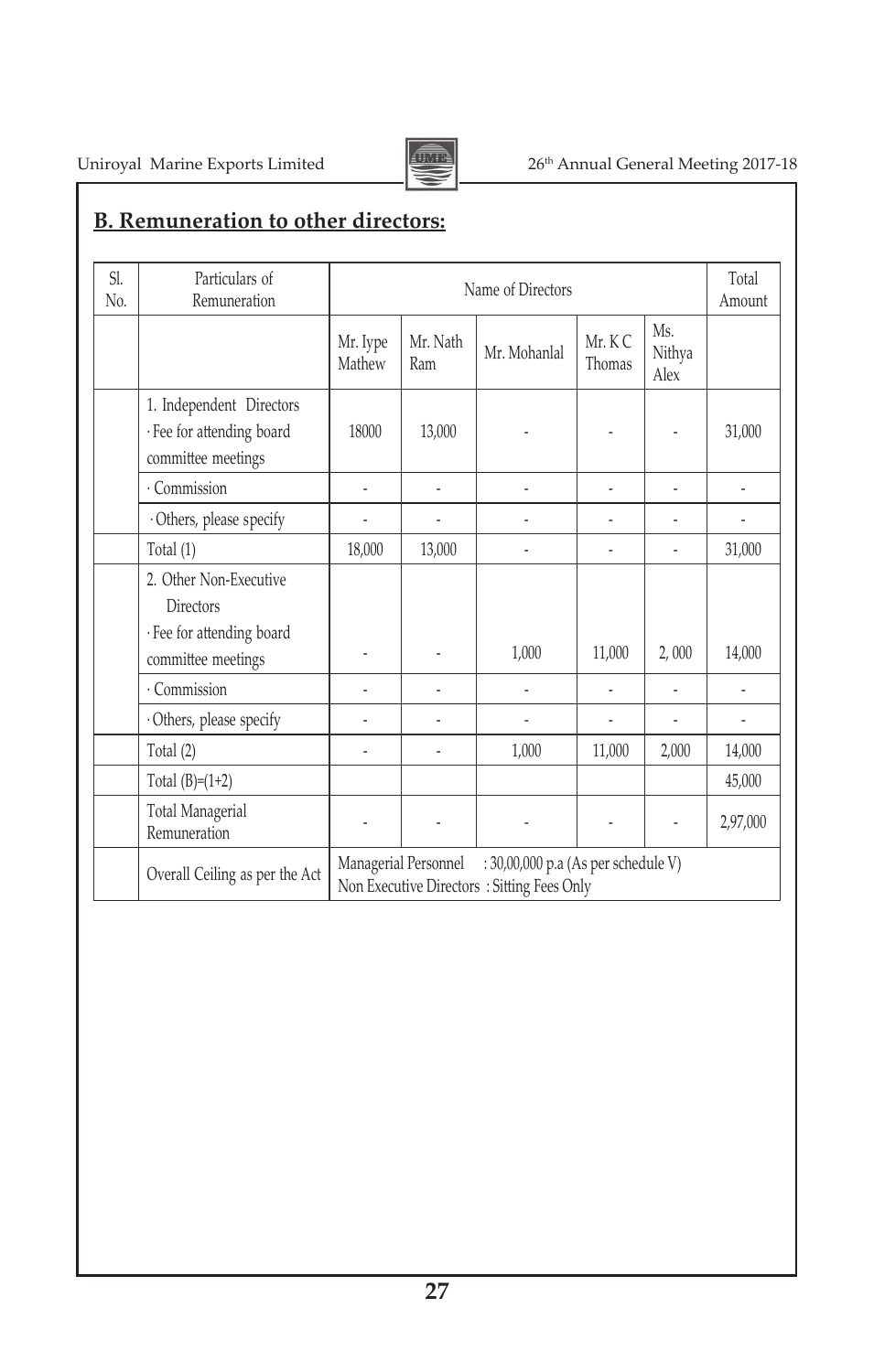

## **C. Remuneration to key managerial personnel other than MD/ Manager/ WTD**

|            |                                                                                                             | Key Managerial Personnel                                       |                                |        |  |
|------------|-------------------------------------------------------------------------------------------------------------|----------------------------------------------------------------|--------------------------------|--------|--|
| SI.<br>No. | Particulars of Remuneration                                                                                 | Mr. Sandeep Kumar<br>/ Mr.Benilal Odatt *<br>Company Secretary | Ms. Bindu Suresh<br><b>CFO</b> | Total  |  |
| 1.         | Gross salary<br>(a) Salary as per provisions contained<br>in section $17(1)$ of the Income-tax<br>Act, 1961 | 3,00,000                                                       | 300452                         | 600452 |  |
|            | (b) Value of perquisites $u/s$ 17(2)<br>Income-tax Act, 1961                                                |                                                                |                                |        |  |
|            | (c) Profits in lieu of salary under<br>section 17(3) Income-tax Act, 1961                                   |                                                                |                                |        |  |
| 2.         | Stock Option                                                                                                |                                                                |                                |        |  |
| 3.         | Sweat Equity                                                                                                |                                                                |                                |        |  |
| 4.         | Commission<br>- as % of profit<br>- Others, specify                                                         |                                                                |                                |        |  |
| 5.         | Others, please specify                                                                                      |                                                                |                                |        |  |
|            | Total                                                                                                       | 300000                                                         | 300452                         | 600452 |  |

\* Part of the year only.

## **VII. PENALTIES / PUNISHMENT/ COMPOUNDING OF OFFENCES:**

There were no penalties / punishment / compounding of offences for the year ending March 31, 2018.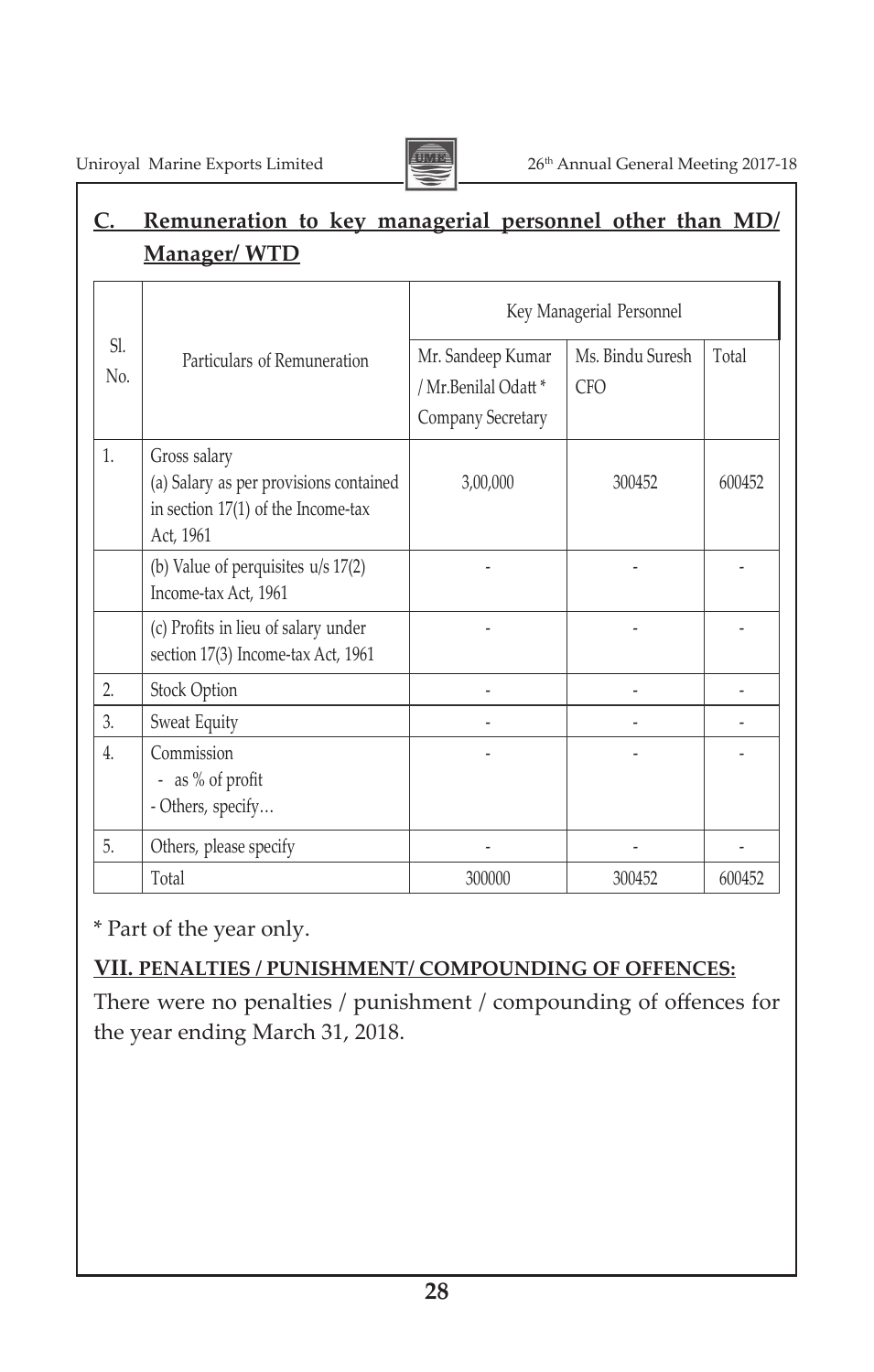

## **Annexure 3**

## **Conservation of energy, technology absorption, foreign exchange earnings and outgo**

## **Energy Conservation Measures**

The Company continues its efforts to improve methods for energy conservation and utilization by:-

- (1) More usage of electricity purchased from KSEB.
- (2) Improved efficiency of own generation by usage of diesel generator only for emergencies and as stand by.
- (3) Intensified vigil on wastage/leakage control.

Disclosure of particulars with respect to conservation of energy

| Particulars |                                    |            | <b>Energy Consumption</b><br>during |          |
|-------------|------------------------------------|------------|-------------------------------------|----------|
| (A)         | Power and Consumption              |            | 2017-18                             | 2016-17  |
|             | 1. Electricity                     |            |                                     |          |
|             | i) Purchased Units                 | <b>KWH</b> | 1811568                             | 1806304  |
|             | ii) Total Amount                   | Rs.        | 11342064                            | 11885482 |
|             | iii) Rate per unit                 | Rs.        | 6.26                                | 6.58     |
|             | 2. Own Generation through Diesel   |            |                                     |          |
|             | Generator                          |            |                                     |          |
|             | i) Unit                            | <b>KWH</b> | 53214                               | 187011   |
|             | ii) Unit/Ltr. of Diesel Oil        | <b>KWH</b> | 6.36                                | 6.20     |
|             | iii) Cost per Unit                 | Rs.        | 9.80                                | 9.72     |
| (B)         | Consumption per Unit of Production |            |                                     |          |
|             | a) Electricity                     | <b>KWH</b> | 1.75                                | 1.79     |
|             | b) Diesel                          | Ltrs.      | 0.050                               | 0.030    |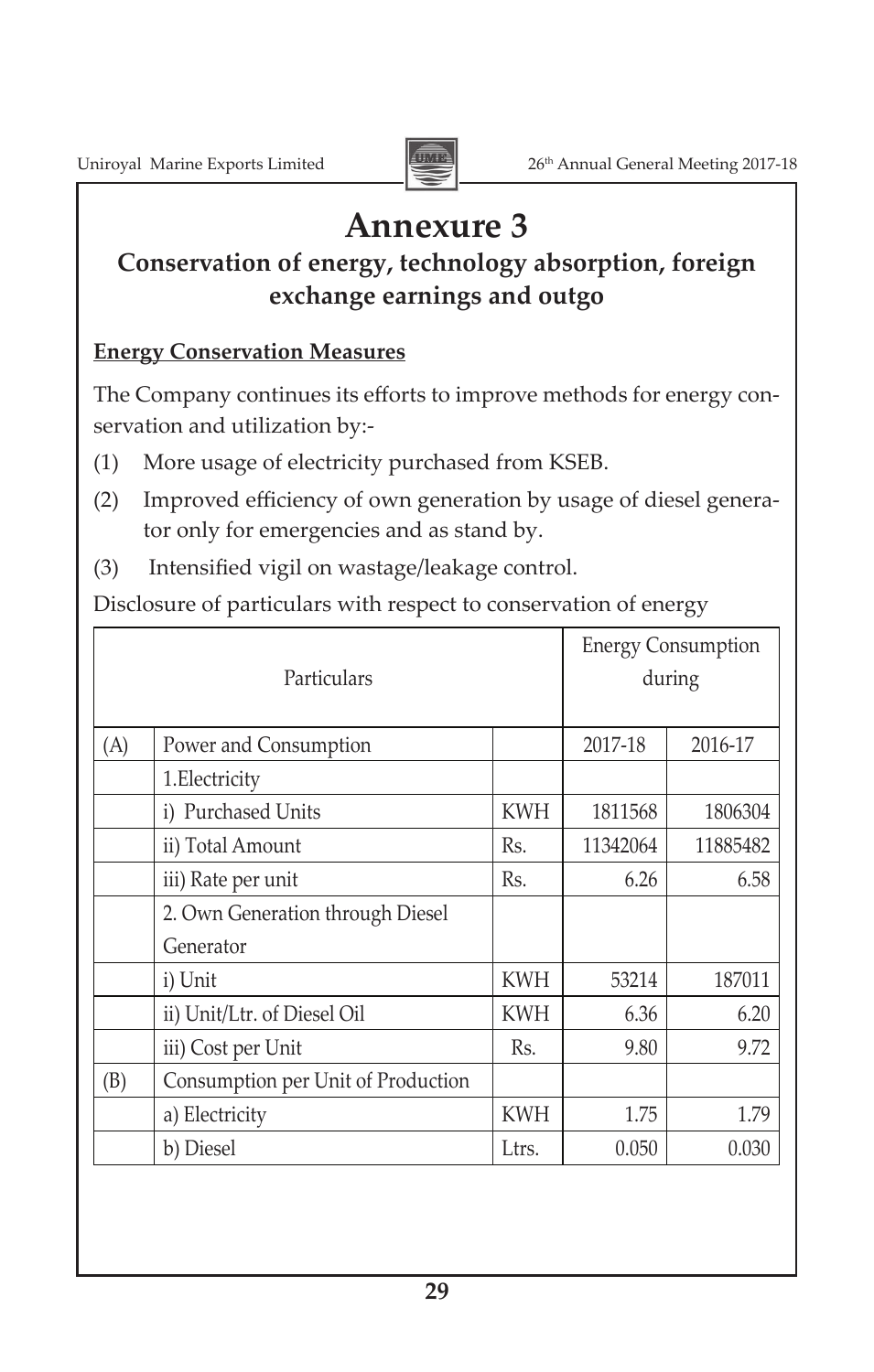

## **Technology Absorption Research & Development**

## **1. Specific areas in which R&D carried out by the company.**

- a) Ouality up-gradation
- b) Developing variety products
- c) Productivity enhancement
- d) Quality Control Management

## **2. Benefits derived as a result of the above R&D**

- a) Increase in production and capacity utilization.
- b) Repeat order from customers due to consistency in quality.

## **Foreign Exchange Earnings and Outgo**

Foreign Exchange earned during the year (On FOB basis) - Rs. 3865.537 lac

i) Foreign Exchange outgo - Nil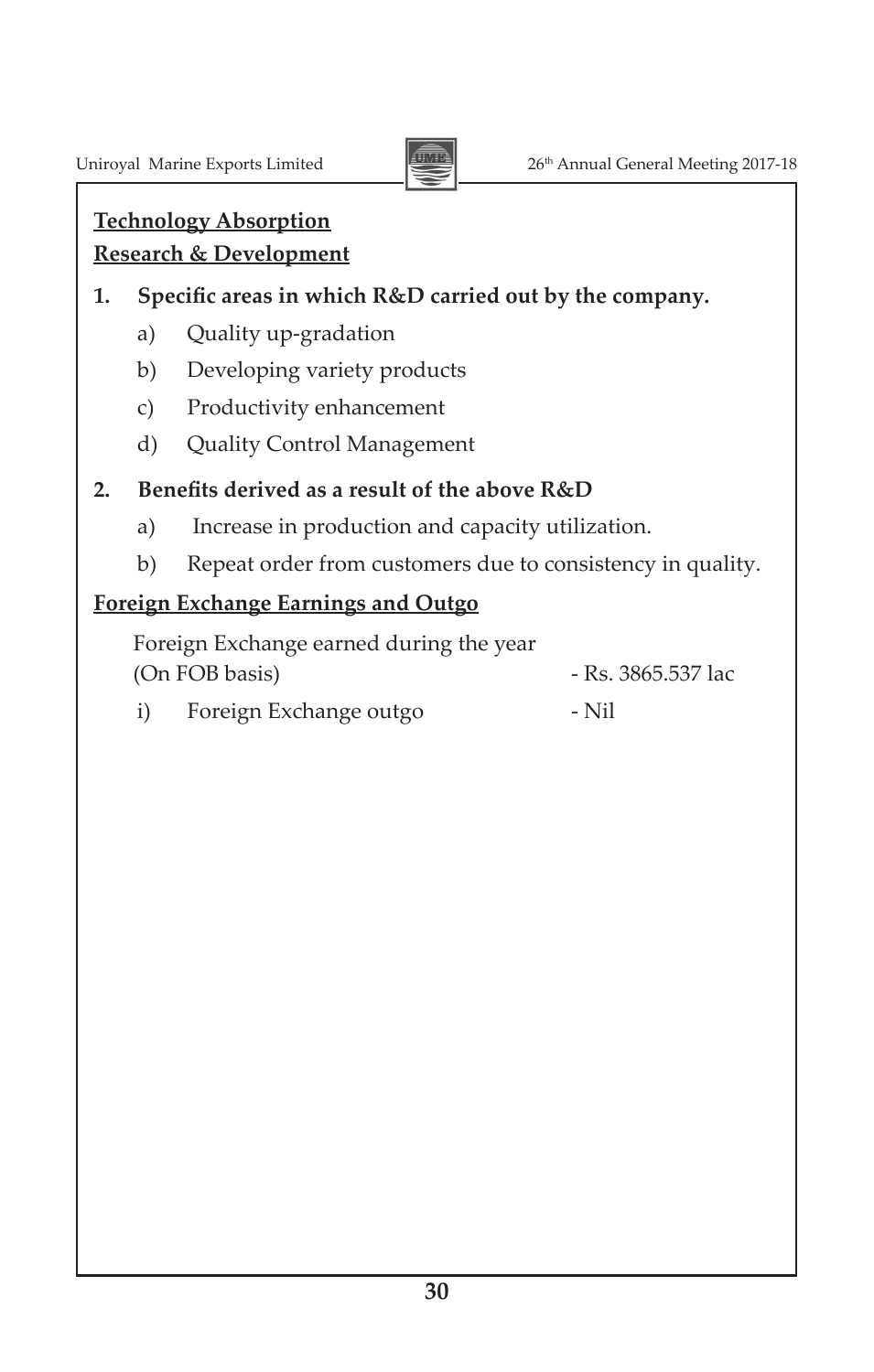

## **Annexure 4**

## **Auditors' certificate on corporate governance**

To the Shareholders of Uniroyal Marine Exports Limited. 

I have examined the compliance of conditions of Corporate Governance by **Uniroyal Marine Exports Limited**, for the year ended March 31, 2018 as stipulated in SEBI (LODR) Regulations 2015 and Listing Agreement of the Company with Stock Exchanges

The compliance of conditions of Corporate Governance is the responsibility of the Management. My examination was limited to the procedures and implementation thereof, adopted by the Company for ensuring the compliance of the conditions for the Corporate Governance. It is neither an audit nor an expression of opinion on the financial statements of the Company.

In my opinion and to the best of my information and according to the explanations given to us, I certify that the Company has complied with the conditions of Corporate Governance as stipulated in the above mentioned SEBI (LODR) Regulations 2015 and Listing Agreement of the Company with Stock Exchanges.

I state that such compliance is neither an assurance as to the future viability of the Company nor the efficiency or effectiveness with which the management has conducted the affairs of the Company.

-Sd/-

SABU PHILIP

Place: Kozhikode **Chartered Accountant** Date: 29-05-2018 Membership.No. 031708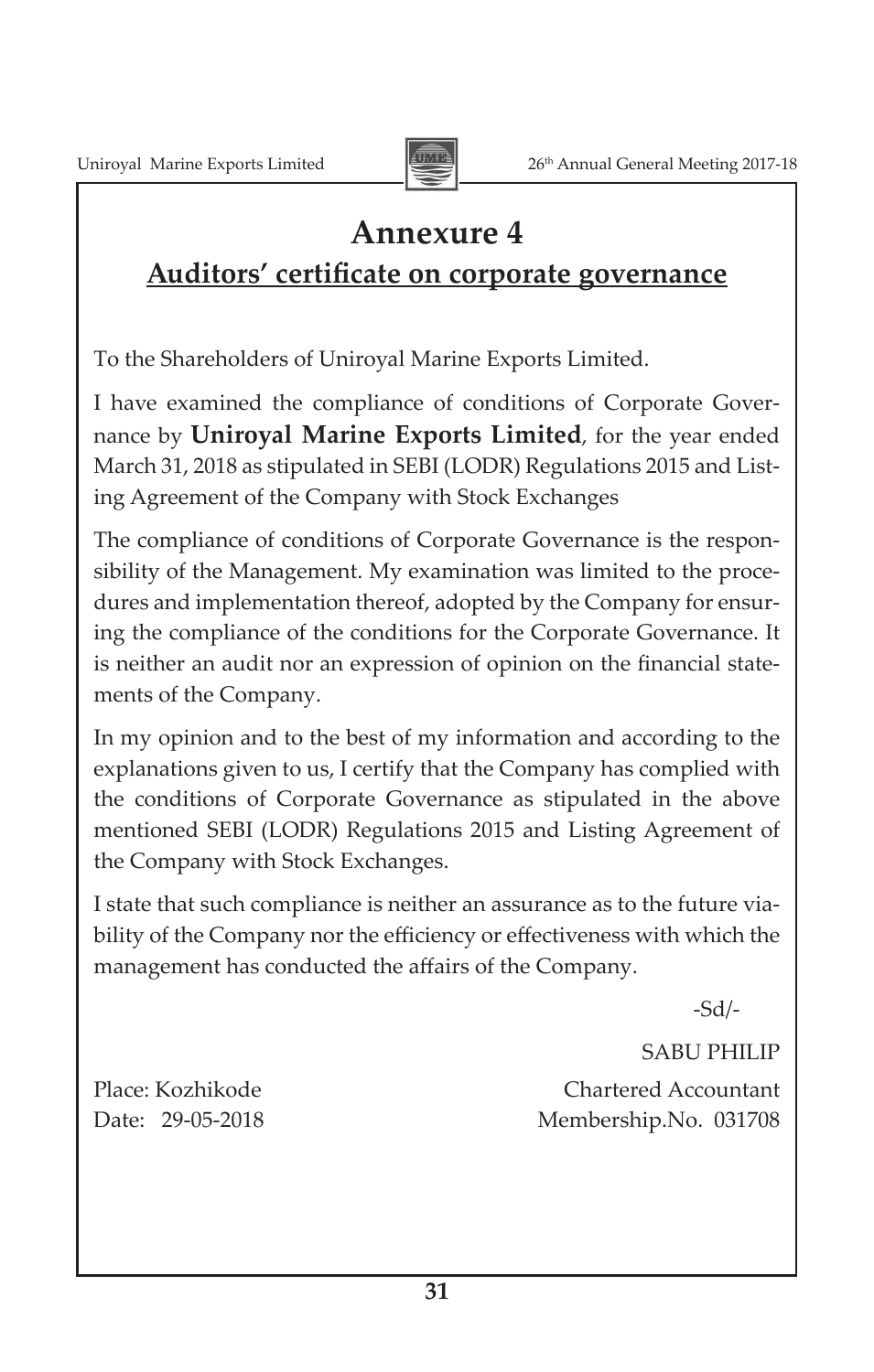

## **Annexure 5**

## **Secretarial audit report for the financial year ended March 31, 2018 FORM NO. MR-3 SECRETARIAL AUDIT REPORT**

[Pursuant to section 204(1) of the Companies Act, 2013 and Rule No.9 of the Companies (Appointment and Remuneration of Managerial Personnel) Rules, 2014]

To,

The Members, Uniroyal Marine Exports Limited 11/19, Vengalam, PO Calicut-673303

We have conducted the secretarial audit of the compliance of applicable statutory provisions and the adherence to good corporate practices by M/s. Uniroyal Marine Exports Limited (hereinafter called the company). Secretarial Audit was conducted in a manner that provided us a reasonable basis for evaluating the corporate conducts/statutory compliances and expressing our opinion thereon.

Based on our limited verification of the Company's Books, Papers, Minute Books, Forms and Returns filed with regulatory authorities and other records maintained by the company and also the information provided by the Company, its officers, agents and authorized representatives during the conduct of secretarial audit, we hereby report that in our opinion, the company has, during the financial year ended on March 31, 2018 ('Audit Period') not fully complied with the statutory provisions listed hereunder and also that the Company has to improve compliance mechanism in place to the extent, in the manner and subject to reporting made hereinafter:

We further report that maintenance of proper and updated Books, Papers, Minutes Books, filing of Forms and Returns with applicable regulatory authorities and maintaining other records is responsibility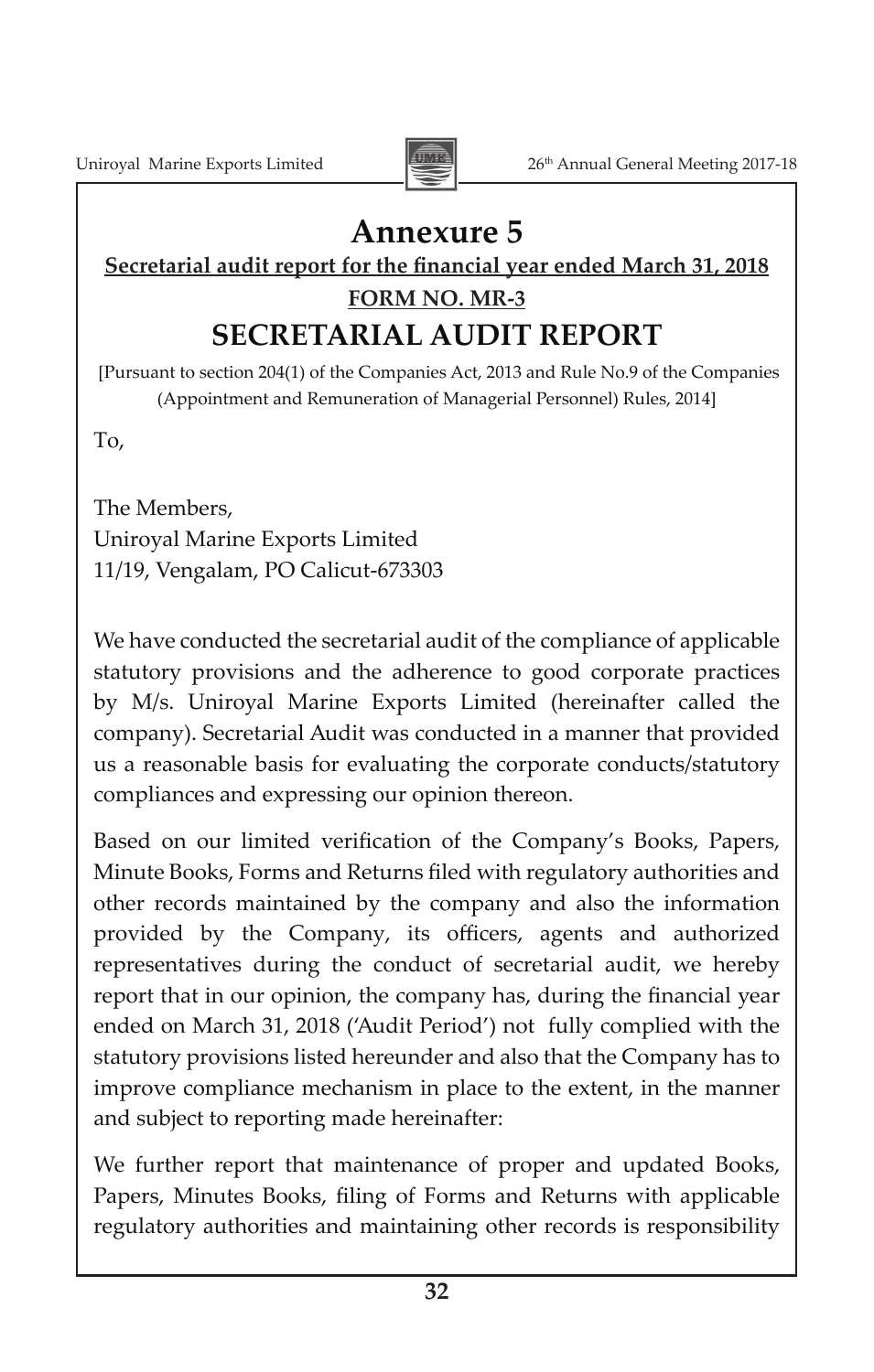

of management and of the Company, our responsibility is to verify the content of the documents produced before us, make objective evaluation of the content in respect of compliance and report thereon. We have examined on test check basis, the books, papers, minute books, forms and returns filed and other records maintained by the Company and produced before us for the financial year ended March 31, 2018, as per the provisions of:

- (i) The Companies Act, 2013 (the Act) and the rules made there under;
- (ii) The Securities Contracts (Regulation) Act, 1956 ('SCRA') and the rules made there under;
- (iii) The Depositories Act, 1996 and the Regulations and Bye-laws framed there under;
- (iv) Foreign Exchange Management Act, 1999 and the rules and regulations made there under to the extent of Foreign Direct Investment, Overseas Direct Investment and External Commercial Borrowings, to the extent the same was applicable to the Company
- (v) The following Regulations and Guidelines prescribed under the Securities and Exchange Board of India Act, 1992 ('SEBI Act'):-
	- (a) The Securities and Exchange Board of India (Substantial Acquisition of Shares and Takeovers) Regulations, 2011;
	- (b) The Securities and Exchange Board of India (Prohibition of Insider Trading) Regulations, 1992 and The Securities and Exchange Board of India (Prohibition of Insider Trading) Regulations, 1992 and 2015;
	- (c) The Securities and Exchange Board of India (Issue of Capital and Disclosure Requirements) Regulations, 2009 ;
	- (d) The Securities and Exchange Board of India (Employee Stock Option Scheme and Employee Stock Purchase Scheme) Guidelines, 1999; **(Not applicable to the Company during the Audit period);**
	- (e) The Securities and Exchange Board of India (Issue and Listing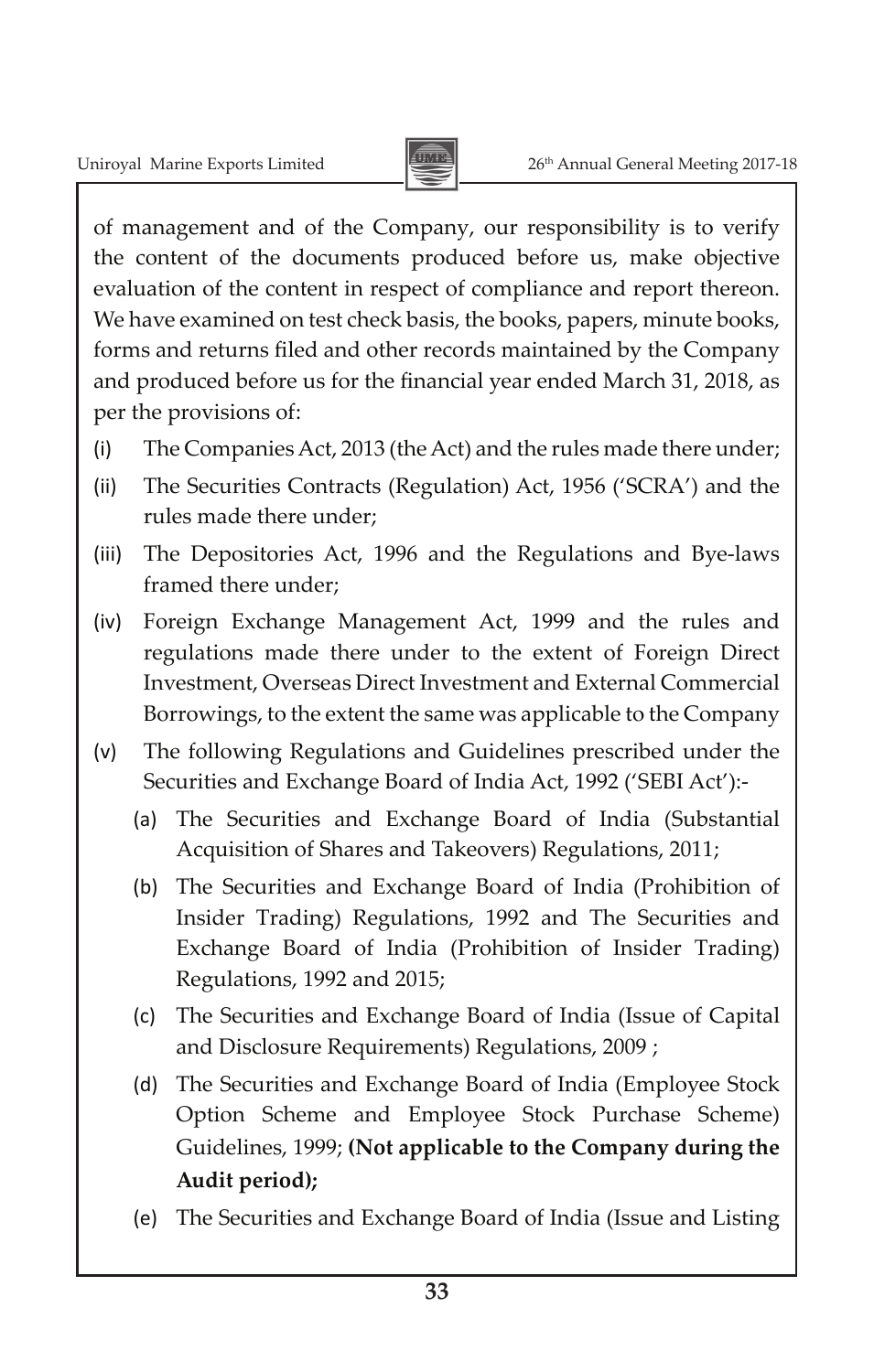

of Debt Securities) Regulations, 2008 **(Not applicable to the Company during the Audit period);**

- (f) The Securities and Exchange Board of India (Registrars to an Issue and Share Transfer Agents) Regulations, 1993 regarding the Companies Act and dealing with client;
- (g) The Securities and Exchange Board of India (Delisting of Equity Shares) Regulations, 2009 **(Not applicable to the Company during the Audit period);** and
- (h) The Securities and Exchange Board of India (Buyback of Securities) Regulations, 1998 **(Not applicable to the Company during the Audit period);**

We have also examined compliance with the applicable clauses of the following:

- (i) Secretarial Standards issued by The Institute of Company Secretaries of India.
- (ii) The Listing Agreements entered into by the Company with BSE Limited;

We further report that, based on the representation made by the Company and its Officers in respect of systems and mechanism formed / followed by the Company and on examination of the relevant documents and records in pursuance thereof, on test check basis, the following laws, regulations, directions, orders are applicable specifically to the Company:

- 1. Factories Act 1948.
- 2. Industrial Dispute Act 1947.
- 3. Employee's State Insurance Act 1948.
- 4. Employee's Provident funds and Miscellaneous Provisions Act 1952.
- 5. Payment of Gratuity Act 1972.
- 6. Child Labour (Prohibition and Regulation) Act 1986.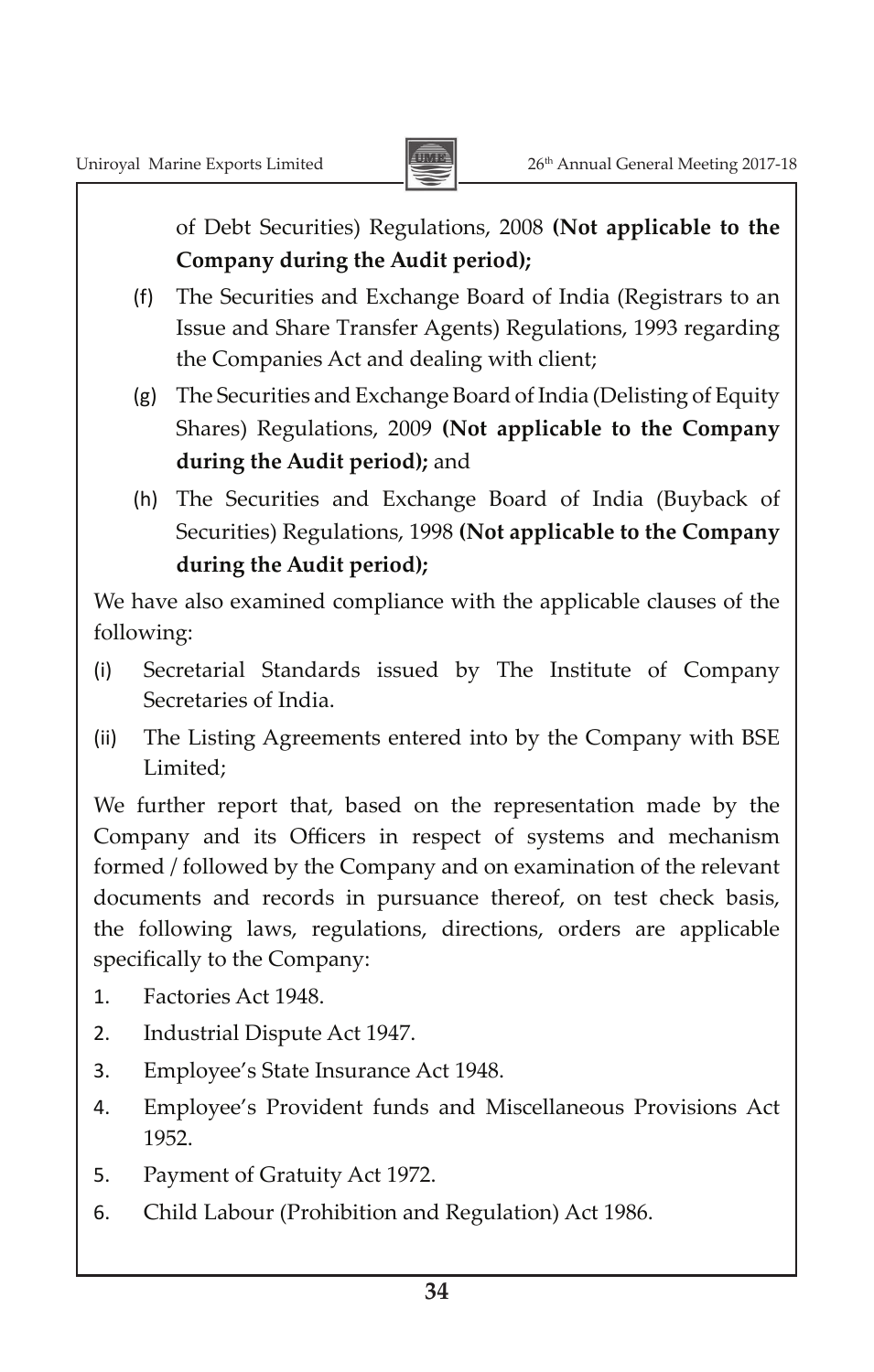

7. Sexual Harassment of Women at work place (Prevention, Prohibition and Redressal) Act 2013

Based on the aforesaid information provided by the Company, we report that during the financial year under report, the Company has generally complied with the provisions of the above mentioned Acts, Rules, Regulations, Guidelines, Standards etc. mentioned above and we have following material observation or instances of non Compliance in respect of the same:

**Regarding the laws specifically applicable to the Company, the company has to update its records and registers to be maintained under the respective Acts and provisions.**

We further report that the Board of Directors of the Company is duly constituted with proper balance of Executive Directors, Non- Executive Directors and Independent Directors. The changes in the composition of the Board of Directors that took place during the period under review were carried out in compliance with the provisions of the Act.

Adequate notice was given to all Directors to schedule the Board Meetings, agenda and detailed notes on agenda were sent at least seven days in advance except in few cases, and a reasonable system exists for seeking and obtaining further information and clarifications on the agenda items before the meeting and for meaningful participation at the meeting. Majority decision is carried through and proper system is in place which facilitates / ensure to capture and record, the dissenting member's views, if any, as part of the Minutes. Based on the representation made by the Company and its Officers explaining us in respect of internal systems and mechanism established by the Company which ensures compliances of other Acts, Laws and Regulations applicable to the Company, We report that there are adequate systems and processes in the Company commensurate with the size and operations of the Company to monitor and ensure compliance with applicable laws, rules, regulations and guidelines.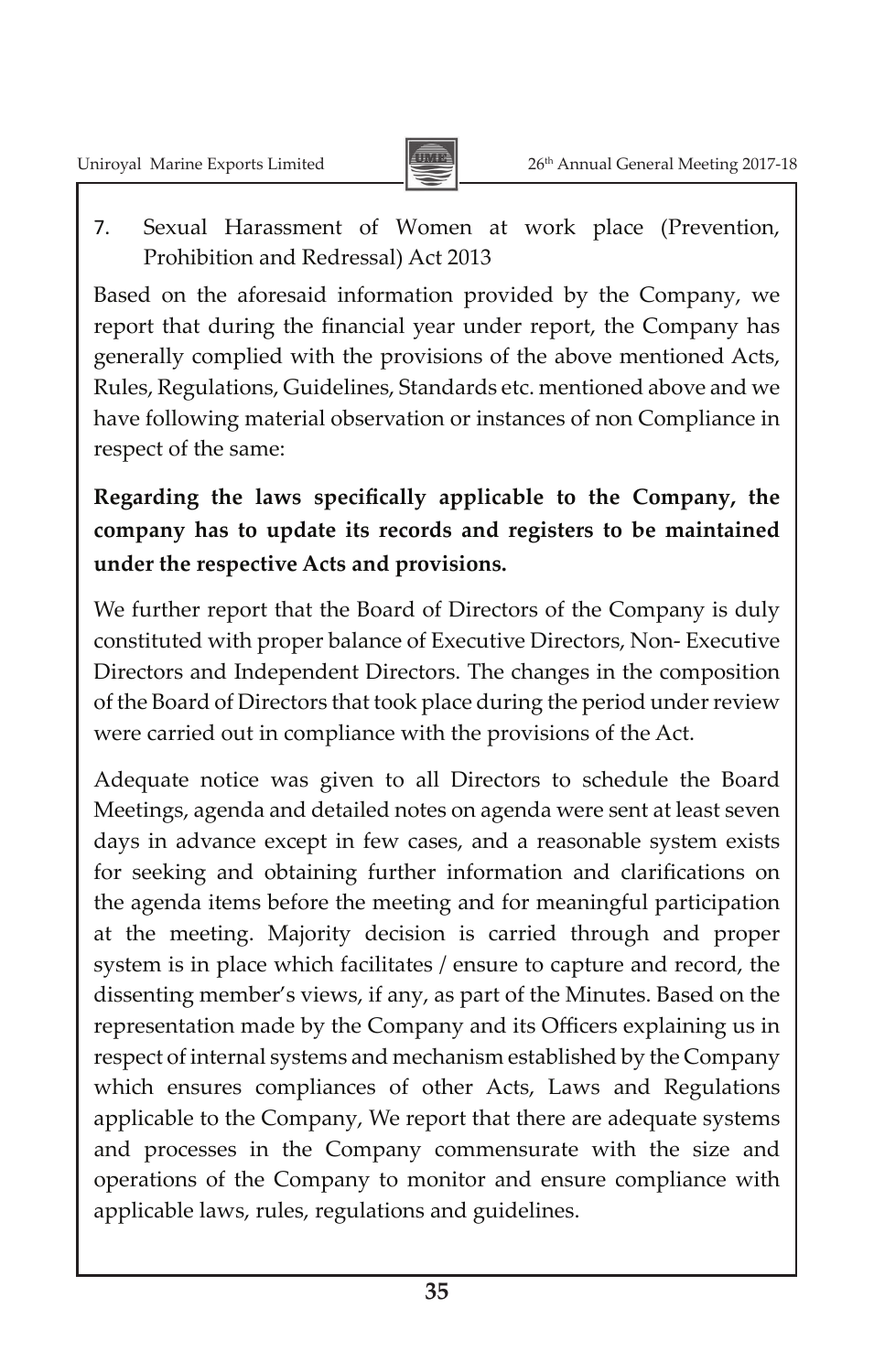

We further report that during the audit period, there are no specific events / actions having a major bearing on the Company's affairs in pursuance of the laws, rules, regulations, guidelines, etc, referred to above.

## For **Satheesh and Remesh, Company Secretaries**

**Sd/- N.Satheesh Kumar N** Kochi CP No. 6607

Date: 13.08.2018

*Note: This report is to be read with our letter of even date which is annexed as 'Annexure A' and forms an integral part of this report.*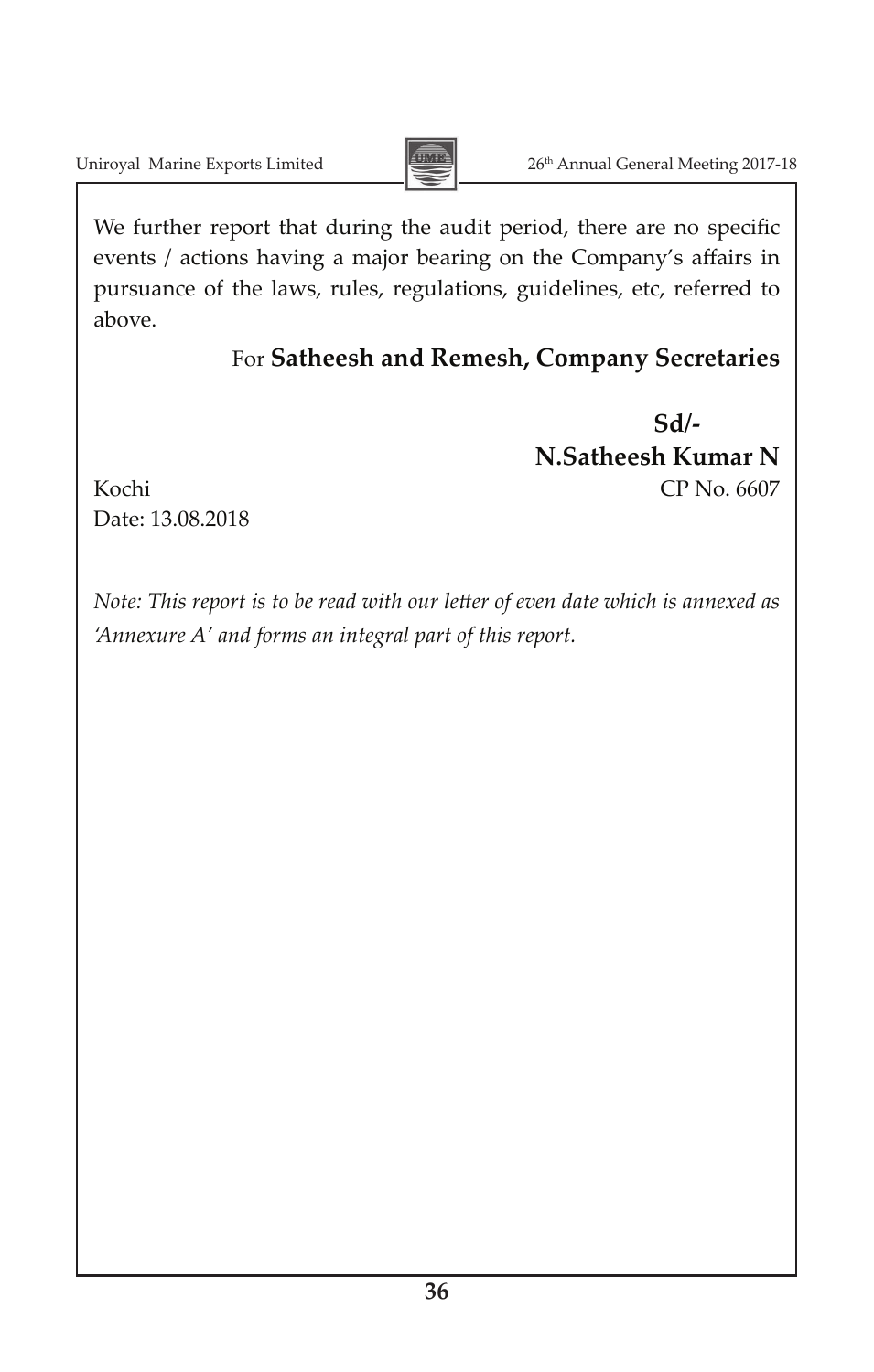

## **Annexure A**

To, The Members, Uniroyal Marine Exports Limited 11/19, Vengalam, PO Calicut-673303

## **Our report of even date is to be read along with this letter.**

- 1. Maintenance of Secretarial record is the responsibility of the management of the Company. Our responsibility is to express as opinion on these secretarial records based on our audit.
- 2. We have followed the audit practices and process as were appropriate to obtain reasonable assurance about the correctness of the contents of the Secretarial records. The verification was done on test-check basis to ensure that correct facts are reflected in secretarial records. We believe that the processes and practices, we followed provide a reasonable basis for our opinion.
- 3. We have not verified the correctness and appropriateness of financial records and Books of Accounts of the Company.
- 4. Where ever required, we have obtained the Management representation about the compliance of laws, rules and regulations and happening of events etc.
- 5. The compliance of the provisions of Corporate and other applicable laws, Rules, Regulations, standards is the responsibility of management. Our examination was limited to the verification of procedures on test-check basis.
- 6. The SecretarialAudit Report is neither an assurance as to the future viability of the Company nor of the efficacy or effectiveness with which the management has conducted the affairs of the Company.

## **For Satheesh and Remesh,Company Secretaries**

**CS** Satheesh Kumar N Date: 13.08.2018 *CP No. 6607*

**Sd/-**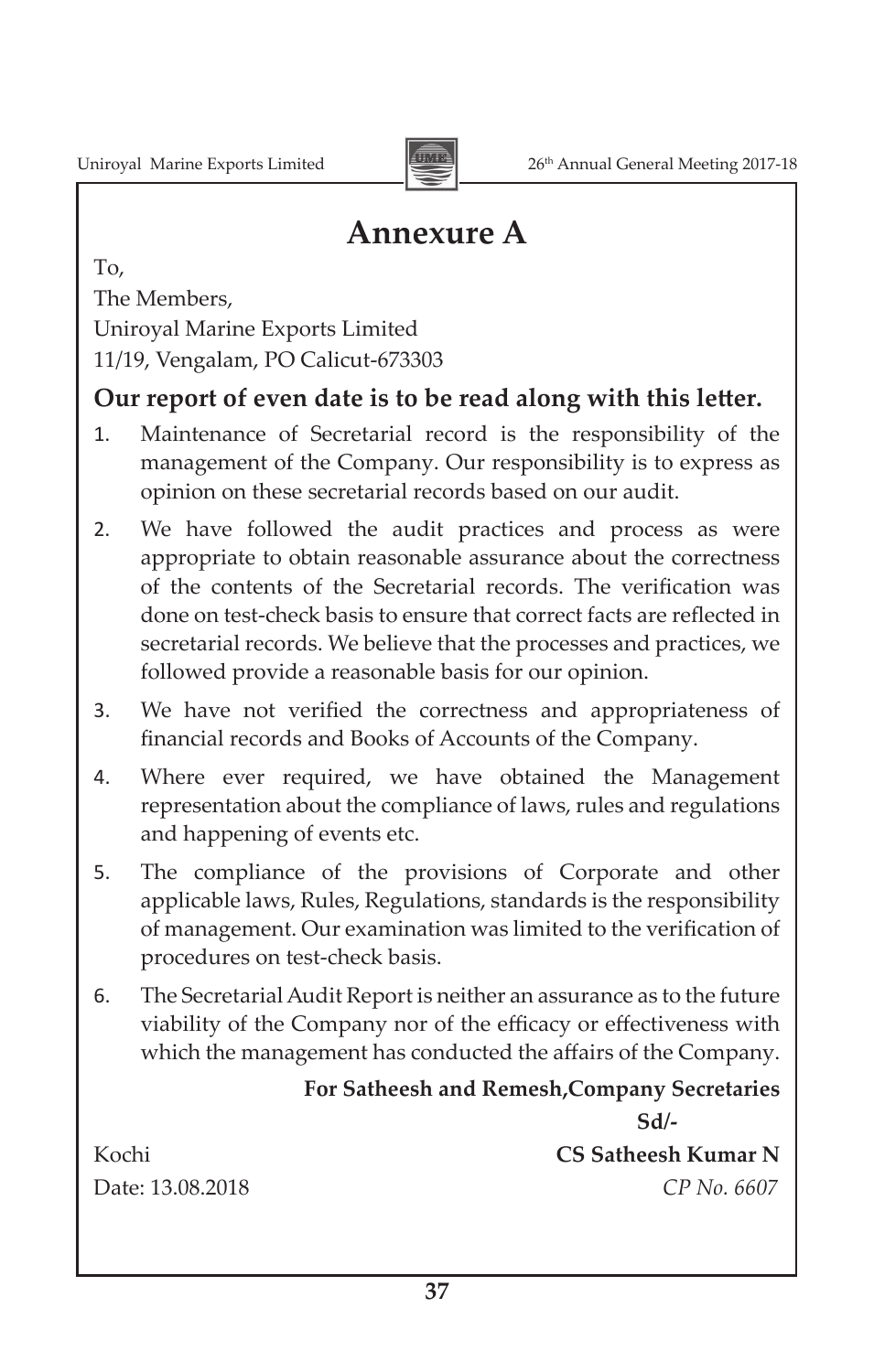

## **MANAGEMENT DISCUSSION AND ANALYSIS**

## **Industry structure and development**

India is blessed with a coastline of over 8,118 kms, 2.02 million sq. km of EEZ, 0.5 million sq. km. Continental shelf estimated to have exploitable resources to the tune of 4.41 million tons of which about 3.40 million tons are presently exploited. The estimated potential brackish water area suitable for shrimp farming is about 1.2 million hectare of which around 14% is utilized for farming, producing about 5 lakh tons of shrimp and scampi which is going to the export basket.

India's seafood industry has become one of the leading suppliers of quality seafood to all the major markets of the world. India has world class seafood processing plants that follow quality control regimes compliant to stringent international regulatory requirements.

Seafood exports from India during the year 2016 - 2017 reached to an all time high of US\$ 5.78 Billion. 106 countries in the world taste Indian seafood, SE Asia, EU, USA, Japan, China and Middle East being the major markets. India is the second largest aquaculture producer in the world, largest exporter of shrimp to USA, the 2nd largest exporter of shrimps to Europe and the 4th largest exporter of shrimps to Japan.

Frozen shrimp holds the major share in India's export earnings and frozen fish is the principal export item in terms of quantity. Frozen cephalopods are also contributing a major share in the export earnings. Exports of dried, chilled and live items are also showing upward trend. MPEDA envisage an ambitious target of US\$ 10 Billion for the year 2022. Increased production of L.vannamei shrimp and increase in infrastructure facilities for production of value added items are considered to be the helping factors to achieve this target.

With the growing demand for Indian seafood products across the world, the dynamics of the seafood business in India is changing fast. Though Kerala region had affected due to the excess cost involved in transportation of aqua culture products. In Kerala the Aqua culture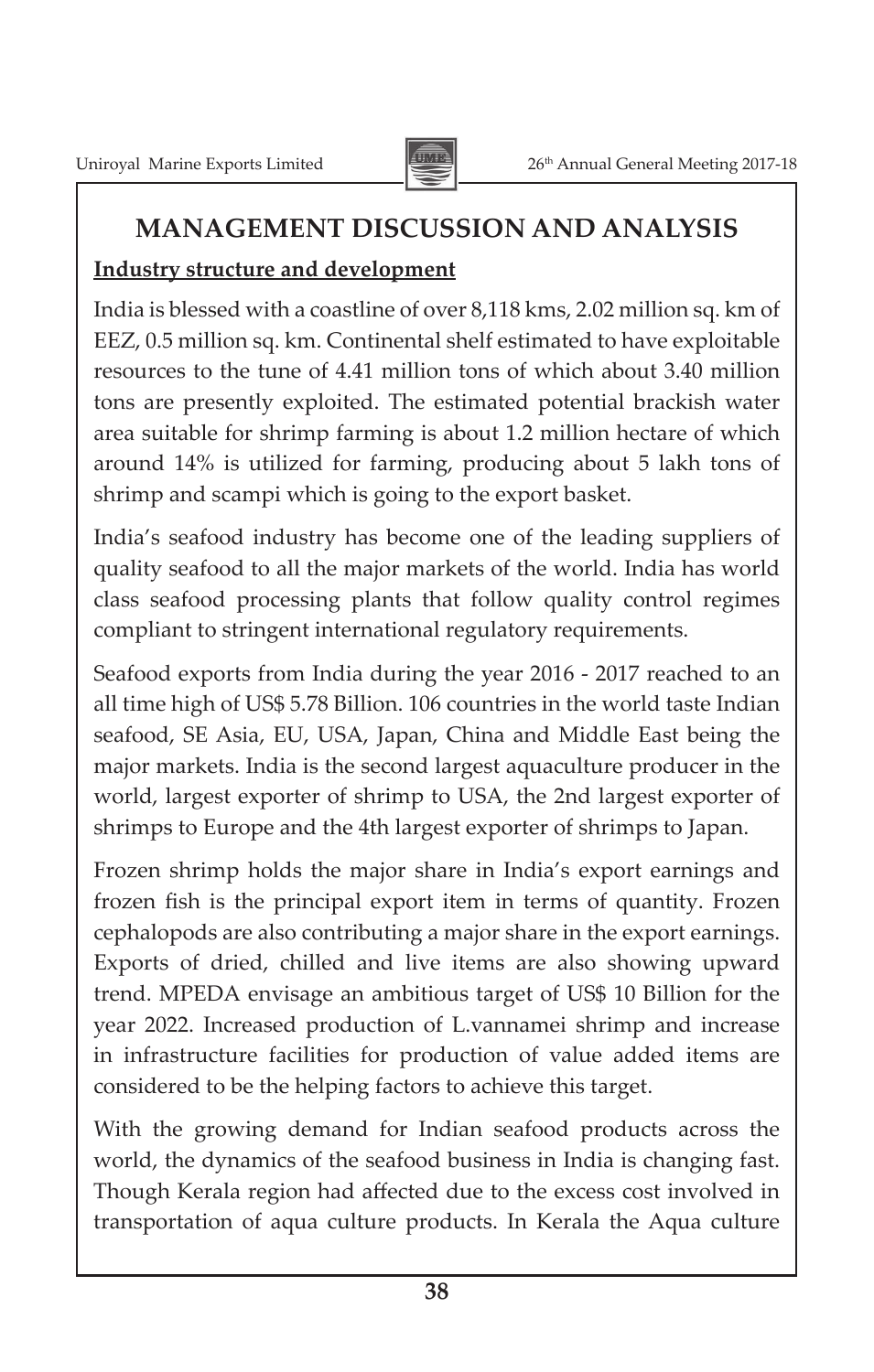

opportunities are still underutilized. Countries to which a major portion of seafood is destined are becoming increasingly discerning and quality conscious. Our company was conscious about maintenance of quality. We had already taken steps to upgrade the hygienic and sanitary conditions of the workers, plant and machinery so as to ensure quality of the finished product. We have set up a new Quality Control office with ELISA screening kit giving priority to antibiotic free final products.

## **Opportunities/Risks Opportunities**

- 1. Our Company has adopted IQF (Individually Quick Frozen) technology, ensuring higher value addition in its production.
- 2. Our Company enjoys the Green Channel Status for export of cooked product to USA and also approval for export of IQF and Block fishery products to the European Union.
- 3. The cost control measures introduced by the management are being continued.
- 4. The increasing demand for sea food all over the world.

## **Risks/Threats**

- 1. Risk of dealing with perishable goods
- 2. Availability of raw material would depend upon the seasons; Company is largely dependent on natural sea caught material.
- 3. Selling prices are governed by demand of goods in international market.
- 4. Export realization is affected by changes in Rupee Dollar exchange rate.
- 5. There is a possibility of the shrimps getting affected by virus and diseases which may affect the availability of cultured shrimp.

## **Internal Control System and their adequacy**

Company has been maintaining adequate internal control systems commensurate with the size and volume of the business with respect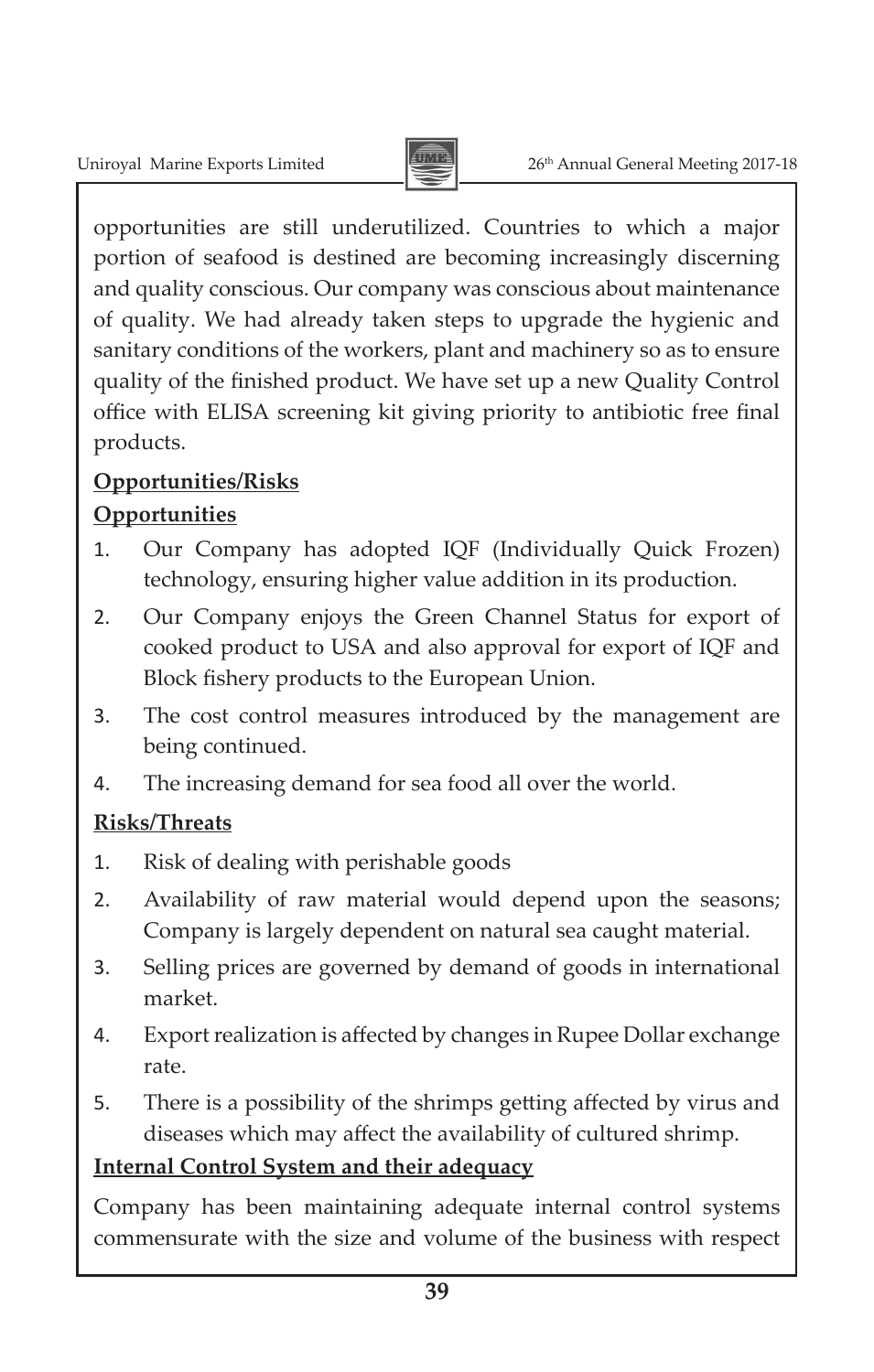

to the purchase of stocks, raw materials (including components), plant and machinery, other assets and sale of goods. It also ensures that all the assets of the company are adequately protected against loss and all the transactions are properly authorized, recorded and reported. The Internal Control System is supplemented by Internal Audit conducted by an independent Chartered Accountant.

## **Financial Performance**

As the company is engaged in manufacture of marine products only, segment wise analysis is not significant.

## **Industrial relation and human resource management**

Your Management firmly believes that success of any organization comes from good Human resources. Employees are considered as important and valuable assets of the organization and key to its success. Total number of employees directly employed by the company was 79.

## **Cautionary Statement**

Statement given in this section describing the company's objectives, projection, estimates, and expectations may be "forward looking statements" based on the present environment, rules and regulations. The actual result could differ materially from those expressed or implied. The important factors that could make a difference among others are economic situation affecting demand and supply, price fluctuation both in domestic and international markets in which the company operates, changes in Govt. regulations, consumer taste, tax laws and other statues and other incidental factors. The company assumes no responsibility to publicly amend, modify or revise any of the forward-looking statements on the basis of any subsequent developments or events.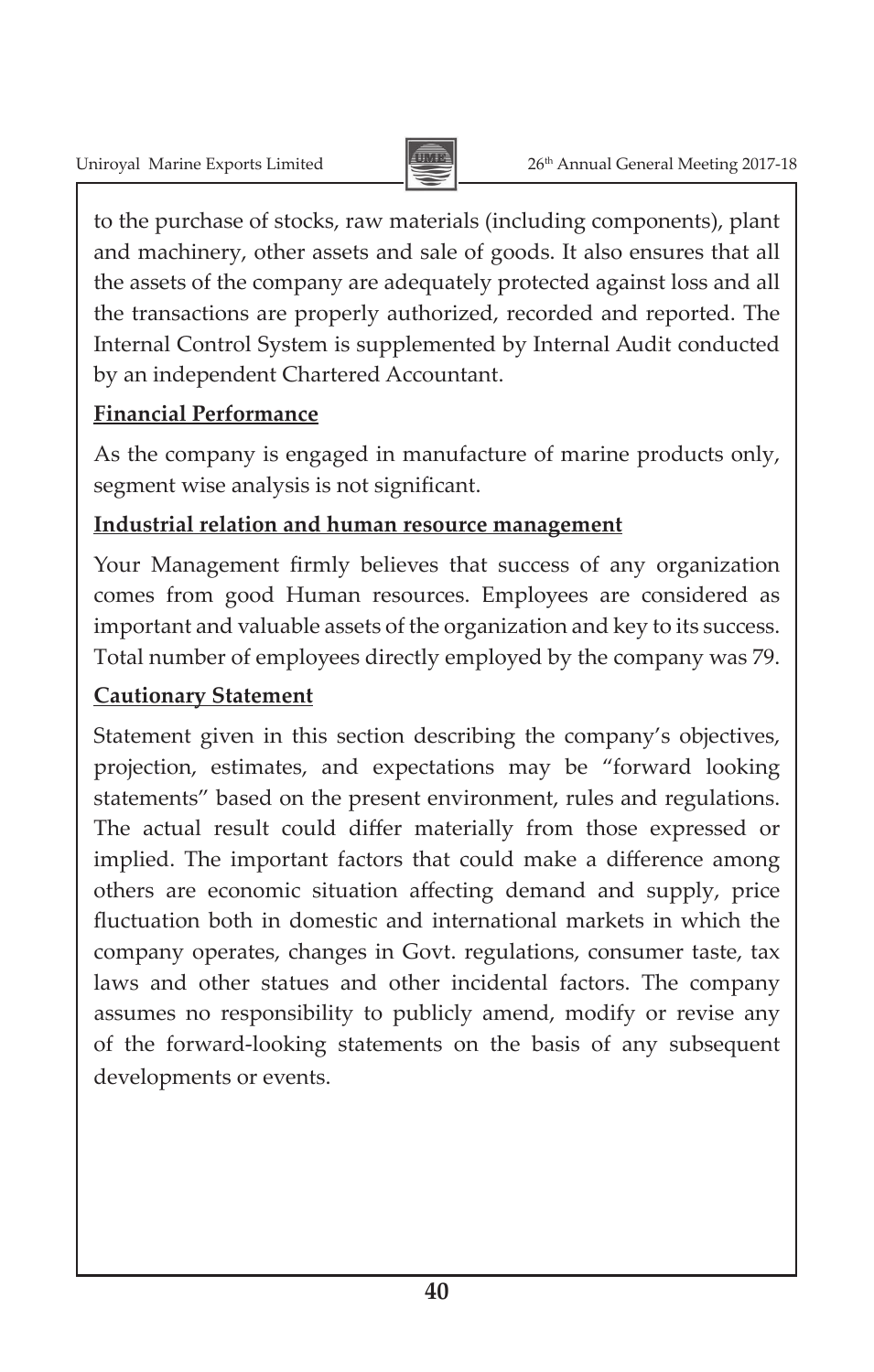

## **REPORT ON CORPORATE GOVERNANCE**

**The Company's report on Corporate Governance for the year ended 31.03.2018 as requiredunderSEBI(Listing Obligations and Disclosure Requirements) Regulations, 2015; a Report on Corporate Governance is presented as under:**

## **I. Philosophy:**

The Company believes that good Corporate Governance is an intrinsic part of its fiduciary responsibility as a responsible corporate citizen. Corporate Governance is about commitment to values and ethical business conduct. The importance of Corporate Governance has always been recognized by your Directors. The Company's philosophy on Corporate Governance strives for attaining the optimum level of transparency and accountability in all facets of its operations and all dealings with its shareholders, employees, lenders, creditors, customers and the government.

The Company is in compliance with the mandatory requirements stipulated under SEBI (LODR) of the Listing Agreements entered into with the Stock Exchanges with regard to corporate governance. The Company has implemented systems complying with BRC Global Standard for food.

## **II. Board of Directors:**

The Board consists of 6 Directors. Mr. Iype Mathew is the Non-executive Chairman and Mr. Anush K Thomas is the Managing Director of the company. All the other Directors are non-executive Directors.

## **Composition of the Board**

As on  $31<sup>st</sup>$  March, 2018, the Board of the Company consists of six Directors. The composition of the Board is in compliance with the requirements of SEBI (LODR) of the Listing Agreement executed with the Stock Exchanges.

The Board periodically reviews the Compliance report pertaining to all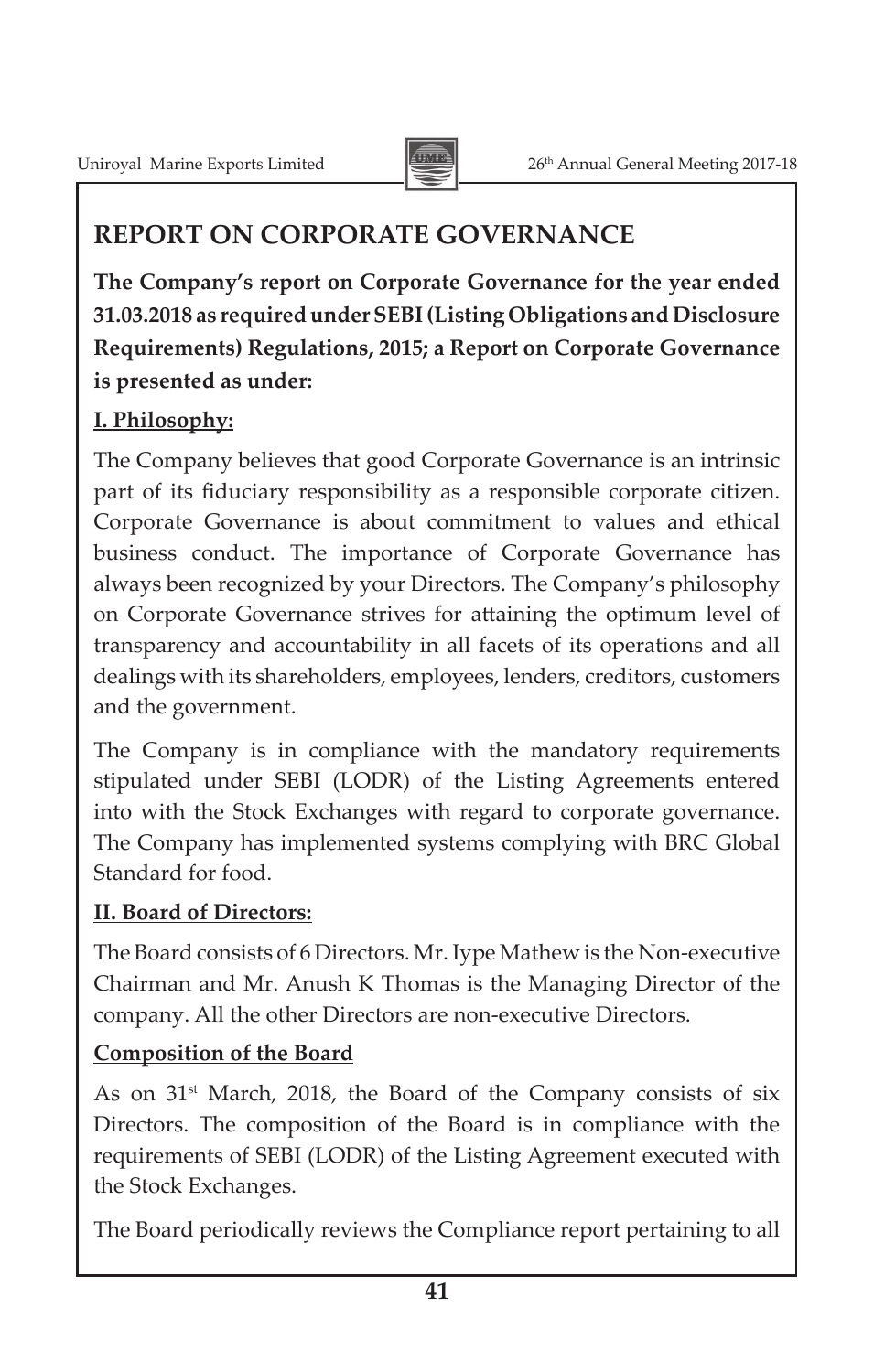

laws applicable to the Company.

## **Meeting and Attendance of each Director at the Board and the last Annual General Meeting**

During the period 2017-18 your Board met 5 times. They were on –

- 1. 30-05-2017
- 2. 27-07-2017
- 3. 14-09-2017
- 4. 11-11-2017
- 5. 31-01-2018

Details of the attendance of the Directors in their meeting and in the last AGM with category details are given below:

| S1<br>No. | <u>Name of</u><br><b>Directors</b> | <b>Category</b>                           | <b>Attendance</b>       |                |                   |                                          | <b>Other Director-</b><br>ship / Committee<br>membership |  |
|-----------|------------------------------------|-------------------------------------------|-------------------------|----------------|-------------------|------------------------------------------|----------------------------------------------------------|--|
|           |                                    |                                           | <b>Board</b><br>Meeting | <b>AGM</b>     | Direc-<br>torship | $Com-$<br>mittee<br>Mem-<br>ber-<br>ship |                                                          |  |
| 1.        | Iype Mathew                        | Independent<br>Non-executive-<br>Chairman | 5                       | $\rm No$       | <b>Nil</b>        | Nil                                      |                                                          |  |
| 2.        | Anush.<br>K.Thomas                 | Executive-<br>Managing<br>Director        | 5                       | Yes            | $\mathbf{1}$      | Nil                                      |                                                          |  |
| 3.        | K.C Thomas                         | Non-executive                             | 3                       | N <sub>0</sub> | Nil               | Nil                                      |                                                          |  |
| 4.        | V. Mohanlal                        | Non-executive                             | 1                       | N <sub>0</sub> | Nil               | Nil                                      |                                                          |  |
| 5.        | V.S.Nath<br>Ram                    | Independent<br>Non-executive              | 3                       | $\rm No$       | <b>Nil</b>        | Nil                                      |                                                          |  |
| 6.        | Nithya Alex                        | Non-executive                             | $\overline{2}$          | Yes            | 3                 | Nil                                      |                                                          |  |

Note: Other directorships and committee memberships are exclusive of that held in private limited companies.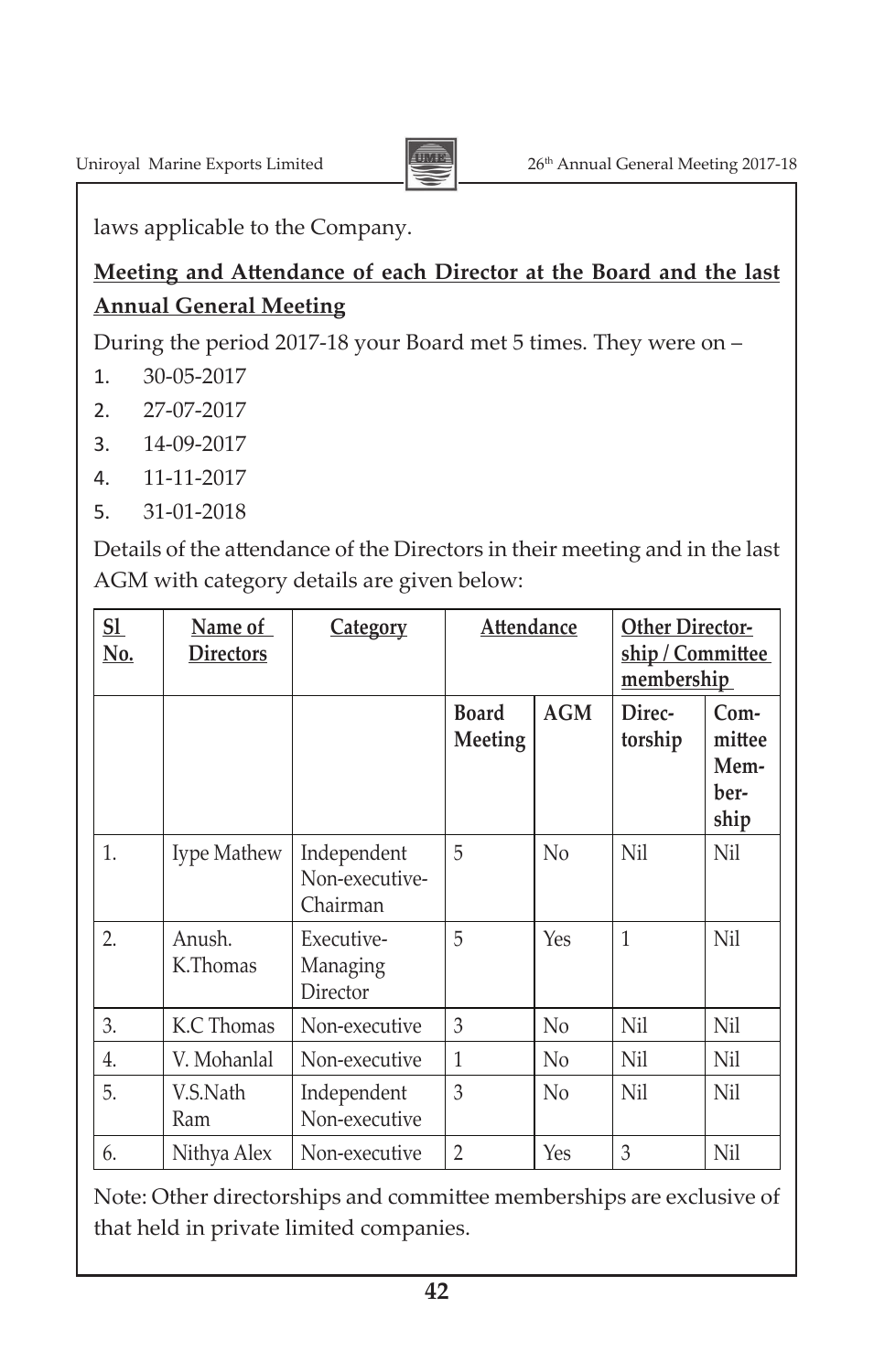

## **III. Committees of the Board**

The Board has constituted three sub-committees, which are Audit Committee, Stakeholders Relationship Committee and Nomination and Remuneration Committee. Each Committee of the Board functions according to the terms of reference as approved by the Board. Meeting of each sub-committee is convened by the respective committee Chairman. The composition and terms of reference of these subcommittees including the number of meetings held during the financial year and the related attendance are given below:

## **A. Audit Committee:**

Our Audit Committee consists of three Directors as its members. They are Mr. Iype Mathew, Mr. K C Thomas and Mr. V.S.Nath Ram. All the members of the Committee are non-executive Directors. Shri. Iype Mathew, Chairman, is a Chartered Accountant. The Committee assists the Board in ensuring correctness of the Company's financial reporting and disclosure processes, internal controls, risk management policies and processes, appointment and / or reappointment of Statutory and Internal Auditors and associated matters. The meetings of the Committee and attendance of the members during 2017-18 are as follows:

| $^{\prime}$ S $1$ .<br>No. | Name of Members | Date of Meetings |            |            |            |            |
|----------------------------|-----------------|------------------|------------|------------|------------|------------|
|                            |                 | 24-05-2017       | 29-07-2017 | 14-09-2017 | 11-11-2017 | 30-01-2018 |
| ı.                         | Iype Mathew     |                  |            |            |            |            |
| 2.                         | K.C. Thomas     |                  |            | а          | а          |            |
| 3.                         | V.S.Nath Ram    |                  | а          |            |            |            |

*p – Present, a – Absent*

The role and powers of the Audit Committee are as laid down under the Regulation 18 read with Part C of Schedule II to the SEBI LODR and Section 177 of the Companies Act, 2013.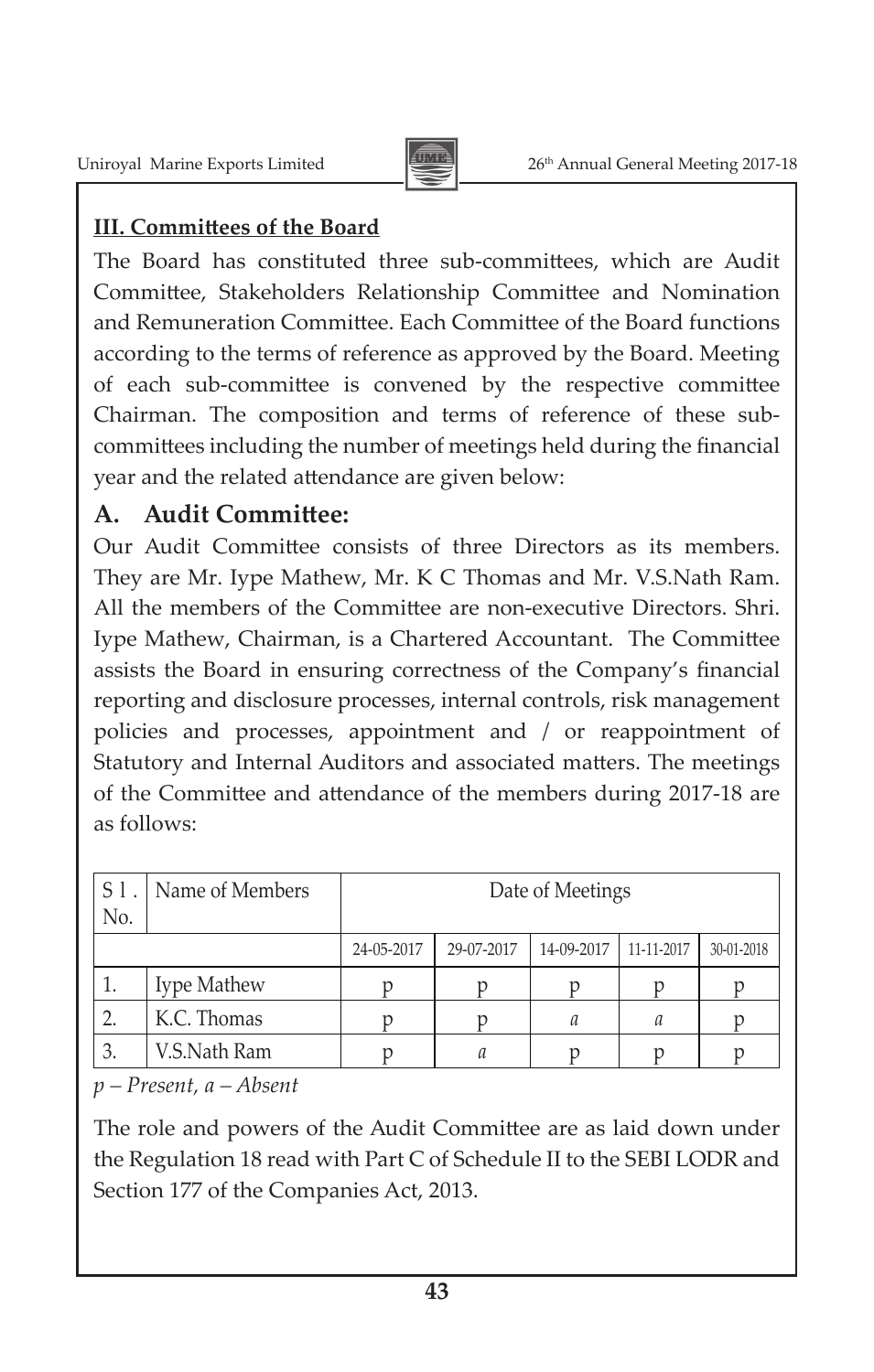

## **B. Nomination and Remuneration Committee**

Our Nomination and Remuneration Committee consists of three Directors as its members. They are Mr. Iype Mathew, Mr. K C Thomas and Mr. V.S.Nath Ram. All the members of the Committee are nonexecutive Directors. Mr. Nath Ram is the Chairman of the committee w.e.f 08.11.2014. The Nomination and Remuneration Committee reviews the remuneration payable to the Managing Director and Senior Management officials of the Company and advising the Board over the general remuneration policies of the Company.

The meetings of the Committee and attendance of the members during 2017-18 are as follows:

| ' <u>S l</u><br>No. | Name of Members | Date of Meetings |   |                                                   |  |
|---------------------|-----------------|------------------|---|---------------------------------------------------|--|
|                     |                 |                  |   | 29-07-2017   14-09-2017   11-11-2017   30-01-2018 |  |
|                     | V.S.Nath Ram    | а                |   |                                                   |  |
|                     | K.C. Thomas     |                  | а |                                                   |  |
| 3.                  | Iype Mathew     |                  |   |                                                   |  |

*p – Present, a – Absent*

## **Remuneration to Directors**

No Director, except the Managing Director, draws any remuneration from the Company. As per the terms and conditions approved by the Shareholders, remuneration of the Managing Director is Rs. 2,52,000 p.a (including perks).

The sitting fee payable to the Directors during the year 2017-18 is as follows:-

|    | Name of Director | Amount payable<br>Rs. |
|----|------------------|-----------------------|
| 1. | Mr. Iype Mathew  | 18,000.00             |
| 2. | Mr.K.C. Thomas   | 11,000.00             |
| 3. | Mr.V.S.Nath Ram  | 13,000.00             |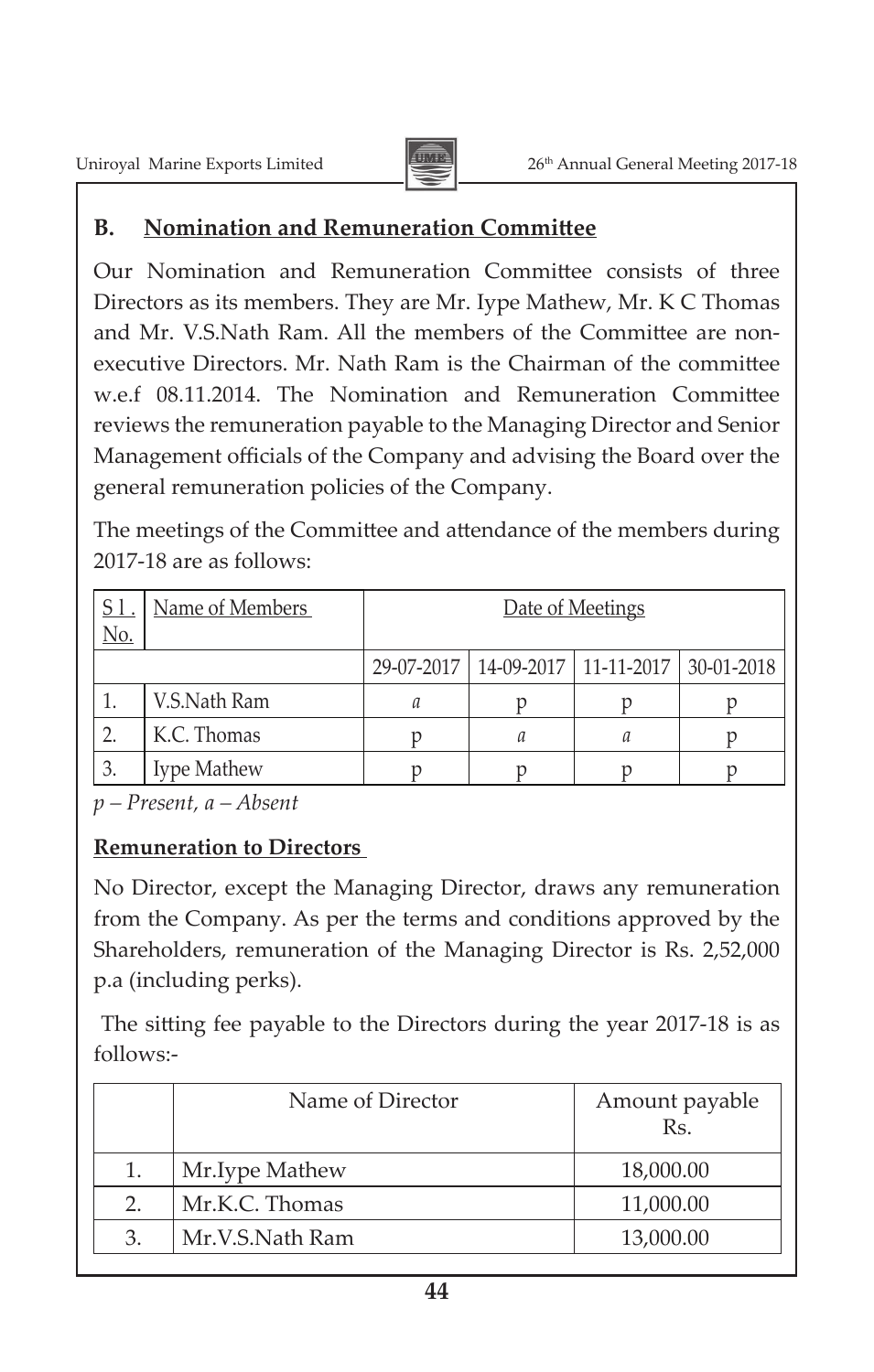

| 4. | Mr.V.Mohanlal                           |   |                  | 1,000.00  |
|----|-----------------------------------------|---|------------------|-----------|
| 5  | Ms.Nithya Alex                          |   |                  | 2,000.00  |
|    |                                         |   |                  | 45,000.00 |
|    | Non-executive Director's share holding: |   |                  |           |
|    | Mr. K C Thomas                          |   | 2, 37,500 shares |           |
|    | Mr. Iype Mathew                         |   | 24,000 shares    |           |
|    | Mr. V Mohanlal                          | ÷ | 2,00,100 shares  |           |
|    | Mr. V.S.Nath Ram                        |   | Nil              |           |
|    | Ms. Nithya Alex                         |   | 307075 shares    |           |
|    |                                         |   |                  |           |

## **C. Stakeholders Relationship Committee**

The Company has constituted Stakeholders Relationship Committee to look into the redressal of complaints of investors such as transfer or credit of shares, non-receipt of dividend / notices / annual reports etc., and to approve the share transfer, issue of duplicate share certificates, transmission and dematerialization of equity shares. The Stakeholders Relationship Committee consists of three Directors. They are Mr. Iype Mathew, Mr. K C Thomas and Mr. V.S.Nath Ram. Mr. Iype Mathew is the Chairman

Total number of letters and complaints received and replied to the satisfaction of shareholders during the year under review was NIL as on March 31, 2018 there are NIL complaints pending with the Company. The Company has also adopted code of internal procedures and code for prevention of insider trading in the shares of the Company, pursuant to Securities & Exchange Board of India (Prohibition of Insider Trading) Regulations, 1992, as amended. The Board has designated Company Secretary as the Compliance Officer of the Company.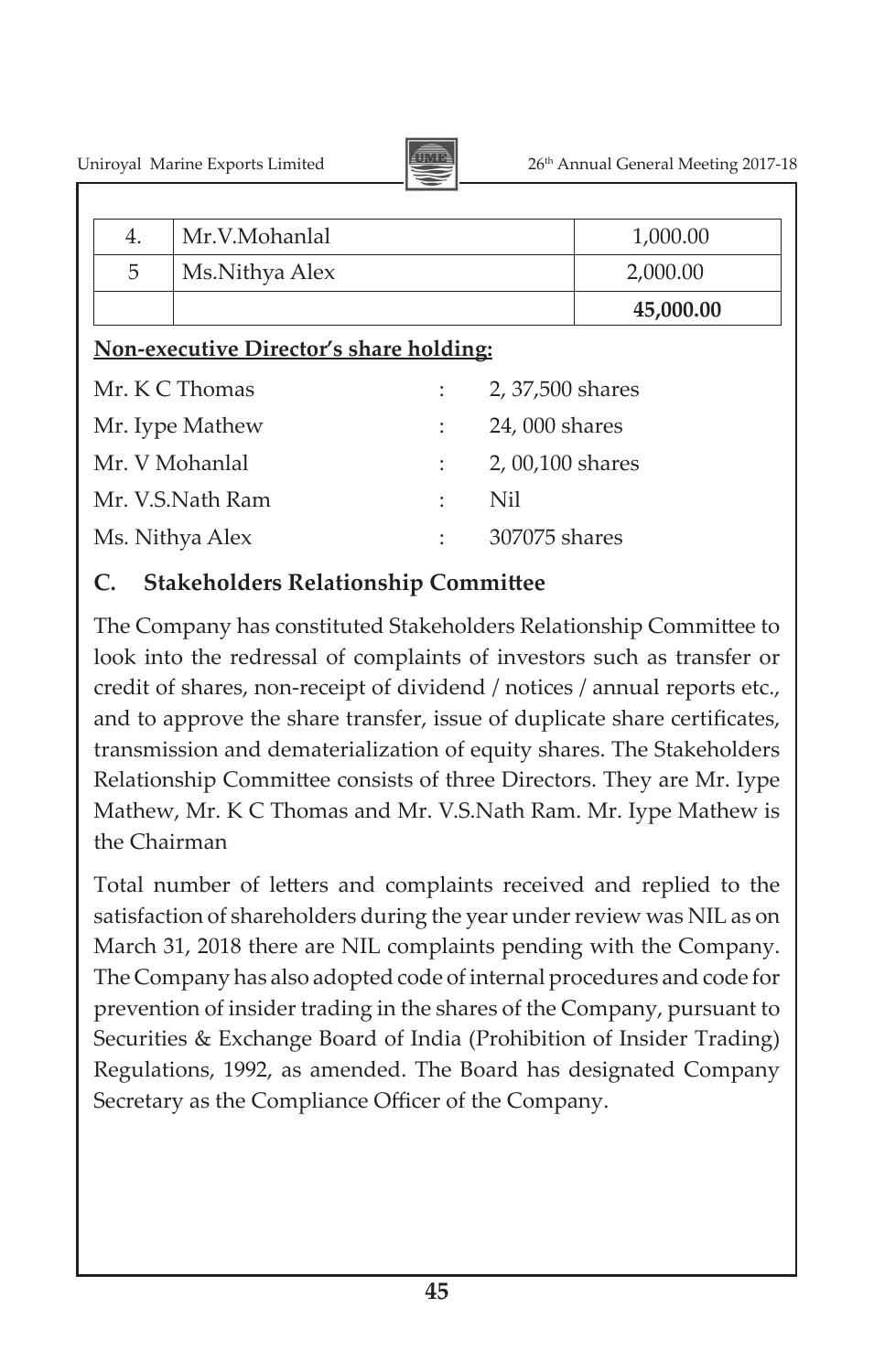Uniroyal Marine Exports Limited 2017-18



| $S1$ .<br>No. | Name of Members | Date of Meetings |            |            |            |
|---------------|-----------------|------------------|------------|------------|------------|
|               |                 | 24-05-2017       | 29-07-2017 | 11-11-2017 | 30-01-2018 |
| 1.            | V.S.Nath Ram    |                  | а          |            |            |
|               | K.C. Thomas     |                  |            | а          |            |
| 3.            | Iype Mathew     |                  |            |            |            |

*p – Present, a – Absent*

Number of complaints pending as on 31.03.2018 - NIL

**Name and Designation of the Compliance Officer(s):** Mr. Benilal Odatt, Company Secretary is the Compliance Officer of the company.

## **D. SEPARATE MEETINGS OF INDEPENDENT DIRECTORS**

As required by SEBI (LODR), Regulations, 2015 the Independent Directors held 01 meeting during the year. All two Independent Directors attended the same. The Independent Directors discussed / review the matters specified in Regulation 25 of SEBI (LODR), Regulations, 2015.

## **IV. Annual General Meetings:**

The details of A G M held during the last 3 years are as follows:

| A G M/<br>Year | Venue                                            | Date & Time                                    | Special resolution<br>passed                                        |
|----------------|--------------------------------------------------|------------------------------------------------|---------------------------------------------------------------------|
| 2015           | 11/19, Vengalam P.O<br>Kozhikode, Kerala- 673303 | 26 <sup>th</sup> September 2015,<br>at 2.30 pm | Increase in the<br>borrowing powers<br>of the company               |
| 2016           | 11/19, Vengalam P.O<br>Kozhikode, Kerala- 673303 | 17 <sup>th</sup> September 2016,<br>at 2.30 pm | Nil                                                                 |
| 2017           | 11/19, Vengalam P.O<br>Kozhikode, Kerala- 673303 | 09 <sup>th</sup> September 2017,<br>at 2.30 pm | Appointment<br>of Mr. Anush<br>K Thomas<br>as Managing<br>Director. |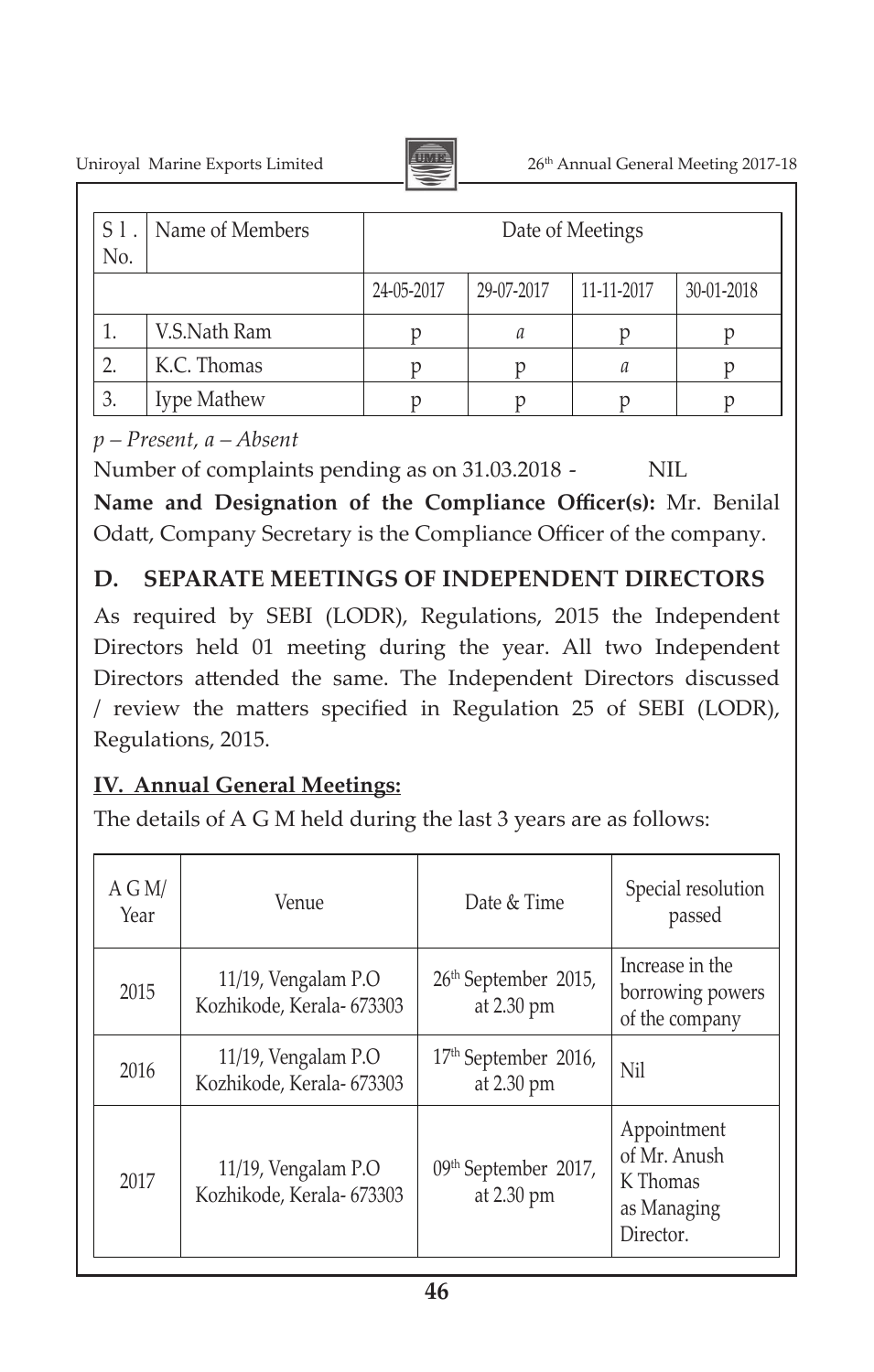During the year 2017-18, no resolution was passed by postal ballot. No special resolution is proposed to be conducted through postal ballot.

### **V. Disclosures:**

- (i) During the year under review, there were no significant transactions by the company with its Promoters, Directors, Relatives etc. that would have potential conflict with the interest of the company.
- (i) No penalty or restrictions were imposed on the company by any Stock Exchanges, SEBI or any statutory bodies on any matter related to Capital Market during the last three years.

## **VI. Communication:**

The Company regularly intimates information like the quarterly / half yearly / annual financial results and media releases on significant developments in the Company from time to time and have also been submitted to the Stock Exchanges in which the shares of the Company are listed, to enable them to post it into their websites. The results are also published in the 'The Financial Express' and in 'Deepika'. The Company's website (www.uniroyalmarine.com) contains a separate dedicated section 'Investor Relations' where shareholders' information is available.

The Management Discussion and Analysis forms part of this annual report.

## **VII. General Shareholders information:**

Date of Board meeting in which Accounts for the year 2017-18 were approved: 29 May 2018.

| (i) | Date of AGM | : 29 September 2018     |
|-----|-------------|-------------------------|
|     | Venue       | : Regd. Office          |
|     |             | 11/19, Vengalam PO      |
|     |             | Chemancherry Panchayath |
|     |             | Kozhikode ,673 303.     |
|     | Time        | : $2.30 \text{ p m}$    |
|     |             |                         |

(ii) The financial year of the Company starts from  $01<sup>st</sup>$  April of a year and ends on 31<sup>st</sup> March of the following year.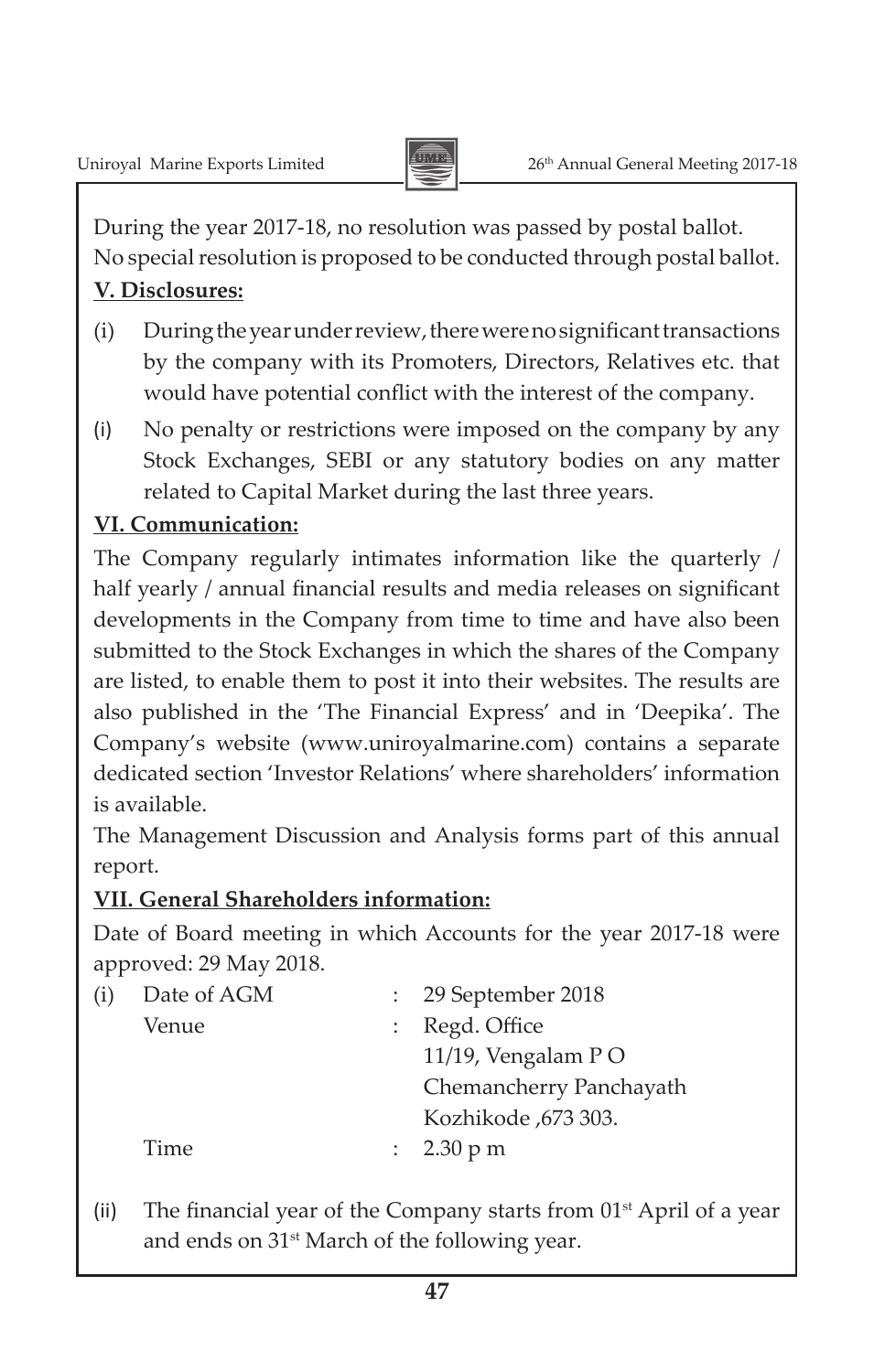Uniroyal Marine Exports Limited 26<sup>th</sup> Annual General Meeting 2017-18



 (both days inclusive)

- (iii) Particulars of Dividend paid : Nil
- (iv) Book Closure: : **24/09/18 to 29/09/18**
- (v) Shares are listed at <br>
Stock code

1. Bombay Stock Exchange limited 526113

During the year under review, the Company has paid the Annual Listing fees payable to Bombay Stock Exchange Ltd.

(vi) Market Price data:

Monthly high and low prices of each month during the last financial year 2017-18 as well as the volume of shares traded at the BSE Limited are as follows:

|           |           |          | Bombay Stock Exchange |                         |
|-----------|-----------|----------|-----------------------|-------------------------|
| Month     | High(Rs.) | Low(Rs.) | No. of<br>Trades      | Deliverable<br>Quantity |
|           |           |          |                       |                         |
| Apr-17    | 16.2      | 10.45    | 59                    | 12796                   |
| $May-17$  | 10        | 8.1      | 60                    | 18396                   |
| Jun- $17$ | 9.26      | 8.5      | 5                     | 1100                    |
| $Jul-17$  | 8.48      | 8.48     | 1                     | 100                     |
| Aug-17    |           |          |                       |                         |
| Sep-17    | 8.48      | 8.06     | 8                     | 102                     |
| $Oct-17$  | 9.84      | 7.28     | 33                    | 6524                    |
| $Nov-17$  |           |          |                       |                         |
| $Dec-17$  | 9.35      | 8.55     | 7                     | 1850                    |
| Jan- $18$ | 16.33     | 8.35     | 222                   | 60431                   |
| Feb-18    | 15.75     | 13.9     | 86                    | 14163                   |
| Mar-18    | 14.33     | 13.63    | 39                    | 10592                   |

(vii) Registrar & Share Transfer/Demat Agents

 Company's Share Transfer work and dematerialization are done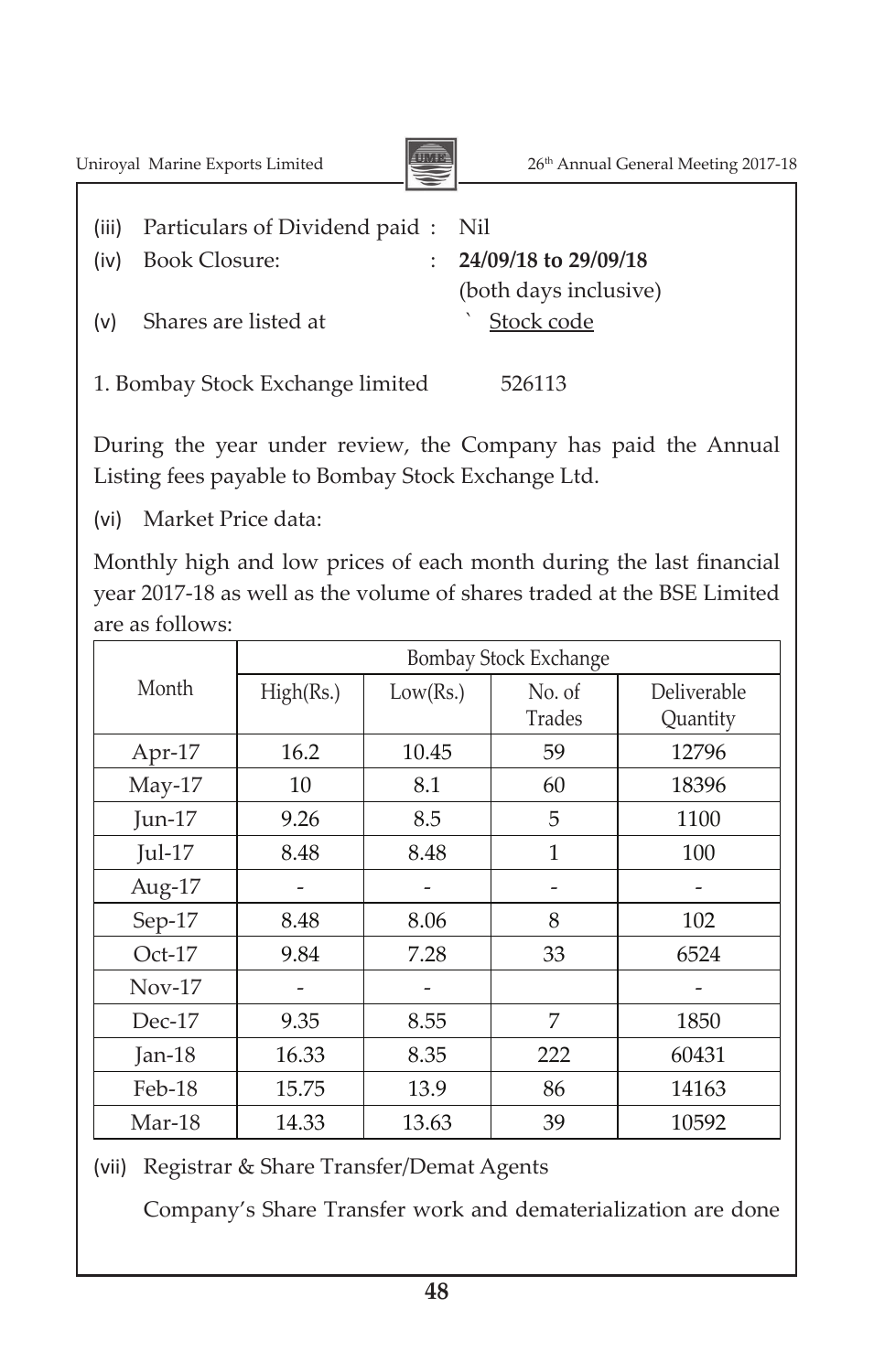

by SKDC Consultants Limited. Their office is functioning at Kanapathy Towers, 3rd Floor, 1391/A-1, Sathy Road, Ganapathy, Coimbatore-641006. (Phone: 0422-6549995, Fax: 0422-2539837 and email: info@skdc-consultants.com). The Shareholders can contact them for all matters related to their shareholdings.

(viii) Share transfer system and liquidity: -

 During the year the share transfers which were received in physical form and for which documents were valid and complete in all respects, were processed and the share certificates were returned within the prescribed time from the date of receipt.

 The company has arranged agreements with National Securities Depositories Limited (NSDL) and Central Depository Services Limited (CDSL) for Dematerialisation of shares through SKDC Consultants Limited.

(ix) Share holding pattern as on March 31, 2018

| Physical holdings   |                          | 3443600 (53.15%) |
|---------------------|--------------------------|------------------|
| Dematerialised mode | $\overline{\phantom{0}}$ | 3035900 (46.85%) |

## **Distribution of share holding as on March 31, 2018**

| No. of Equity<br><b>Shares</b>           | No. of<br>Members | $%$ to Total<br><b>Members</b> | Amount  | % to Total<br><b>Shares</b> |
|------------------------------------------|-------------------|--------------------------------|---------|-----------------------------|
| 500<br>$1 -$                             | 16360             | 95.70                          | 2085701 | 32.19                       |
| $501 -$<br>1000                          | 394               | 2.30                           | 320735  | 4.95                        |
| 1001<br>2000<br>$\overline{\phantom{a}}$ | 128               | 0.75                           | 190625  | 2.94                        |
| $2001 -$<br>3000                         | 42                | 0.25                           | 106382  | 1.64                        |
| 3001<br>4000<br>$\overline{a}$           | 5                 | 0.03                           | 16774   | 0.26                        |
| 4001<br>5000<br>$\overline{\phantom{a}}$ | 90                | 0.53                           | 445468  | 6.88                        |
| $5001 - 10000$                           | 32                | 0.19                           | 244307  | 3.77                        |
| 10001<br><b>AND ABOVE</b>                | 43                | 0.25                           | 3069508 | 47.37                       |
| Total                                    | 17094             | 100.00                         | 6479500 | 100.00                      |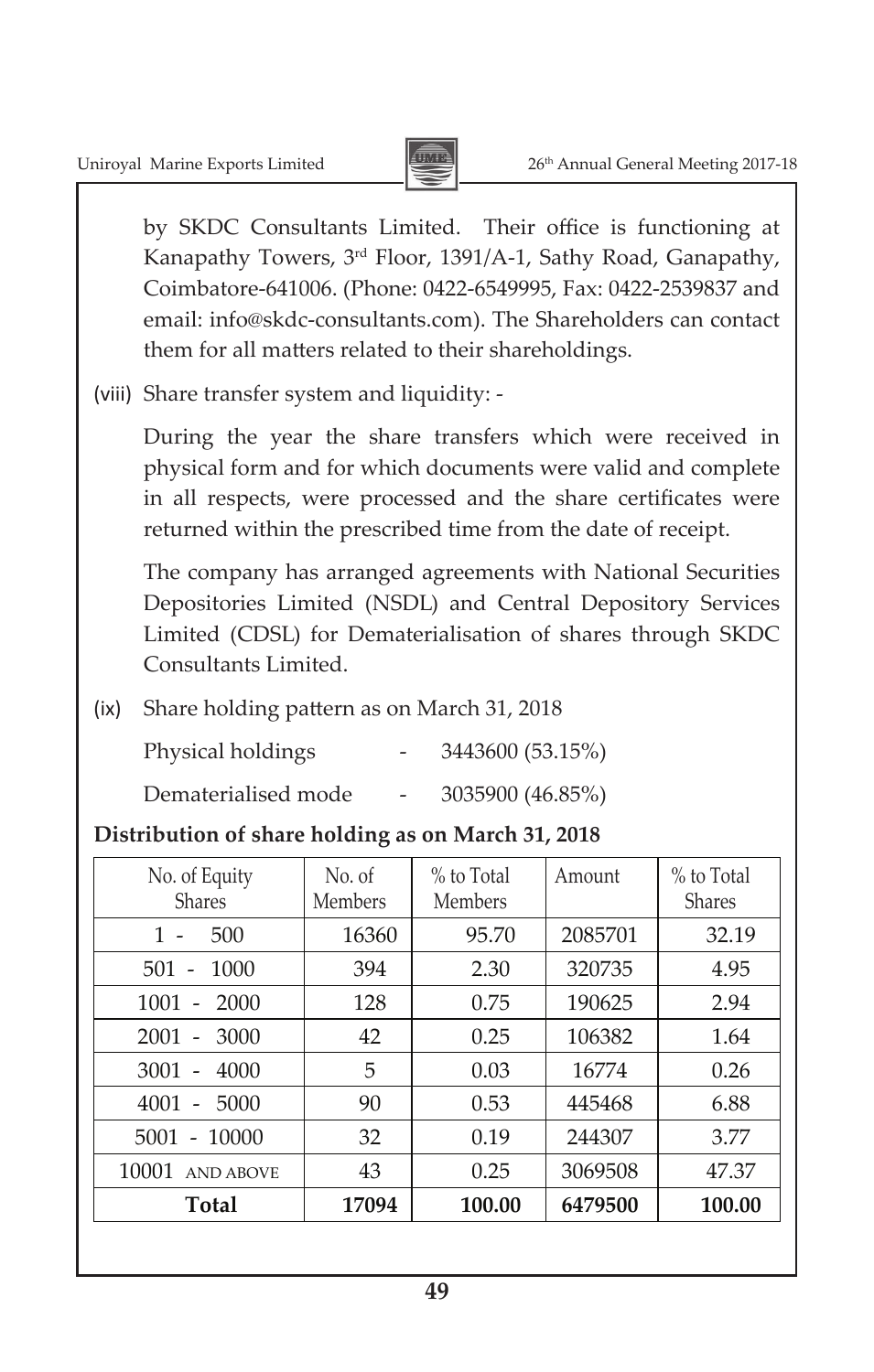

| (x) | Categories of shareholders as on 31/03/2018 |  |
|-----|---------------------------------------------|--|
|-----|---------------------------------------------|--|

| Category                        | No. of shares | % of holding |
|---------------------------------|---------------|--------------|
| Promoters and<br>Promoter Group | 1872559       | 28.90        |
| NRI (Promoters)                 | 250200        | 3.86         |
| <b>FII</b>                      | Nil           | Nil          |
| <b>OCB</b>                      | Nil           | Nil          |
| <b>IFI</b>                      | Nil           | Nil          |
| <b>IMF</b>                      | Nil           | Nil          |
| Bank                            | 500           | 0.01         |
| <b>Bodies Corporate</b>         | 59619         | 0.92         |
| Public                          | 4281921       | 66.08        |
| Trust                           | Nil           | Nil          |
| <b>HUF</b>                      | 14701         | 0.23         |
| Total                           | 6479500       | 100.00       |

(xi) Outstanding GDR/ADR -The Company has not issued any GDR/ ADR

 The company has not accepted any fixed deposits.

(xii) Location of plant: -

 Uniroyal Marine Exports Limited

 11/19, Vengalam P O, Calicut- 673 303, Kerala

(xiii) Address for correspondence: –

 Uniroyal Marine Exports Limited

 11/19, Vengalam P O, Calicut- 673 303, Kerala

E-mail - ume@uniroyalmarine.com

Website - www.uniroyalmarine.com

## **VIII. CEO/CFO Certification**

Mr. Anush Kalluvila Thomas, Managing Director and Mrs. Bindu Suresh, Chief Financial Officer has given CEO/CFO Certificate to the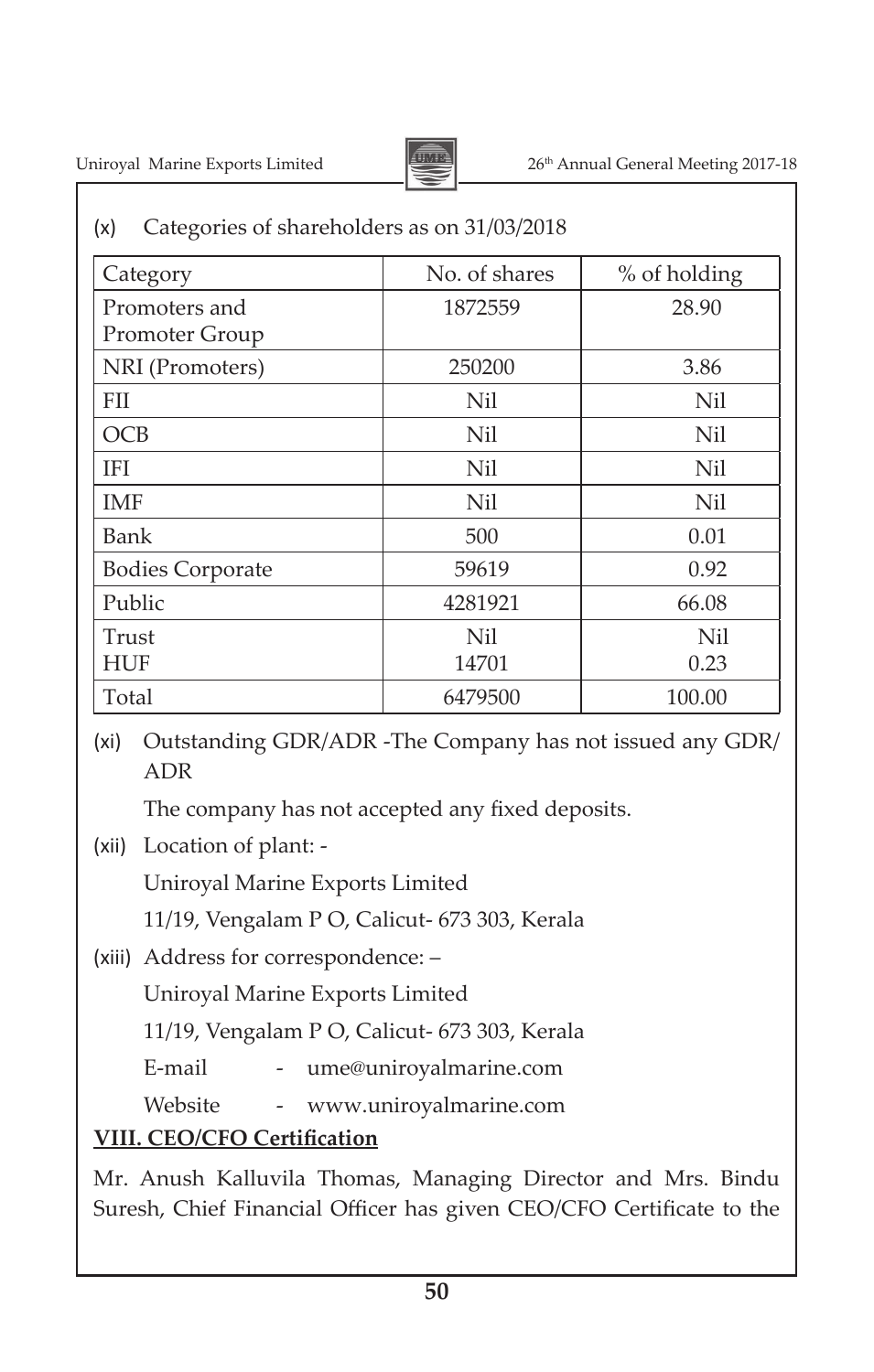

Board. The Board has taken on record the CEO/CFO Certificate as per the format given under LODR at its meeting held on 13<sup>th</sup> August 2018.

### **IX. Chairman's Certificate on Code of conduct**

The Board had adopted a code of conduct for the Board members and Senior Management personnel of the Company. The requisite certificate affirming the compliance with the Code of conduct has also been obtained from the Board members and Senior Management personnel to whom this Code of conduct is applicable.

For and on behalf of the Board of Directors

-Sd/- Kochi anush K Thomas 13/08/2018 Managing Director (DIN – 01254212)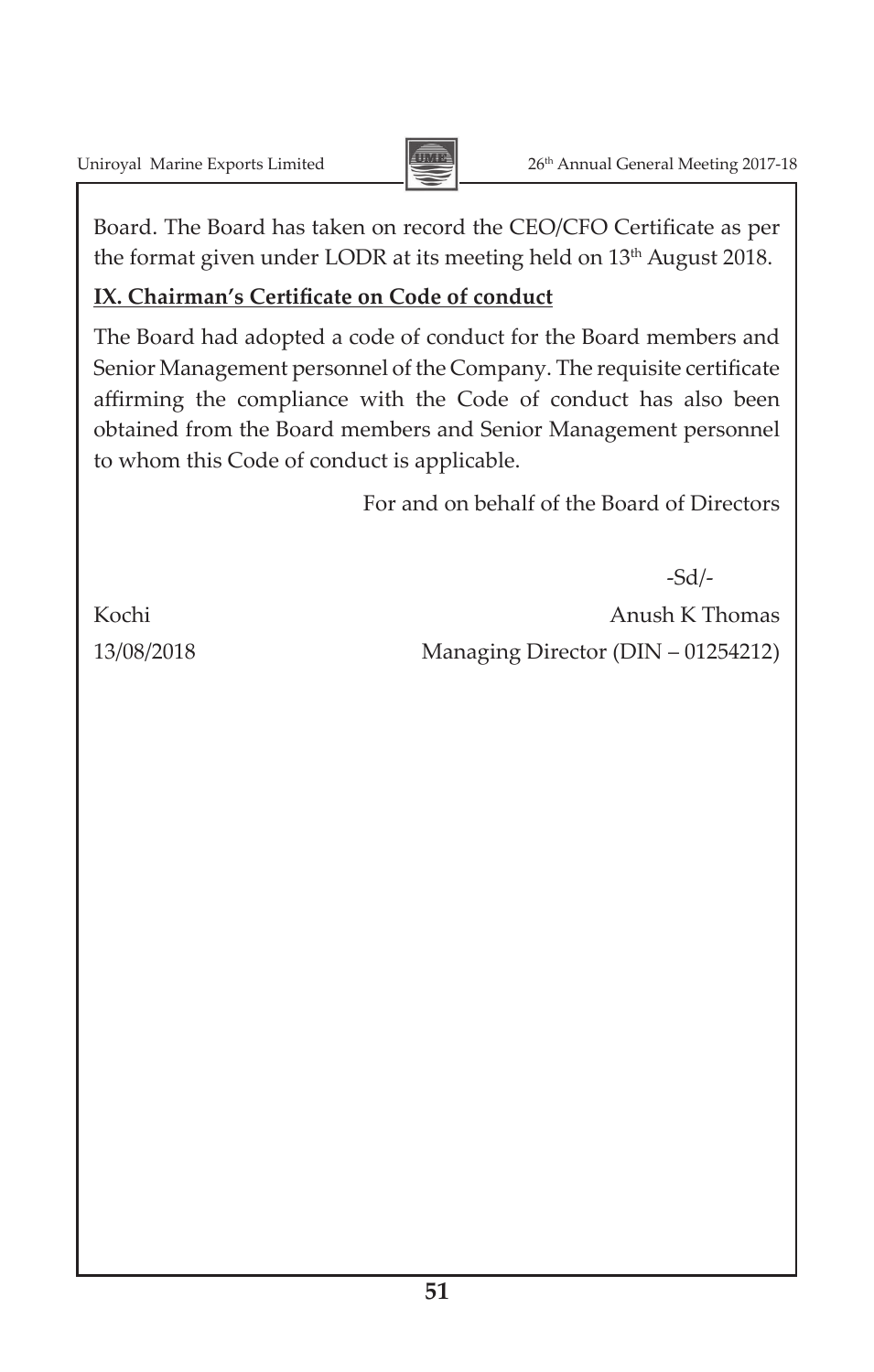

## **INDEPENDENT AUDITORS' REPORT TO THE MEMBERS OF UNIROYAL MARINE EXPORTS LTD.**

### **Report on the audit of standalone IND AS Financial Statements**

I have audited the accompanying standalone IND AS financial statements of **Uniroyal Marine Exports Limited** ("the Company"), which comprise the Balance Sheet as at 31<sup>st</sup> March, 2018, the Statement of Profit and Loss(including other comprehensive income), the statement of changes in equity and the Cash Flow Statement for the year then ended, and a summary of the significant accounting policies and other explanatory information (therein after referred to as standalone IND AS financial statement.

## **Managements' Responsibility for the standalone IND AS Financial Statements**

The Company's Board of Directors is responsible for the matters stated in Section 134(5) of the Companies Act, 2013 ("the Act") with respect to the preparation of these standalone IND AS financial statements that give a true and fair view of the state of affairs, profit/loss and other comprehensive income, changes in equity and cash flows of the Company in accordance with the accounting principles generally accepted in India, including the Indian Accounting Standards prescribed under Section 133 of the Act.

This responsibility also includes maintenance of adequate accounting records in accordance with the provisions of the Act for safeguarding the assets of the Company and for preventing and detecting frauds and other irregularities; selection and application of appropriate accounting policies; making judgments and estimates that are reasonable and prudent; and design, implementation and maintenance of adequate internal financial controls, that were operating effectively for ensuring the accuracy and completeness of the accounting records, relevant to the preparation and presentation of the standalone IND AS financial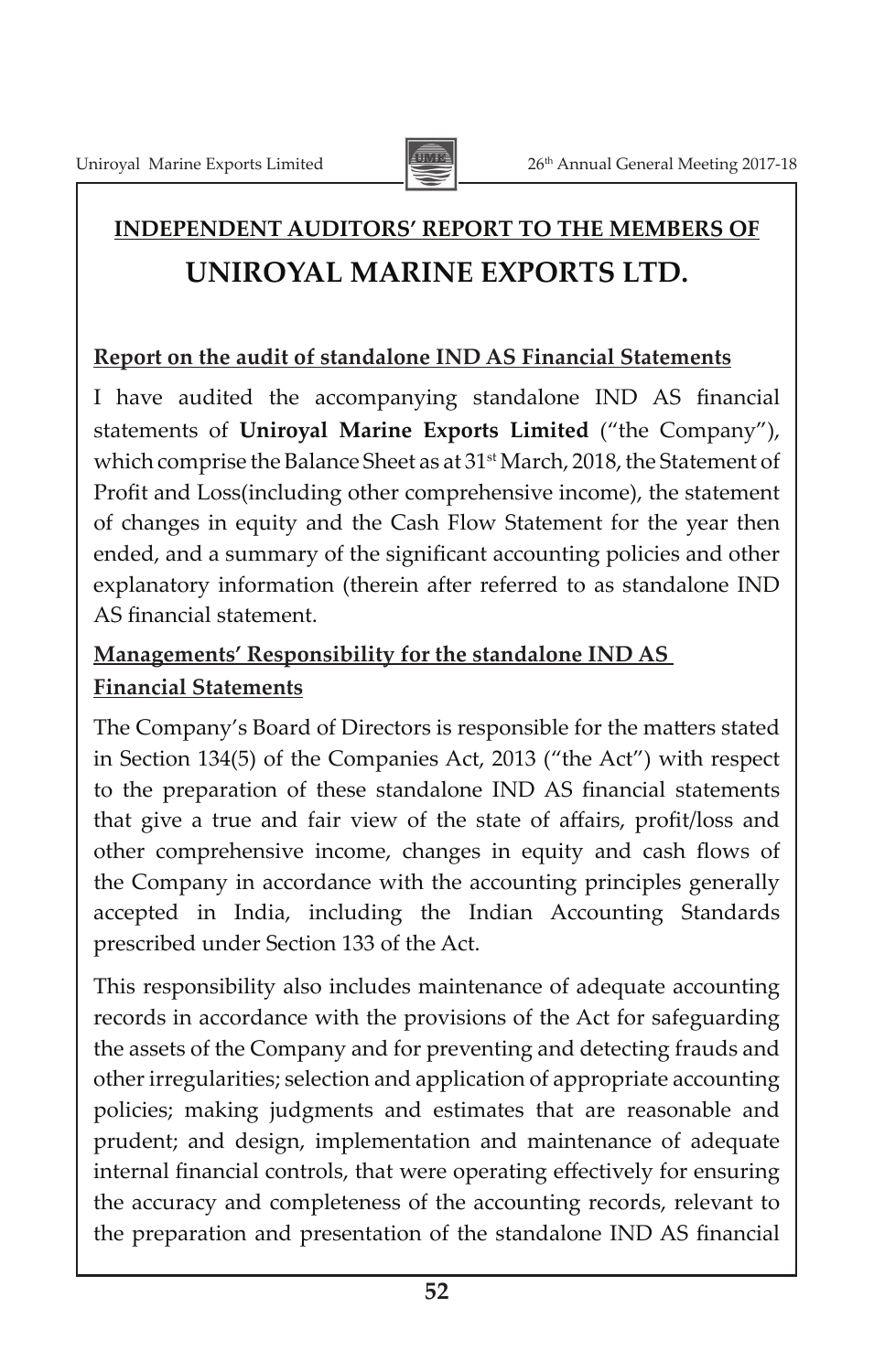

statements that give a true and fair view and are free from material misstatement, whether due to fraud or error.

In preparing the financial statement, management is responsible for assessing the company's ability to continue as a going concern, disclosing, as applicable, matters related to going concern and using the going concern basis of accounting unless management either intends to liquidate the company or to cease operation , or has no realistic alternative but to do so.

## **Auditors' Responsibility**

My responsibility is to express an opinion on these standalone IND AS financial statements based on my audit.

I have taken into account the provisions of the Act, the accounting and auditing standards and matters which are required to be included in the audit report under the provisions of the Act and the Rules made there under.

I conducted my audit of the standalone IND AS financial statements in accordance with the Standards on Auditing specified under Section 143(10) of the Act. Those Standards require that I comply with ethical requirements and plan and perform the audit to obtain reasonable assurance about whether the standalone IND AS financial statements are free from material misstatement.

An audit involves performing procedures to obtain audit evidence about the amounts and the disclosures in the standalone IND AS financial statements. The procedures selected depend on the auditors' judgment, including the assessment of the risks of material misstatement of the standalone IND AS financial statements, whether due to fraud or error. In making those risk assessments, the auditor considers internal financial control relevant to the Company's preparation of the standalone IND AS financial statements that give a true and fair view in order to design audit procedures that are appropriate in the circumstances. An audit also includes evaluating the appropriateness of the accounting policies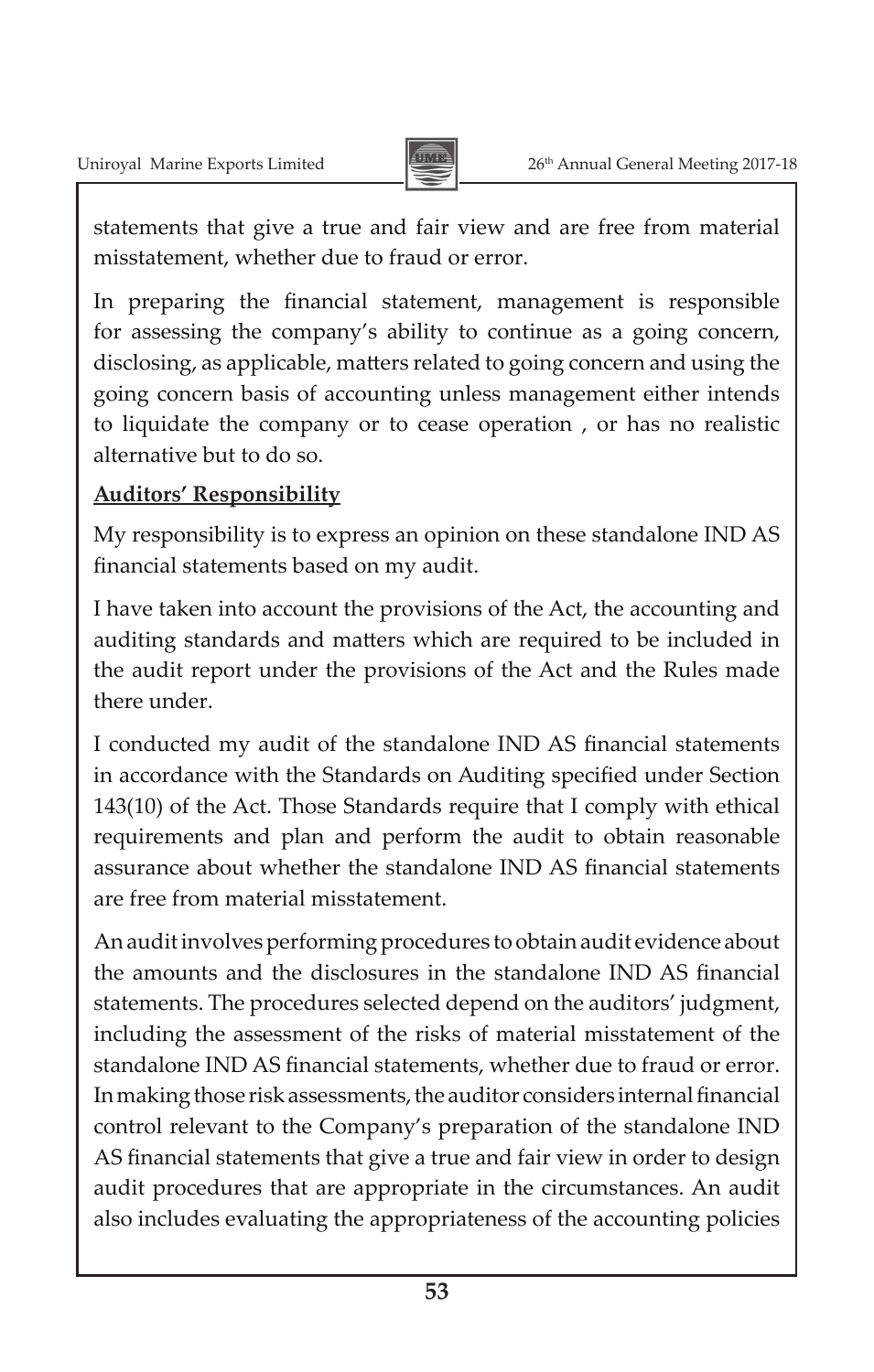

used and the reasonableness of the accounting estimates made by the Company's Directors, as well as evaluating the overall presentation of the standalone IND ASfinancial statements.

I believe that the audit evidence I have obtained is sufficient and appropriate to provide a basis for our audit opinion on the standalone IND AS financial statements.

## **OPINION**

In my opinion and to the best of my information and according to the explanations given to me, the aforesaid standalone Ind AS financial statements give the information required by the Act in the manner so required and give a true and fair view in conformity with the accounting principles generally accepted in India of the state of affairs of the Company as at 31 March 2018, its profit and other comprehensive income, changes in equity and its cash flows for the year ended on that date.

## **Report on Other Legal and Regulatory Requirements**

- 1. As required by the Companies (Auditors Report) Order, 2016 ('the Order'), issued by the Central Government of India in terms of subsection (11) of section 143 of the Act, I give in the Annexure A, a statement on the matters specified in paragraphs 3 and 4 of the said Order, to the extent applicable.
- 2. As required by Section 143(3) of the Act, I report that:
	- a) I have sought and obtained all the information and explanations which to the best of my knowledge and belief, were necessary for the purpose of my audit;
	- b) In my opinion, proper books of account as required by law have been kept by the Company so far as appears from my examination of those books;
	- c) The balance sheet, statement of profit and loss (including other comprehensive income), the statement of changes in Equity and cash flow statement dealt with by this report are in agreement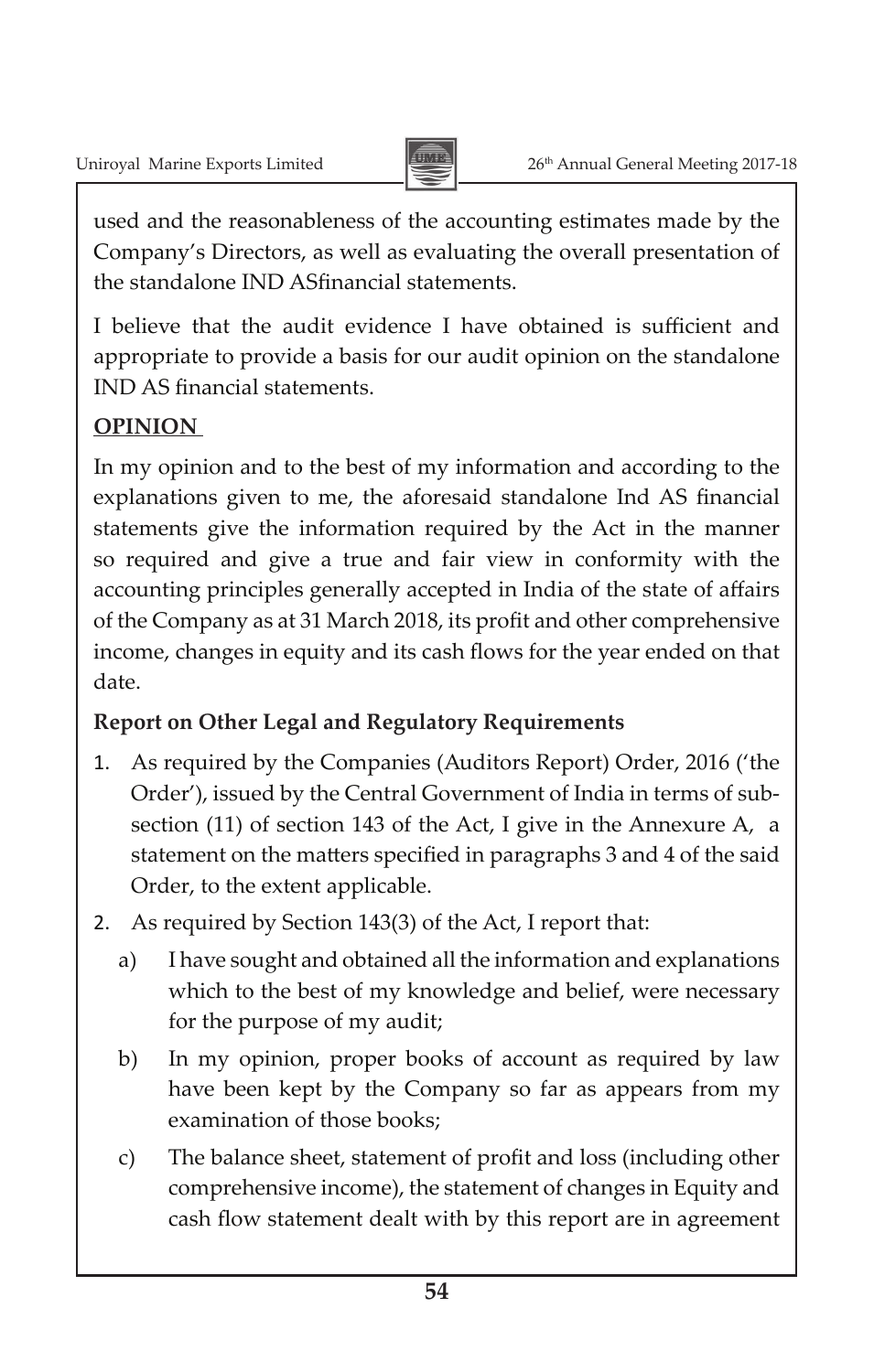

with the books of account;

- d) In my opinion, the aforesaid standalone IND ASfinancial statements comply with the accounting standards specified under section 133 of the Act subject to note 39 of the financial statements.
- e) On the basis of written representations received from the directors as on March 31, 2018, taken on record by the board of directors, none of the directors is disqualified as on March 31, 2018 from being appointed as a director in terms of Section 164 (2) of the Act;
- f) With respect to the adequacy of the internal financial controls over financial reporting of the Company and the operating effectiveness of such controls, refer to my separate Report in 'Annexure B'; and
- g) With respect to the other matters to be included in the Auditor's Report in accordance with Rule 11 of the Companies (Audit and Auditors) Rules, 2014, in my opinion and to the best of my information and according to the explanations given to me:
- i. The Company does not have any pending litigations which would impact its financial position.
- ii. The Company did not have any long-term contracts including derivative contracts for which there were any material foreseeable losses.
- iii. There were no amounts which were required to be transferred to the Investor Education and Protection Fund by the Company.

 -Sd/-

Place: Kochi **Mr. SABU PHILIP** Date: 29 May 2018 Chartered Accountant *(ICAI M No 031708)*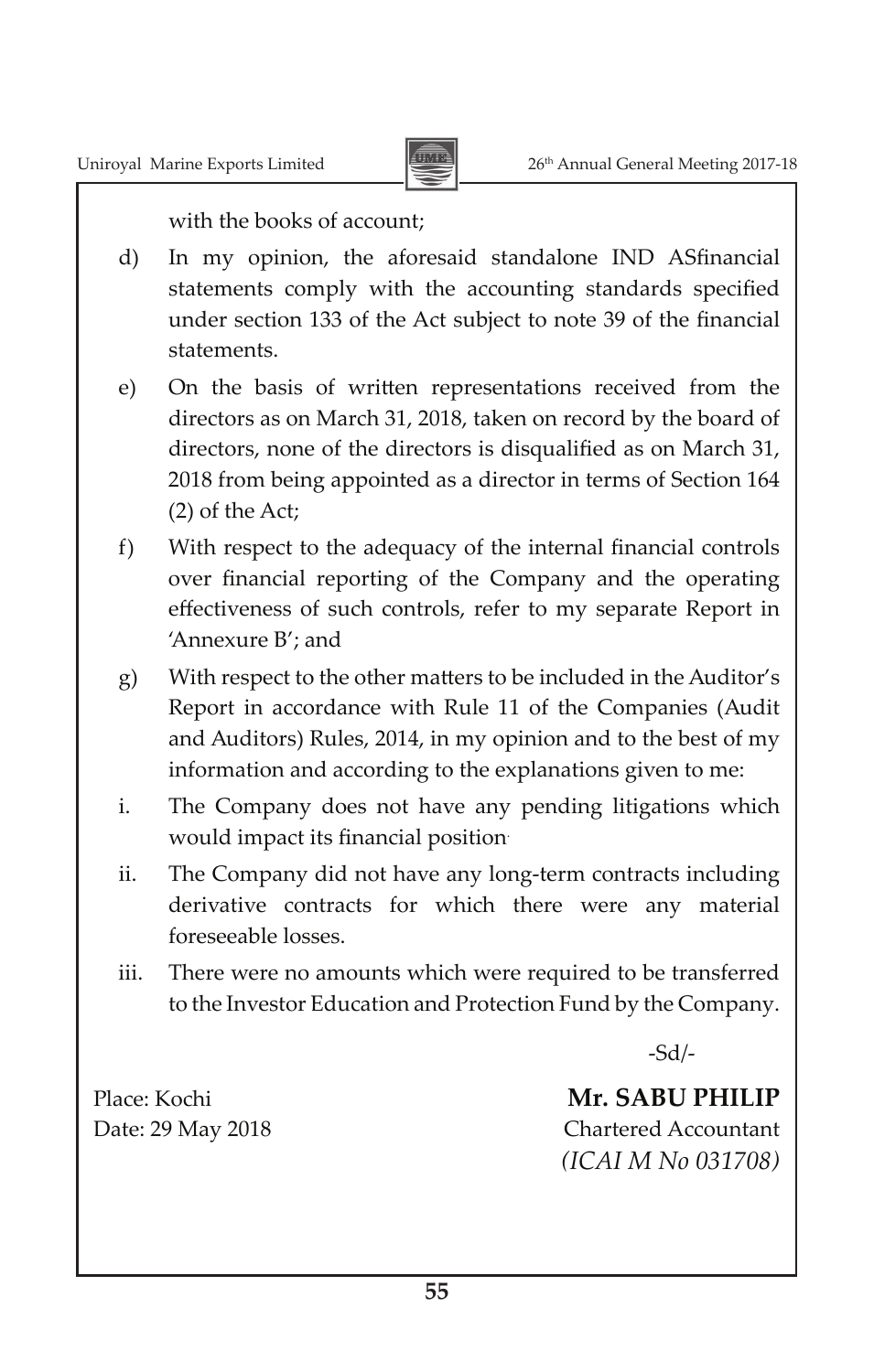

## **UNIROYAL MARINE EXPORTS LTD. Annexure A to the Independent Auditors' Report**

Annexure referred to in paragraph 1 under 'Report on Other Legal and Regulatory Requirements' section of my report of even date on the accounts of the company for the year ended 31<sup>st</sup> March 2018.

- 1. (a) The Company has maintained proper records showing full particulars, including quantitative details and situation of fixed assets.
	- (b) The fixed assets of the company have been physically verified by the management during the year and no material discrepancies between the book records and the physical inventory have been noticed. In my opinion, the frequency of verification is reasonable.
	- (c) In my opinion and according to the information and explanations given to me, the title deeds of immovable properties are held in the name of the Company
- 2. (a) Iam informed that the inventory has been physically verified by the management during the year. In my opinion, the frequency of such verification is reasonable.
	- (b) The discrepancies noticed on the aforesaid verification between the physical stocks and book records were not material.
- 3. According to the information and explanations given to me, the Company has not granted any loan, secured or unsecured to companies, firms, limited liability partnerships or other parties covered in the register required under section 189 of the Companies Act, 2013. Accordingly, paragraph 3 (iii) of the Order is not applicable
- 4. In my opinion and according to the information and explanations given to me, the Company has not given any loans, made any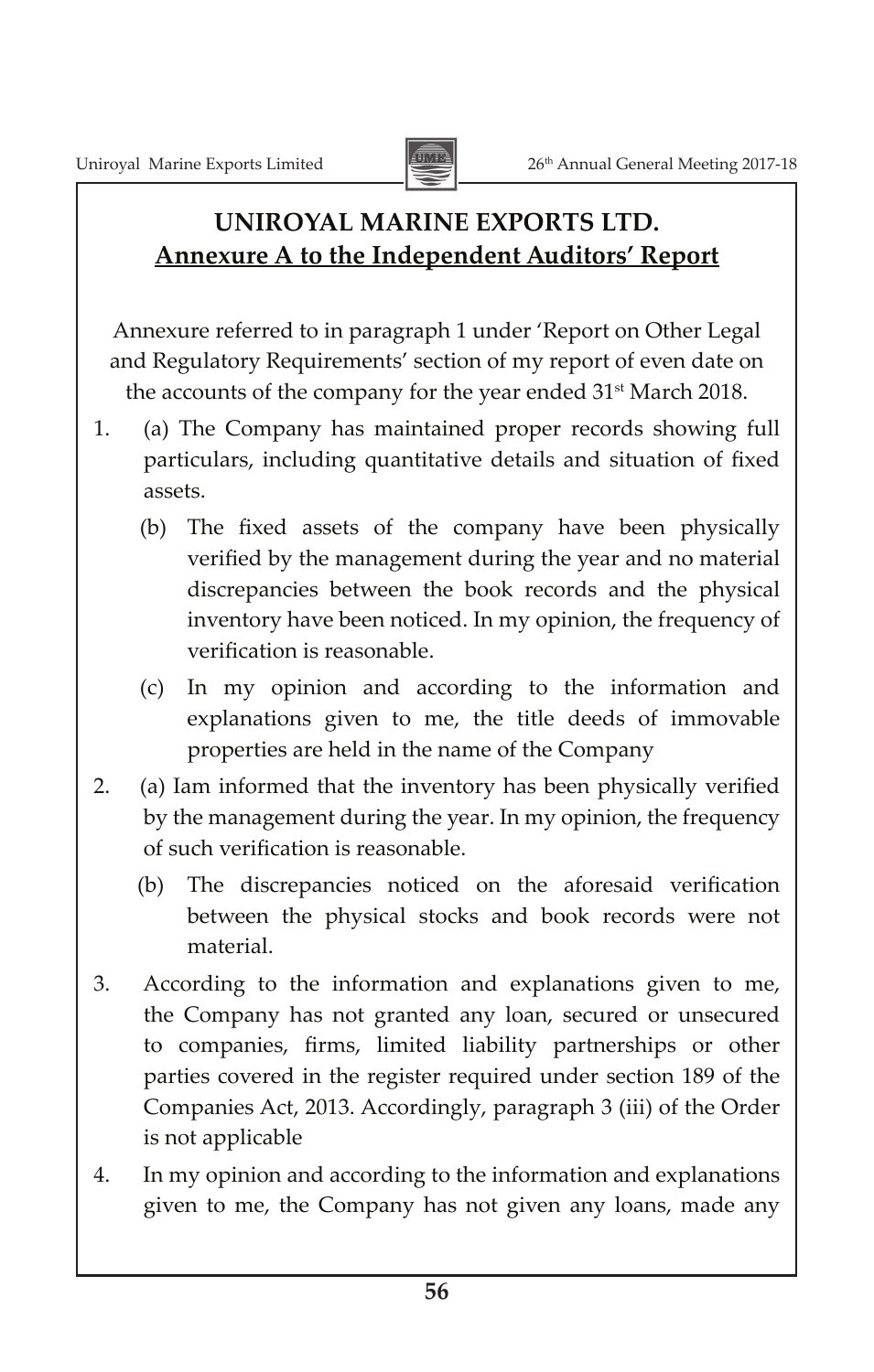

investments, provided any guarantees, and given any security to which the provisions of section 185 and 186 of the Companies Act, 2013 are applicable

- 5. In my opinion and according to the information and explanations given to me, the Company has not accepted any deposits and accordingly paragraph 3 (v) of the Order is not applicable.
- 6. The Central Government of India has not prescribed the maintenance of cost records under sub-section (1) of section 148 of the Act for any of the activities of the Company.
- 7. (a) According to the information and explanations given to me, no undisputed amounts payable in respect of employees' state insurance, income-tax, sales tax, wealth tax, service tax, duty of customs, duty of excise, value added tax, cess and other material statutory dues were in arrears as at March 31, 2018 for a period of more than six months from the date they became payable.
	- (b) According to the information and explanations given to us and the records of the company examined by me, there are no dues of income-tax, sales tax, service tax, duty of customs, duty of excise and value added tax which have not been deposited on account of any dispute.
- 8. In my opinion and according to the information and explanations given to me, the Company has not defaulted in repayment of dues to any financial institutions, bankers, government or debenture holders during the year.
- 9. The company has not obtained any term loans or raised any moneys by way of initial public offer or further public offer (including debt instruments) during the year.
- 10. According to the information and explanations given to me, no fraud by the Company or on by its officers or employees has been noticed or reported during the course of our audit.
- 11. According to the information and explanations given to me, managerial remuneration has been paid or provided in accordance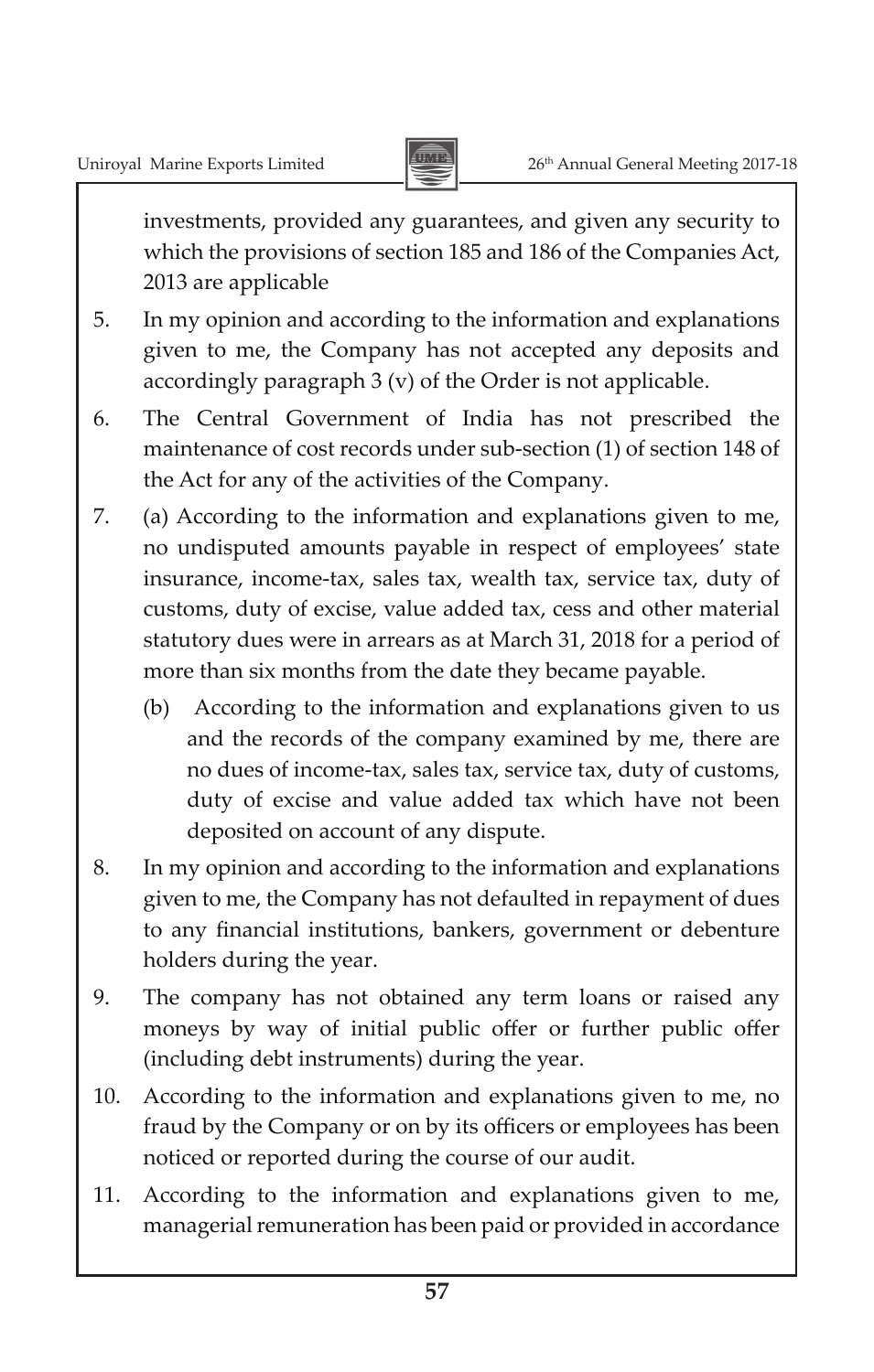

with the requisite approvals mandated by the provisions of section 197 read with schedule V to the Companies Act

- 12. In my opinion and according to the information and explanations given to me, the Company is not a Nidhi Company. Accordingly, paragraph (xii) of the Order is not applicable.
- 13. According to the information and explanations given to me and based on my examination of the records of the Company, transactions with the related parties are in compliance with section 188 of the Companies Act, 2013 and the details of such transactions have been disclosed in the standalone IND AS financial statements of the Company as required by the applicable Indian accounting standards.
- 14. According to the information and explanations given to me and based on my examination of the records of the Company, the Company has not made any preferential allotment or private placement of shares or fully or partly convertible debentures during the year. Accordingly, paragraph (xiv) of the Order is not applicable.
- 15. According to the information and explanations given to me and based on my examination of the records of the Company, the Company has not entered into non-cash transactions with directors or persons connected with them. Accordingly paragraph (xv) of the Order is not applicable.
- 16. According to the information and explanations given to me and based on my examination of the records of the Company, the Company is not required to be registered under section 45-IA of the Reserve Bank of India Act, 1934.

 -Sd/- Place: Kochi **Mr. SABU PHILIP** Date: 29 May 2018 Chartered Accountant (ICAI M No 031708)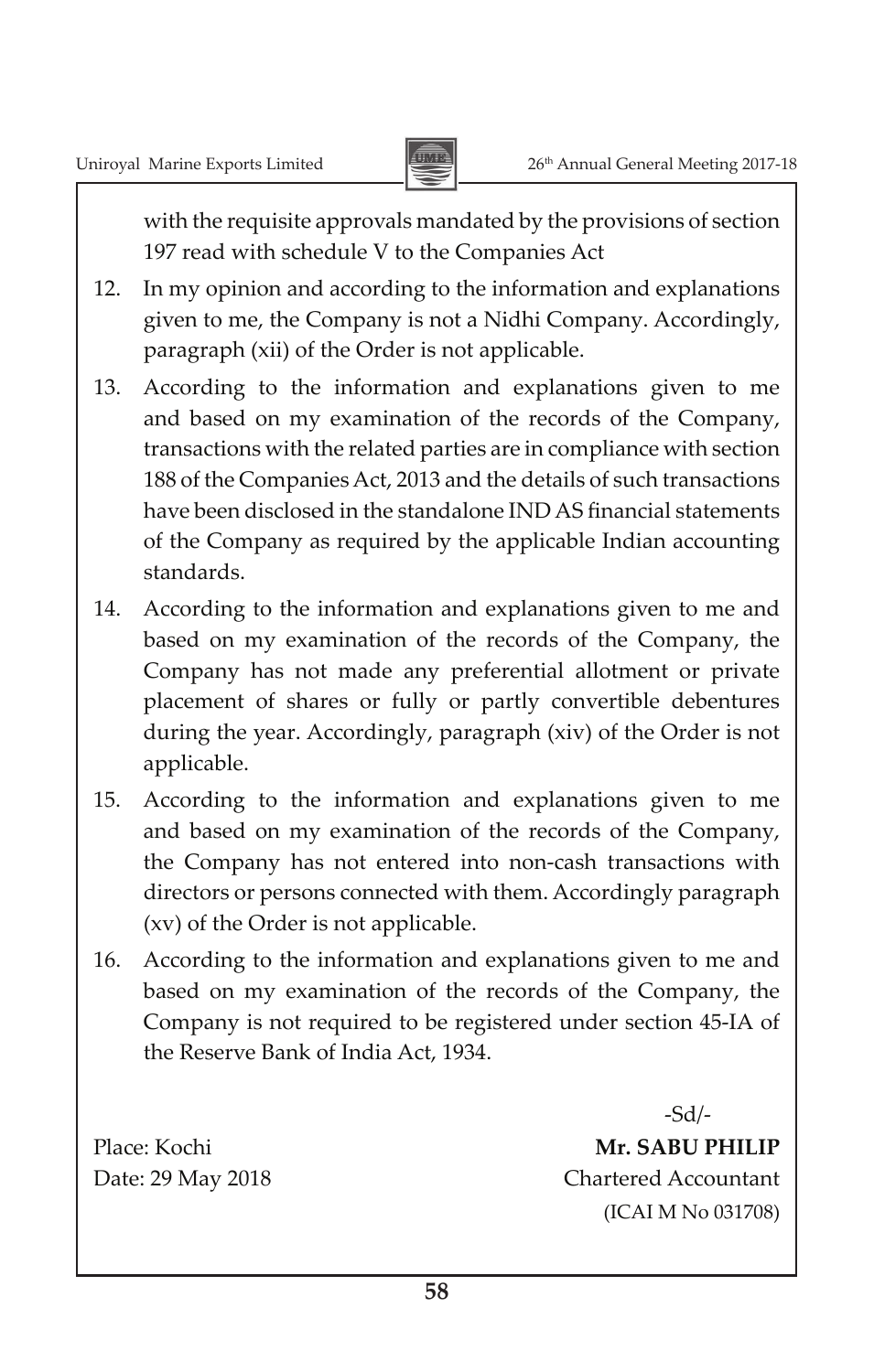

## **UNIROYAL MARINE EXPORTS LTD. Annexure B to the Independent Auditors' Report Forthe year ended March 31, 2018**

**(referred to in my report of even date)**

## **Report on the Internal Financial Control under Clause (i) of Sub-section 3 of Section 143 of the Companies Act, 2013 ("the Act")**

I have audited the internal financial control over financial reporting of Uniroyal Marine Exports Ltd ("the Company") as of March 31, 2018 in conjunction with my audit of the standalone IND AS financial statements of the Company for the year ended on that date.

### **Management's Responsibility for Internal Financial Controls**

The Company's management is responsible for establishing and maintaining internal financial control based on the internal control over financial reporting criteria established by the Company considering the essential components of internal control stated in the guidance note on audit of internal financial controls over financial reporting issued by the Institute of Chartered Accountants of India ('ICAI'). These responsibilities include the design, implementation and maintenance of adequate internal financial controls that were operating effectively for ensuring the orderly and efficient conduct of its business, including adherence to company's policies, the safeguarding of its assets, the prevention and detection of frauds and errors, the accuracy and completeness of the accounting records, and the timely preparation of reliable financial information, as required under the Companies Act, 2013.

## **Auditors' Responsibility**

My responsibility is to express an opinion on the Company's internal financial controls with reference to financial statements based on my audit. I conducted my audit in accordance with the guidance note on audit of internal financial controls over financial reporting (the 'Guidance Note') and the standards on auditing (the 'Standards') issued by ICAI and deemed to be prescribed under section 143 (10) of the Companies Act, 2013, to the extent applicable to an audit of internal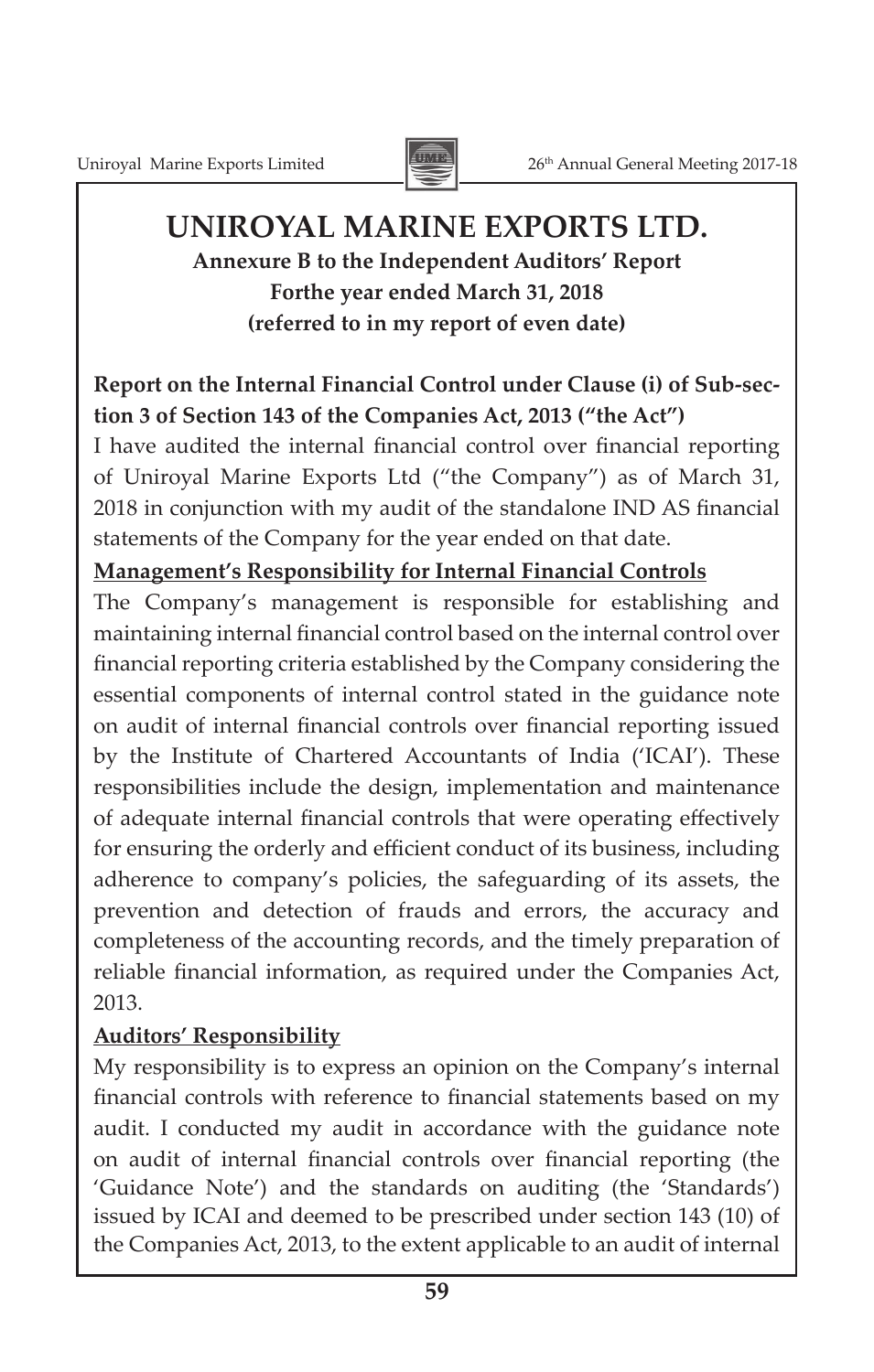

financial controls. Those Standards and the Guidance Note require that I comply with ethical requirements and plan and perform the audit to obtain reasonable assurance about whether adequate internal financial controls with reference to financial statements was established and maintained and if such controls operated effectively in all material respects.

My audit involves performing procedures to obtain audit evidence about the adequacy of the internal financial control system with reference to financial statements and their operating effectiveness. My audit of internal financial control with reference to financial statements included, obtaining an understanding of internal financial control with reference to financial statements, assessing the risk that a material weakness exists, and testing and evaluating the design and operating effectiveness of internal control based on the assessed risk. The procedures selected depend on the auditor's judgment, including the assessment of the risks of material misstatement of the standalone IND AS financial statements, whether due to fraud or error.

I believe that the audit evidence I have obtained is sufficient and appropriate to provide a basis for my audit opinion on the Company's internal financial controls with reference to financial statements.

## **Meaning of Internal Financial Controls with reference to financial statements**

A company's internal financial control with reference to financial statements is a process designed to provide reasonable assurance regarding the reliability of financial reporting and the preparation of financial statements for external purposes in accordance with generally accepted accounting principles. A company's internal financial control with reference to financial statements includes those policies and procedures that

- (i) pertain to the maintenance of records that, in reasonable detail, accurately and fairly reflect the transactions and dispositions of the assets of the company;
- (ii) provide reasonable assurance that transactions are recorded as necessary to permit preparation of financial statements in accordance with generally accepted accounting principles, and that receipts and expenditures of the company are being made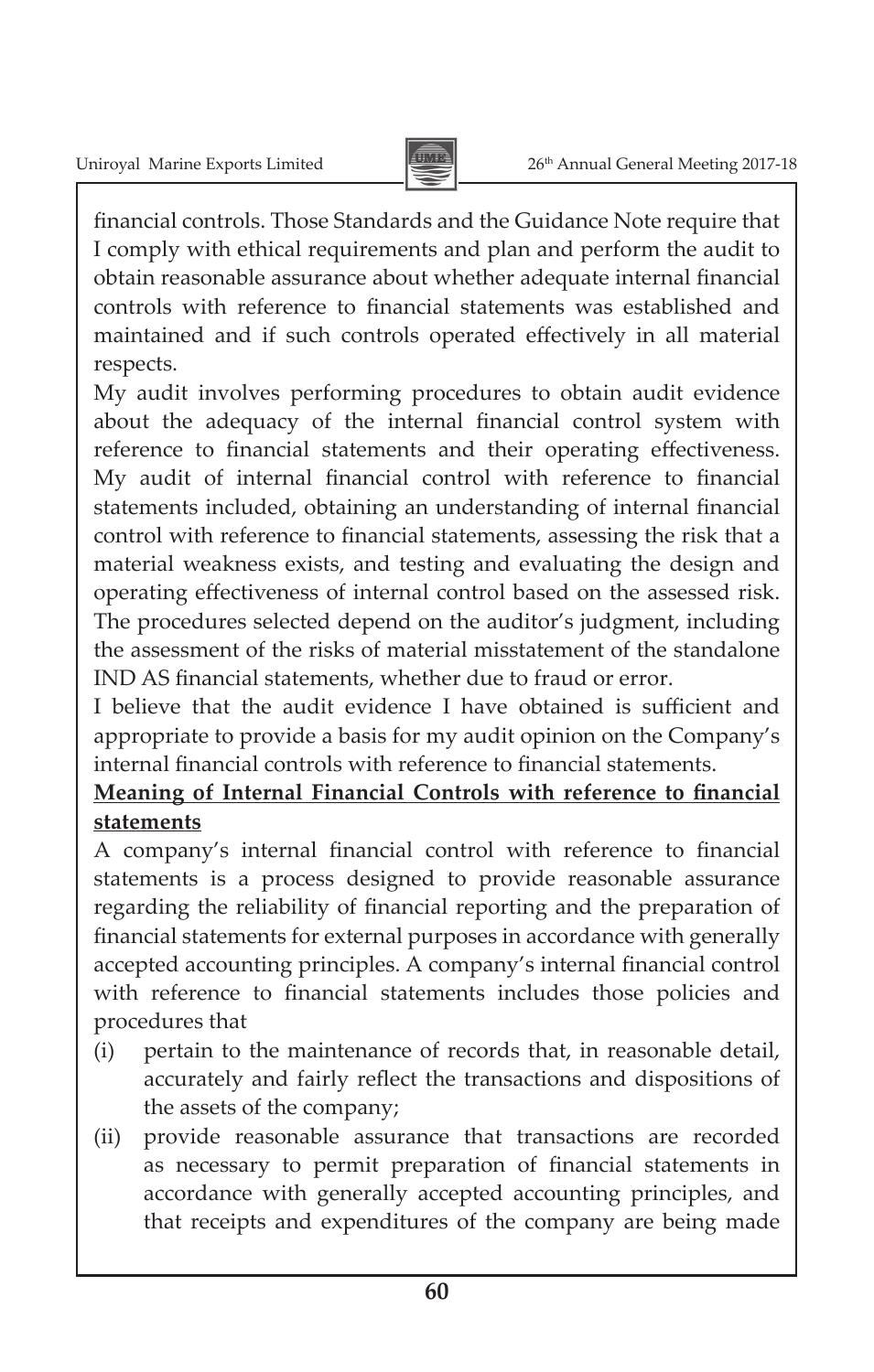

only in accordance with authorizations of management and directors of the company; and

(iii) provide reasonable assurance regarding prevention or timely detection of unauthorized acquisition, use, or disposition of the company's assets that could have a material effect on the financial statements.

## **Inherent Limitations of Internal Financial Controls with reference to financial statements**

Because of the inherent limitations of internal financial controls with reference to financial statements, including the possibility of conclusion or improper management override of control, material misstatements due to error or fraud may occur and not be detected. Also, projections of any evaluation of the internal financial control with reference to financial statements to future periods are subject to the risk that the internal financial control with reference to financial statements may become inadequate because of changes in conditions, or that the degree of compliance with the policies or procedures may deteriorate.

## **Opinion**

In my opinion, the Company has, in all material respects, an adequate internal financial control over financial reporting and such internal financial controls over financial reporting were operating effectively as at March 31, 2018, based on the internal control over financial reporting criteria established by the Company considering the essential components of internal control stated in the guidance note issued by the ICAI.

-Sd/-

Place: Kochi **Mr. SABU PHILIP** Date: 29 May 2018 Chartered Accountant (ICAI M No 031708)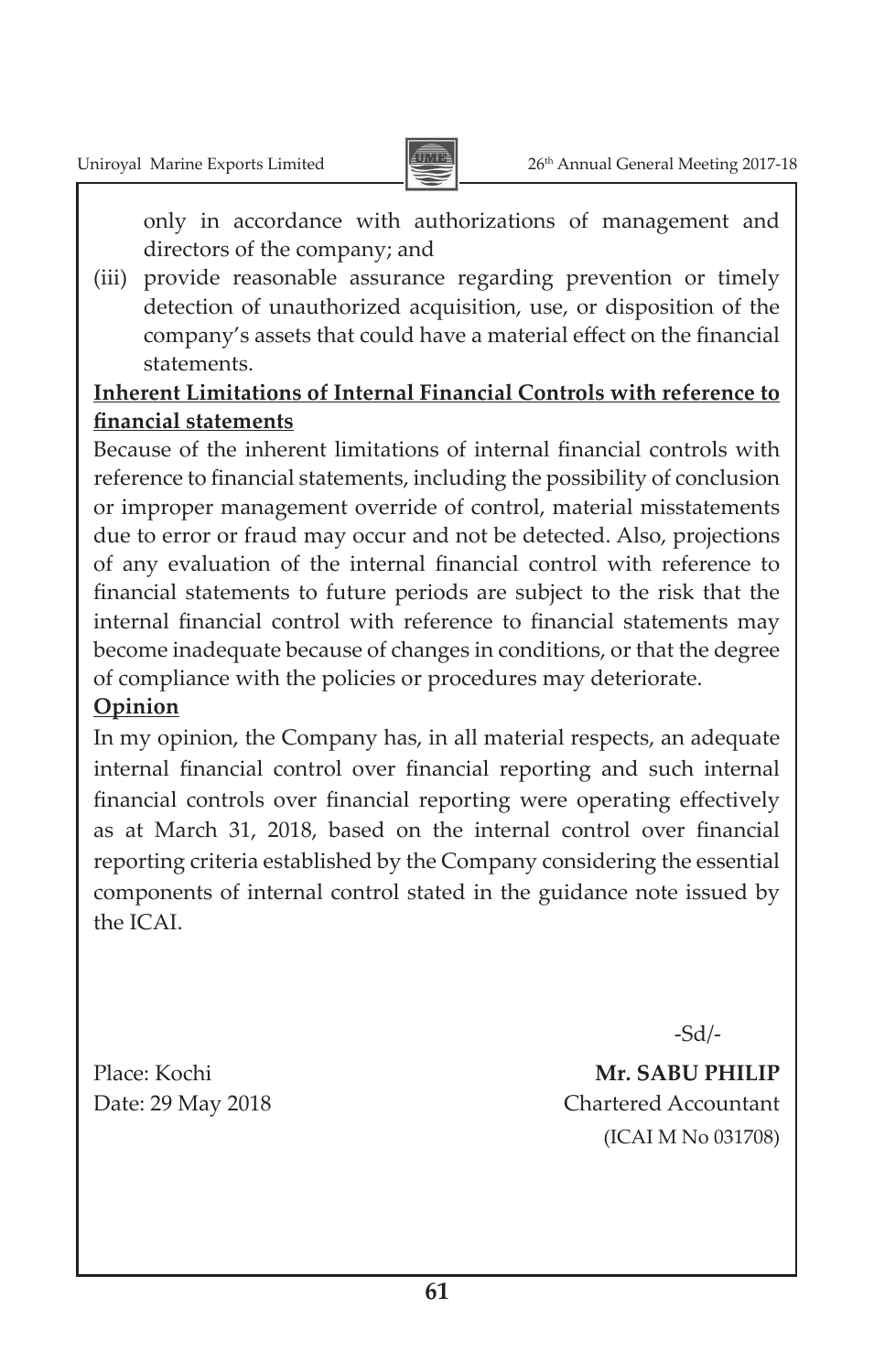

## **UNIROYAL MARINE EXPORTS LIMITED BALANCE SHEET AS AT 31ST MARCH, 2018**

|     | Particular                             | <b>Notes</b>   | AS ON<br>31-03-2018 | AS ON<br>31-03-2017 | AS ON<br>01-04-2016 |
|-----|----------------------------------------|----------------|---------------------|---------------------|---------------------|
| I.  | <b>ASSETS</b>                          |                |                     |                     |                     |
| (1) | Non current asset                      |                |                     |                     |                     |
|     | (a) Property plant and Equipment       | 1              | 39,959,045          | 44,101,532          | 52,889,124          |
|     | (b) Capital work in progress           |                | 438,772             |                     |                     |
|     | (c) Investment Property                |                |                     |                     |                     |
|     | (d) Goodwill                           |                |                     |                     |                     |
|     | (e) Other intangible assets            |                |                     |                     |                     |
|     | (f) Intangible asset under development |                |                     |                     |                     |
|     | (h) Financial asset                    |                |                     |                     |                     |
|     | 1. Investments                         |                |                     |                     |                     |
|     | 2. Trade receivables                   |                |                     |                     |                     |
|     | 3. Loans                               | $\overline{2}$ | 1,240,583           | 1,240,583           | 1,190,963           |
|     | 4. Others                              |                |                     |                     |                     |
|     | (i) Deferred tax asset (Net)           |                | 489,519             | 489,519             | 489,519             |
|     | (i) Other non current asset            |                |                     |                     |                     |
|     | <b>Total Non Current Assets</b>        |                | 42,127,919          | 45,831,634          | 54,569,606          |
| (2) | <b>Current</b> asset                   |                |                     |                     |                     |
|     | (a) Inventories                        | 3              | 184,766,364         | 187,413,810         | 169,648,589         |
|     | (b) Financial asset                    |                |                     |                     |                     |
|     | 1. Investments                         |                |                     |                     |                     |
|     | 2. Trade receivables                   | 4              | 21,052,601          | 1,853,291           | 17,438,528          |
|     | 3. Cash and cash equivalents           | 5              | 1,019,041           | 1,050,585           | 1,973,604           |
|     | 4. Bank balance other than (3) above   |                |                     |                     |                     |
|     | 5. Loans                               | 6              | 5,586,588           | 3,552,467           | 3,420,903           |
|     | 6. Others( to be specified)            |                |                     |                     |                     |
|     | (c) Current tax assets (net)           |                |                     |                     |                     |
|     | (d) Other current asset                | 7              | 5,186,368           | 7,938,258           | 1,828,686           |
|     | <b>Total Current Assets</b>            |                | 217,610,962         | 201,808,410         | 194,310,310         |
|     |                                        |                |                     |                     |                     |
|     | <b>Total asset</b>                     |                | 259,738,881         | 247,640,044         | 248,879,916         |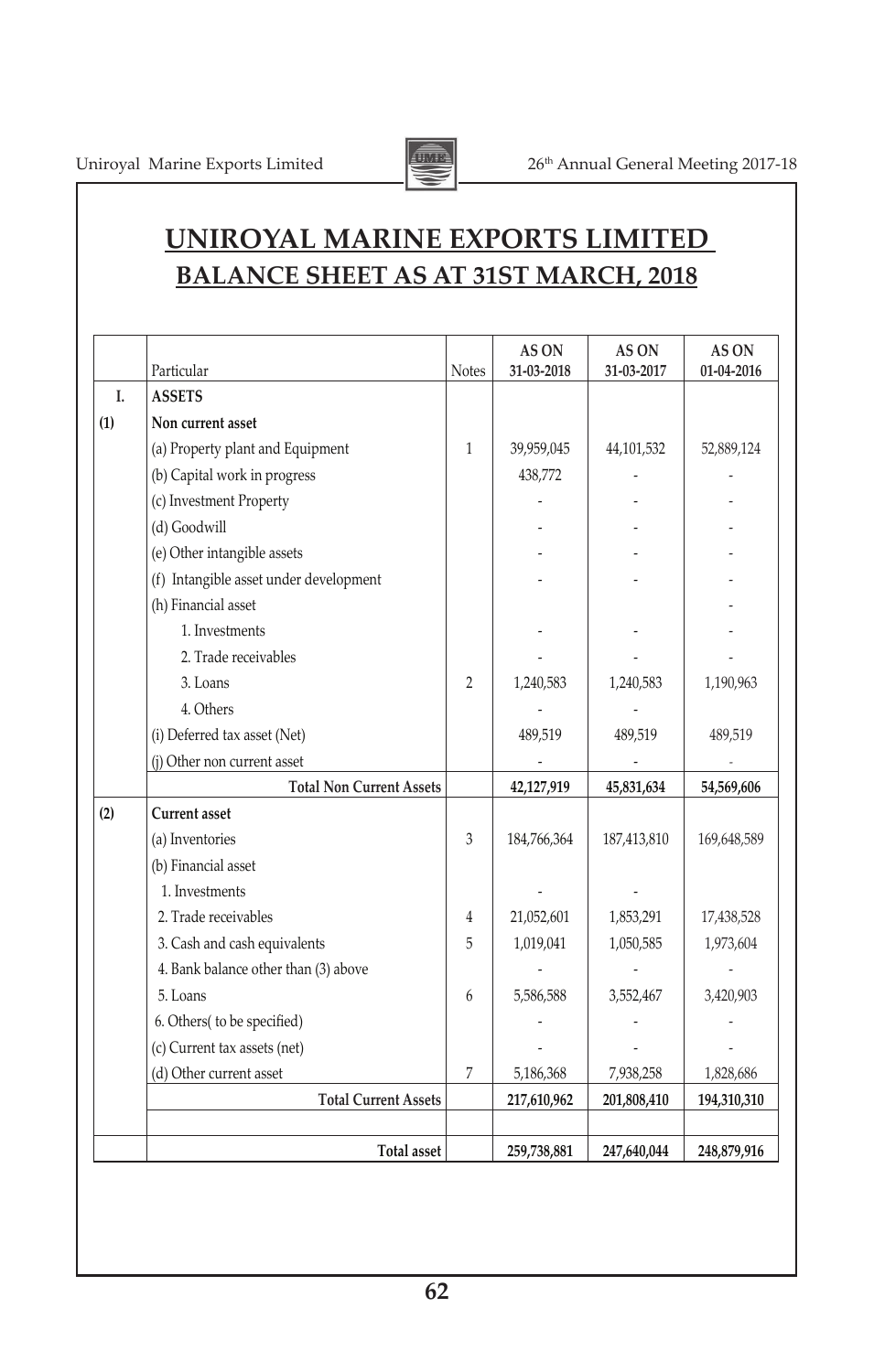

## Uniroyal Marine Exports Limited 26<sup>th</sup> Annual General Meeting 2017-18

| $\mathbf{I}$ | <b>EQUITY AND LIABILITIES</b>                                             |              |                |              |                |
|--------------|---------------------------------------------------------------------------|--------------|----------------|--------------|----------------|
| (1)          | Equity                                                                    |              |                |              |                |
|              | (a) Equity share capital                                                  | 8            | 64,795,000     | 64,795,000   | 64,795,000     |
|              | (b) Other equity                                                          |              | (28, 296, 351) | (30,742,319) | (31, 904, 281) |
|              | <b>Total Equity</b>                                                       |              | 36,498,649     | 34,052,681   | 32,890,719     |
|              | <b>LIABILITIES</b>                                                        |              |                |              |                |
| (2)          | Non current liabilities                                                   |              |                |              |                |
|              | (a) Financial liabilities                                                 |              |                |              |                |
|              | 1. Borrowings                                                             | $\mathsf{Q}$ | 5,950,395      | 5,950,395    | 10,339,261     |
|              | 2. Trade payables                                                         |              |                |              |                |
|              | 3. Other financial liabilities (other than those<br>specified in item (b) |              |                |              |                |
|              | (b)Provision                                                              | 10           | 4,042,601      | 4,021,255    | 4,231,143      |
|              | (c) Deferred tax liability (Net)                                          |              |                |              |                |
|              | <b>Total Non Current Liabilities</b>                                      |              | 9,992,996      | 9,971,650    | 14,570,404     |
| (3)          | <b>Current liabilities</b>                                                |              |                |              |                |
|              | (a) Financial liabilities                                                 |              |                |              |                |
|              | 1. Borrowings                                                             | 11           | 146,023,781    | 136,718,419  | 138,534,645    |
|              | 2. Trade payables                                                         | 12           | 66,953,906     | 62,233,207   | 57,419,639     |
|              | 3. Other financial liabilities (other than those                          |              |                |              |                |
|              | specified in item (c)                                                     |              |                |              |                |
|              | (b) Other current liabilities                                             | 13           | 269,549        | 4,664,087    | 5,464,509      |
|              | (c)Provision                                                              | 14           | Nil            | Nil          | Nil            |
|              | (d) Current tax asset (Net)                                               |              |                |              |                |
|              | <b>Total Current Liabilities</b>                                          |              | 213,247,236    | 203,615,713  | 201,418,793    |
|              | <b>Total Equity and Liabilities</b>                                       |              | 259,738,881    | 247,640,044  | 248,879,916    |

### **Significant Accounting Policies**

Anush K. Thomas Mathew Sd Started Structure Chairman Sabu Philip Sabu Philip Sabu Philip Sabu Philip Sabu Philip Sabu Philip Sabu Philip Sabu Philip Sabu Philip Sabu Philip Sabu Philip Sabu Philip Sabu Philip Sabu Philip S Managing Director

Thomas P Koshy Chief Executive CFO 

Place: Kochi BenilalOdatt<br>
Date: 29 May 2018 Company Secret

<u>Sdeed and the Sdeed and Sdeed and Sdeed and Sdeed and Sdeed and Sdeed and Sdeed and Sdeed and Sdeed and Sdeed </u> Company Secretary

Sd Sd As per my report of even date

(ICAI Mem No. 031708)<br>Sd Chartered Accountant Sd Sd Chartered Accountant<br>
Is P Koshy Bindu Suresh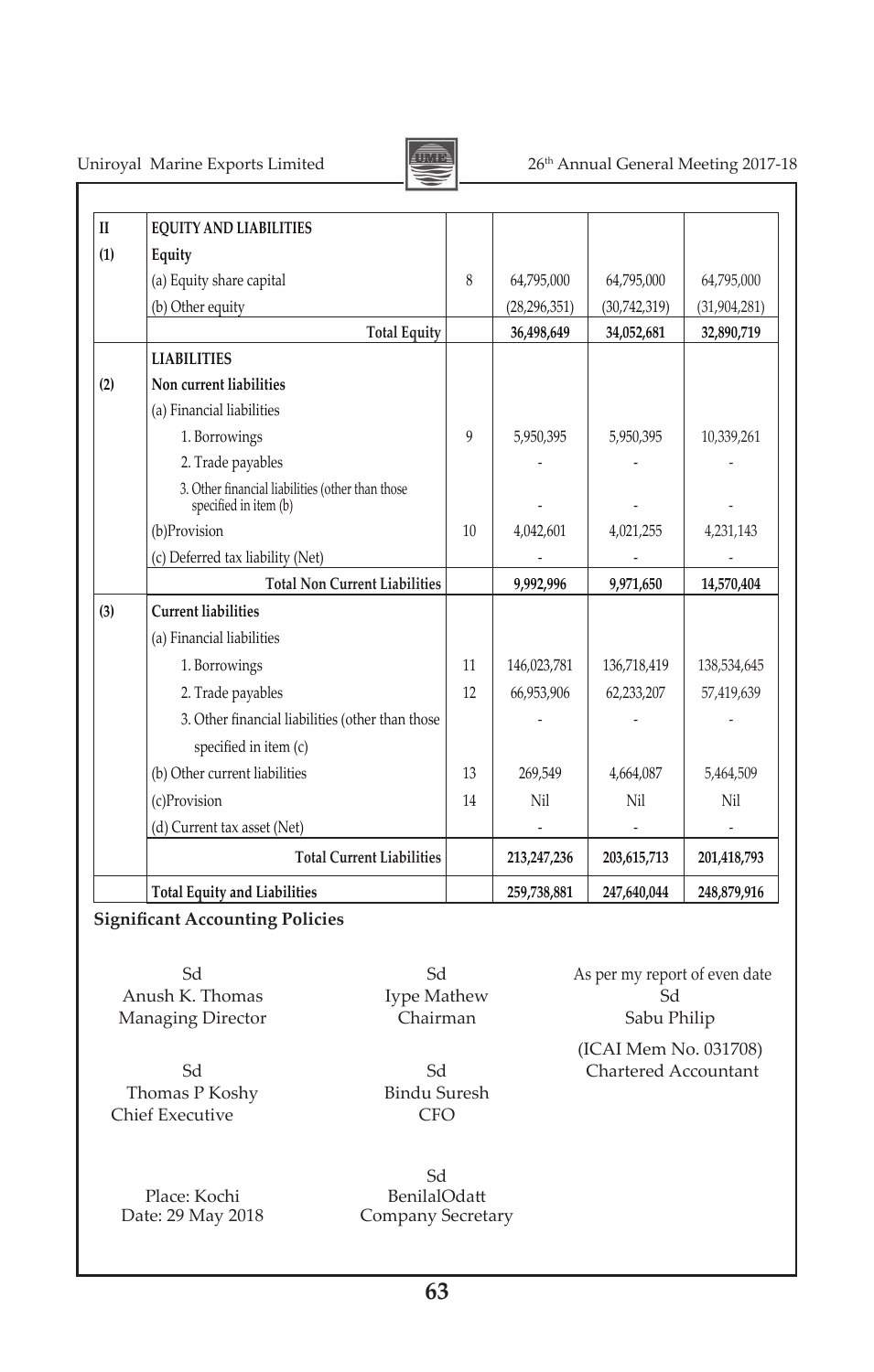Uniroyal Marine Exports Limited 26<sup>th</sup> Annual General Meeting 2017-18



#### **UNIROYAL MARINE EXPORTS LIMITED STATEMENT OF PROFIT AND LOSS FOR THE YEAR ENDED 31ST MARCH, 2018**

|                | <b>Particulars</b>                                                                | <b>Notes</b> | FOR THE YEAR<br>ENDED 31-03-2018 | FOR THE YEAR<br>ENDED 31-03-2017 |
|----------------|-----------------------------------------------------------------------------------|--------------|----------------------------------|----------------------------------|
| $\mathbf{I}$ . | Revenue From Operation                                                            | 15           | 437,323,539                      | 442,963,986                      |
| $\Pi$ .        | Other Income                                                                      | 16           | 513,107                          | 273,731                          |
| III.           | Total Income (I+II)                                                               |              | 437,836,646                      | 443,237,717                      |
| IV.            | <b>EXPENSES</b>                                                                   |              |                                  |                                  |
|                | Cost of materials consumed                                                        | 17           | 321,374,403                      | 346,462,896                      |
|                | Purchase of stock-in-Trade                                                        |              |                                  |                                  |
|                | Changes in inventories of finished goods Stock-in Trade and<br>Work-in-Progress   | 18           | 3,470,464                        | (18,794,334)                     |
|                | Employee benefit Expenses                                                         | 19           | 25,952,021                       | 26,948,942                       |
|                | Finance Cost                                                                      | 20           | 13,933,254                       | 18,431,539                       |
|                | Depreciation and Amortization expense                                             | 1            | 5,433,982                        | 5,402,760                        |
|                | Other Expenses                                                                    | 21           | 65,2,26,554                      | 63,623,952                       |
|                | <b>Total Expense (IV)</b>                                                         |              | 435,390,678                      | 442,075,755                      |
| V.             | Profit/Loss befor exceptional item and tax (III-IV)                               |              | 2,445,968                        | 1,161,962                        |
| VI.            | Exceptional item                                                                  |              |                                  |                                  |
| VII            | Profit/Loss before tax (V-VI)                                                     |              | 2,445,968                        | 1,161,962                        |
| <b>VIII</b>    | Tax expense                                                                       |              |                                  |                                  |
|                | (a) Current Tax                                                                   |              |                                  |                                  |
|                | (b) Deferred Tax                                                                  |              |                                  |                                  |
| IX.            | Profit/Loss for the period continuing operations (VII-VIII)                       |              | 2,445,968                        | 1,161,962                        |
| $\overline{X}$ | Profit / Loss from discontinued operation                                         |              |                                  |                                  |
| XI.            | Tax expense of discontinued operation                                             |              |                                  |                                  |
| XII            | Profit / Loss from discontinued operation (after tax ) (X-XI)                     |              |                                  |                                  |
| XIII           | Profit / Loss for the period (IX+XII)                                             |              | 2,445,968                        | 1,161,962                        |
|                | Other comprehensive Income                                                        |              |                                  |                                  |
|                | A (a) Item that will not be reclassified to profit or loss                        |              |                                  |                                  |
| XIV            | (b) Income tax relating to items that will not be reclassified to profit or loss' |              |                                  |                                  |
|                | B (a) Item that will be reclassified to profit or loss                            |              |                                  |                                  |
|                | (b) Income tax relating to items that will be reclassified to profit or loss'     |              |                                  |                                  |
| XV.            | Total comprehensive income for the period (XIII+XIV)                              |              | 2,445,968                        | 1,161,962                        |
|                | (Comprising Profit/Loss and Other Comprehensive Income for the period             |              |                                  |                                  |
| XVI.           | Earnings per Equity share                                                         |              |                                  |                                  |
|                | (a) Basic                                                                         |              | 0.38                             | 0.18                             |
|                | (b) Diluted                                                                       |              | 0.38                             | 0.18                             |

#### **Significant Accounting Policies**

Managing Director Chief Executive CFO 

Place: Kochi BenilalOdatt<br>
Date: 29 May 2018 Company Secret

 Sd Company Secretary

Sd Sd As per my report of even date Anush K. Thomas Mype Mathew Sd Sd Sabu Philip Sabu Philip Sabu Philip Sabu Philip Sabu Philip Sabu Philip Sabu Philip Sabu Philip Sabu Philip Sabu Philip Sabu Philip Sabu Philip Sabu Philip Sabu Philip Sabu Philip Sabu Phi Sd Sd (ICAI Mem No. 031708) Chartered Accountant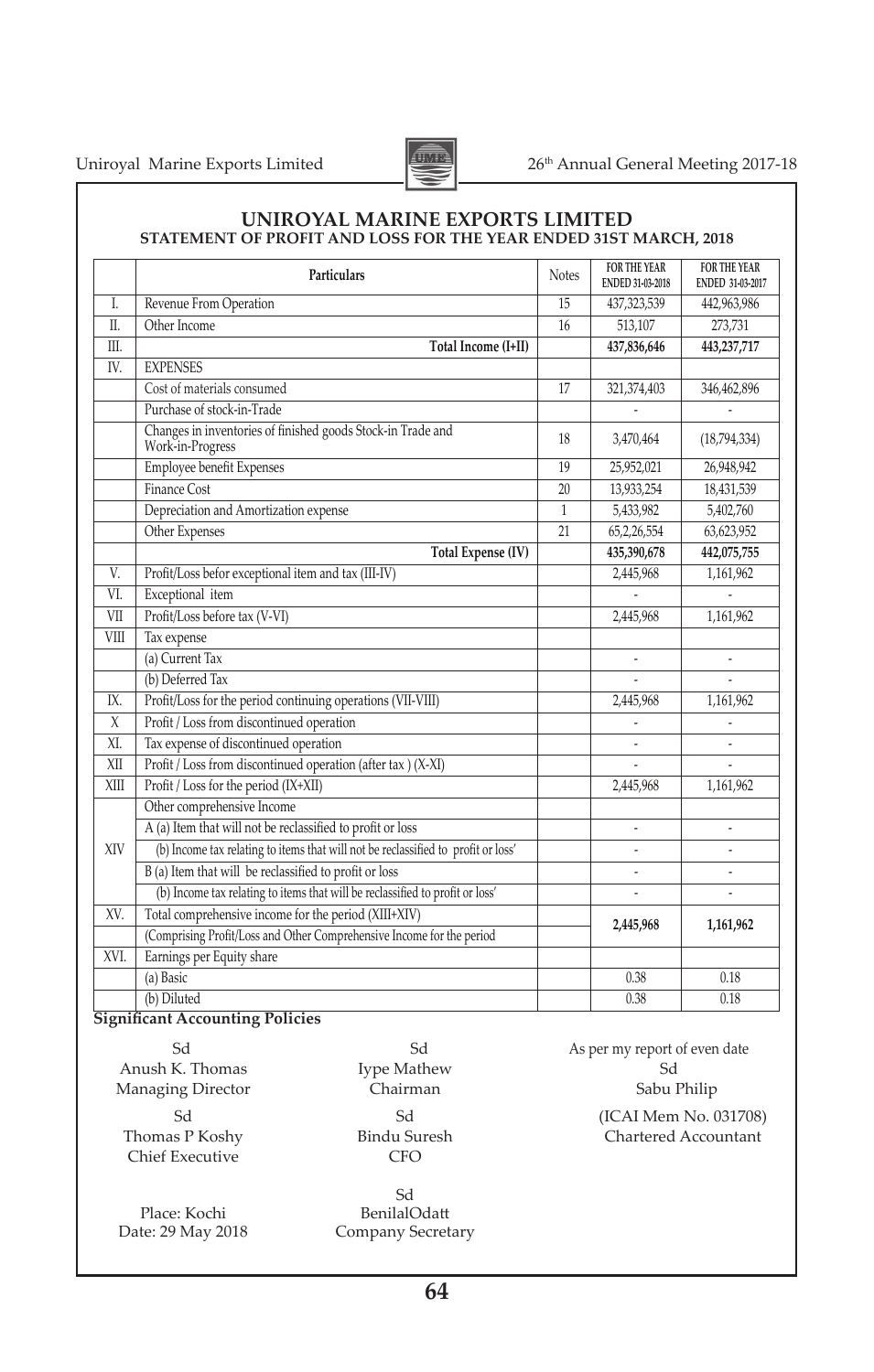

|                                                                               |                            | Other Equity                      |                                    |                              |                      |                      | Total equity                                                   |
|-------------------------------------------------------------------------------|----------------------------|-----------------------------------|------------------------------------|------------------------------|----------------------|----------------------|----------------------------------------------------------------|
|                                                                               | <b>Equity Share</b>        |                                   |                                    | Reserves and Surplus         |                      |                      | attributable<br>to equity                                      |
|                                                                               | Capital                    | Securities<br>premium<br>Reserve  | Debenture<br>redemption<br>reserve | General<br>Reserve           | Capital<br>Reserve   | Retained<br>Earnings | sharehold-<br>ers of the<br>Company                            |
| Balance at 1 April 2016                                                       | 64,795,000                 |                                   |                                    |                              | 2,530,342            | (34, 434, 623)       | 32,890,719                                                     |
| Profit for the year                                                           |                            | í,                                | ä,                                 | $\ddot{\phantom{0}}$         |                      | 1,161,962            | 1,161,962                                                      |
| Other Comprehensive income                                                    |                            |                                   | í,                                 |                              | í,                   |                      |                                                                |
| Total Comprehensive Income for the year                                       | $\overline{a}$             | l,                                | l,                                 | $\overline{a}$               | $\overline{a}$       | 1,161,962            | 1,161,962                                                      |
| Deferred Hedging gains/losses and cost of hedging<br>transferred to inventory |                            |                                   |                                    |                              | ł,                   |                      |                                                                |
| Transfer to retained earnings on acquisition of subsidiary                    | ÷,                         |                                   | l,                                 |                              | L                    | $\overline{a}$       |                                                                |
| Transaction with owners in their capacity as owners                           |                            |                                   |                                    |                              |                      |                      |                                                                |
| Dividend paid                                                                 |                            |                                   |                                    |                              |                      |                      |                                                                |
| Employee Stock Option expense                                                 | ٠                          |                                   |                                    | $\cdot$                      |                      | ٠                    | $\cdot$                                                        |
| Issue of equity share                                                         |                            |                                   |                                    | l.                           | l,                   |                      |                                                                |
| Balance at 31 March 2017                                                      | 64,795,000                 |                                   |                                    |                              | 2,530,342            | (33,272,661)         | 34,052,681                                                     |
|                                                                               |                            | Other Equity                      |                                    |                              |                      | Total                |                                                                |
|                                                                               |                            | Reserves and Surplus              |                                    |                              | equity at-           |                      |                                                                |
|                                                                               | Equity<br>Share<br>Capital | Securities<br>premium<br>Reserves | Debenture<br>redemption<br>reserve | Gen-<br>eral<br>Re-<br>serve | Capital<br>Reserve   | Retained<br>Earnings | tributable<br>to equity<br>sharehold-<br>ers of the<br>Company |
| Balance at 1 April 2017                                                       | 64,795,000                 |                                   | $\overline{a}$                     | l,                           | 2,530,342            | (33,272,661)         | 34,052,681                                                     |
| Profit for the year                                                           |                            |                                   |                                    | ï                            |                      | 2,445,968            | 2,445,968                                                      |
| Other Comprehensive income                                                    |                            |                                   |                                    | l,                           |                      |                      |                                                                |
| Total Comprehensive Income for the year                                       |                            |                                   |                                    |                              |                      | 2,445,968            | 2,445,968                                                      |
| Deferred Hedging gains/losses and cost of hedging<br>transferred to inventory |                            |                                   |                                    | $\overline{a}$               |                      |                      |                                                                |
| Transfer to retained earnings on acquisition of subsidiary                    |                            |                                   |                                    |                              |                      |                      |                                                                |
| Transaction with owners in their capacity as owners                           |                            |                                   |                                    |                              |                      |                      |                                                                |
| Dividend paid                                                                 | $\cdot$                    |                                   |                                    | ÷                            |                      | ÷,                   | i,                                                             |
| Employee Stock Option expense                                                 | $\ddot{\phantom{0}}$       |                                   |                                    |                              | $\ddot{\phantom{0}}$ | l,                   |                                                                |
| Issue of equity share                                                         | $\ddot{\phantom{0}}$       |                                   |                                    | l,                           |                      | L                    |                                                                |
|                                                                               |                            |                                   |                                    |                              |                      |                      |                                                                |

#### **UNIROYAL MARINE EXPORTS LIMITED STATEMENT OF CHANGES IN EQUITY**

As per my report of even date attached For and on behalf of the Board of Directors

 $Sd$ - $Sd$ -

Chartered Accountant Managing Director

Mr Sabu Philip Mr Anush K Thomas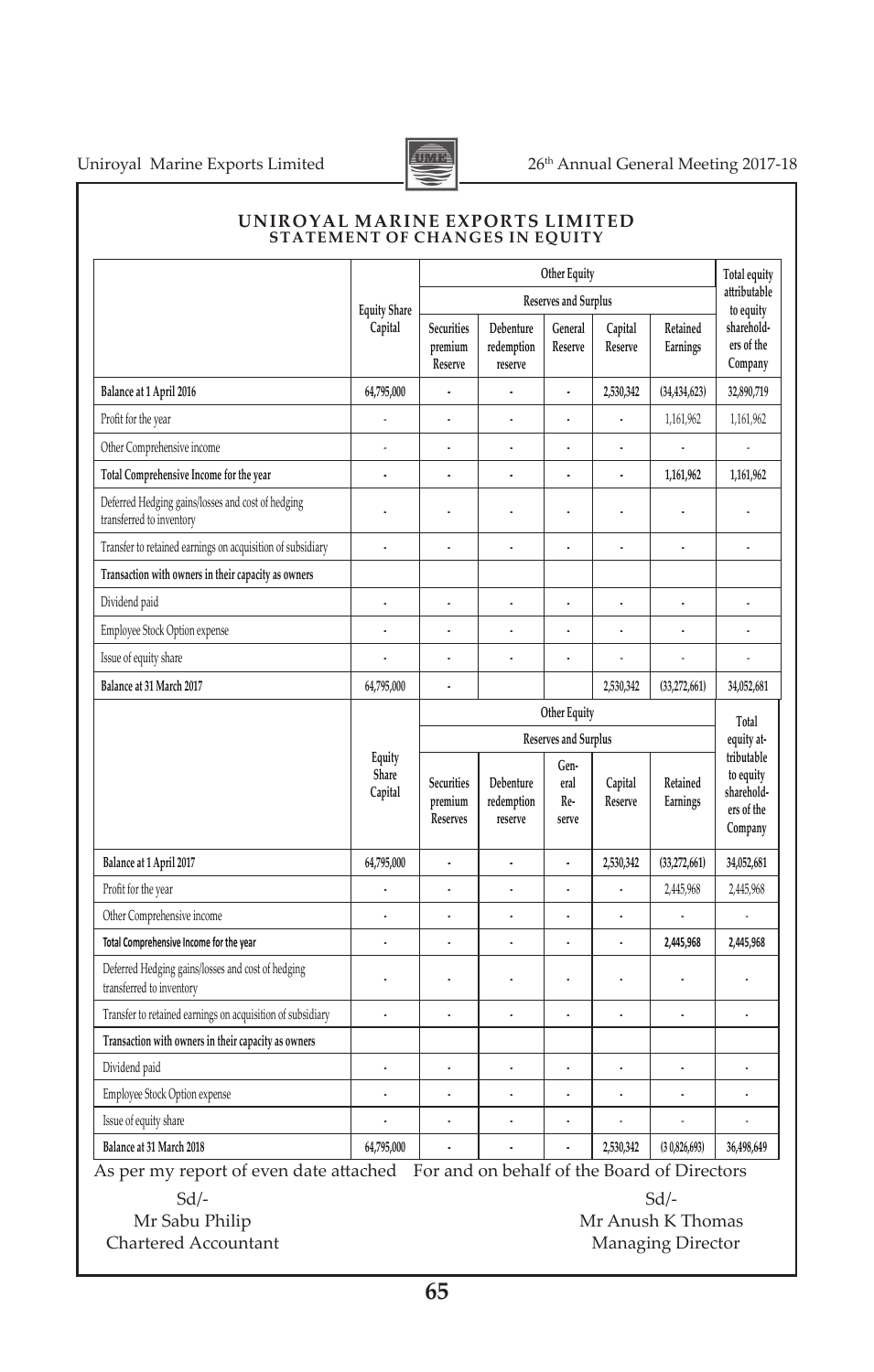| Note 1. Property, Plant and Equipment                                            |         |                      |                        |                          |                          |                            |                        |                              |                                 |           |                          |          |             |
|----------------------------------------------------------------------------------|---------|----------------------|------------------------|--------------------------|--------------------------|----------------------------|------------------------|------------------------------|---------------------------------|-----------|--------------------------|----------|-------------|
|                                                                                  | Land    | Factory<br>Buildings | Plant and<br>Machinery | Equipments<br>Processing | Equipments<br>Laboratory | equipment<br><b>Office</b> | Electrical<br>Fittings | Furniture<br>and<br>Fixtures | (Motor<br>Vehicles)<br>Vehicles | Motor Car | Library                  | Computer | Total       |
| <b>Gross Block</b>                                                               | 2403526 |                      |                        |                          |                          |                            |                        |                              |                                 |           |                          |          |             |
| Balance as at 31 March, 2016                                                     | 2403526 | 23122783             | 123402046              | 6463188                  | 325649                   | 810949                     | 3287582                | 520374                       | 10715838                        | 2160422   | 15751                    | 1012939  | 174,241,047 |
| Additions                                                                        |         | 67125                | 1640772                | 127732                   |                          |                            | 86519                  | 85058                        |                                 | 130000    |                          |          | 2,137,206   |
| Disposals                                                                        | ï       |                      | (5522038)              |                          |                          |                            |                        |                              | ï                               | ï         | i,                       |          | (5,522,038) |
| Balance as at 31 March, 2017                                                     | 2403526 | 23189908             | 119520780              | 6590920                  | 325649                   | 810949                     | 3374101                | 605432                       | 10715838                        | 2290422   | 15751                    | 1012939  | 170,856,215 |
| Additions                                                                        |         |                      | 474251                 | 372300                   | 261331                   | 61775                      | 58339                  |                              |                                 |           |                          | 63500    | 1,291,496   |
| Disposals                                                                        |         |                      |                        |                          |                          |                            |                        |                              |                                 |           |                          |          |             |
| Balance as at 31 March, 2018                                                     | 2403526 | 23189908             | 119995031              | 6963220                  | 586980                   | 872724                     | 3432440                | 605432                       | 10715838                        | 2290422   | 15751                    | 1076439  | 172,147,711 |
| Accumulated Depreciation                                                         |         |                      |                        |                          |                          |                            |                        |                              |                                 |           |                          |          |             |
| Balance as at 31 March, 2016                                                     |         | 15046503             | 85581874               | 4339546                  | 267731                   | 791519                     | 299448                 | 478599                       | 9618495                         | 1280035   | 15751                    | 932422   | 121,351,923 |
| Additions                                                                        |         | 752965               | 3883907                | 277676                   | 4735                     | 7764                       | 58701                  | 8158                         | 177720                          | 198167    | $\overline{\phantom{0}}$ | 32967    | 5,402,760   |
| Disposals                                                                        | ï       |                      |                        |                          |                          |                            |                        |                              |                                 |           |                          |          |             |
| Balance as at 31 March, 2017                                                     |         | 15799468             | 89465781               | 4617222                  | 272466                   | 799283                     | 3058149                | 486757                       | 9796215                         | 1478202   | 15751                    | 965389   | 126,754,683 |
| Additions                                                                        |         | 755280               | 3895690                | 306192                   | 27745                    | 10339                      | 61069                  | 8158                         | 17721                           | 146220    | $0.00\,$                 | 45565    | 5,433,982   |
| Disposals                                                                        | ï       |                      |                        |                          |                          |                            |                        |                              |                                 |           |                          |          |             |
| Balance as at 31 March, 2018                                                     |         | 16554748             | 9361471                | 4923414                  | 300211                   | 809622                     | 3119218                | 194915                       | 9973936                         | 1624422   | 15751                    | 1010954  | 132,188,665 |
| Net Block                                                                        |         |                      |                        |                          |                          |                            |                        |                              |                                 |           |                          |          |             |
| Balance as at 31 March, 2017                                                     | 2403525 | 7390440              | 30054999               | 1973698                  | 53183                    | 11666                      | 315952                 | 118675                       | 919623                          | 812220    | $\overline{\phantom{0}}$ | 47550    | 44,101,532  |
| Balance as at 31 March, 2018                                                     | 2403525 | 6635160              | 26633559               | 2039806                  | 286768                   | 63101                      | 313222                 | 110517                       | 741902                          | 666000    | $\overline{\phantom{0}}$ | 65485    | 39,959,045  |
| <b>B.Capital Work In Progress</b>                                                |         | 438772               |                        |                          |                          |                            |                        |                              |                                 |           |                          |          | 138,772     |
| Capital work in progress as on 31 March 2018 is Rs.438772/-. Previous year - Nil |         |                      |                        |                          |                          |                            |                        |                              |                                 |           |                          |          |             |
|                                                                                  |         |                      |                        |                          |                          |                            |                        |                              |                                 |           |                          |          |             |

## Uniroyal Marine Exports Limited 26<sup>th</sup> Annual General Meeting 2017-18

r

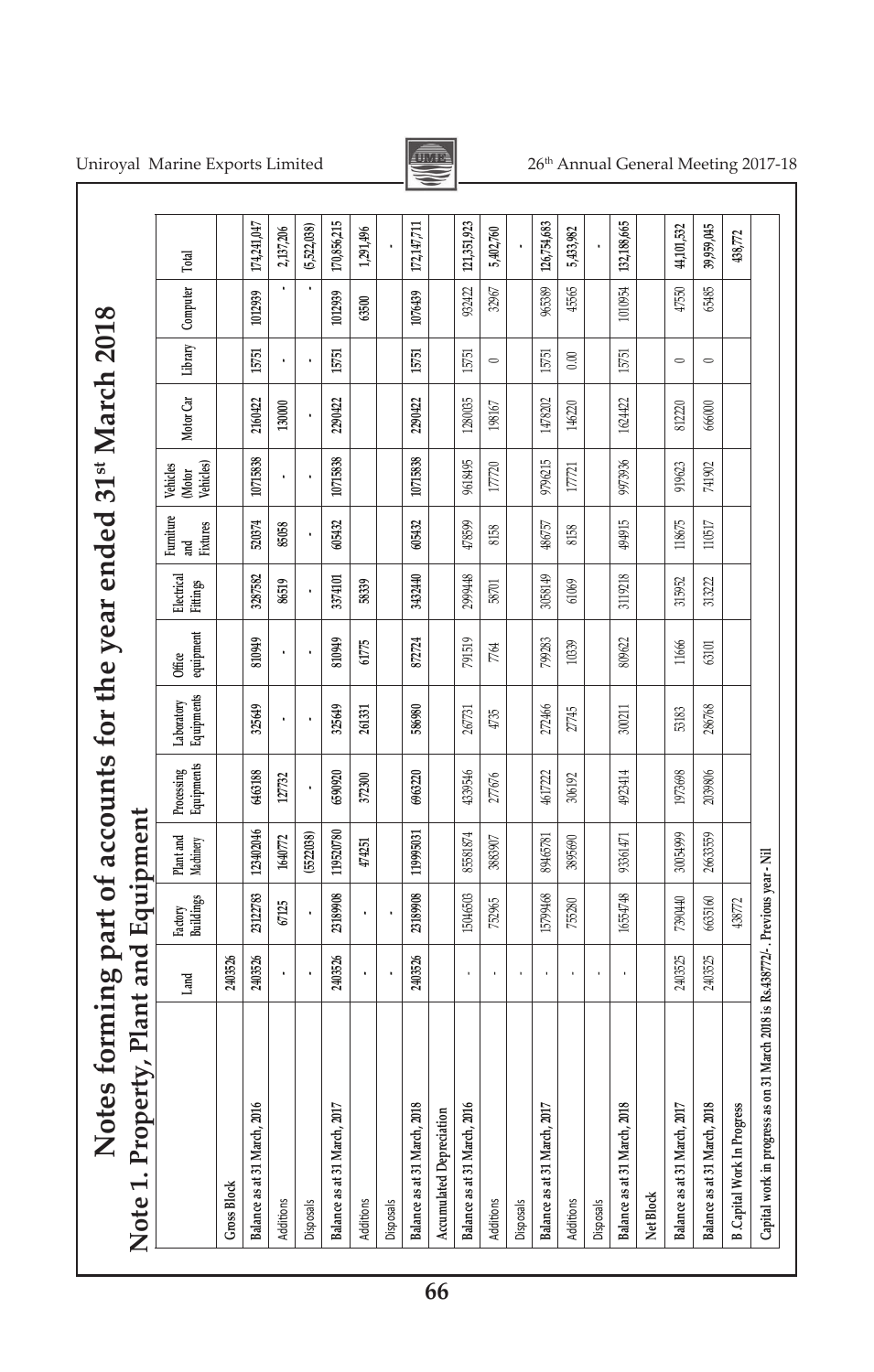

#### **Note 2: Long Term Loans & Advances**

|    | Particulars                           | As at 31 March<br>2018 | As at 31 March<br>2017 |
|----|---------------------------------------|------------------------|------------------------|
| a. | <b>Security Deposits</b>              |                        |                        |
|    | Unsecured, considered good            | 1,240,583              | 1,240,583              |
| b. | Loans and advances to related parties | Nil                    | Nil                    |
| c. | Other loans and advances              | Nil                    | Nil                    |
|    | Total                                 | 1,240,583              | 1,240,583              |

#### **Note 3: Inventories**

| a. | Raw Materials and components | 904,390     | 278,450     |
|----|------------------------------|-------------|-------------|
| b. | Finished goods               | 181,873,226 | 185,343,690 |
| c. | Stores and spares            | 556,004     | 538,237     |
| d. | Consumables                  | 575,550     | 596,950     |
| e. | Packing Material             | 857,194     | 656,483     |
|    | Total                        | 184,766,364 | 187,413,810 |

*\* Mode of Valuation: inventories have been valued at lower of cost or net realisable value as taken valued and certified by the Management*

*\* Stores and spares have been valued at cost*

### **Note 4: Trade Receivables**

|    | Particulars                | As at 31 March<br>2018 | As at 31 March<br>2017   |
|----|----------------------------|------------------------|--------------------------|
| a. | Secured, considered good   | ۰                      | $\overline{a}$           |
| b. | Unsecured, considered good | 21,052,601             | 1,853,291                |
| c. | Doubtful                   | -                      | $\overline{\phantom{a}}$ |
|    | Total                      | 21,052,601             | 1,853,291                |

Note 1: Bill discounted with Federal Bank Rs. .5,01,90,265 under FDBP limit with them, has been deducted from the trade receivable to arrive at the net amount realizable. (Pl Ref. Note11) Note 2: Trade receivables Rs.18,53,291 represent amount due from concerns in which the directors or their relatives are interested.

### **Note 5: Cash & Cash equivalents**

|   | Particulars             | As at 31 March<br>2018 | As at 31 March<br>2017 |
|---|-------------------------|------------------------|------------------------|
| a | Balances with banks     |                        |                        |
|   | i) Bank deposits        | 1,901,254              | 1,412,534              |
|   | ii) in current accounts | (1,844,773)            | (922, 787)             |
| b | Cash on hand            | 9,62,560               | 560,837                |
|   | Total                   | 1,019,041              | 1,050,585              |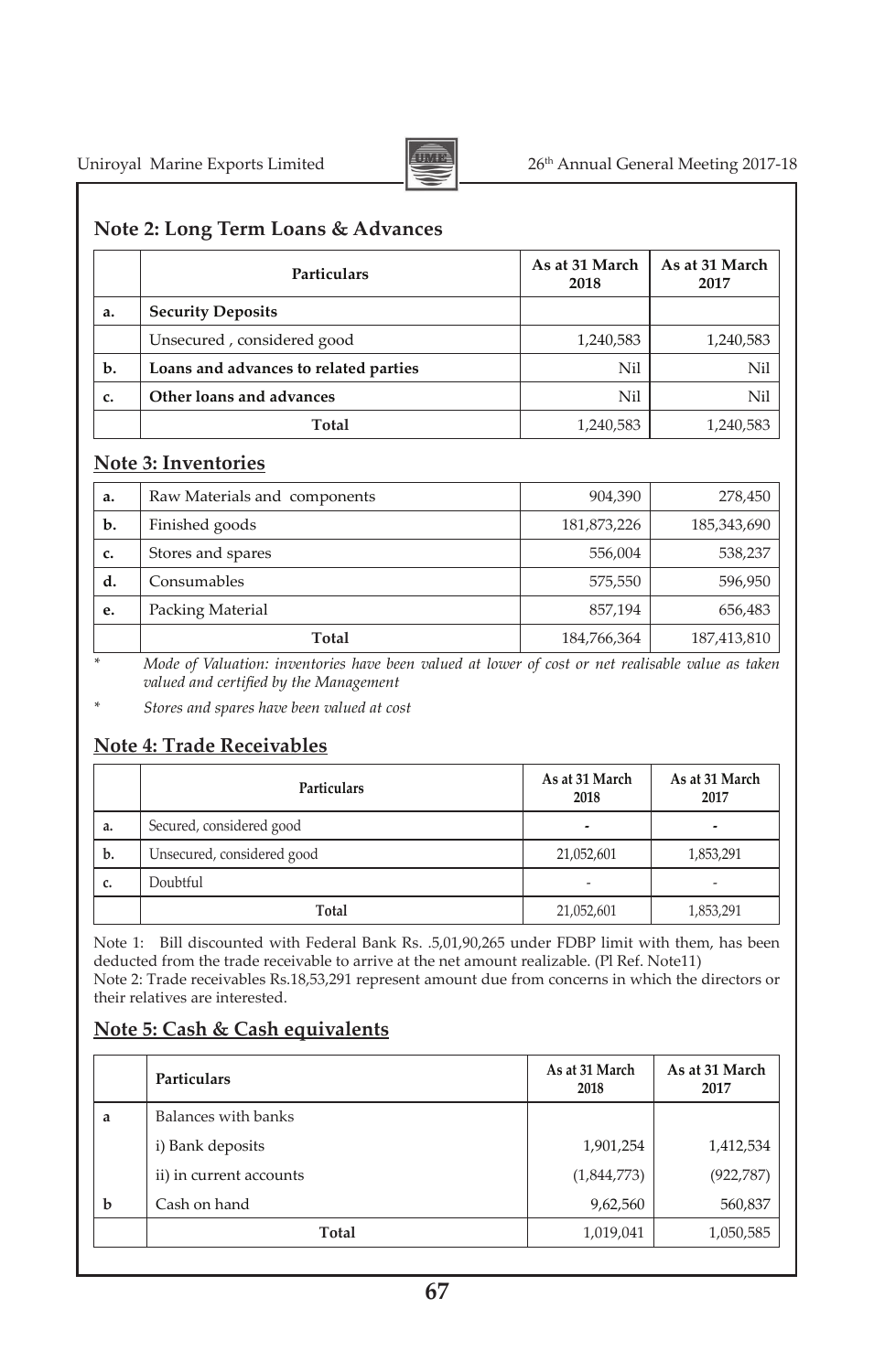

# Uniroyal Marine Exports Limited 26<sup>th</sup> Annual General Meeting 2017-18

### **Note 6: Loans**

| a. | <b>Security Deposits</b>                     |           |           |
|----|----------------------------------------------|-----------|-----------|
|    | Unsecured, considered good                   | Nil       | Nil       |
| b. | Loans and advances to related parties        |           |           |
|    | Unsecured, considered good                   | Nil       | Nil       |
| c. | Others                                       |           |           |
|    | Unsecured, considered good                   |           |           |
|    | i) VAT /GST Receivable                       | 4,187,802 | 1,848,185 |
|    | ii) Mat Credit Receivable                    | 184,526   | 184,526   |
|    | iii) Advances recoverable in cash or in kind | 1,214,260 | 1,519,757 |
|    | Total                                        | 5,586,588 | 3,552,468 |

### **\*Loan and advances to related parties**

| Directors <sup>*</sup>                        | Nil | Nil |
|-----------------------------------------------|-----|-----|
| Other officers of the Company*                | Nil | Nil |
| Firm in which director is a partner *         | Nil | Nil |
| Private Company in which director is a member | Nil | Nil |
| Total                                         | Nil | Nil |

### **Note 7: Other Current Assets**

| Other Receivable                    | 3,498,745 |           |
|-------------------------------------|-----------|-----------|
| Income Tax Deducted at source (TDS) | 19,355    | 88,035    |
| Subsidy Receivable                  |           | 5,522,038 |
| Prepaid Expenses                    | 542,271   | 679,597   |
| Duty Draw Back Receivable           | 1,125,997 | 1,648,588 |
| Unsecured, considered good          |           |           |

### **Note 8: Share Capital**

|     |                                           | As at 31 March 2018 |            | As at 31 March 2017 |            |
|-----|-------------------------------------------|---------------------|------------|---------------------|------------|
|     | <b>Particulars</b>                        | Number              | Amount     | Number              | Amount     |
| a)  | Authorised                                |                     |            |                     |            |
|     | 8000000 Equity Shares of Rs.10/- Each     | 8,000,000           | 80,000,000 | 8,000,000           | 80,000,000 |
| $b$ | Issued, Subscribed & Paid Up              |                     |            |                     |            |
|     | Subscribed and fully paid up Equityshares |                     |            |                     |            |
|     | 64,79,500 Equity Shares of Rs.10/- Each   | 6,479,500           | 64,795,000 | 6,479,500           | 64,795,000 |
| c)  | Subscribed but not fully Paid up          |                     |            |                     |            |
|     | Partly paid up Equity shares              |                     |            |                     |            |
|     |                                           | 6,479,500           | 64,795,000 | 6,479,500           | 64,795,000 |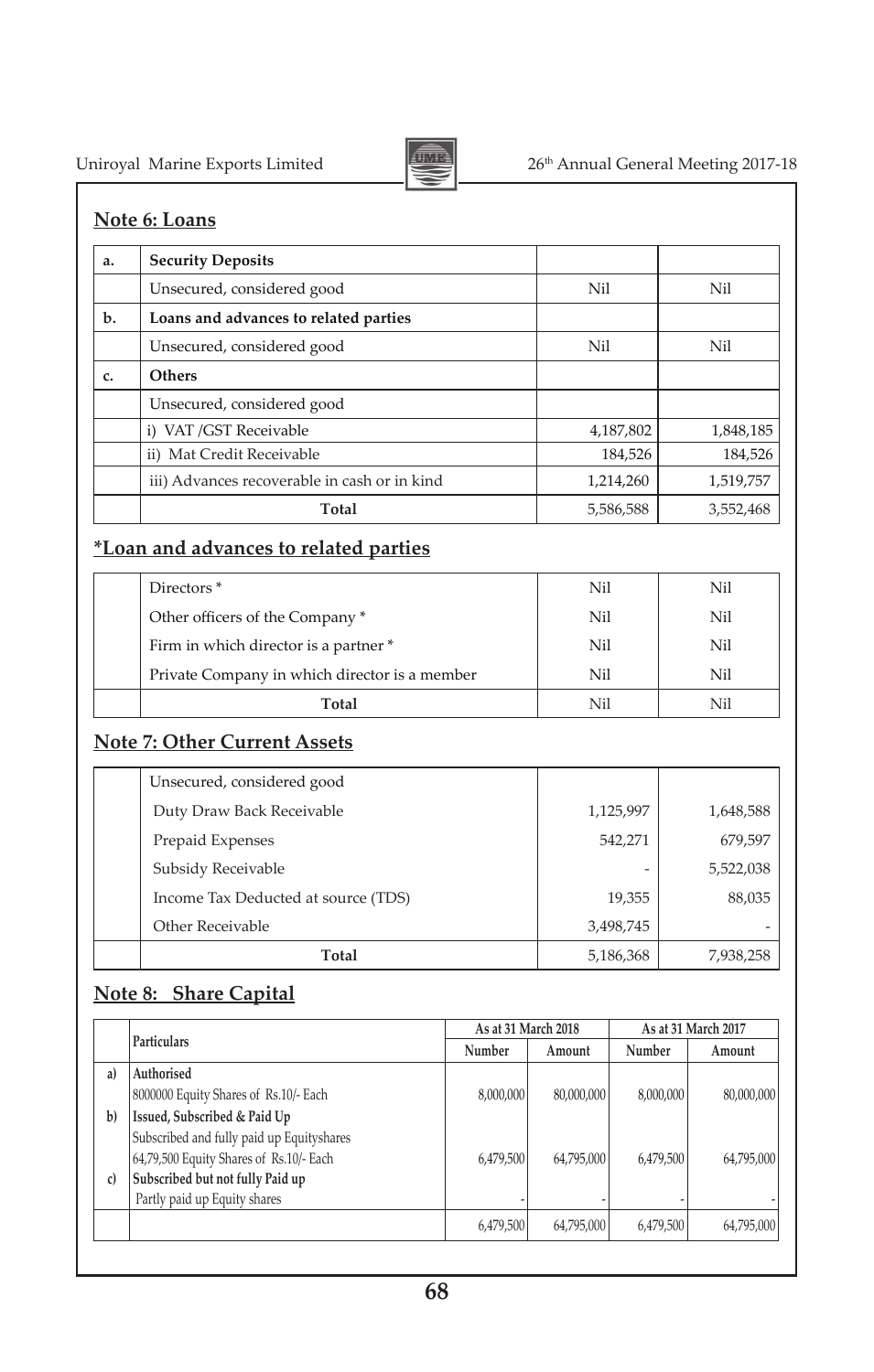

## Uniroyal Marine Exports Limited 26<sup>th</sup> Annual General Meeting 2017-18

|                                                                                                                 |           | <b>Equity Shares</b> | <b>Equity Shares</b> |            |  |
|-----------------------------------------------------------------------------------------------------------------|-----------|----------------------|----------------------|------------|--|
| Particulars                                                                                                     | Number    | Amount               | Number               | Amount     |  |
| Fully paid Shares outstanding at the beginning of the year                                                      | 6,479,500 | 64,795,000           | 6,479,500            | 64,795,000 |  |
| Partly paid Shares converted in to fullly paid shares during the<br>year upon receipt of cash from shareholders | Nil       | Nil                  | Nil                  | Nil        |  |
| Shares bought back during the year                                                                              | Nil       | Nil                  | Nil                  | Nil        |  |
| Balance of fully paid shares at the end of the year                                                             | 6,479,500 | 64,795,000           | 6,479,500            | 64,795,000 |  |
| Partly paid Shares outstanding at the beginning of the year                                                     | Nil       | Nil                  | Nil                  | Nil        |  |
| Partly paid Shares converted in to fullly paid shares during<br>the year                                        | Nil       | Nil                  | Nil                  | Nil        |  |
| Partly paid shares forefieted during the year                                                                   | Nil       | Nil                  | Nil                  | Nil        |  |
| Balance of partly paid shares at the end of the year                                                            | NIL       | NIL                  | NIL                  | <b>NIL</b> |  |
| Shares outstanding at the end of the year                                                                       | 6,479,500 | 64,795,000           | 6,479,500            | 64,795,000 |  |

#### **e) Shareholding more than 5% of the total share holding**

|                     | As at 31 March 2018             |                   | As at 31 March 2017             |                   |
|---------------------|---------------------------------|-------------------|---------------------------------|-------------------|
| Name of Shareholder | No. of<br><b>Shares</b><br>held | $%$ of<br>Holding | No. of<br><b>Shares</b><br>held | $%$ of<br>Holding |
| Not Applicable      |                                 |                   |                                 |                   |

#### **f) Shares held by holding company/subsidiary/associates**

|                 | As at 31 March<br>2018 | As at 31 March<br>2017 |
|-----------------|------------------------|------------------------|
| Name of Company | Nil                    | Nil                    |

#### **g) Calls Unpaid**

|              | As at 31 March<br>2018 |     | As at 31 March<br>2017 |     |
|--------------|------------------------|-----|------------------------|-----|
| By Directors | Nil                    | Nil | Nil                    | Nil |
| By Officers  | Nil                    | Nil | Nil                    | Nil |
| By others    | Nil                    | Nil | Nil                    | Nil |

Notes:<br>1

The company has issued only one class of shares referred to as Equity shares having a par value of Rs.10 per share. Each holder of equity share is entittled to one vote per share.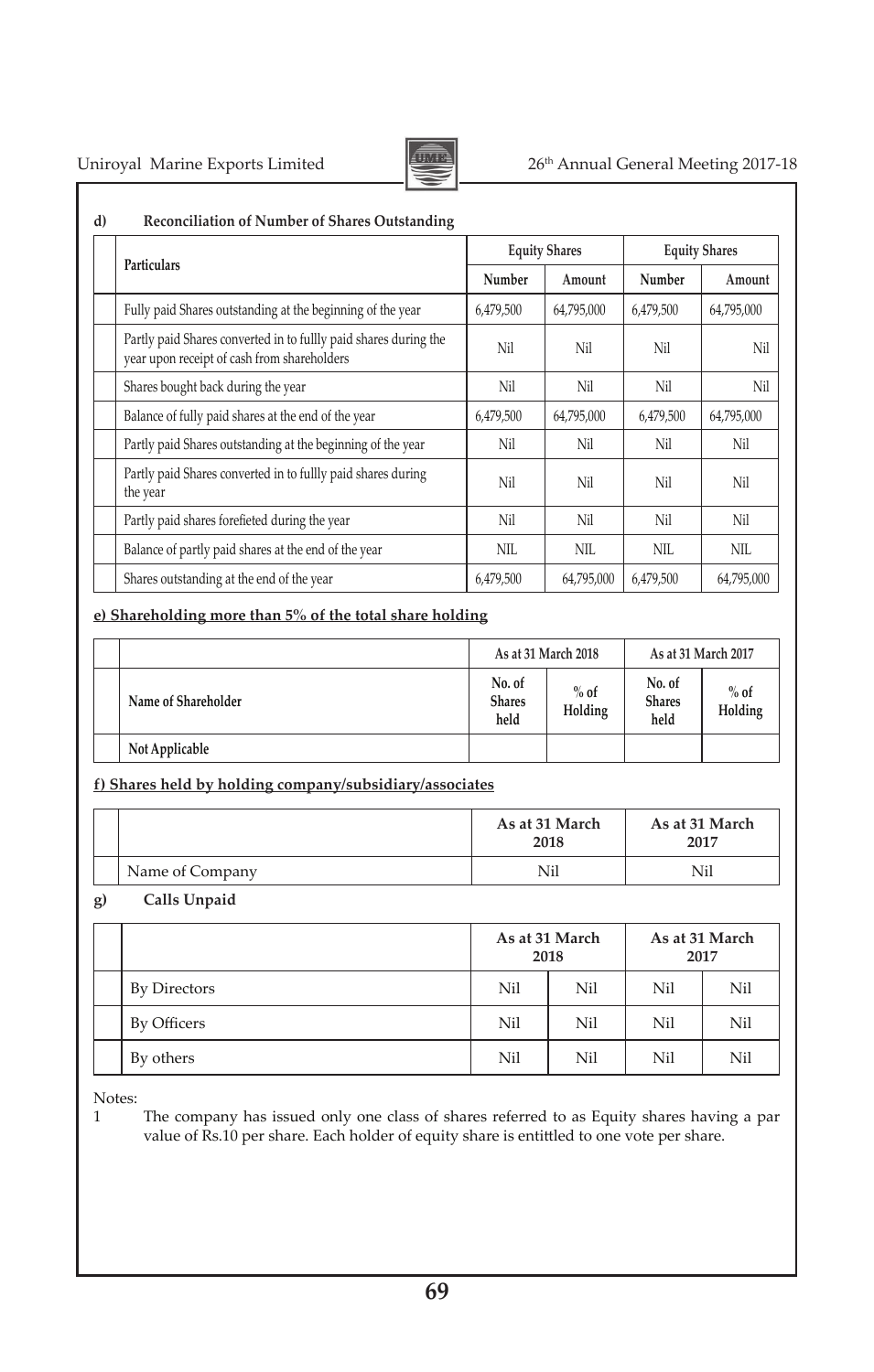

### **Note 9: Long Term Borrowings**

|    | Particulars       | As at 31 March<br>2018 | As at 31 March<br>2017 |
|----|-------------------|------------------------|------------------------|
|    | Secured           |                        |                        |
| a) | <b>Term loans</b> |                        |                        |
|    | From Banks        | -                      |                        |
|    | From others       | Nil                    | Nil                    |

|    | Unsecured                                         |           |           |
|----|---------------------------------------------------|-----------|-----------|
| a) | Loans and advances from related parties           |           |           |
|    | Loan From Directors                               | Nil       | Nil       |
| b) | Long term maturities of finance lease obligations | Nil       | Nil       |
| c) | Other Long Term Liabilities                       | Nil       | Nil       |
|    | Loan from/Liability to Others <sup>**</sup>       | 5,950,395 | 5,950,395 |
|    |                                                   | 5,950,395 | 5,950,395 |

\*\* Loan from/ Liability to others represent amount payable to Erstwhile Director of the company incurred at the time when he was a Director of the company. As per clause 2(1)( C ) (viii) of Companies (Acceptance of Deposits) Rules, 2014, the said amout is outside the purview of definition of "Deposits" and therefore provisions of Section 74 of Companies Act 2013 is not applicable.

### **Note 10: Long Term Provisions**

|    | <b>Particulars</b>                                                                                                                                                               | As at 31 March<br>2018 | As at 31 March<br>2017 |
|----|----------------------------------------------------------------------------------------------------------------------------------------------------------------------------------|------------------------|------------------------|
| a) | Provision for employee benefits                                                                                                                                                  |                        |                        |
|    | - Gratuity                                                                                                                                                                       | 4,042,601              | 4,021,255              |
|    | Note: The Company is paying customary bonus<br>during Onam festival every year and therfore no<br>provision has been made for bonus applying the<br>provisions of the Bonus Act. |                        |                        |
|    | Total                                                                                                                                                                            | 4,042,601              | 4,021,255              |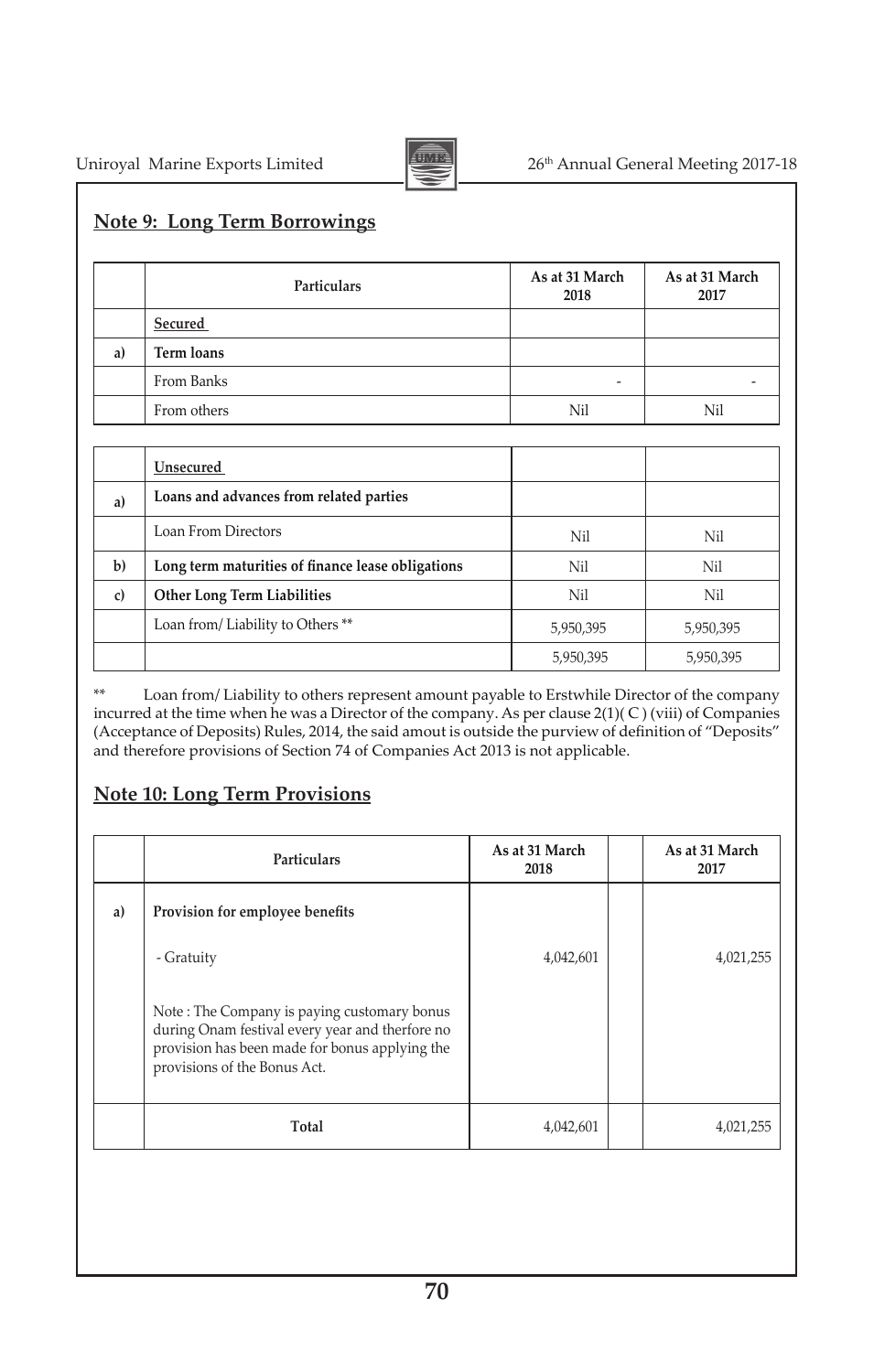

## **NOTE 11: Short Term Borrowings**

|    | Secured                                        |             |             |
|----|------------------------------------------------|-------------|-------------|
| a) | Loan Repayable on demand                       |             |             |
|    | i) Federal Bank Ltd. EXPORT- PCL <sup>**</sup> | 146,023,781 | 136,718,419 |
|    | Total                                          | 146,023,781 | 136,718,419 |

\*\* Export packing credit limit of Rs. 15 Crores secured by first charge on all the goods to be exported and the whole of the company's stock of marine products and also charge by way of hypothecation on land, building, machineries and equipments, and also personal guarantee of Mr. K C Babu. Repayable on demand

Export Bills discounted as on  $31.3.2018$  amounting to Rs.5,01,90,265 under FUBP/FDBP has been secured against document of title to goods, evidencing export against LC and also by way of hypothecation of land, building, machineries and equipments, and also personal guarantee of Mr. K C Babu, repayable on demand .This amount has been deducted from trade receivable to arrive at the net realisable amount.from trade receivables (Please ref Note: 4)

## **Note 12: Trade Payables**

|    | Particulars                                             | As at 31 March 2018 | As at 31 March 2017 |
|----|---------------------------------------------------------|---------------------|---------------------|
| a) | <b>Trade Payables</b>                                   |                     |                     |
|    | Due to Micro and Small<br>$\overline{a}$<br>enterprises | 1,183,897           | 1,643,617           |
|    | - Others**                                              | 65,770,009          | 60,589,590          |
|    | Total                                                   | 66,953,906          | 62,233,207          |

\*\* Others includes an amount of Rs. 1,01,09,205/- (Previous year Rs. 51,79,005/-) payable to a firm in which the Directors or their relatives are interested, on account of purchase of raw material during the year in the ordinary course of business

Others also includes an amount of Rs. 2,08,000/- (Previous year Rs1,90,000) payable to a Director for sitting fees / professional services provided by him

#### **Note 13: Other Current Liabilities**

| Current Maturities of Long Term Debt              |         |           |
|---------------------------------------------------|---------|-----------|
| - Foreign currency Term Loan due within 12 months |         | 4,388,866 |
| Other Payables                                    |         |           |
| For Employees Benefits                            |         |           |
| - Contribution to PF                              | 185,205 | 186,665   |
| - ESI payable                                     | 65,484  | 66,285    |
| - TDS Payable                                     | 18,860  | 22,271    |
| Total                                             | 269,549 | 4,664,087 |
|                                                   |         |           |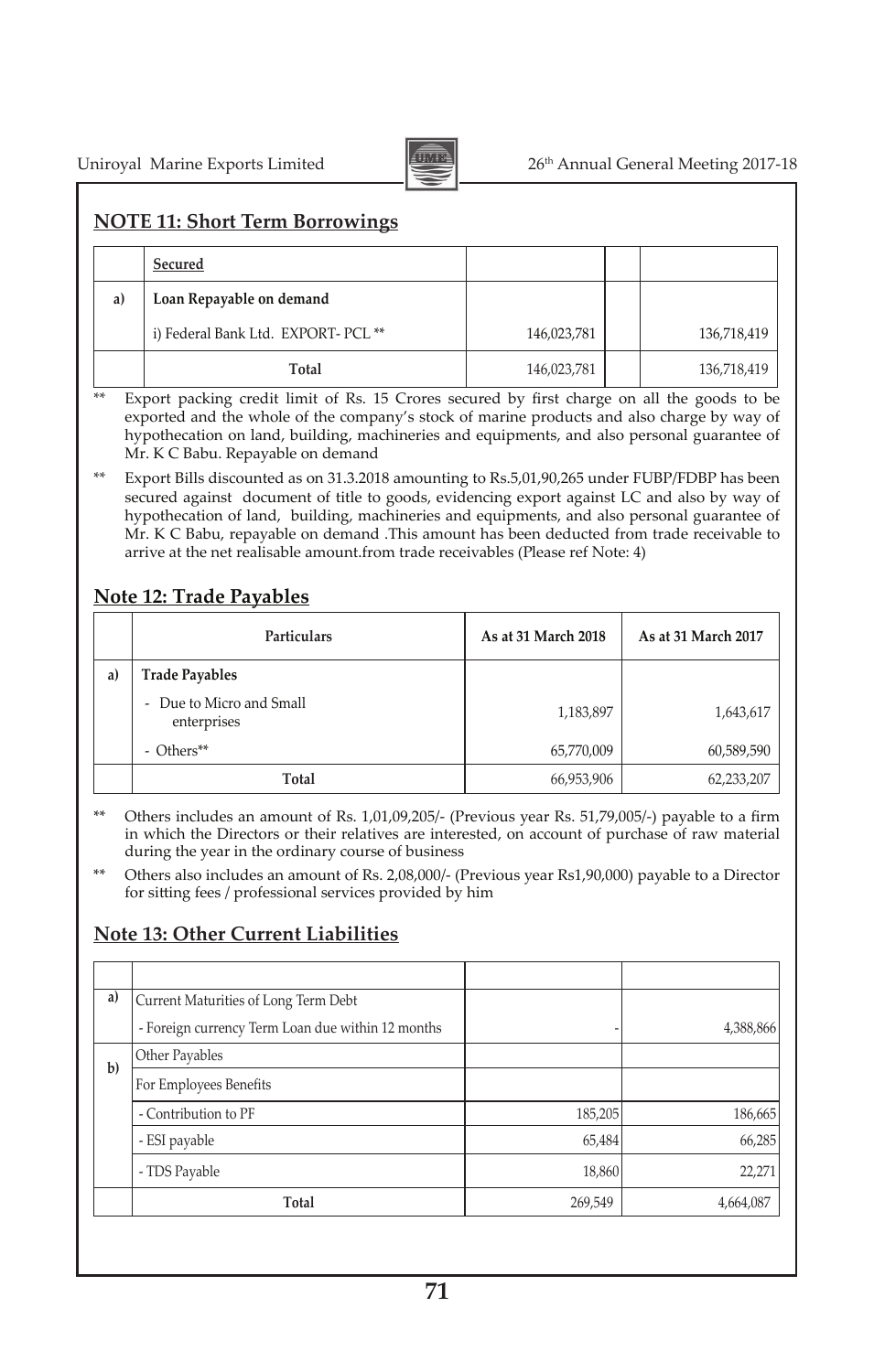

# Uniroyal Marine Exports Limited 26<sup>th</sup> Annual General Meeting 2017-18

# **Note 14: Short Term Provisions**

| a)           | Provision for employee benefits | Nil | Nil |
|--------------|---------------------------------|-----|-----|
| $\mathbf{b}$ | Others                          |     |     |
|              | - Proposed Dividend             | Nil | Nil |
|              | - Tax on Dividend               | Nil | Nil |
|              | Total                           | Nil | Nil |

# **Note 15: Revenue from operations**

| <b>Particulars</b>                           | For the year<br>ended 31 March<br>2018 | For the year<br>ended 31 March<br>2017 |
|----------------------------------------------|----------------------------------------|----------------------------------------|
| Sale of products (Export Sales at C&F rates) | 402,476,921                            | 407,542,349                            |
| Less : Sales Return (Export)                 | Nil                                    | Nil                                    |
| Other operating revenues                     | 34,846,618                             | 35,421,637                             |
| Total                                        | 437,323,539                            | 442,963,986                            |

## **Note 16: Other Income**

| Surplus on Sale of Fixed Assets | 250.000 | Nil     |
|---------------------------------|---------|---------|
| Other non-operating income      | 263.107 | 273.731 |
| Total                           | 513.107 |         |

# **Note 17: Cost of Material Consumed**

| Opening Stock                  |             |             |  |
|--------------------------------|-------------|-------------|--|
| Raw Materials                  | 278,450     | 870,461     |  |
| Packing Materials              | 656,483     | 1,150,650   |  |
| Consumables                    | 596,950     | 452,010     |  |
|                                | 1,531,883   | 2,473,121   |  |
| Add: Purchases during the year |             |             |  |
| Raw Materials                  | 311,091,485 | 335,056,700 |  |
| <b>Packing Materials</b>       | 7,285,931   | 7,614,761   |  |
| Consumables                    | 3,802,238   | 2,850,197   |  |
|                                | 322,179,654 | 345,521,658 |  |
| Less: Closing Stock            |             |             |  |
| Raw Materials                  | 904,390     | 278,450     |  |
| Packing Materials              | 857,194     | 656,483     |  |
| Consumables                    | 575,550     | 596,950     |  |
|                                | 2,337,134   | 1,531,883   |  |
| Total                          | 321,374,403 | 346,462,896 |  |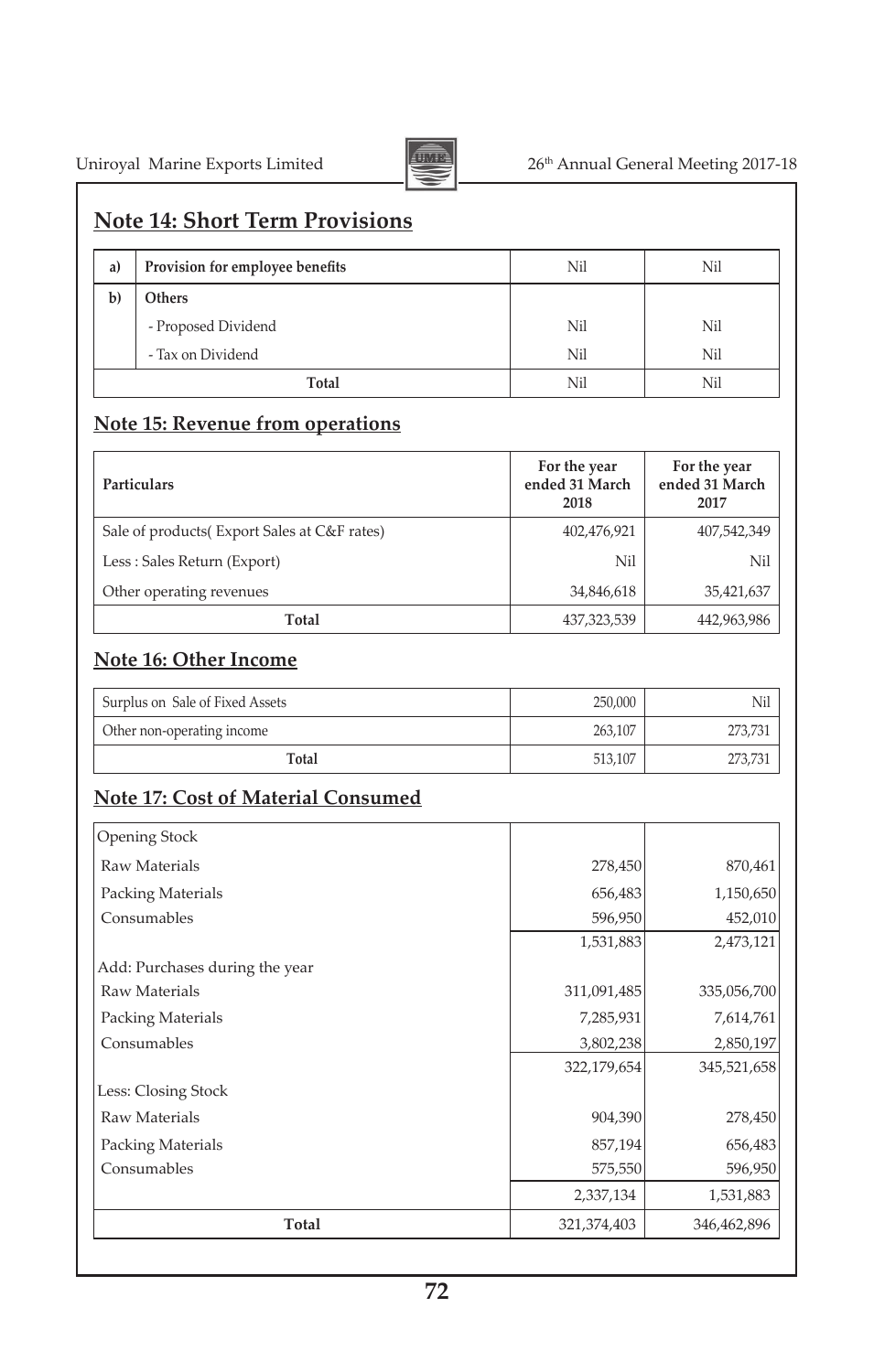

# Uniroyal Marine Exports Limited 26<sup>th</sup> Annual General Meeting 2017-18

### **Note 18: Changes in inventories**

| <b>Opening Stock</b> |                       |                 |                 |
|----------------------|-----------------------|-----------------|-----------------|
|                      | Finished Goods        | 185,343,690     | 166,549,356     |
| Closing Stock        |                       |                 |                 |
|                      | <b>Finished Goods</b> | (181, 873, 226) | (185, 343, 690) |
|                      | Total                 | 3,470,464       | (18,794,334)    |

# **Note 19: Employee Benefits Expense**

| Particulars                              | For the year ended<br>31 March 2018 | For the year ended<br>31 March 2017 |
|------------------------------------------|-------------------------------------|-------------------------------------|
| Salaries and Wages                       | 22,782,254                          | 23,483,643                          |
| Contribution to provident and other fund | 1,141,153                           | 1,175,216                           |
| Gratuity                                 | 816,923                             | 702,068                             |
| Staff welfare expenses                   | 1,211,691                           | 1,588,015                           |
| Total                                    | 25,952,021                          | 26,948,942                          |

## **Note 20: Finance Cost**

| Interest expense      | 13,024,163 | 16,864,706 |
|-----------------------|------------|------------|
| Other borrowing costs | 909.091    | 1,566,834  |
| Total                 | 13933254   | 18,431,539 |

## **Note 21: Other Expenses**

| Shipping Freight & Expenses |     |         | 19,367,803 |         | 18,888,555 |
|-----------------------------|-----|---------|------------|---------|------------|
| <b>Factory Expenses</b>     |     |         | 754,492    |         | 893,613    |
| Power & Fuel                |     |         | 18,030,571 |         | 18,305,192 |
| Repairs & Maintenance       |     |         |            |         |            |
| Building                    |     | 298,595 |            | 110,274 |            |
| Plant & Machinery           |     | 871,808 |            | 819,574 |            |
| Others                      |     | 788,257 | 1,958,660  | 653,393 | 1,583,241  |
| Purchase Expenses           |     |         | 17,723,798 |         | 15,585,397 |
| Audit Fee                   | 22a |         | 200,146    |         | 204,108    |
| Commission & Brokerage      |     |         | 1,780,035  |         | 2,548,037  |
| Insurance                   |     |         | 618,598    |         | 507,678    |
| <b>ECGC</b> Premium         |     |         | 1,327,506  |         | 1,265,223  |
| Printing & Stationery       |     |         | 43,448     |         | 343,108    |
| Rates & Taxes               |     |         | 741,359    |         | 858,843    |
| Rent                        |     |         | 351,488    |         | 329,880    |
| Travelling & Conveyance     |     |         | 901,885    |         | 864,457    |
| Advertisement Expenses      |     |         | 64,846     |         | 47,381     |
| Foreign Tour Expenses       |     |         | 50,000     |         |            |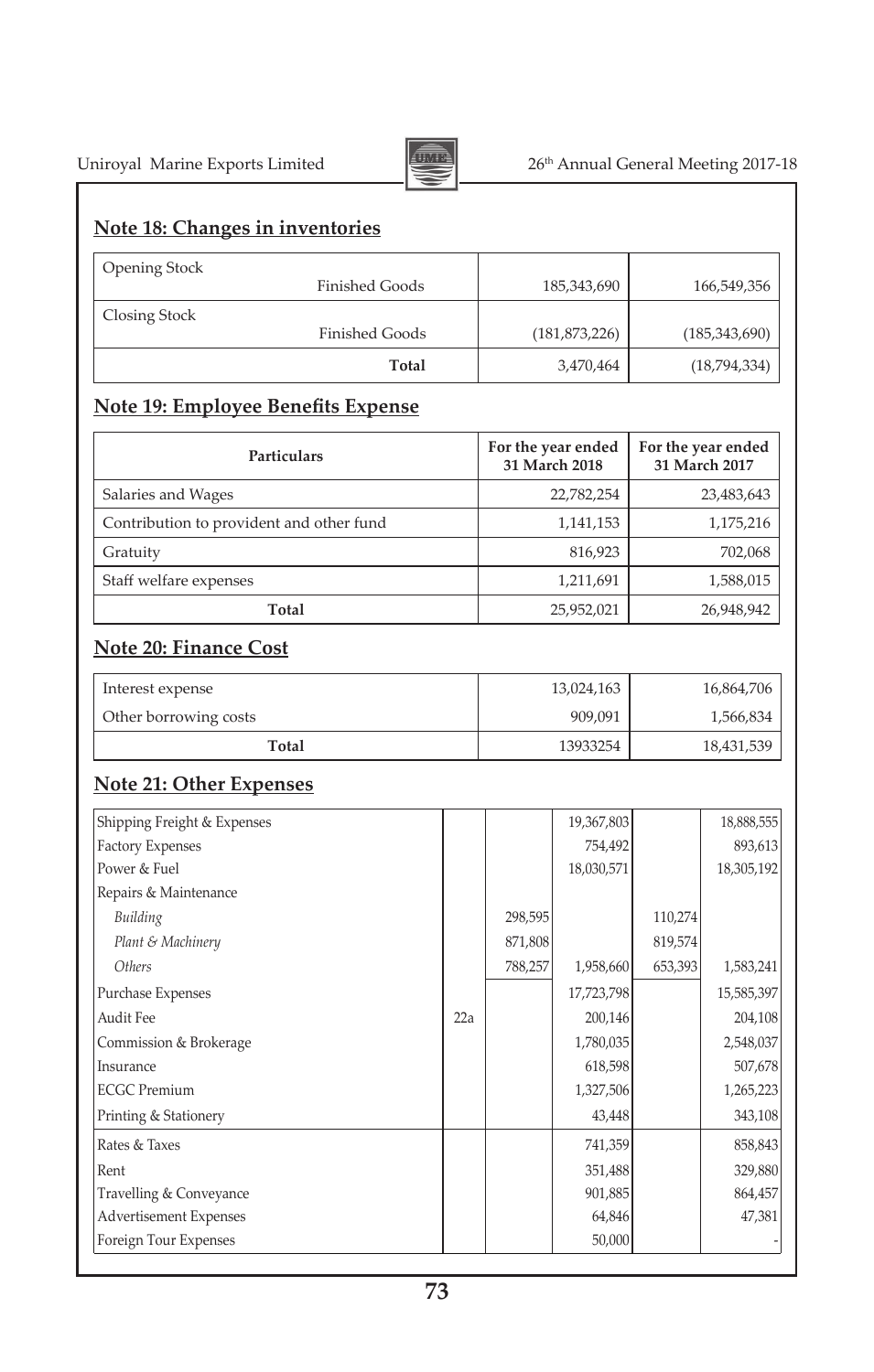United 26<sup>th</sup> Annual General Meeting 2017-18

| Uniroyal Marine Exports Limited |  |  |
|---------------------------------|--|--|
|                                 |  |  |



## Professional & Legal Expenses 256,153 403,810 Security Charges 195,000 185,000 185,000 185,000 185,000 185,000 185,228 90,753 Telephone Telex Fax Charges Other Administrative Expenses 675,539 719,676 **Total** 65,226,554 63,623,952

# **Note 21a: Payment to Auditors**

| Audit Fee                  | 100,000 | 100,000 |
|----------------------------|---------|---------|
| Tax Audit & Internal Audit | 40,000  | 40,000  |
| Certifications             | 15,000  | 15,000  |
| Reimbursement of Expenses  | 45,146  | 49,108  |
| Total                      | 200,146 | 204,108 |

# **Note 22: Earning per share**

|    | Number of shares                                    | 6,479,500 | 6,479,500 |
|----|-----------------------------------------------------|-----------|-----------|
| a) | Basic and Diluted) profit                           | 2,445,968 | 1,161,962 |
|    | Basic EPS (Rs.)                                     | 0.38      | 0.18      |
| b) | Number of shares used in computing earing per share | 6,479,500 | 6,479,500 |
|    | Profit After Tax                                    | 2,445,968 | 1,161,962 |
|    | Basic EPS (Rs.)                                     | 0.38      | 0.18      |

## **Note 23: Imported/Indigenous value of Materials and Stores consumed**

|             | Particulars          | $\%$ | For the year<br>ended 31 March<br>2018 | $\%$ | For the year<br>ended 31<br><b>March 2017</b> |
|-------------|----------------------|------|----------------------------------------|------|-----------------------------------------------|
| Imported:   |                      |      |                                        |      |                                               |
|             | Raw Materials        | Nil  | Nil                                    | Nil  | Nil                                           |
|             | Spares & Consumables | Nil  | Nil                                    | Nil  | Nil                                           |
| Indigenous: |                      |      |                                        |      |                                               |
|             | Raw Materials        | 97   | 310,465,545                            | 97   | 335,648,711                                   |
|             | Spares & Consumables | 3    | 10,908,858                             | 3    | 10,814,185                                    |
|             |                      |      | 321,374,403                            | Nil  | 346,462,896                                   |

## **Note 24: Value of Imports on CIF Basis**

| Raw Materials              | Nil | Nil |
|----------------------------|-----|-----|
| Components and Spare Parts | Nil | Nil |
| Capital Goods              | Nil | Nil |
|                            | -   |     |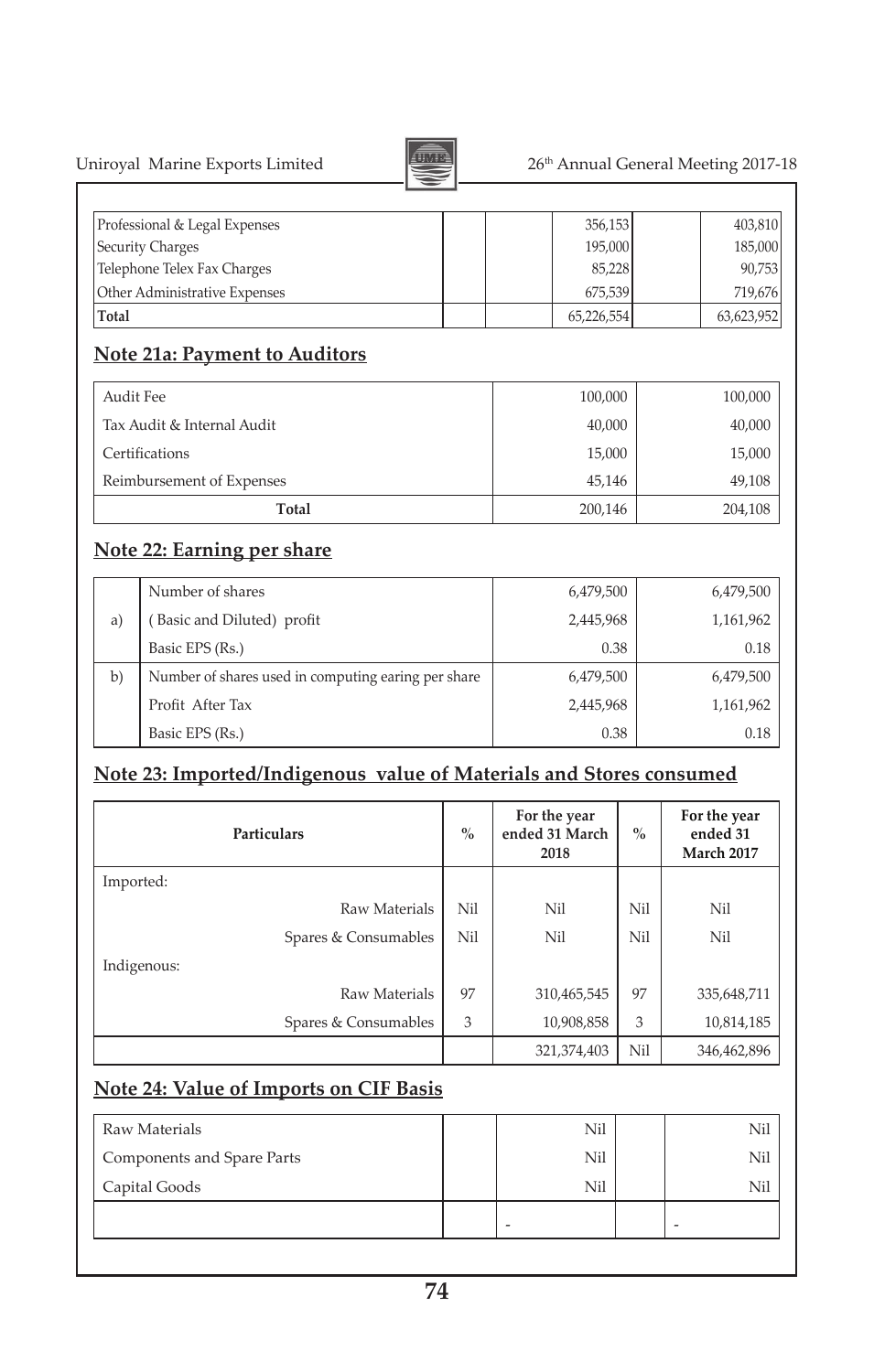

# Uniroyal Marine Exports Limited Annual General Meeting 2017-18

#### **Note 25: Expenditure in Foreign Curreny**

| Royalty, Know How Fee        | Nil | Nil       |
|------------------------------|-----|-----------|
| Professional and Consultancy | Nil | Nil       |
| Interest                     | Nil | Nil       |
| Other Matters                | Nil | Nil       |
| 1.Sales Commission           | Nil | 1,636,377 |
| 2. Foreign Tour              | Nil | Nil       |
|                              | Nil | 1,636,377 |

### **Note 26: Earnings in Foreign Exchange**

| <b>Particulars</b>                      | For the year ended<br>31 March 2018 (Rs.<br>in Crores) | For the year ended<br>31 March 2017 (Rs.<br>in Crores) |
|-----------------------------------------|--------------------------------------------------------|--------------------------------------------------------|
| Exports of Goods on FOB Basis           | 38.66                                                  | 37.99                                                  |
| Royalty, Know-How, Professional Charges | Nil                                                    | Nil                                                    |
| Interest and Dividend                   | Nil                                                    | Nil                                                    |
| Other Income                            | Nil                                                    | Nil                                                    |

## **Note 27: Segment reporting**

The company has only one segment. The company's operation predominantly related to processing and exporting of marine products and has disclosed exports as its primary segment. Since the income on account of other activities are only incidental to the main business of seafood export and does not individually contribute to 10% or more of the total revenue receipts as per IND AS - 108, separate segment reporting is not applicable. Local turnover is not significant in total turnover. Segment has been identified in time with IND AS 108 on Segment Reporting. Operation of the company is at present only in India within a single geographical segment.

#### **Note 28: Previous year figures**

The financial statements for the current year ended March 31, 2018 & Previous year ended 31<sup>st</sup> March 2017 have been prepared in accordance with Indian Accounting Standards as notified by the Ministry of Corporate Affairs pursuant to section 133 of the Companies Act,2013 read with Rule 3 of the Companies (Indian Accounting Standard ) Rules, 2015 and the Companies (Indian Accounting Standards) Ammendment Rules,2016.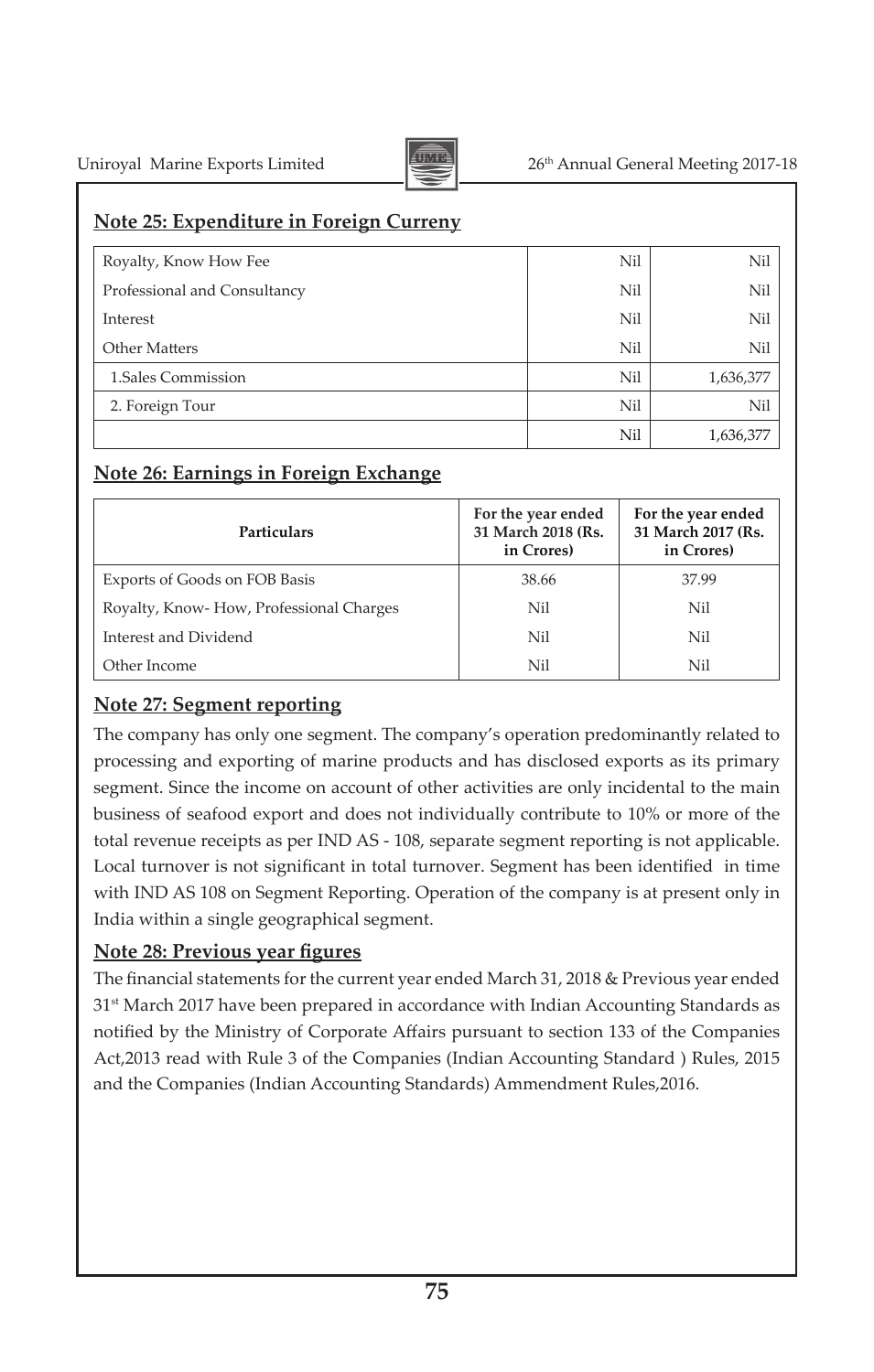

## **Note 29: Contingent Liabilities and commitments**

| Contingent liabilities and commitments (to the extent not<br>provided for)                            | For the year end-<br>ed 31 March 2018 | For the year end-<br>ed 31 March 2017 |
|-------------------------------------------------------------------------------------------------------|---------------------------------------|---------------------------------------|
| (i) Contingent Liabilities                                                                            |                                       |                                       |
| (a) Claims against the company not acknowledged as debt                                               |                                       |                                       |
| Income Tax demand under appeal                                                                        | Ni1                                   | Nil                                   |
| (b) Guarantees                                                                                        |                                       |                                       |
| 1. Infavour of Spl.Tahsildar                                                                          | 127.765                               | 127,765                               |
| 2. In favour of KSEB                                                                                  | 957,230                               | 957,230                               |
| (c) Other money for which the company is contingently<br>liable (Bills purchased by Banks)            | 50,190,265                            | 98,943,979                            |
|                                                                                                       | 51,275,260                            | 100,028,974                           |
| (ii) Commitments                                                                                      |                                       |                                       |
| (a) Estimated amount of contracts remaining to be executed<br>on capital account and not provided for | Nil                                   | Nil                                   |
| (b) Uncalled liability on shares and other investments<br>partly paid                                 | Nil                                   | Nil                                   |
| (c) Other commitments                                                                                 | Nil                                   | Nil                                   |
|                                                                                                       | Nil                                   | Nil                                   |
| TOTAL CONTINGENT LIABILITIES AND COMMITMENTS                                                          | 51275260                              | 100028974                             |

# **Note: 30 Related Parties Disclosure**

| <b>Names of Related Parties</b>           |
|-------------------------------------------|
| Mr. Anush K Thomas- Managing Director     |
| Mr. Iype Mathew-Director                  |
| Mr. K C Thomas-Director                   |
| Ms. Nithya Alex-Director                  |
| Mr. Mohanlal-Director                     |
| Mr. Nathram-Director                      |
| Mr. Thomas P Koshy- Chief Executive       |
| Mr. Benilal Odatt, Company Secretary      |
| Ms. Bindu Suresh- Chief Financial Officer |
|                                           |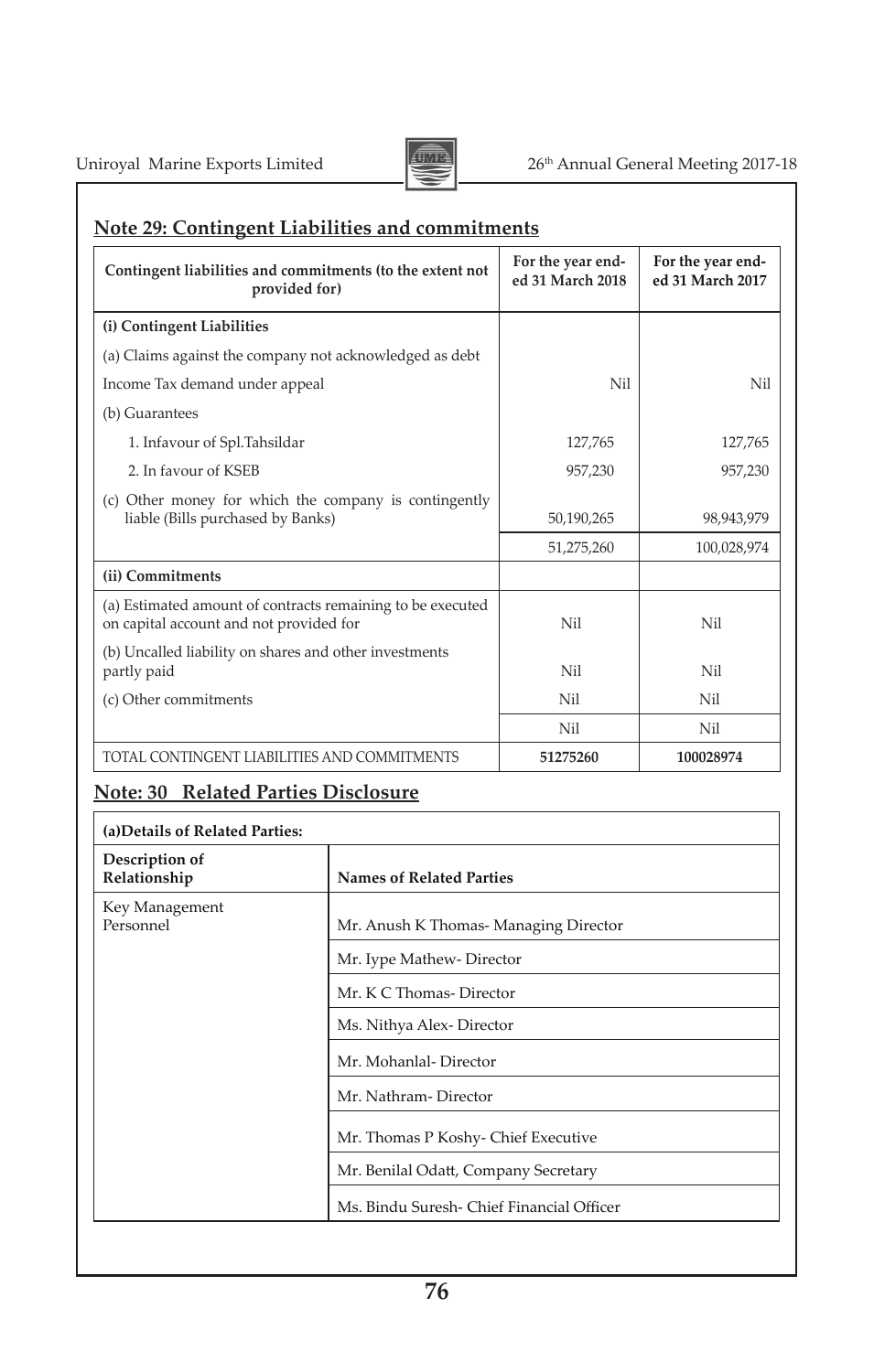

|                                                                                                                                            | Company in which KMP/ Relatives of KMP can exercise significant influence |
|--------------------------------------------------------------------------------------------------------------------------------------------|---------------------------------------------------------------------------|
|                                                                                                                                            | M/s. Max Lab Cinemas And Entertainment Private Limited                    |
|                                                                                                                                            | M/s. Laab M Screens Private Limited                                       |
|                                                                                                                                            | M/s. Vismayas Max Studio Complex Private Limited                          |
|                                                                                                                                            | M/s. Anuja Property Developers Private Limited                            |
|                                                                                                                                            | M/s. Surefire Securities Private Limited                                  |
|                                                                                                                                            | M/s. Baby Memorial Hospital Limited                                       |
|                                                                                                                                            | M/s. Caleb Securities Private Limited                                     |
|                                                                                                                                            | M/s. Alston Builders And Developers Private Limited                       |
|                                                                                                                                            | M/s. Avruti Mall Management Company Private Limited                       |
|                                                                                                                                            | M/s. Kensha Builders And Developers Private Limited                       |
|                                                                                                                                            | M/s. Freo Rentals And Leasing Private Limited                             |
|                                                                                                                                            | M/s. Gilgal Property Developers Private Limited                           |
|                                                                                                                                            | M/s. Casper Securities Private Limited                                    |
|                                                                                                                                            | M/s. Himax Builders India Private Limited                                 |
|                                                                                                                                            | M/s. Cornelian Realtors And Developers Private Limited                    |
|                                                                                                                                            | M/s. Acelin Projects Private Limited                                      |
|                                                                                                                                            | M/s. Enso Financial Consultancy Private Limited                           |
|                                                                                                                                            | M/s. Baby Marine Eastern Exports, Mandapam                                |
|                                                                                                                                            | M/s. Baby Marine Products, Malpe                                          |
|                                                                                                                                            | M/s. Tharian & Iype, Chartered Accountants                                |
|                                                                                                                                            | M/s. Ramnath & Co                                                         |
|                                                                                                                                            | M/s. Pranavam Arts                                                        |
|                                                                                                                                            | M/s. Lakshmi Agencies                                                     |
| Relatives of KMP with whom<br>transactions have taken place<br>during the year (other than<br>those in the ordinary course of<br>business) | <b>NIL</b>                                                                |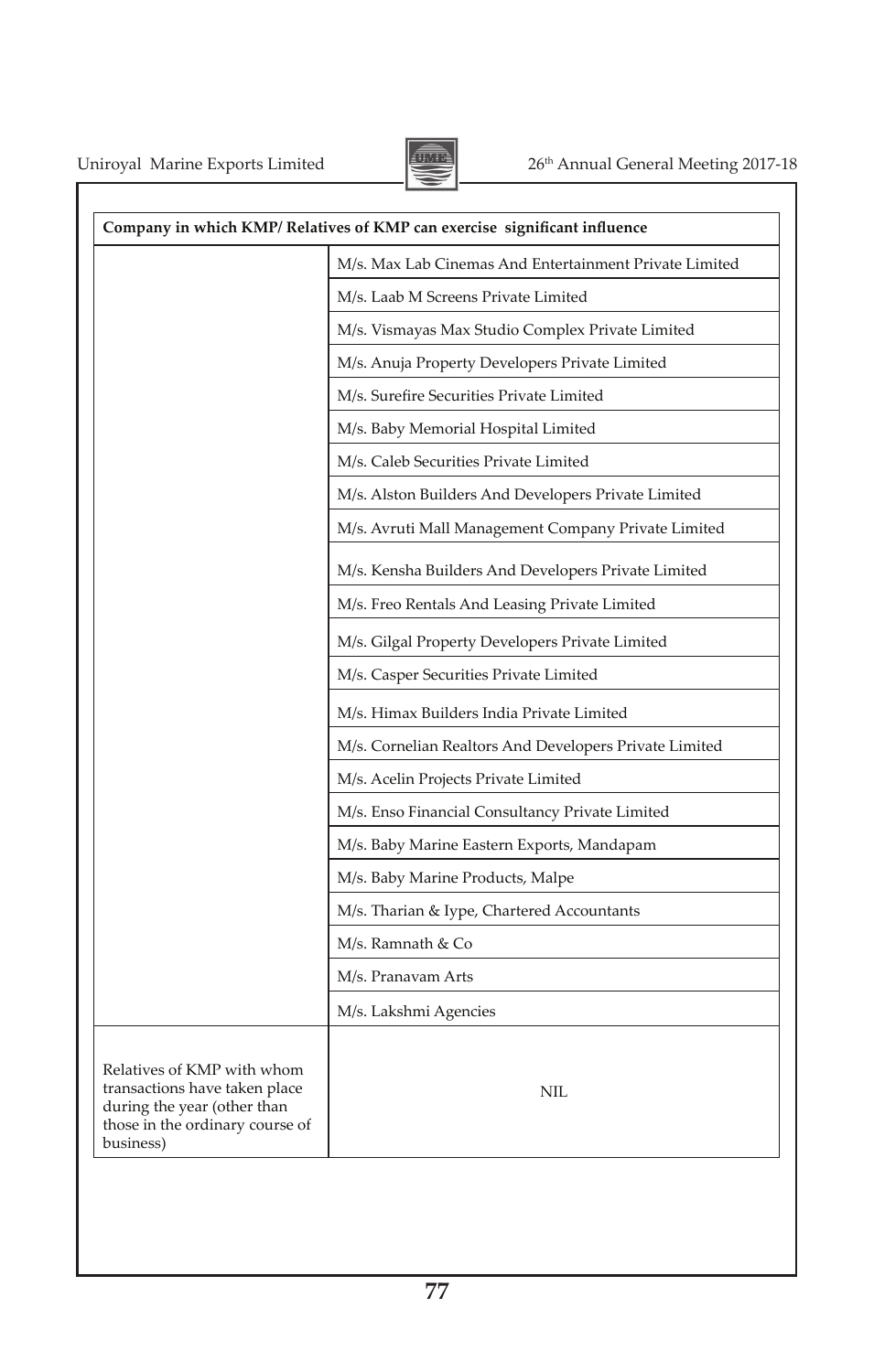

| (b) Details of Related Parties transactions during the year ended March 31, 2018: |                           |                                           |                                           |
|-----------------------------------------------------------------------------------|---------------------------|-------------------------------------------|-------------------------------------------|
| Name of related party                                                             | Nature of transaction     | For the<br>year ended<br>March<br>31,2018 | For the<br>year ended<br>March<br>31,2017 |
| a. M/s. Baby Marine EasternExports, Mandapam                                      | Purchase of raw material  | 4,930,200.00                              | 5,179,005.00                              |
| b. Key Management Personnel:                                                      |                           |                                           |                                           |
| i. Anush K Thomas- Managing Director                                              | Remuneration              | 252,000.00                                | 252,000.00                                |
|                                                                                   | Sitting fee               | 18,000.00                                 | 12,000.00                                 |
| ii. Iype Mathew-Director                                                          | <b>Travelling Expense</b> | 2371.00                                   | 2,855.00                                  |
| iii Mohanlal-Director                                                             | Sitting fee               | 1,000.00                                  | 1,000.00                                  |
| iv. K.C.Thomas - Director                                                         | Sitting fee               | 11,000.00                                 | 12,000.00                                 |
| v. Nath Ram - Director                                                            | Sitting fee               | 13,000.00                                 | 10,000.00                                 |
| vi.Nithya Alex - Director                                                         | Sitting fee               | 2,000.00                                  | 3,000.00                                  |
| vii. Thomas P Koshy -                                                             | Salaries & Allowances     | 360.000.00                                | 360,000.00                                |
| Chief Executive                                                                   | <b>Travelling Expense</b> | 109,764.00                                | 11,192.00                                 |
| viii. Sandeep Kumar.P                                                             |                           | 137,500.00                                |                                           |
| * Benilal Odatt<br>Company Secretary                                              | Salaries & Allowances     | 162,500.00                                | 300,000.00                                |
| ix. Bindu Suresh $-CFO$                                                           | Salaries & Allowances     | 300,452.00                                | 288,076.00                                |

#### **\*CS appointed on 15th September 2017**

**31**.In the opinion of the Board of Directors, all items of Current Assets, Loans and Advances continue to have a realisable value of at least the amounts at which they are stated in the Balance sheet unless otherwise stated.

**32**.Balances of Trade Receivables, Loans & Advances and Trade Payables are subject to confirmation and are as per books of account only. However, in the opinion of management, the reconciliation will not have any material impact on profitability of the company for the year.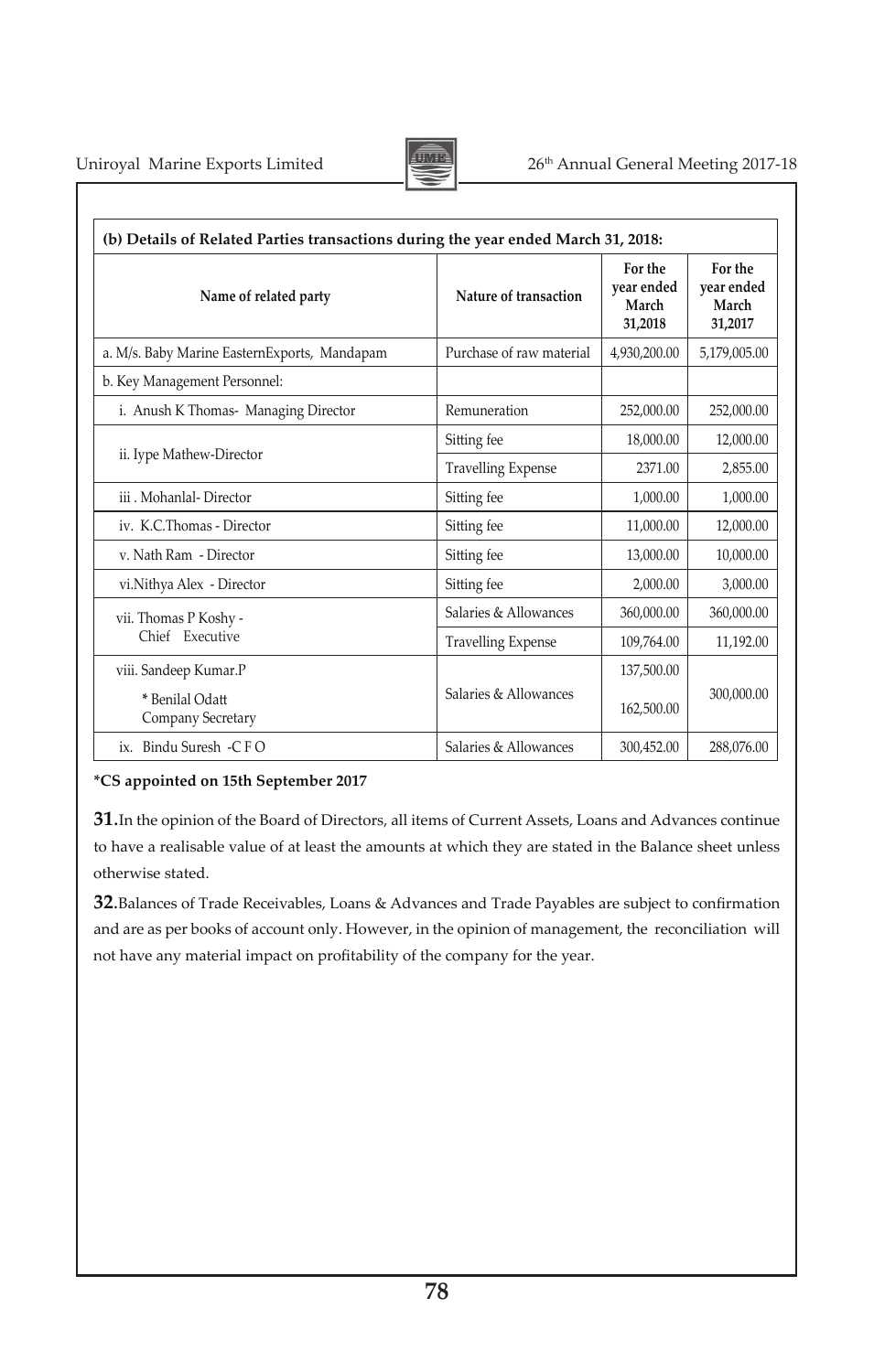

## **NOTES ON ACCOUNTS**

## **33. Significant Accounting Policies**

#### **a) Basis of preparation:-**

 The financial statements of the company have been prepared in accordance with the Indian Accounting Standards (hereinafter referred to as the 'Ind AS') as notified by Ministry of Corporate Affairs pursuant to Section 133 of the Companies Act, 2013 read with Rule 3 of the Companies (Indian Accounting Standards) Rules, 2015 and Companies (Indian Accounting Standards) Amendment Rules, 2016. The financial statements have been prepared on anaccrual and going concern basis and under the historical cost convention. Theaccounting policies adopted in the preparation of financialstatements are consistent with those of previous year. All assets and liabilities have been classified as current and non current by the Company.

### **b) Current and Non Current Classification**

 Any asset / liability is classified as current if it satisfies any of the following conditions:

- a) it is expected to be realized / settled in the company's normal operating cycle; or
- b) it is expected to be realized / settled within twelve months after the reporting date;
- c) in the case of an asset,
	- i) it is held primarily for the purpose of being traded; or
	- ii) it is cash or cash equivalent unless it is restricted from being exchanged or used to settle a liability for at least twelve months after the reporting date
- d) in the case of a liability, the company does not have an unconditional right to defer settlement of the liability for at least twelve months after the reporting date.

## **c) Property, Plant and Equipment:-**

 Property, plant and equipment are stated at cost of acquisition less accumulated depreciation and impairment losses. Cost comprises the purchase price and any directly attributable costs of bringing the assets to their working condition for its intended use. Subsequent costs are included in the asset's carrying amount or recognised as a separate asset, as appropriate, only when it is probable that future economic benefits associated with the item will flow to the Company and the cost of the item can be measured reliably. All other repairs and maintenance cost are charged to the Statement of Profit and Loss during the period in which they are incurred.

 Gains or losses arising on retirement or disposal of property, plant and equipment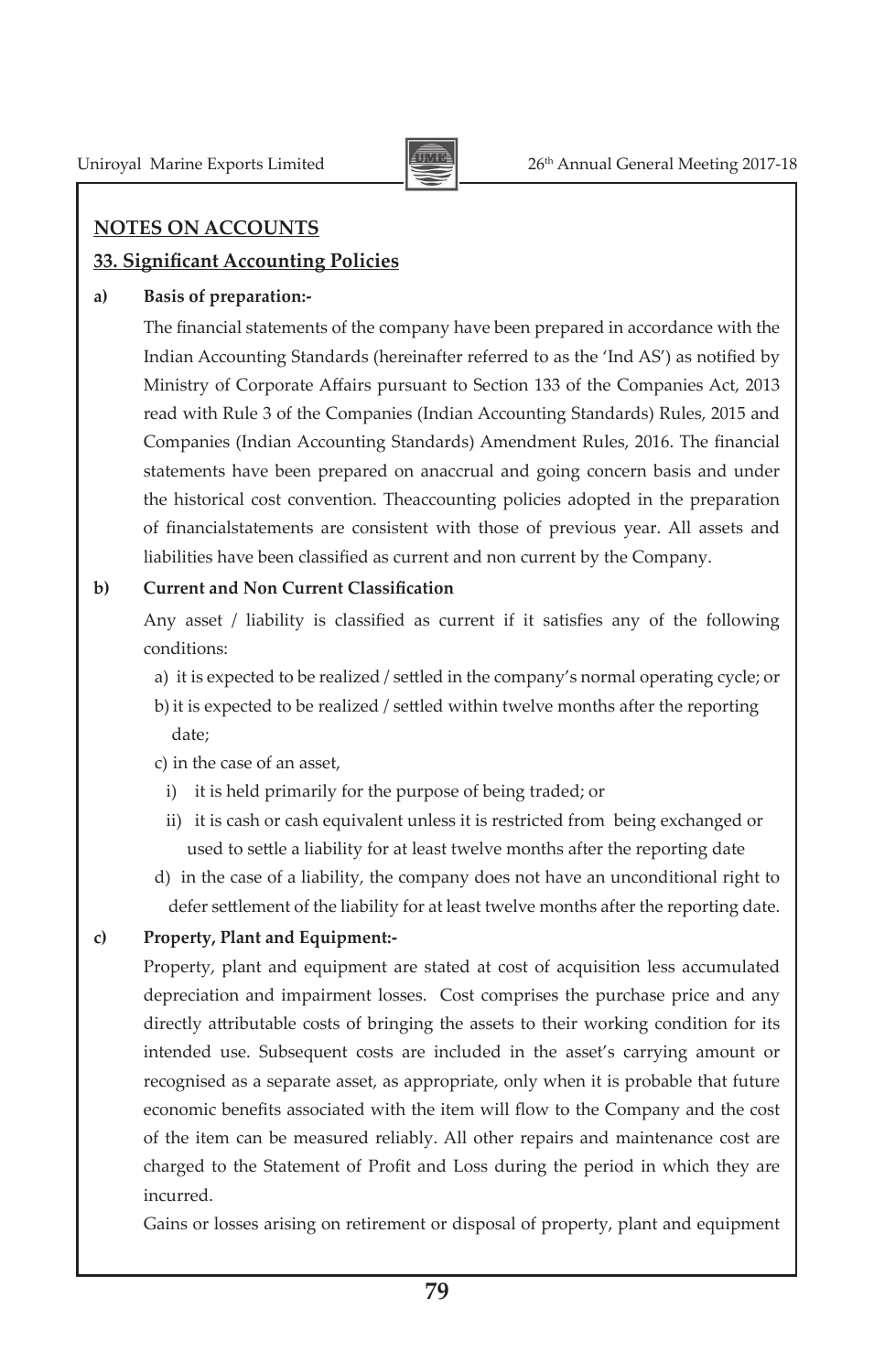

are recognised in the Statement of Profit and Loss.

 Property, plant and equipment which are not ready for intended use as on the date of Balance Sheet are disclosed as "Capital work in progress".

- **d) Depreciation:-**
- a. Depreciation on Fixed Assets is provided based on the useful life of the asset in the manner prescribed in Schedule II to the Companies Act, 2013.
- b. Intangible Assets are recognized only when future economic benefits arising out of the assets flow to the enterprise and are amortized over their useful life ranging from 3 to 5 years.
- c. Cash generating units / Assets are assessed for possible impairment at balance sheet dates based on external and internal sources of information. Impairment losses, if any, are recognized as an expense in the statement of Profit & Loss. No provision is made for impairment loss during the year.
- **e) Inventory:-**
- a. Finished goods are valued at cost or net realizable value whichever is lower and raw material is at cost as certified by the management based on FIFO method. Cost includes all charges incurred for bringing the goods to the point of sales.
- b. Consumables, Stores and Packing Materials are valued at cost less amount written off. The cost formula used is First in First Out.
- **f) Revenue Recognition:-**

 Sale of goods is recognized at the point of dispatch of finished goods whereby all significant risks and rewards of ownership have been transferred to the buyers and no significant uncertainty exists regarding the amount of consideration that will be derived from the sale of goods.

**g) Export sales are shown at cost plus freight.**

#### **h) Employees benefits:-**

#### **Retirement benefits: Defined benefit plans –**

 Contributions to defined contribution schemes such as Provident Fund and ESI are charged to the Profit and Loss Account as incurred. The company also provides for retirement and post-retirement benefits in the form of gratuity and leave encashment. Such defined benefits are charged to the Profit and Loss Account based on valuations, as at the balance sheet date. Provision for gratuity liability has been made on the basis of valuation, submitted by the management and the same is not funded. *Actuarial valuation as per IND AS-19 has not been done, the effect of which is not ascertainable*.Encashment of leave is charged off at the undiscounted amount in the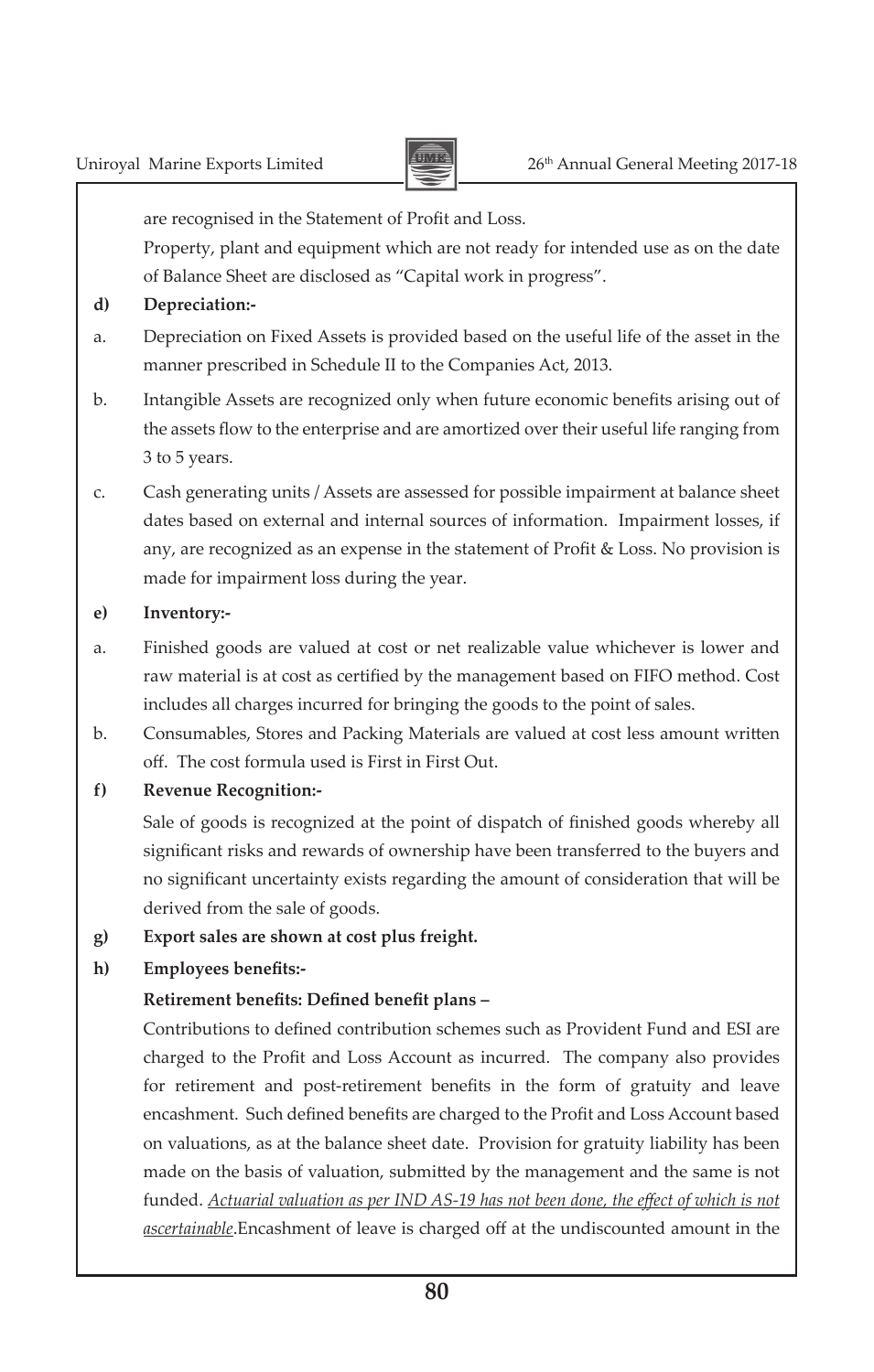

year in which the related services are rendered.

#### **i) Borrowing costs:-**

 Borrowing costs that are directly attributable to the acquisition or construction of a qualifying asset were capitalized as part of the cost of that asset till such time the asset is ready for its intended use.

#### **j) Impairment of Assets:-**

 At each balance sheet date, the Company assesses whether there is any indication that an asset may be impaired. If any such indication exists, the Company estimates the recoverable amount. The recoverable amount is the greater of the asset's net selling price and value in use. No such adjustments have been made during the year under consideration. In assessing value in use, the estimated future cash flows are discounted to their present value at the weighted average cost of capital. If the carrying amount of the assets exceeds its recoverable amount, an impairment loss is recognized in the Profit and Loss Account to the extent the carrying amount exceeds the recoverable amount.

- **k)** Depending on the facts of each case and after studying the legal implications, the Company makes a provision when there is a present obligation as a result of a past event where the outflow of economic resources is probable and a reliable estimate of the amount of obligation can be made. Provisions are measured at the best estimate of the expenditure required to settle the present obligation at the balance sheet date. The disclosure is made for all possible or present obligations that may but probably will not require outflow of resources as contingent liability in the financial statement.
- **I)** Trade Receivables:-Current year Rs.2,10,52,601/- (Previous year :- Rs. 18,53,291/)**-**

#### **m) Use of Estimates:-**

 The preparation of financial statements in conformity with generally accepted accounting principles, requires management to make estimates and assumptions that affect the reported amounts of assets and liabilities, disclosure of contingent liabilities at the date of the financial statements and the results of operations during the reporting year end. Although these estimates are based upon management's best knowledge of current events and actions, actual results could differ from these estimates.

#### **n) Taxation**

 Current Income Tax: – Tax on Income for current period is NIL and MAT provision applicable u/s. 115 is Nil for the year.

**o)** Deferred Tax Working: - Deferred Tax Asset remaining in books has not been written off during the year as the management considers that it will be made good in the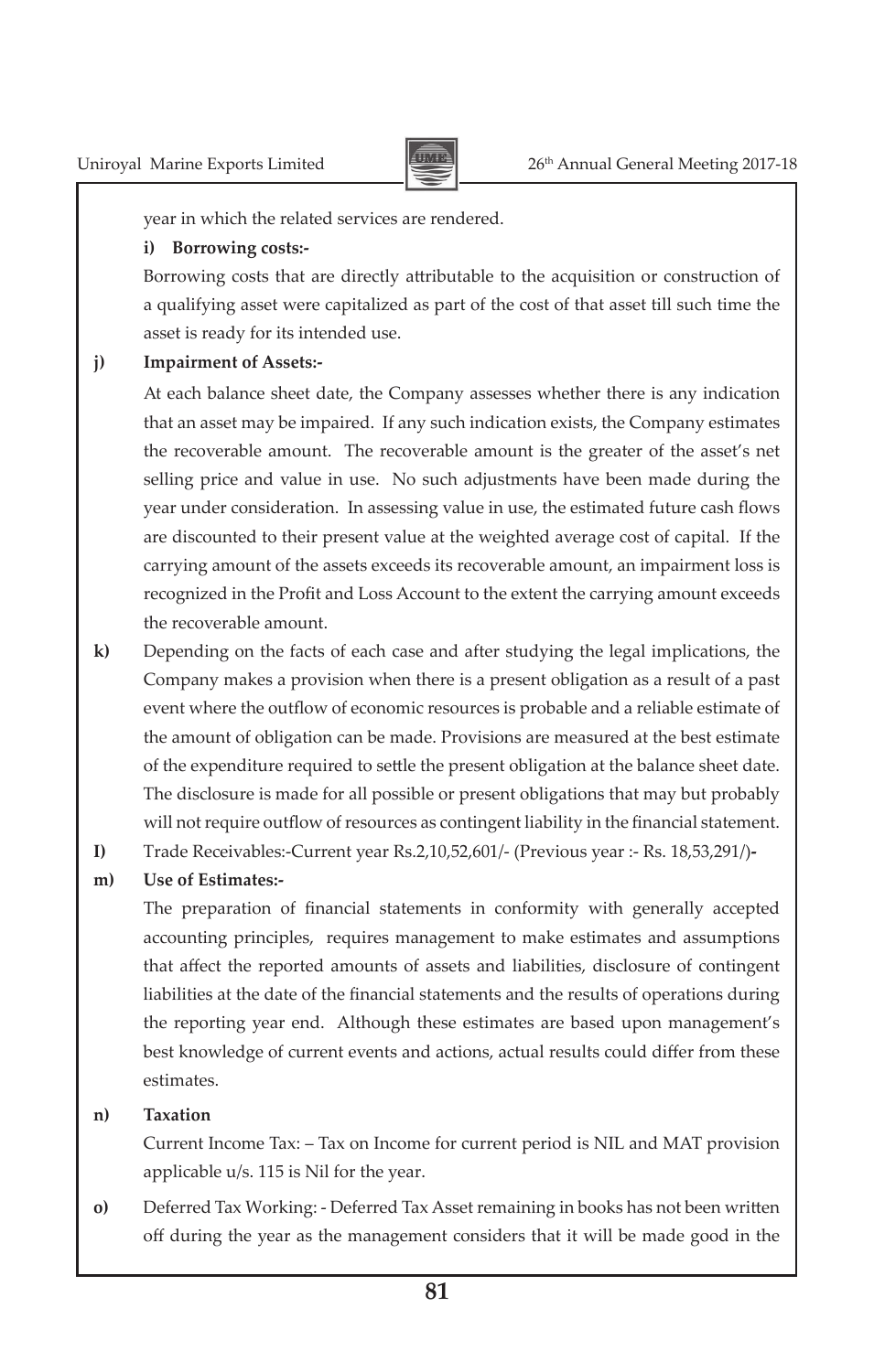

coming years. Based on prudence no provision has been made for the current year.

**p)** Foreign currency transactions are accounted at the prevailing rates on the date of transaction and exchange rate differences on monitory assets and liability as on closing date are dealt in the Profit & Loss Account wherever material.

#### **q) STANDARDS ISSUED BUT NOT YET EFFECTIVE**

 In March 2018, the Ministry of Corporate Affairs issued the Companies (Indian Accounting Standards) Amendment Rules, 2018 via notification dated 28 March 2018 to further amend Companies (Indian Accounting Standards) Rules, 2015, notifying a new revenue recognition standard Ind AS 115, 'Revenue from Contracts with Customers'. This amendment replaces Ind AS 18, 'Revenue' and Ind AS 11, 'Construction Contracts'. An insertion to Appendix B, 'Foreign currency transaction and advance consideration' to Ind AS 21, 'The effect of change in exchange rates has also been notified. The amendments are applicable to the Company from April 1, 2018.

#### **34. Payment made to Directors**

|                                           | As at 31.3.2018 | As at 31.3.2017 |
|-------------------------------------------|-----------------|-----------------|
| Salary to Managing Director               | 1,80,000        | 1,80,000        |
| House Rent Allowance                      | 72.000          | 72,000          |
|                                           | 2,52,000        | 2,52,000        |
| Travelling Expenses incurred by Directors | 2371.00         | 2855.00         |
| Travelling Expenses - Foreign Tour        | NIL.            | NIL             |
| Sitting Fee to Directors                  | 45000.00        | 38,000.00       |

Directors are not claiming any commission and hence calculation of net profit under section 198 of the Companies Act, 2013 for computation of eligible commission to Directors are not given.

## **35. Additional Information:**

Marine Division

|                 | Marine Division    |              |               |
|-----------------|--------------------|--------------|---------------|
|                 |                    | Current Year | Previous Year |
| i)              | Licensed Capacity  | N.A          | N.A           |
| $\overline{11}$ | Installed Capacity | 17700MT      | 17700 MT      |
| iii)            | Actual Production  | 925MT        | 1008MT        |

**36.** Name of Small Scale Industries to whom the Company owes amounts outstanding for more than 30 days. 

| Escort Packagings | Rs.11,83,897  | Rs.16,43,617 |
|-------------------|---------------|--------------|
|                   | Rs. 11,83,897 | Rs.16.43.617 |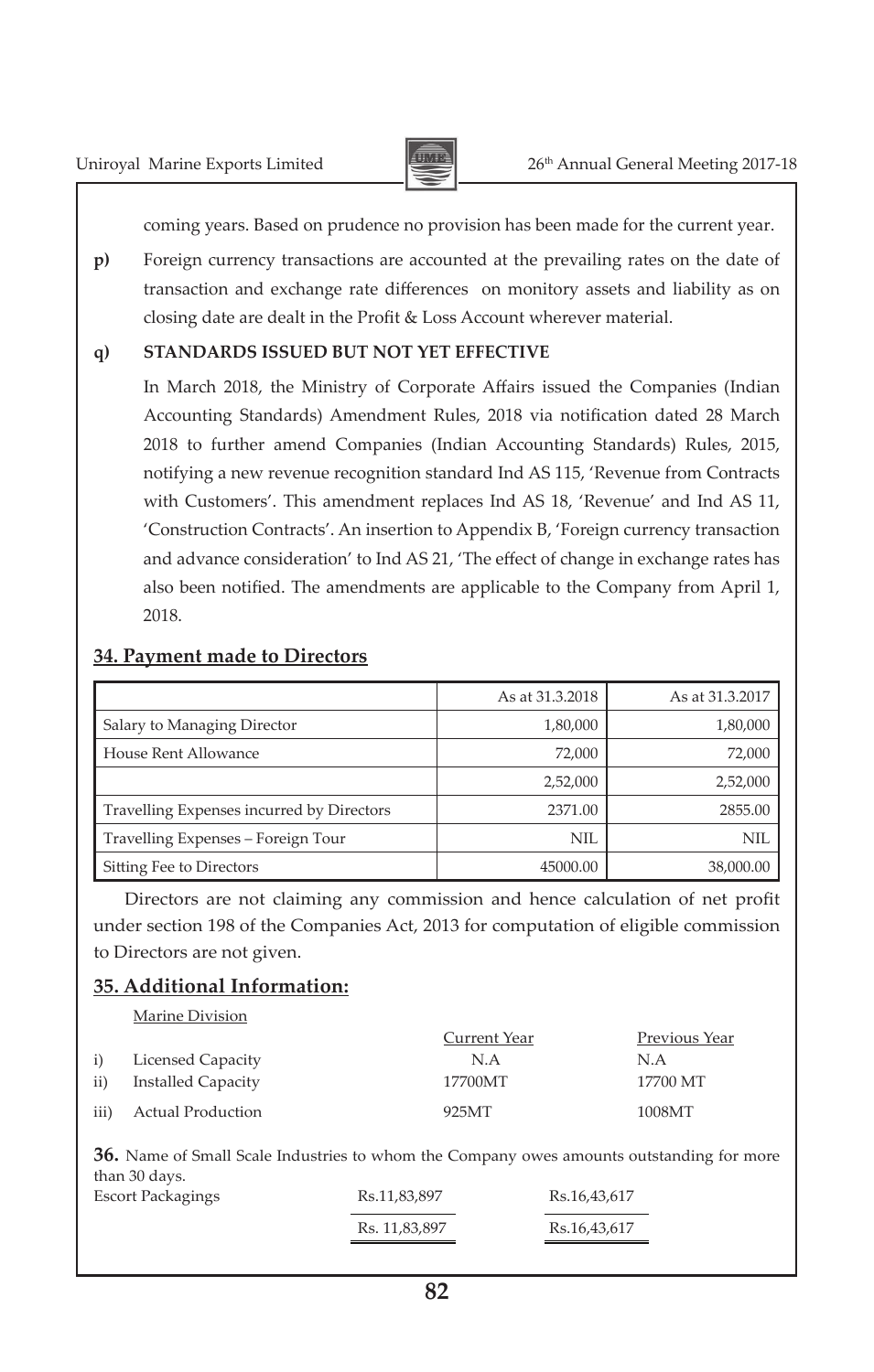| Uniroyal Marine Exports Limited                  |             | 26 <sup>th</sup> Annual General Meeting 2017-18 |  |  |  |
|--------------------------------------------------|-------------|-------------------------------------------------|--|--|--|
| 37. Unsecured Loan:                              |             |                                                 |  |  |  |
| <b>From Directors</b><br>From Others             | Nil         | Nil                                             |  |  |  |
| (erstwhile Director)<br>Firms in which Directors | 59,50,395   | 59,50,395                                       |  |  |  |
| are interested                                   | Nil         | Nil                                             |  |  |  |
|                                                  | 59, 50, 395 | 59,50,395                                       |  |  |  |

## **38. Key Management Personnel:**

Mr.Anush K. Thomas, Managing Director and Mr. Thomas Koshy, Chief Executive.

 ========== =========

#### **Nature of transactions with related parties:**

|                            | Directors | Key Management<br>Personnel | Firms/Companies in<br>which Directors are<br>Interested |
|----------------------------|-----------|-----------------------------|---------------------------------------------------------|
| Remuneration-MD            | 2,52,000  | 3,60,000                    | -                                                       |
| Sittingfee (Directors)     | 45.000    | NIL                         | -                                                       |
| <b>Travelling Expenses</b> | 2371      | 1,09,764                    |                                                         |

**39**. Provision for gratuity liability has been made on the basis of valuation, submitted by the management and the same is not funded*.*Actuarial valuation as per IND AS-19 has not been complied with, the effect of which is not ascertainable. As the company was hither to carrying business loss of earlier years, and shortage in working capital, the company has not funded defined benefit plans as mandated in IND AS 19 'Employees Benefit'.

- **40**. No amount is due for transfer to Investor Education and Protection Fund in accordance with Sec.125 of the Companies Act,2013, as at the end ofthe year.
- **41**. Cash Flows has been prepared under the 'Indirect Method' as set out in Ind AS 7, 'Statement of Cash Flows'.
- **42**. Quarterly financial results are published in accordance with the listing agreements.

| Sd<br>Anush K. Thomas<br>Managing Director | Sd<br>Iype Mathew<br>Chairman           | As per my report of even date<br>Sd<br>Sabu Philip |
|--------------------------------------------|-----------------------------------------|----------------------------------------------------|
| Sd                                         | Sd                                      | (ICAI Mem No. 031708)<br>Chartered Accountant      |
| Thomas P Koshy<br>Chief Executive          | Bindu Suresh<br><b>CFO</b>              |                                                    |
| Place: Kochi<br>Date: 29 May 2018          | Sd<br>BenilalOdatt<br>Company Secretary |                                                    |

**83**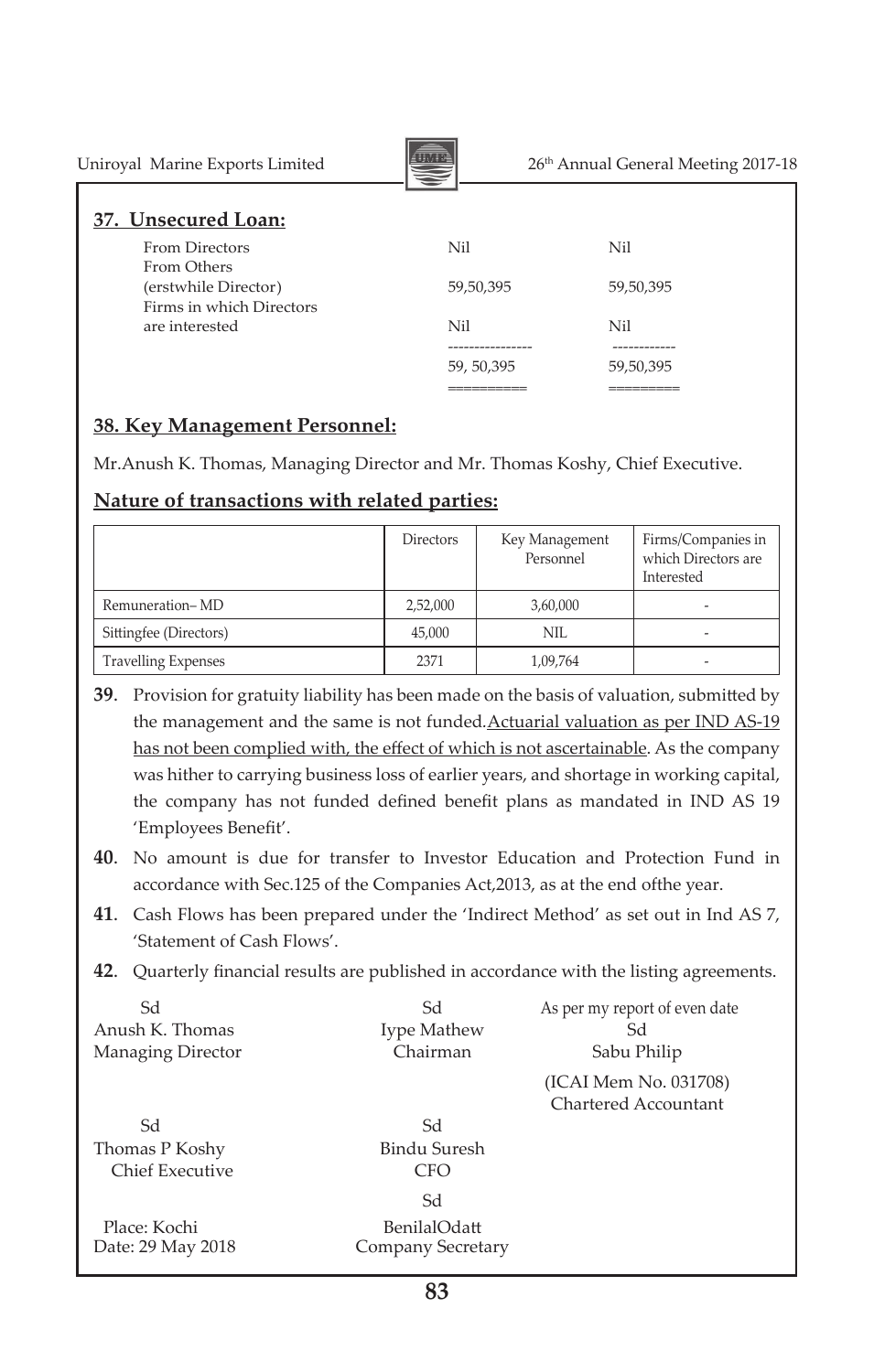

#### **UNIROYAL MARINE EXPORTS LTD. CASHFLOW STATEMENT FOR THE YEAR ENDED 31ST MARCH 2018**

|    |                                                                                |                | (Rs)                       |               | (Rs)          |
|----|--------------------------------------------------------------------------------|----------------|----------------------------|---------------|---------------|
|    |                                                                                |                | 2017-18                    |               | 2016-17       |
| А. | <b>CASH FLOW FROM OPERATING ACTIVITIES:</b>                                    |                |                            |               |               |
|    | Net Profit / (Loss) before tax and exceptional items                           |                | 2,445,968                  |               | 1,161,962     |
|    | Adjustments for:                                                               |                |                            |               |               |
|    | Depreciation & amortization expense                                            | 5,433,982      |                            | 5,402,760     |               |
|    | <b>Interest Expense</b>                                                        | 13,933,254     |                            | 18,431,539    |               |
|    | Impairment of non-current Investment                                           |                |                            |               |               |
|    | Decrease in Long term provisions                                               |                | 19,367,237                 |               | 23,834,299    |
|    | <b>Cash generated from Operations before</b><br><b>Working Capital Changes</b> |                | 21,813,204                 |               | 24,996,261    |
|    | Adjustments for:                                                               |                |                            |               |               |
|    | (Increase)/decrease in other current asset                                     | 717,769        |                            | (768717)      |               |
|    | (Increase)/decrease in trade receivables                                       | (19, 199, 310) |                            | 15585237      |               |
|    | (Increase)/decrease in inventories                                             | 2,647,446      |                            | (17765221)    |               |
|    | Increase/(decrease) in trade payable                                           | 4,720,699      |                            | 4813568       |               |
|    | Increase/(decrease) in other non-current financial liabilities                 |                |                            |               |               |
|    | Increase/(decrease) in other current financial liabilities                     |                |                            |               |               |
|    | Increase/(decrease) in non-current provision                                   | 21,346         |                            | (209888)      |               |
|    | Increase/(decrease) in current provision                                       |                |                            |               |               |
|    | Increase/(decrease) in other non-current liabilities                           |                |                            |               |               |
|    | Increase/(decrease) in other current liabilities                               |                | $(4,394,538)$ (15,486,588) | (800422)      | 854,557       |
|    | Cash generated from operations                                                 |                | 6,326,616                  |               | 25,850,818    |
|    | Taxes paid (net of refunds)                                                    |                |                            |               |               |
|    | Cash flow before exceptional items                                             |                | 6,326,616                  |               | 25,850,818    |
|    | <b>Exceptional Items:</b>                                                      |                |                            |               |               |
|    | Profit from discontinued operations                                            |                |                            |               |               |
|    | Amounts paid for other restructuring activities                                |                |                            |               |               |
|    | Taxes paid for exceptional items                                               |                |                            |               |               |
|    | Net cash (used in)/generated from operating activities-[A]                     |                | 6,326,616                  |               | 25,850,818    |
| В  | <b>CASH FLOW FROM INVESTING ACTIVITIES:</b>                                    |                |                            |               |               |
|    | Purchase of Fixed Assets                                                       | (1,291,496)    |                            | (2, 137, 206) |               |
|    | Sale of Fixed Assets                                                           |                |                            |               |               |
|    | Purchase of capital work in progress                                           | (438,772)      |                            |               |               |
|    | Purchase of non-current investments                                            |                |                            |               |               |
|    | Interest received                                                              |                |                            |               |               |
|    | Dividend received from others                                                  |                |                            |               |               |
|    | Cash flow before exceptional items                                             |                | (1,730,268)                |               | (2, 137, 206) |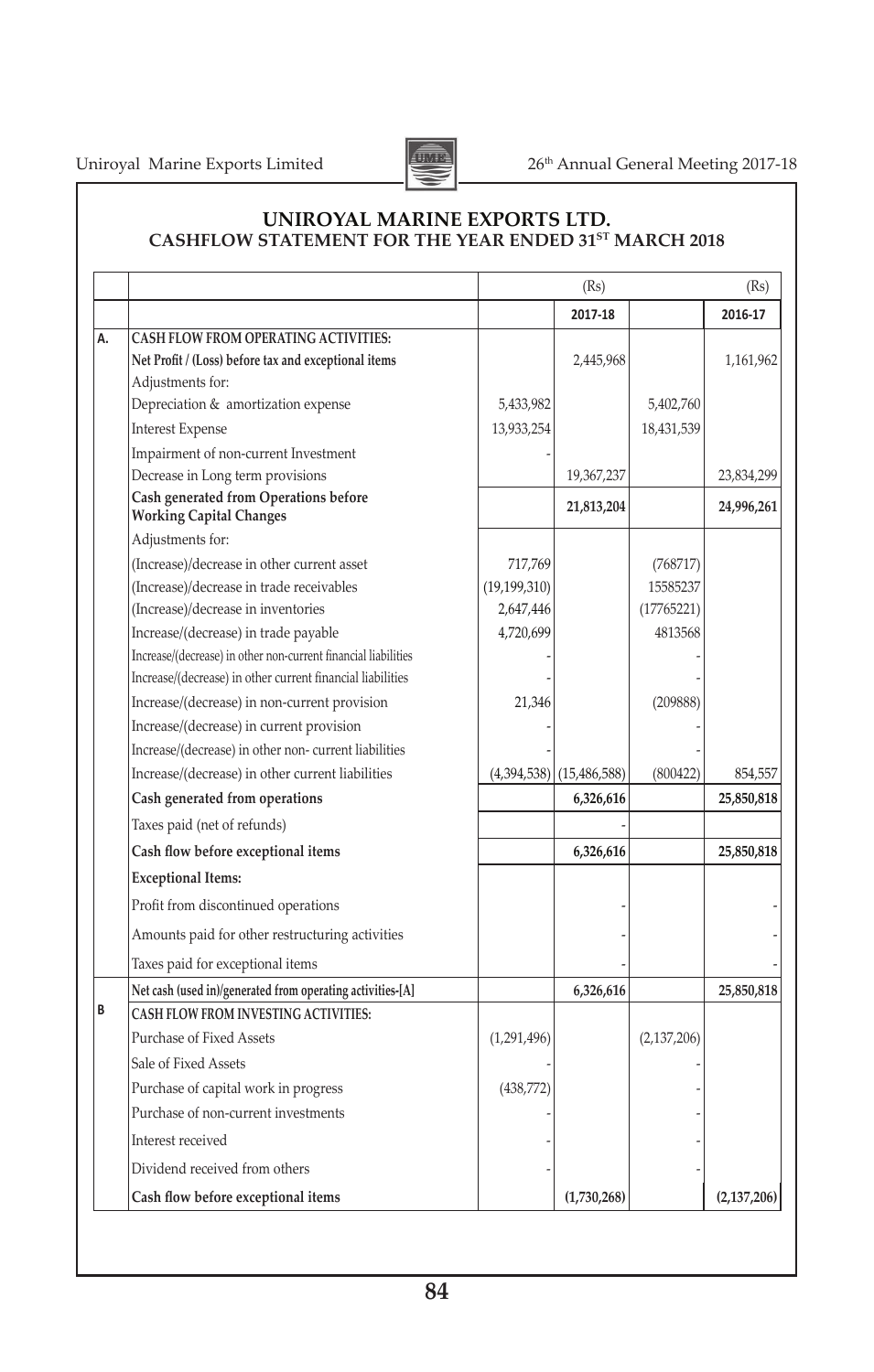

# Uniroyal Marine Exports Limited 26<sup>th</sup> Annual General Meeting 2017-18

|   | <b>Exceptional Items:</b>                                                              |                |             |                |                |
|---|----------------------------------------------------------------------------------------|----------------|-------------|----------------|----------------|
|   | Consideration received on disposal of surplus properties                               |                |             |                |                |
|   | Consideration received on disposal of joint venture                                    |                |             |                |                |
|   | Taxes paid for exceptional items                                                       |                |             |                |                |
|   | Net cash (used in)/generated from investing activities-[B]                             |                | (1,730,268) |                | (2, 137, 206)  |
| C | <b>CASH FLOW FROM FINANCING ACTIVITIES:</b>                                            |                |             |                |                |
|   | Divident paid                                                                          |                |             |                |                |
|   | Divident distribution tax paid                                                         |                |             |                |                |
|   | Term Loan from banks                                                                   |                |             | (4,388,866)    |                |
|   | Working Capital Borrowings\(Repayment)                                                 | 9,305,362      |             | (1,816,226)    |                |
|   | Interest paid                                                                          | (13, 933, 254) |             | (18, 431, 539) |                |
|   | Proceeds from share allotment under employee stock<br>options/performance share scheme |                |             |                |                |
|   | Net cash (used in)/generated financing activities-[C]                                  |                | (4,627,892) |                | (24, 636, 632) |
|   | Net increase/(decrease) in cash and cash equivalents-[A+B+C]                           |                | (31, 544)   |                | (923, 020)     |
|   | Add:Cash and cash equivalents at the beginning of the year                             |                | 1,050,585   |                | 1,973,604      |
|   | Cash & cash equivalents as at the end of the year                                      |                | 1,019,041   |                | 1,050,585      |

#### **NOTES:**

- 1. The above cash flow statement has been prepared under the indirect method set out in IND AS 7 statement of cash flows.
- 2. Figures in brackets are outflows.

Anush K. Thomas Mathew Sd<br>
Managing Director Chairman Sabu Philip Managing Director **Chairman** 

Thomas P Koshy Chief Executive CFO 

Place: Kochi BenilalOdatt<br>
Date: 29 May 2018 Company Secret

Sd State State State State State State State State State State State State State State State State State State State State State State State State State State State State State State State State State State State State Sta Company Secretary

Sd Sd As per my report of even date

Sd (ICAI Mem No. 031708)<br>Sd Chartered Accountant Sd Chartered Accountant<br>Bindu Suresh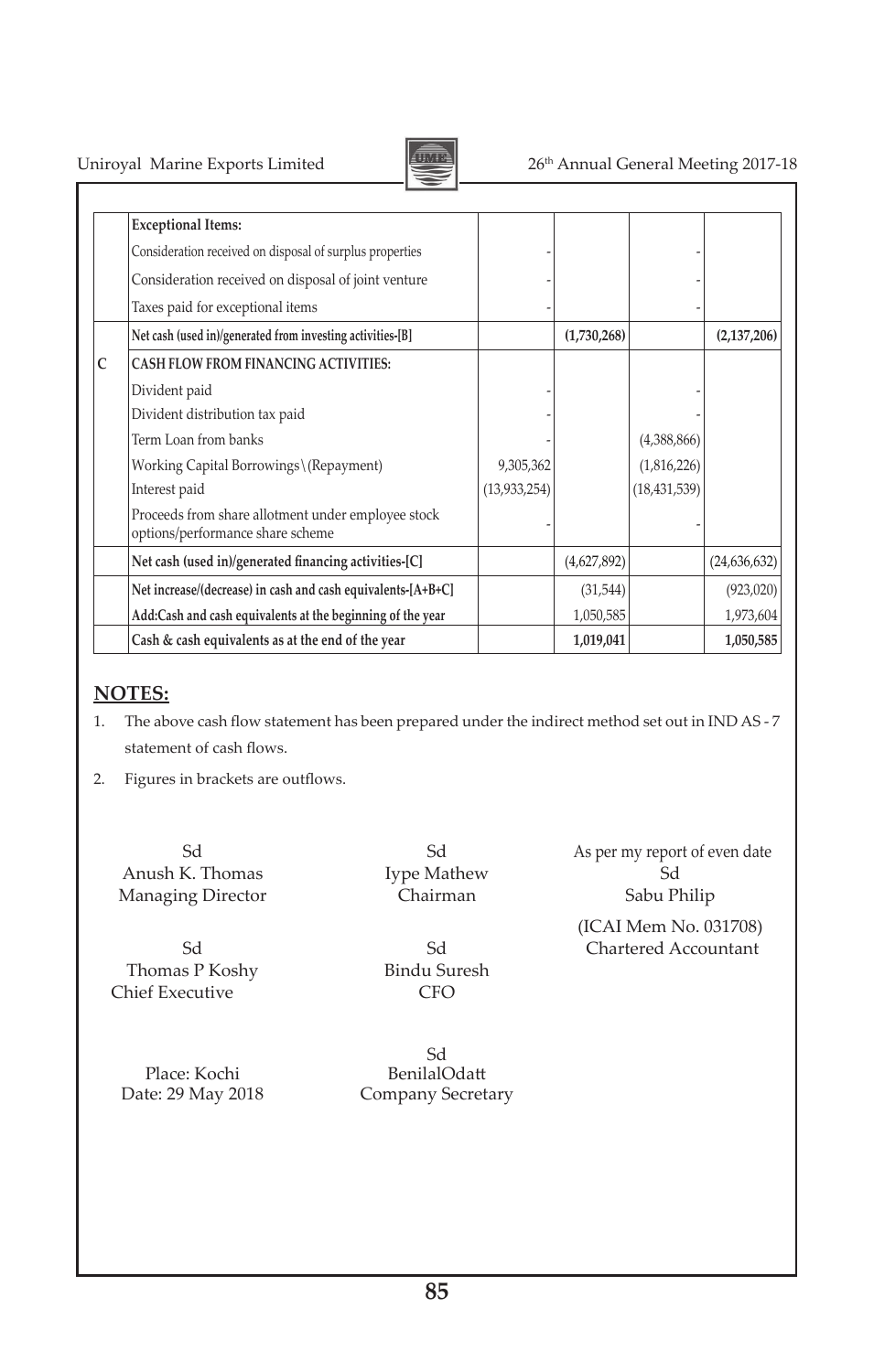Uniroyal Marine Exports Limited 2017-18



# **UNIROYAL MARINE EXPORTS LIMITED**

CIN. L15124KL1992PLC006674

Regd. Off:11/19, Vengalam P O, Calicut, Kerala-673 303 Ph: 0496 – 2633781, 2633782,

E-mail: ume@uniroyalmarine.com | Website: www.uniroyalmarine.com

# **ATTENDANCE SLIP**

(To be presented at the entrance)

Reg. Folio/DP & Client No: \_\_\_\_\_\_\_\_\_\_\_\_\_\_\_\_\_\_\_\_\_\_\_\_\_\_\_\_ No .of Shares Held:

I certify that I am a registered Shareholder/Proxy for the registered shareholder of the Company. I hereby record my presence at the 26<sup>th</sup> Annual General Meeting of the Company to be held on Saturday, September 29, 2018 at 2.30 p.m. at the Registered Office of the Company

| Member's Name |   |
|---------------|---|
| Proxy's Name  | ٠ |

Member's/ Proxy's Signature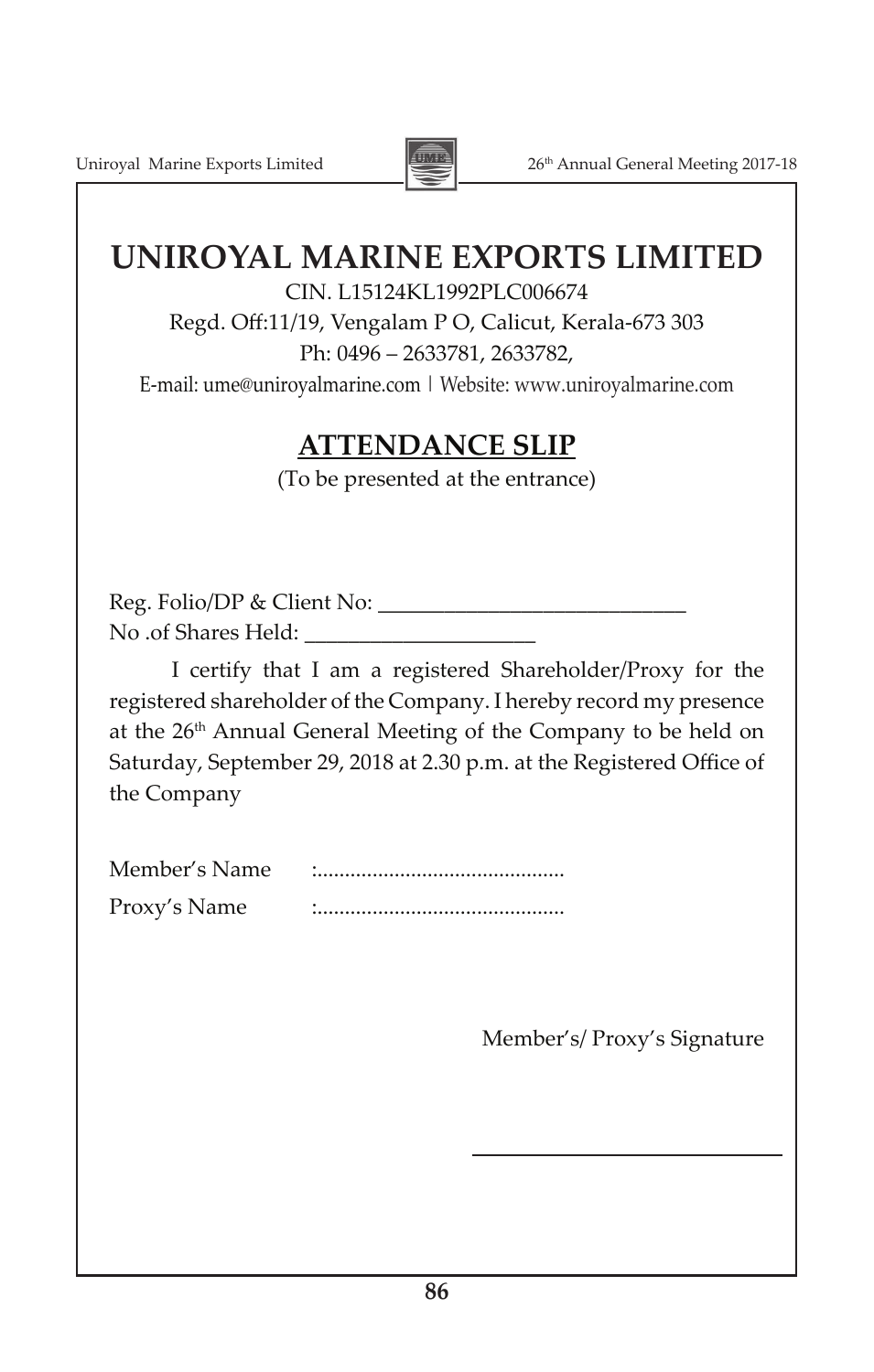

Uniroyal Marine Exports Limited 20th 26<sup>th</sup> Annual General Meeting 2017-18

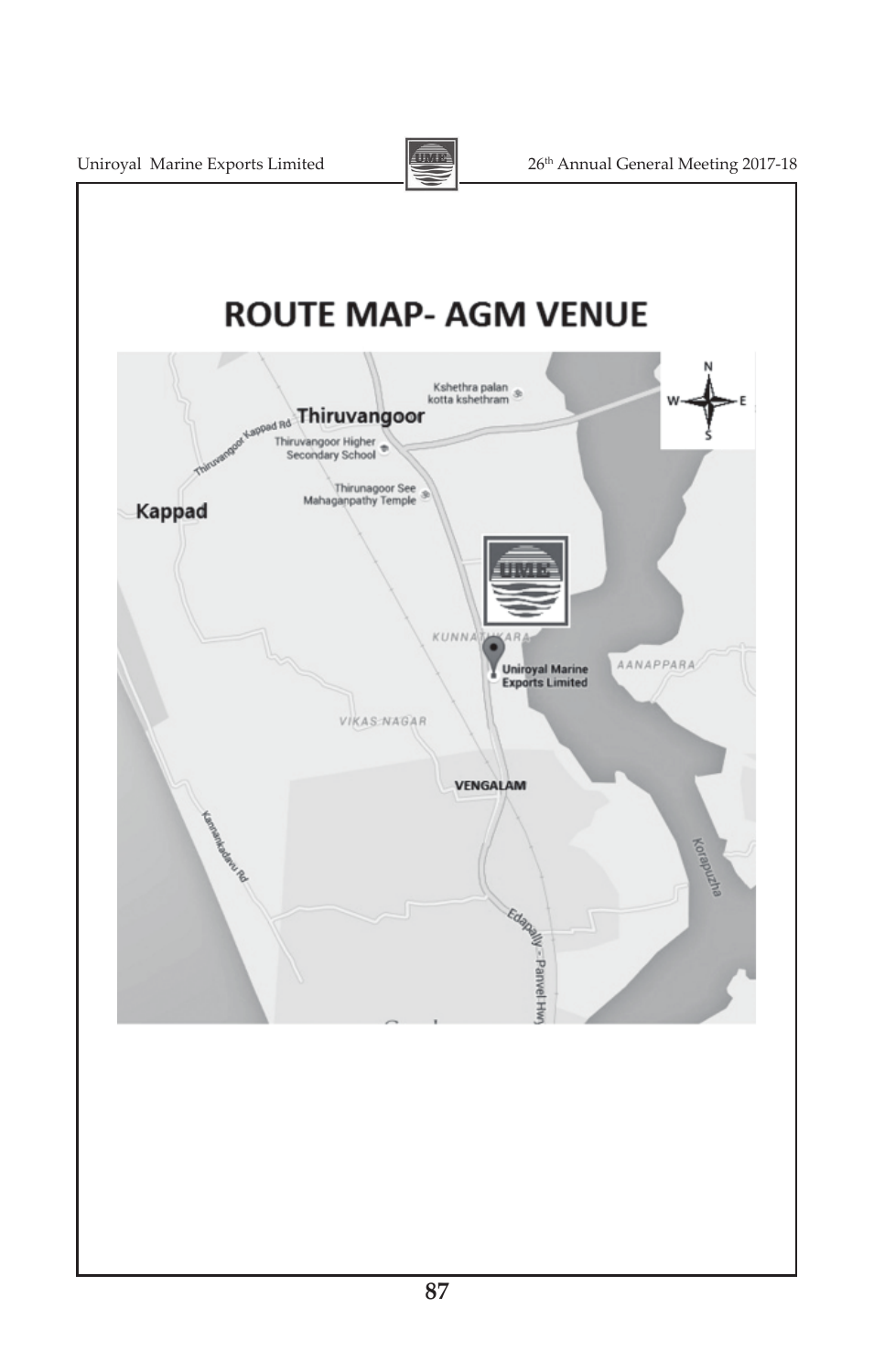Uniroyal Marine Exports Limited 2017-18



# **PROXY FORM**

(Pursuant to Section 105(6) of the Companies Act, 2013 and Rule 19(3) of the Companies (Management and Administration) Rules, 2014)

| <b>CIN</b>                                                                 | $\ddot{\cdot}$ | L15124KL1992PLC006674                                                                                 |  |  |
|----------------------------------------------------------------------------|----------------|-------------------------------------------------------------------------------------------------------|--|--|
| Name of the Company                                                        | $\ddot{\cdot}$ | Uniroyal Marine Exports Limited                                                                       |  |  |
| Registered Office                                                          | $\ddot{\cdot}$ | 11/19, Vengalam P O, Calicut, Kerala-673 303                                                          |  |  |
| Name of the Member(s)                                                      | $\sim$ 10      |                                                                                                       |  |  |
| Registered address                                                         |                |                                                                                                       |  |  |
| E-mail Id                                                                  |                |                                                                                                       |  |  |
| Folio No. /Client ID No.                                                   |                |                                                                                                       |  |  |
|                                                                            |                | I/We, being the member(s) holdingshares of the above named Company,                                   |  |  |
| hereby appoint                                                             |                |                                                                                                       |  |  |
|                                                                            |                |                                                                                                       |  |  |
|                                                                            |                |                                                                                                       |  |  |
|                                                                            |                |                                                                                                       |  |  |
| or failing him/her                                                         |                |                                                                                                       |  |  |
|                                                                            |                |                                                                                                       |  |  |
|                                                                            |                |                                                                                                       |  |  |
|                                                                            |                |                                                                                                       |  |  |
| or failing him/her                                                         |                |                                                                                                       |  |  |
|                                                                            |                |                                                                                                       |  |  |
|                                                                            |                |                                                                                                       |  |  |
|                                                                            |                |                                                                                                       |  |  |
|                                                                            |                | as my/our proxy to attend and vote (on a poll) for me/us and on my/our behalf at the 26 <sup>th</sup> |  |  |
| $(10, 10)$ $(11, 0)$ $(1, 0)$ $(1, 1)$ $(1, 1)$ $(1, 0)$ $(1, 0)$ $(1, 0)$ |                |                                                                                                       |  |  |

Annual General Meeting of the Company to be held on Saturday, September 29, 2018 at 2.30 p.m. at the Registered Office of the Company and at any adjournment thereof in respect of such resolutions as are indicated below:

| Resolution No. | Resolution                                            |
|----------------|-------------------------------------------------------|
|                | Adoption of accounts.                                 |
|                | Re-appointment of Mrs. Nithya Alex                    |
| 3.             | Ratification of the Appointment of Statutory Auditor. |
| 4.             | Delegation of power to the Board                      |
|                |                                                       |

Signed this …......................…… day of …...........……………. 2018

Affix Revenue Stamp

Signature of shareholder:....................Signature of Proxyholder(s):................................ NOTES: 1. This Form in order to be effective should be duly completed and deposited at the Registered Office of the Company not less than 48 hours before the commencement of the Meeting.